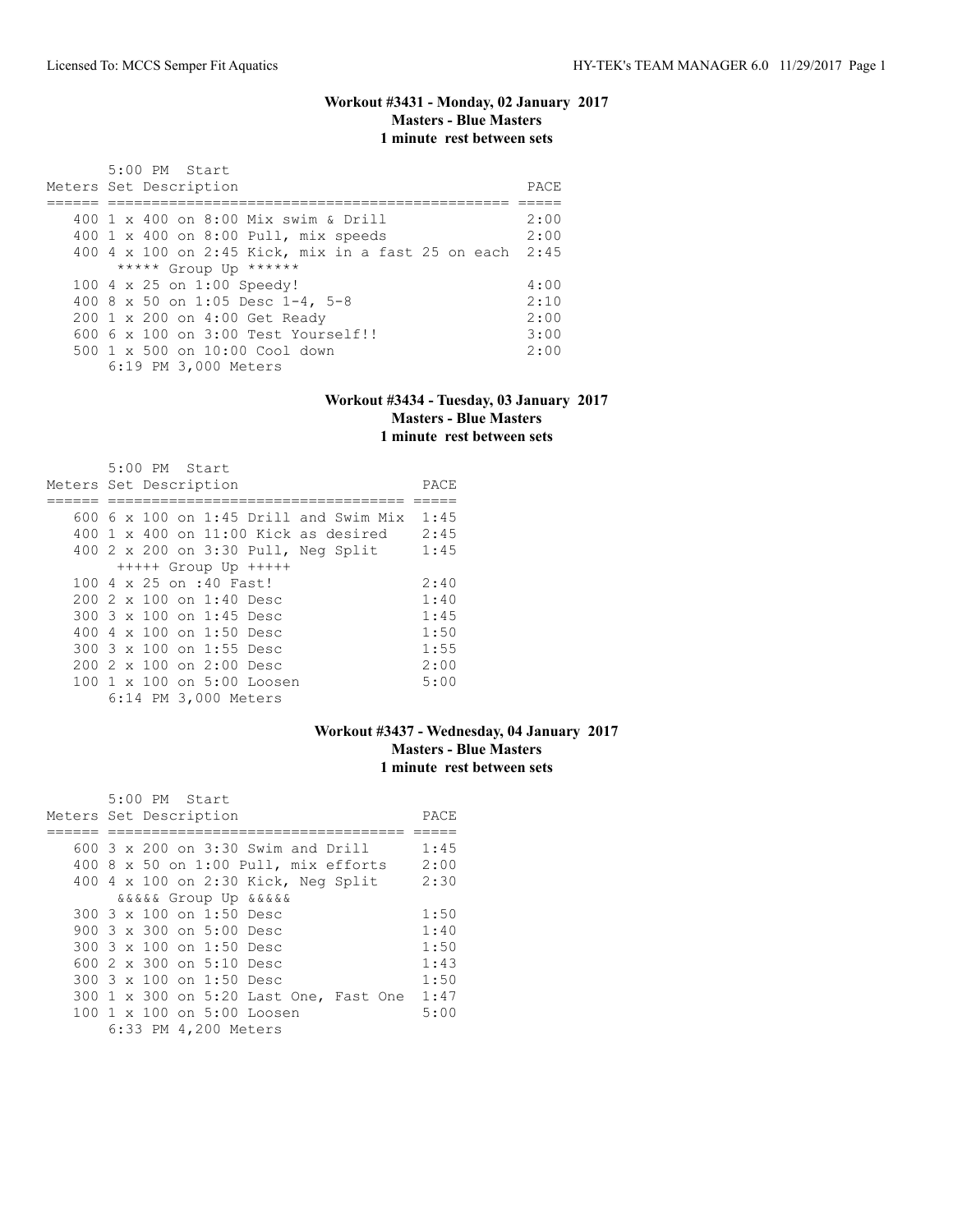# **Workout #3440 - Thursday, 05 January 2017 Masters - Blue Masters 1 minute rest between sets**

| 5:00 PM Start<br>Meters Set Description  | PACE |
|------------------------------------------|------|
|                                          |      |
| 600 4 x 150 on 2:45 Swim & Drill Mix     | 1:50 |
| 450 6 x 75 on 2:00 Kick, fast 25 in each | 2:40 |
| 400 1 x 400 on 6:45 Pull, Neg Split      | 1:41 |
| @@@@@ Group Up @@@@@                     |      |
| 100 4 x 25 on :40 Fast!                  | 2:40 |
| 900 6 x 150 on 2:40 Desc 1-3, 4-6        | 1:47 |
| 450 6 x 75 on 1:30 Desc 1-3, 4-6         | 2:00 |
| 100 1 x 100 on 5:00 Loosen               | 5:00 |
| 6:09 PM 3,000 Meters                     |      |

#### **Workout #3456 - Monday, 09 January 2017 Masters - Blue Masters 1 minute rest between sets**

|        | 5:00 PM Start                              |      |  |  |  |  |
|--------|--------------------------------------------|------|--|--|--|--|
| Meters | Set Description                            |      |  |  |  |  |
|        |                                            |      |  |  |  |  |
| 500    | 1 x 500 on 9:15 Steady with negative split | 1:51 |  |  |  |  |
| 400    | 4 x 100 on 1:50 Pull: Desc 1-5             | 1:50 |  |  |  |  |
| 450    | 6 x 75 on 1:40 Kick: Last 25 hard          | 2:13 |  |  |  |  |
|        | $===GROUP UP=-$                            |      |  |  |  |  |
|        | 1,600 2x{8 x 25 on :45 Odds fast           | 3:00 |  |  |  |  |
|        | {2 x 50 on 1:05 Steady                     | 2:10 |  |  |  |  |
|        | {6 x 25 on :40 Odds Fast                   | 2:40 |  |  |  |  |
|        | {2 x 50 on 1:05 Steady                     | 2:10 |  |  |  |  |
|        | {4 x 25 on :35 Odds fast                   | 2:20 |  |  |  |  |
|        | {2 x 50 on 1:05 Steady                     | 2:10 |  |  |  |  |
|        | {2 x 25 on :30 FAST                        | 2:00 |  |  |  |  |
| 100    | 1 x 100 on 5:00 Cool Down                  | 5:00 |  |  |  |  |
|        | 6:17 PM 3,050 Meters                       |      |  |  |  |  |

### **Workout #3459 - Tuesday, 10 January 2017 Masters - Blue Masters 1 minute rest between sets**

| 5:00 PM Start<br>Meters Set Description |  |                                    |                                                 |      |  |  |  |
|-----------------------------------------|--|------------------------------------|-------------------------------------------------|------|--|--|--|
|                                         |  |                                    |                                                 | PACE |  |  |  |
|                                         |  |                                    |                                                 |      |  |  |  |
|                                         |  |                                    | 600 $2 \times 300$ on 5:30 Negative split       | 1:50 |  |  |  |
|                                         |  |                                    | 400 4 x 100 on 1:50 Pull: Last 25 harder        | 1:50 |  |  |  |
|                                         |  |                                    | 400 2 x 200 on 4:30 Kick: Middle 100 hard       | 2:15 |  |  |  |
|                                         |  | $===GROUP UP=-$                    |                                                 |      |  |  |  |
|                                         |  | $200.4 \times 50$ on 1:10 Desc 1-4 |                                                 | 2:20 |  |  |  |
|                                         |  |                                    | 600 3 x 200 on 3:30 Desc 1-2, Negative split    | 1:45 |  |  |  |
|                                         |  | 200 2 x 100 on 1:50 Steady         |                                                 | 1:50 |  |  |  |
|                                         |  |                                    | 400 2 x 200 on 3:20 Desc $1-2$ , Negative split | 1:40 |  |  |  |
|                                         |  | 200 2 x 100 on 1:50 Steady         |                                                 | 1:50 |  |  |  |
|                                         |  |                                    | 200 1 x 200 on 3:10 Negative Split              | 1:35 |  |  |  |
|                                         |  |                                    | $100 \t1 x 100$ on $5:00$ Cool Down             | 5:00 |  |  |  |
|                                         |  | 6:17 PM 3,300 Meters               |                                                 |      |  |  |  |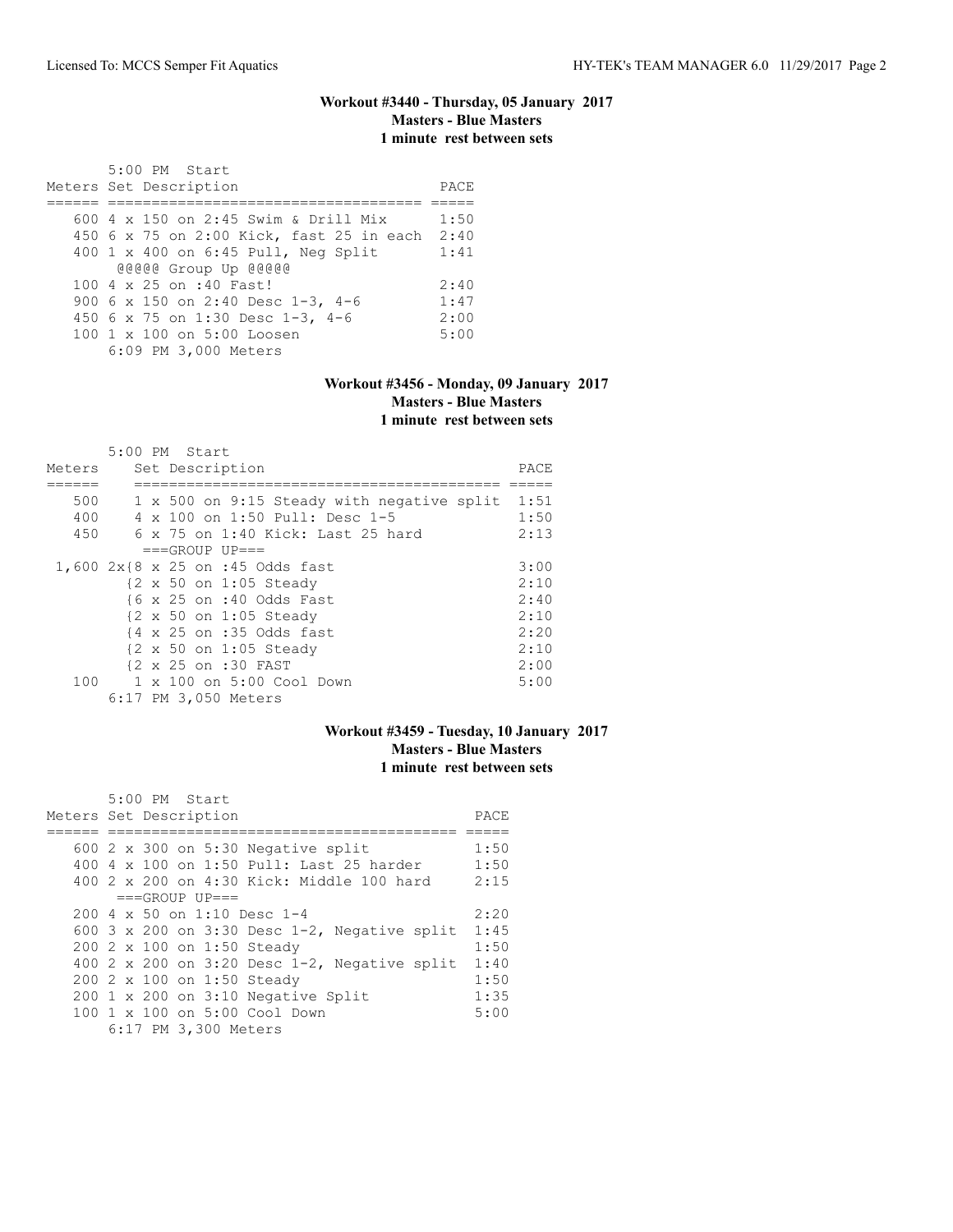# **Workout #3462 - Wednesday, 11 January 2017 Masters - Blue Masters 1 minute rest between sets**

| Meters | 5:00 PM Start<br>Set Description             | PACE |
|--------|----------------------------------------------|------|
|        |                                              |      |
| 600    | 6 x 100 on 1:50 Desc 1-3, 4-6                | 1:50 |
| 400    | 8 x 50 on 1:00 Pull: Odds harder             | 2:00 |
| 400    | 16 x 25 on :40 Kick: mixed speeds            | 2:40 |
|        | $===GROUP UP = =$                            |      |
| 100    | $4 \times 25$ on :40 Desc 1-4                | 2:40 |
|        | $2,400$ $2x$ {1 x 400 on 6:30 Negative split | 1:38 |
|        | {2 x 100 on 1:45 Desc 1-4                    | 1:45 |
|        | {1 x 400 on 6:00 Negative split              | 1:30 |
|        | {2 x 100 on 1:45 Desc 1-4                    | 1:45 |
| 100    | 1 x 100 on 5:00 Cool down                    | 5:00 |
|        | 6:22 PM 4,000 Meters                         |      |

### **Workout #3465 - Thursday, 12 January 2017 Masters - Blue Masters 1 minute rest between sets**

| Meters Set Description |  | $5:00$ PM Start |                      |                                                      | PACE |
|------------------------|--|-----------------|----------------------|------------------------------------------------------|------|
|                        |  |                 |                      |                                                      |      |
|                        |  |                 |                      | $400\,2\,\times\,200\,$ on $3:45\,$ Swim with drills | 1:52 |
|                        |  |                 |                      | 600 $2 \times 300$ on $5:30$ Pull: Desc 1-2          | 1:50 |
|                        |  |                 |                      | $400\,4\,$ x $100\,$ on 2:20 Kick: Odds harder       | 2:20 |
|                        |  |                 | $==GROUP UP = =$     |                                                      |      |
|                        |  |                 |                      | 400 4 $\times$ 100 on 1:45 Desc 1-4                  | 1:45 |
|                        |  |                 |                      | 400 4 $\times$ 100 on 1:40 Desc 1-4                  | 1:40 |
|                        |  |                 |                      | 400 4 $\times$ 100 on 1:35 Desc 1-4                  | 1:35 |
|                        |  |                 |                      | 400 4 $\times$ 100 on 1:30 Desc 1-4                  | 1:30 |
|                        |  |                 |                      | 100 1 x 100 on 5:00 Cool down                        | 5:00 |
|                        |  |                 | 6:08 PM 3,100 Meters |                                                      |      |

# **Workout #3497 - Monday, 16 January 2017 Masters - Blue Masters 1 minute rest between sets**

| 5:00 PM Start                        |      |
|--------------------------------------|------|
| Meters Set Description               | PACE |
|                                      |      |
| 600 6 x 100 on 1:50 swim & drill     | 1:50 |
| 400 4 x 100 on 2:20 kick, mix speeds | 2:20 |
| 400 4 x 100 on 1:50 pull, mix speeds | 1:50 |
| $--- -$ Group Up $---$               |      |
| 400 8 x 50 on 1:05 Alt 1 Fast, 1 EZ  | 2:10 |
| 600 6 x 100 on 2:00 Alt 1 Fast, 1 EZ | 2:00 |
| 600 4 x 150 on 2:45 100 EZ, 50 Fast  | 1:50 |
| 100 1 x 100 on 5:00 Loosen           | 5:00 |
| 6:12 PM 3,100 Meters                 |      |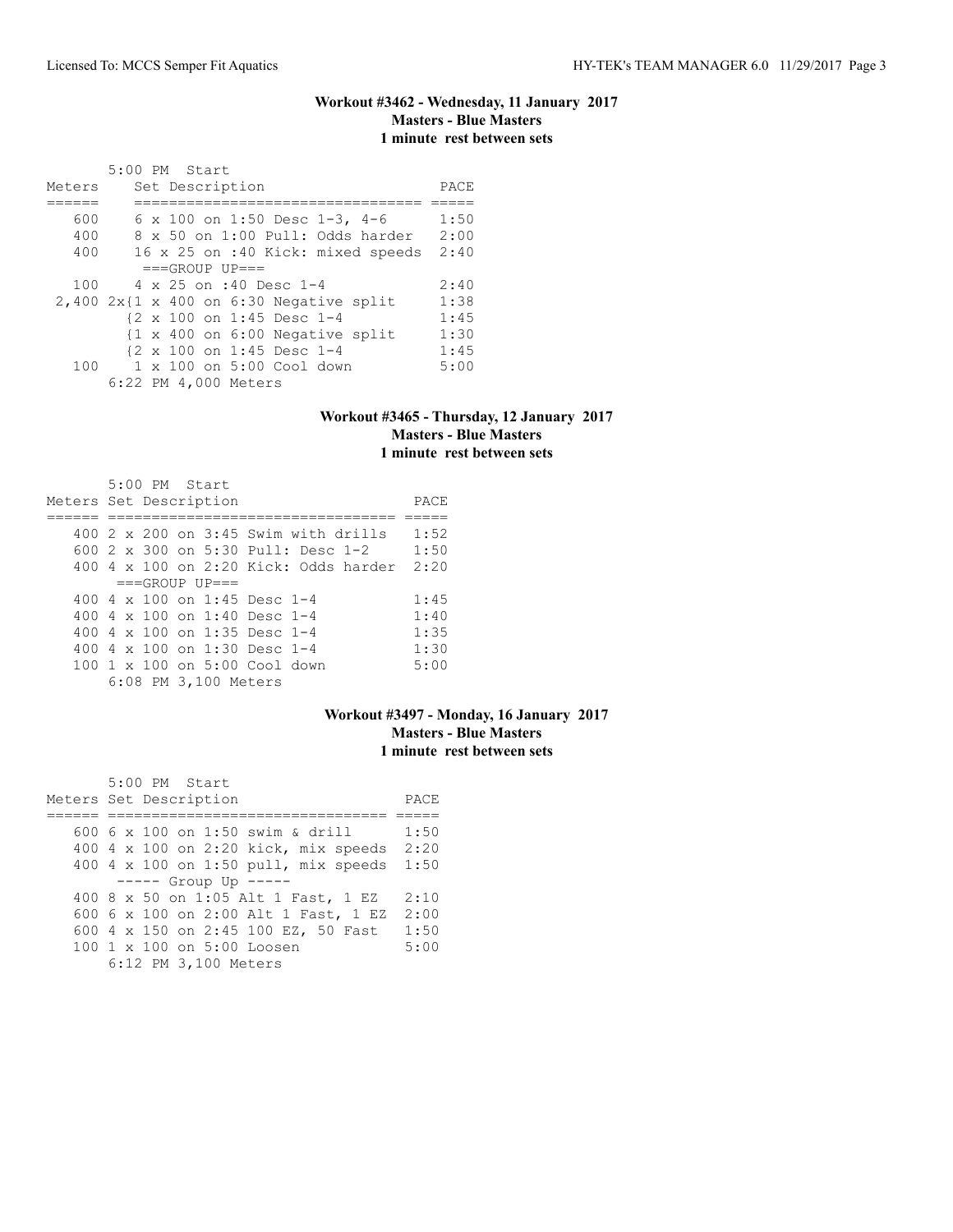### **Workout #3492 - Tuesday, 17 January 2017 Masters - Blue Masters 1 minute rest between sets**

 5:00 PM Start Meters Set Description PACE ====== ============================ ===== 600 3 x 200 on 3:30 swim & drill 1:45 400 8 x 50 on 1:00 pull, desc 2:00 450 3 x 150 on 3:20 EZ/Fast @ 25 2:13 ===== Group Up ===== 200 4 x 50 on :55 Desc 1:50<br>100 4 x 25 on :40 Fast 2:40 100 4 x 25 on :40 Fast 2:40<br>900 6 x 150 on 2:30 Desc 1:40 900 6 x 150 on 2:30 Desc 1:40<br>450 6 x 75 on 1:20 Desc 1:47 450 6 x 75 on 1:20 Desc 1:47<br>100 1 x 100 on 5:00 Loosen 5:00 100 1 x 100 on 5:00 Loosen 6:11 PM 3,200 Meters

#### **Workout #3490 - Wednesday, 18 January 2017 Masters - Blue Masters 1 minute rest between sets**

| $5:00$ PM Start                                      |      |
|------------------------------------------------------|------|
| Meters Set Description                               | PACE |
|                                                      |      |
| 600 $2 \times 300$ on 5:15 swim and drill            | 1:45 |
| 450 6 x 75 on 1:25 pull, last 25 faster              | 1:53 |
| $400$ 8 x 50 on 1:20 kick, mixed efforts             | 2:40 |
| $\sim \sim \sim \sim$ Group Up $\sim \sim \sim \sim$ |      |
| 100 4 x 25 on :40 FAST!                              | 2:40 |
| $200.4 \times 50$ on 1:05 Desc                       | 2:10 |
| 1,000 2 x 500 on 8:00 Neg Split                      | 1:36 |
| $200.4 \times 50$ on 1:05 Desc                       | 2:10 |
| 1,000 2 x 500 on 8:15 Neg Split                      | 1:39 |
| 100 1 x 100 on 5:00 Loosen                           | 5:00 |
| 6:30 PM 4,050 Meters                                 |      |

### **Workout #3488 - Thursday, 19 January 2017 Masters - Blue Masters 1 minute rest between sets**

| 5:00 PM Start                                 |      |
|-----------------------------------------------|------|
| Meters Set Description                        | PACE |
|                                               |      |
| 600 $4 \times 150$ on 2:40 mix drill and swim | 1:47 |
| 400 2 x 200 on 3:30 pull, mix efforts         | 1:45 |
| $400$ 4 x 100 on 2:30 kick, mixed efforts     | 2:30 |
| $11111$ Group UP $\{\{\}\}\$                  |      |
| 100 4 x 25 on :40 Fast                        | 2:40 |
| 200 4 x 50 on 1:05 Desc                       | 2:10 |
| 1,200 6 x 200 on 3:30 Desc                    | 1:45 |
| 100 1 x 100 on 5:00 Loosen                    | 5:00 |
| 6:08 PM 3,000 Meters                          |      |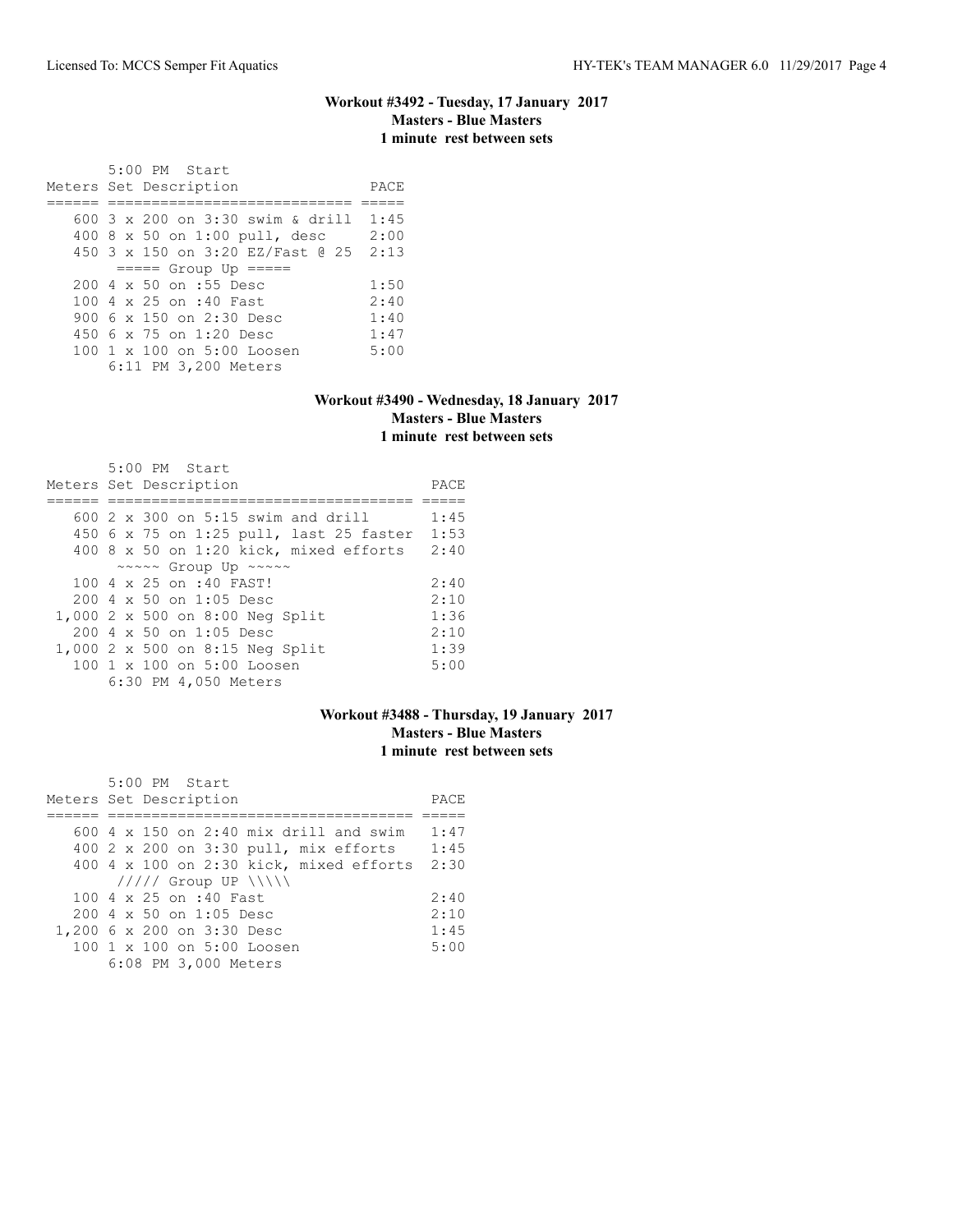# **Workout #3474 - Monday, 23 January 2017 Masters - Blue Masters 1 minute rest between sets**

|        | $5:00$ PM Start      |                                             |      |
|--------|----------------------|---------------------------------------------|------|
| Meters | Set Description      |                                             | PACE |
|        |                      |                                             |      |
| 600    |                      | 2 x 300 on 5:30 Swim with drills            | 1:50 |
| 400    |                      | 4 x 100 on 1:50 Pull: Desc 1-4              | 1:50 |
| 400    |                      | $2 \times 200$ on $4:40$ Kick: Mixed drills | 2:20 |
|        | $===GROUP UP = =$    |                                             |      |
|        |                      | 1,700 2x{8 x 75 on 1:30 Odds faster         | 2:00 |
|        |                      | {4 x 50 on 1:00 Desc 1-4                    | 2:00 |
|        | {2 x 25 on :40 FAST! |                                             | 2:40 |
| 100    |                      | 1 x 100 on 5:00 Cool down                   | 5:00 |
|        | 6:13 PM 3,200 Meters |                                             |      |

# **Workout #3477 - Tuesday, 24 January 2017 Masters - Blue Masters 1 minute rest between sets**

|                        |   | 5:00 PM Start |                             |                                       |                                          |      |
|------------------------|---|---------------|-----------------------------|---------------------------------------|------------------------------------------|------|
| Meters Set Description |   |               |                             |                                       |                                          | PACE |
|                        |   |               |                             |                                       |                                          |      |
|                        |   |               |                             |                                       | 500 1 x 500 on 9:00 Swim with drills     | 1:48 |
|                        |   |               |                             |                                       | 400 4 x 100 on 1:50 Pull: Negative split | 1:50 |
|                        |   |               |                             | 450 6 x 75 on 1:45 Kick: mixed speeds |                                          | 2:20 |
|                        |   |               | $===GROUP UP==$             |                                       |                                          |      |
|                        |   |               | 200 4 x 50 on 1:00 Desc 1-4 |                                       |                                          | 2:00 |
|                        |   |               | 100 1 x 100 on 1:40 Steady  |                                       |                                          | 1:40 |
|                        |   |               | 100 1 x 100 on 1:50 Go hard |                                       |                                          | 1:50 |
|                        |   |               | 100 1 x 100 on 1:40 Steady  |                                       |                                          | 1:40 |
|                        |   |               | 200 2 x 100 on 1:45 Go hard |                                       |                                          | 1:45 |
|                        |   |               | 100 1 x 100 on 1:40 Steady  |                                       |                                          | 1:40 |
|                        |   |               | 300 3 x 100 on 1:40 Go hard |                                       |                                          | 1:40 |
|                        |   |               | 100 1 x 100 on 1:40 Steady  |                                       |                                          | 1:40 |
| 400                    | 4 |               | x 100 on 1:35 Go hard       |                                       |                                          | 1:35 |
|                        |   |               |                             | 100 1 x 100 on 5:00 Cool down         |                                          | 5:00 |
|                        |   |               | 6:15 PM 3,050 Meters        |                                       |                                          |      |

# **Workout #3480 - Wednesday, 25 January 2017 Masters - Blue Masters 1 minute rest between sets**

|        | 5:00 PM Start |  |                      |                                    |                                           |      |
|--------|---------------|--|----------------------|------------------------------------|-------------------------------------------|------|
| Meters |               |  | Set Description      |                                    |                                           | PACE |
|        |               |  |                      |                                    |                                           |      |
| 400    |               |  |                      |                                    | 2 x 200 on 3:40 Swim: Steady              | 1:50 |
| 600    |               |  |                      |                                    | 2 x 300 on 5:30 Pull: Middle 100 harder   | 1:50 |
| 400    |               |  |                      |                                    | 4 x 100 on 2:20 Kick: Last 50 all out     | 2:20 |
|        |               |  | $===GROUP UP = =$    |                                    |                                           |      |
| 200    |               |  |                      | $4 \times 50$ on 1:00 Desc 1-4     |                                           | 2:00 |
|        |               |  |                      |                                    | $2,400$ 2x{1 x 600 on 9:45 Negative Split | 1:38 |
|        |               |  |                      | {2 x 300 on 5:30 Desc 1-2          |                                           | 1:50 |
| 100    |               |  |                      | $1 \times 100$ on $5:00$ Cool down |                                           | 5:00 |
|        |               |  | 6:25 PM 4,100 Meters |                                    |                                           |      |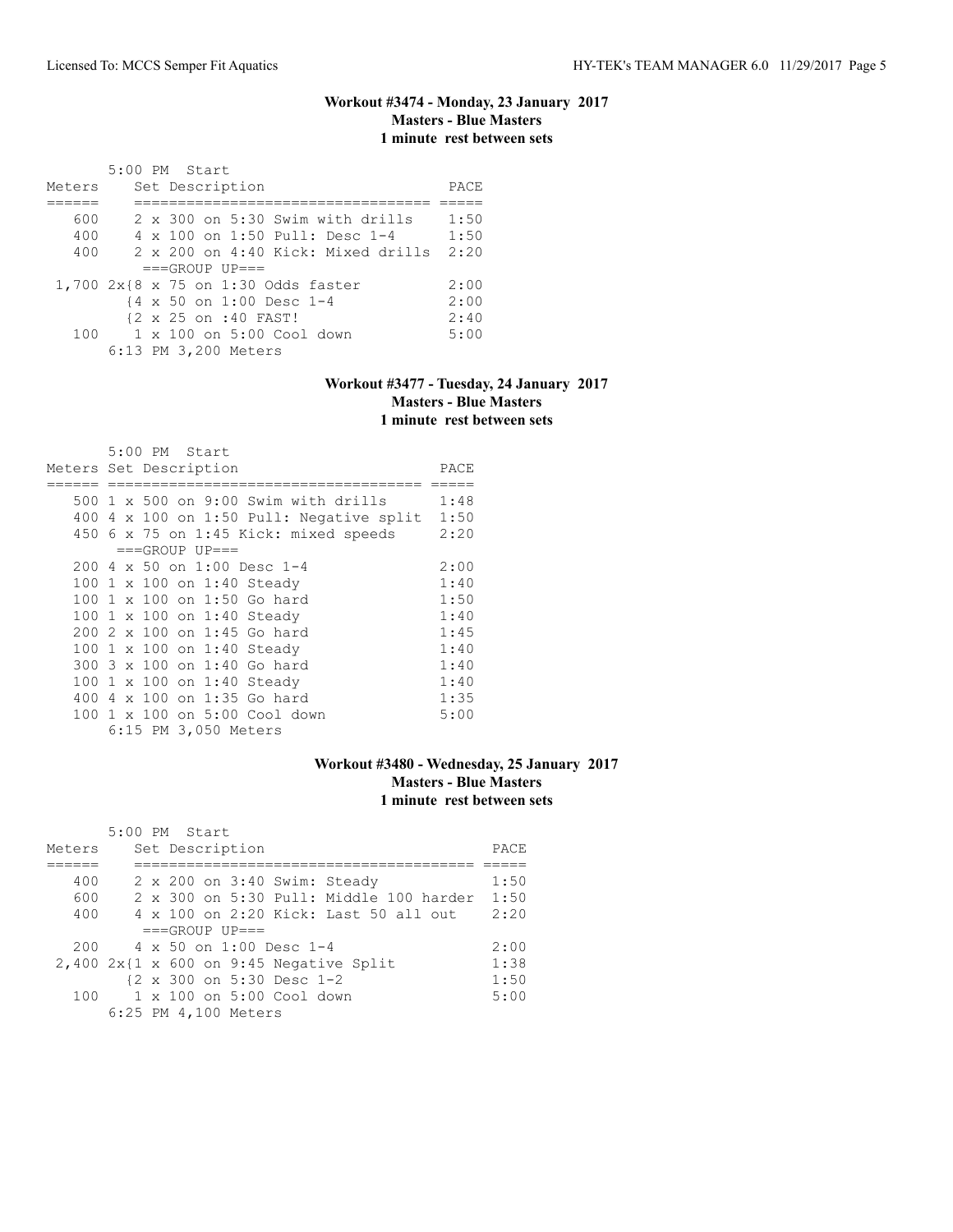#### **Workout #3483 - Thursday, 26 January 2017 Masters - Blue Masters 1 minute rest between sets**

 5:00 PM Start Meters Set Description PACE ====== ================================= ===== 400 4 x 100 on 1:50 Swim with drills 1:50 500 10 x 50 on 1:00 pull: Steady 2:00 500 20 x 25 on :40 Kick: mixed speeds 2:40  $===GROUP$   $UP==$ 100 4 x 25 on :40 Desc 1-4 2:40<br>450 3 x 150 on 2:20 Desc 1-3 1:33 450 3 x 150 on 2:20 Desc 1-3 1:33 450 3 x 150 on 2:30 Desc 1-3 1:40 450 3 x 150 on 2:40 Desc 1-3 1:47 150 1 x 150 on 3:00 Steady 2:00 150 1 x 150 on 2:20 FAST! 1:33 100 1 x 100 on 5:00 Cool down 5:00 6:18 PM 3,250 Meters

#### **Workout #3559 - Monday, 30 January 2017 Masters - Blue Masters 1 minute rest between sets**

|        | 5:00 PM Start                                                                   |      |
|--------|---------------------------------------------------------------------------------|------|
| Meters | Set Description                                                                 | PACE |
|        |                                                                                 |      |
| 600    | $2 \times 300$ on $5:30$ Swim and drill                                         | 1:50 |
| 400    | 2 x 200 on 3:30 Pull, Desc                                                      | 1:45 |
| 400    | 2 x 200 on 4:30 Kick, mix efforts                                               | 2:15 |
|        | $---$ Group Up $---$                                                            |      |
| 100    | 4 x 25 on :40 Fast!                                                             | 2:40 |
|        | $1,500$ 3x{2 x 100 on 1:55 Last 25 as fast as possible                          | 1:55 |
|        | $\{2 \times 75 \text{ on } 1:25 \text{ Last } 25 \text{ as fast as possible}\}$ | 1:53 |
|        | {2 x 50 on :55 Last 25 as fast as possible                                      | 1:50 |
|        | $\{2 \times 25 \text{ on } 1:00 \text{ Last } 25 \text{ as fast as possible}\}$ | 4:00 |
|        | 100 1 x 100 on 5:00 Loosen                                                      | 5:00 |
|        | 6:12 PM 3,100 Meters                                                            |      |

### **Workout #3562 - Tuesday, 31 January 2017 Masters - Blue Masters 1 minute rest between sets**

| 5:00 PM Start                              |      |
|--------------------------------------------|------|
| Meters Set Description                     | PACE |
|                                            |      |
| $600\,$ 6 x 100 on 1:50 drill and swim     | 1:50 |
| 400 8 x 50 on 1:15 Kick, evens faster 2:30 |      |
| 450 6 x 75 on 1:25 Pull, Desc              | 1:53 |
| $--- $ Group Up $---$                      |      |
| 100 4 x 25 on :40 Fast!                    | 2:40 |
| $200.4 \times 50$ on 1:05 Desc             | 2:10 |
| 400 2 x 200 on 3:30 Desc                   | 1:45 |
| 400 2 x 200 on 3:20 Desc                   | 1:40 |
| 400 2 x 200 on 3:10 Desc                   | 1:35 |
| $100 \t 1 \t x \t 100$ on $5:00$ Loosen    | 5:00 |
| 6:12 PM 3,050 Meters                       |      |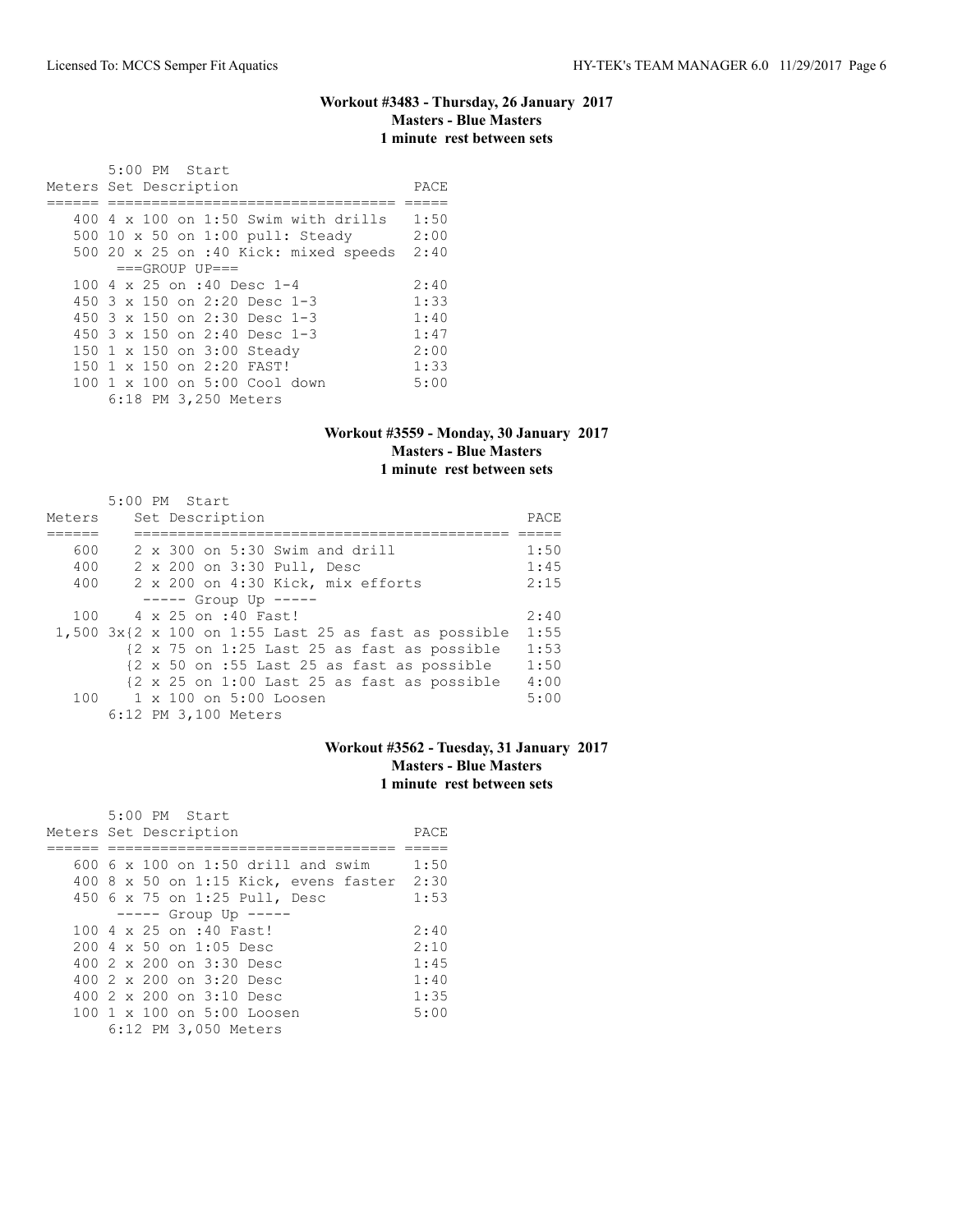# **Workout #3565 - Wednesday, 01 February 2017 Masters - Blue Masters 1 minute rest between sets**

|        | 5:00 PM Start                       |      |
|--------|-------------------------------------|------|
| Meters | Set Description                     | PACE |
|        |                                     |      |
| 600    | 3 x 200 on 3:30 Swim and Drill 1:45 |      |
|        | 1,000 2x{3 x 100 on 1:45 Pull, Desc | 1:45 |
|        | {2 x 100 on 2:20 Kick, Desc         | 2:20 |
|        | $--- $ Group Up $---$               |      |
| 100    | 4 x 25 on :40 Fast                  | 2:40 |
| 400    | 8 x 50 on 1:00 Desc                 | 2:00 |
| 400    | $4 \times 100$ on 1:50 Desc         | 1:50 |
| 400    | 2 x 200 on 3:30 Desc                | 1:45 |
| 400    | $1 \times 400$ on 6:40 Fast!        | 1:40 |
| 200    | 1 x 200 on 3:30 Neg Split           | 1:45 |
| 200    | 2 x 100 on 1:50 Desc                | 1:50 |
| 200    | 4 x 50 on 1:00 Desc                 | 2:00 |
| 100    | 1 x 100 on 5:00 Loosen              | 5:00 |
|        | 6:31 PM 4,000 Meters                |      |

# **Workout #3568 - Thursday, 02 February 2017 Masters - Blue Masters 1 minute rest between sets**

| 5:00 PM Start                              |      |
|--------------------------------------------|------|
| Meters Set Description                     | PACE |
|                                            |      |
| 500 10 x 50 on 1:00 swim and/or drill 2:00 |      |
| 500 10 x 50 on 1:00 Pull, mix efforts 2:00 |      |
| 400 8 x 50 on 1:15 Kick. mix efforts 2:30  |      |
| $--- $ Group Up $---$                      |      |
| 100 4 x 25 on :40 Fast!                    | 2:40 |
| 800 $4 \times 200$ on 3:30 Desc 1-4        | 1:45 |
| $200 \, 4 \times 50$ on $1:05$ Desc        | 2:10 |
| 400 2 x 200 on 3:40 Both Fast              | 1:50 |
| $100 \t 1 \t x \t 100$ on $5:00$ Loosen    | 5:00 |
| 6:12 PM 3,000 Meters                       |      |

# **Workout #3574 - Monday, 06 February 2017 Masters - Blue Masters 1 minute rest between sets**

| 5:00 PM Start<br>Meters Set Description                 | PACE. |
|---------------------------------------------------------|-------|
|                                                         |       |
| 400 1 x 400 on 8:00 Mix swim & Drill                    | 2:00  |
| 400 1 x 400 on 8:00 Pull, mix speeds                    | 2:00  |
| 400 4 x 100 on 2:45 Kick, mix in a fast 25 on each 2:45 |       |
| ***** Group Up ******                                   |       |
| 100 4 x 25 on 1:00 Speedy!                              | 4:00  |
| 400 8 x 50 on 1:05 Desc 1-4, 5-8                        | 2:10  |
| 200 1 x 200 on 4:00 Get Ready                           | 2:00  |
| $6006 \times 100$ on $3:00$ Test Yourself!!             | 3:00  |
| $500 \t 1 \t x \t 500$ on $10:00$ Cool down             | 2:00  |
| 6:19 PM 3,000 Meters                                    |       |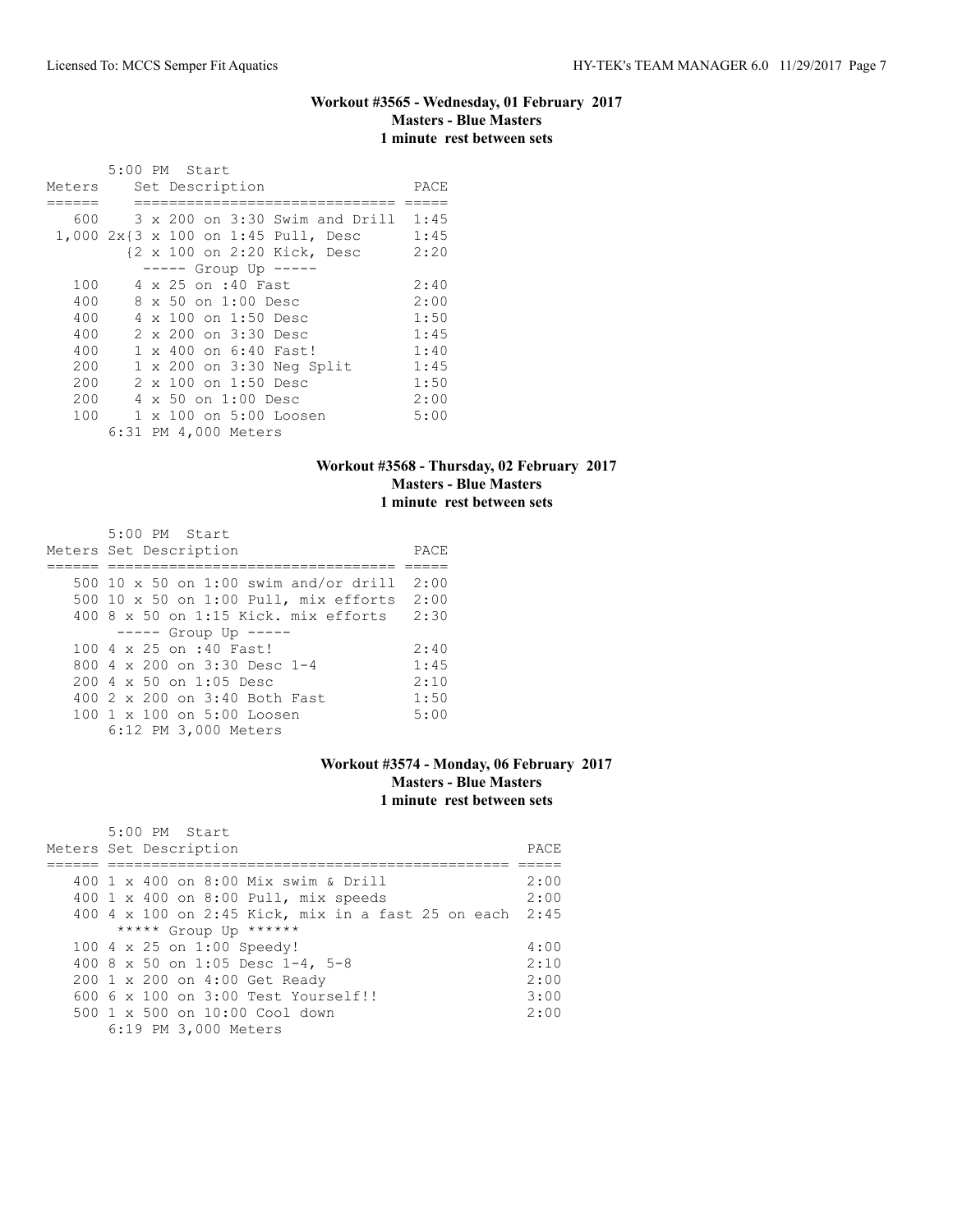# **Workout #3577 - Tuesday, 07 February 2017 Masters - Blue Masters 1 minute rest between sets**

|                                 | 5:00 PM Start |  |                      |                               |                                              |      |
|---------------------------------|---------------|--|----------------------|-------------------------------|----------------------------------------------|------|
| Meters                          |               |  | Set Description      |                               |                                              | PACE |
|                                 |               |  |                      |                               |                                              |      |
| 600                             |               |  |                      |                               | $3 \times 200$ on $3:30$ swim: mix in drills | 1:45 |
| 450                             |               |  |                      |                               | 6 x 75 on 1:25 Pull, faster last 25          | 1:53 |
| 400                             |               |  |                      |                               | 8 x 50 on 1:20 Kick, mix efforts             | 2:40 |
|                                 |               |  | $==qrow$ up===       |                               |                                              |      |
| 100                             |               |  | 4 x 25 on :40 Fast   |                               |                                              | 2:40 |
| 1,350 1x{1 x 150 on 2:30 Steady |               |  |                      |                               |                                              | 1:40 |
|                                 |               |  |                      | {1 x 150 on 2:30 Fast Pace    |                                              | 1:40 |
|                                 |               |  |                      | {1 x 150 on 2:40 Steady       |                                              | 1:47 |
|                                 |               |  |                      | {2 x 150 on 2:30 Fast Pace    |                                              | 1:40 |
|                                 |               |  |                      | {1 x 150 on 2:50 Steady       |                                              | 1:53 |
|                                 |               |  |                      | {3 x 150 on 2:30 Fast Pace    |                                              | 1:40 |
|                                 |               |  |                      | 100 1 x 100 on 5:00 Cool down |                                              | 5:00 |
|                                 |               |  | 6:07 PM 3,000 Meters |                               |                                              |      |

# **Workout #3580 - Wednesday, 08 February 2017 Masters - Blue Masters 1 minute rest between sets**

| $5:00$ PM Start                                |      |
|------------------------------------------------|------|
| Meters Set Description                         | PACE |
|                                                |      |
| 600 $3 \times 200$ on $3:30$ middle 100 harder | 1:45 |
| 600 3 x 200 on 3:30 pull: Desc 1-3             | 1:45 |
| 300 1 x 300 on 7:00 Kick: mixed speeds         | 2:20 |
| $==qroup$ up===                                |      |
| 200 4 x 50 on 1:05 Desc 1-4                    | 2:10 |
| 900 $3 \times 300$ on $5:00$ Desc 1-3          | 1:40 |
| $200.4 \times 50$ on 1:05 Desc 1-4             | 2:10 |
| 600 2 x 300 on 4:50 Desc 1-2                   | 1:37 |
| $200.4 \times 50$ on 1:05 Desc 1-4             | 2:10 |
| 300 1 x 300 on 4:40 last 1 fast 1              | 1:33 |
| 100 1 x 100 on 5:00 Cool down                  | 5:00 |
| 6:28 PM 4,000 Meters                           |      |

# **Workout #3583 - Thursday, 09 February 2017 Masters - Blue Masters 1 minute rest between sets**

|        | 5:00 PM Start                              |      |
|--------|--------------------------------------------|------|
| Meters | Set Description                            | PACE |
|        |                                            |      |
| 500    | $1 \times 500$ on 9:30 Swim with drills    | 1:54 |
| 400    | $4 \times 100$ on $1:50$ Pull: Odds harder | 1:50 |
| 450    | 6 x 75 on 1:45 Kick: last 25 hard          | 2:20 |
|        | $==qrow$ up===                             |      |
|        | 1,800 2x{2 x 150 on 2:40 Desc 1-3          | 1:47 |
|        | {2 x 150 on 2:30 Desc 1-2                  | 1:40 |
|        | {2 x 150 on 2:20 Desc 1-2                  | 1:33 |
|        | $\{1$ on :20 Rest                          |      |
|        | 100 1 x 100 on 5:00 Cool down              | 5:00 |
|        | 6:09 PM 3,250 Meters                       |      |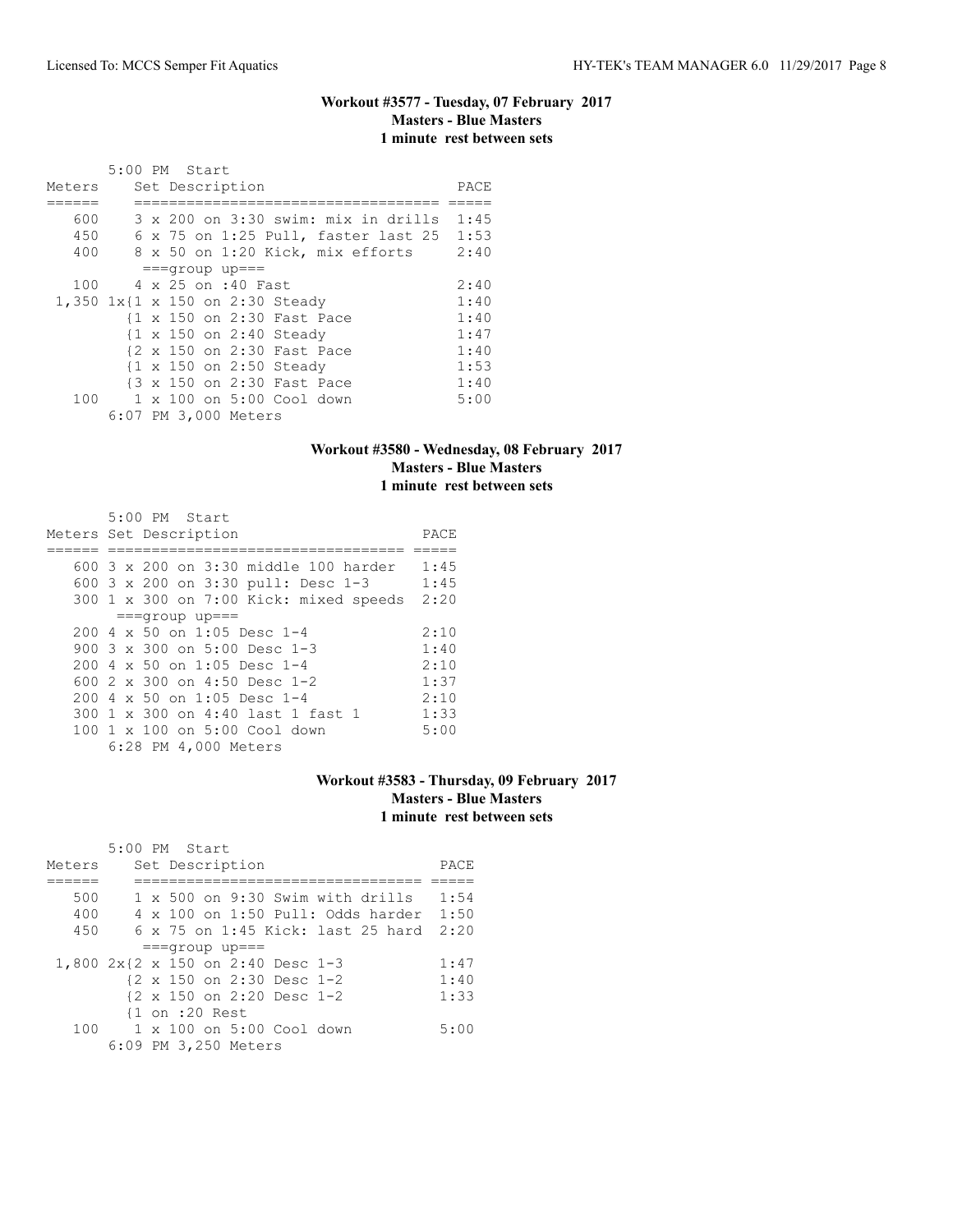# **Workout #3603 - Monday, 13 February 2017 Masters - Blue Masters 1 minute rest between sets**

|        | 5:00 PM Start                                   |      |
|--------|-------------------------------------------------|------|
| Meters | Set Description                                 | PACE |
|        |                                                 |      |
| 600    | $6 \times 100$ on 1:50 Swim and drill           | 1:50 |
| 400    | 8 x 50 on 1:00 Pull, mix speeds                 | 2:00 |
| 400    | 2 x 200 on 5:00 Kick, mix speeds                | 2:30 |
|        | ***** Group Up *****                            |      |
| 100    | 4 x 25 on :40 Fast!                             | 2:40 |
|        | 1,600 2x{3 x 100 on 1:40 Desc                   | 1:40 |
|        | {3 x 75 on 1:20 Desc                            | 1:47 |
|        | {3 x 50 on 1:00 Desc                            | 2:00 |
|        | {3 x 25 on :35 Desc                             | 2:20 |
|        | $\{1 \times 50 \text{ on } 1:30 \text{ Easy}\}$ | 3:00 |
|        | 6:07 PM 3,100 Meters                            |      |

#### **Workout #3606 - Tuesday, 14 February 2017 Masters - Blue Masters 1 minute rest between sets**

| 5:00 PM Start<br>Meters Set Description                |      |  |  |  |  |  |
|--------------------------------------------------------|------|--|--|--|--|--|
|                                                        |      |  |  |  |  |  |
| 600 3 x 200 on 3:40 Swim and drill                     | 1:50 |  |  |  |  |  |
| 400 4 x 100 on 1:50 Pull, Desc                         | 1:50 |  |  |  |  |  |
| 400 8 x 50 on 1:15 Kick, some fast!                    | 2:30 |  |  |  |  |  |
| $====$ Group Up $====$                                 |      |  |  |  |  |  |
| 100 4 x 25 on :40 Speedy                               | 2:40 |  |  |  |  |  |
| 800 8 x 100 on 1:50 Last 25 Max Effort on Each         | 1:50 |  |  |  |  |  |
| 50 1 x 50 on 1:30 Easy                                 | 3:00 |  |  |  |  |  |
| 400 4 x 100 on 2:00 Last 50 Max Effort on Each         | 2:00 |  |  |  |  |  |
| 50 1 x 50 on 1:30 Easy                                 | 3:00 |  |  |  |  |  |
| $200$ 2 x 100 on 2:10 Last 75 Max Effort on Each       | 2:10 |  |  |  |  |  |
| $100 \text{ 1 x } 100 \text{ on } 5:00 \text{ Loosen}$ | 5:00 |  |  |  |  |  |
| 6:18 PM 3,100 Meters                                   |      |  |  |  |  |  |

### **Workout #3609 - Wednesday, 15 February 2017 Masters - Blue Masters 1 minute rest between sets**

| 5:00 PM Start                                          |      |
|--------------------------------------------------------|------|
| Meters Set Description                                 | PACE |
|                                                        |      |
| $600$ 4 x 150 on 2:30 Mix swim and drill               | 1:40 |
| 400 2 x 200 on 3:30 Pull, mix efforts                  | 1:45 |
| 400 8 x 50 on 1:20 Kick, include some fast 25s 2:40    |      |
| $11111$ Group Up $\  \  \$                             |      |
| $200 \, 4 \times 50$ on $1:00$ Desc                    | 2:00 |
| 800 2 x 400 on 6:30 Desc & Neg Split                   | 1:38 |
| $400.4 \times 100$ on 1:40 Evens Faster                | 1:40 |
| 800 2 x 400 on 6:30 Neg Split                          | 1:38 |
| 400 4 x 100 on 1:45 Evens Faster                       | 1:45 |
| $100 \text{ 1 x } 100 \text{ on } 5:00 \text{ Loosen}$ | 5:00 |
| 6:25 PM 4,100 Meters                                   |      |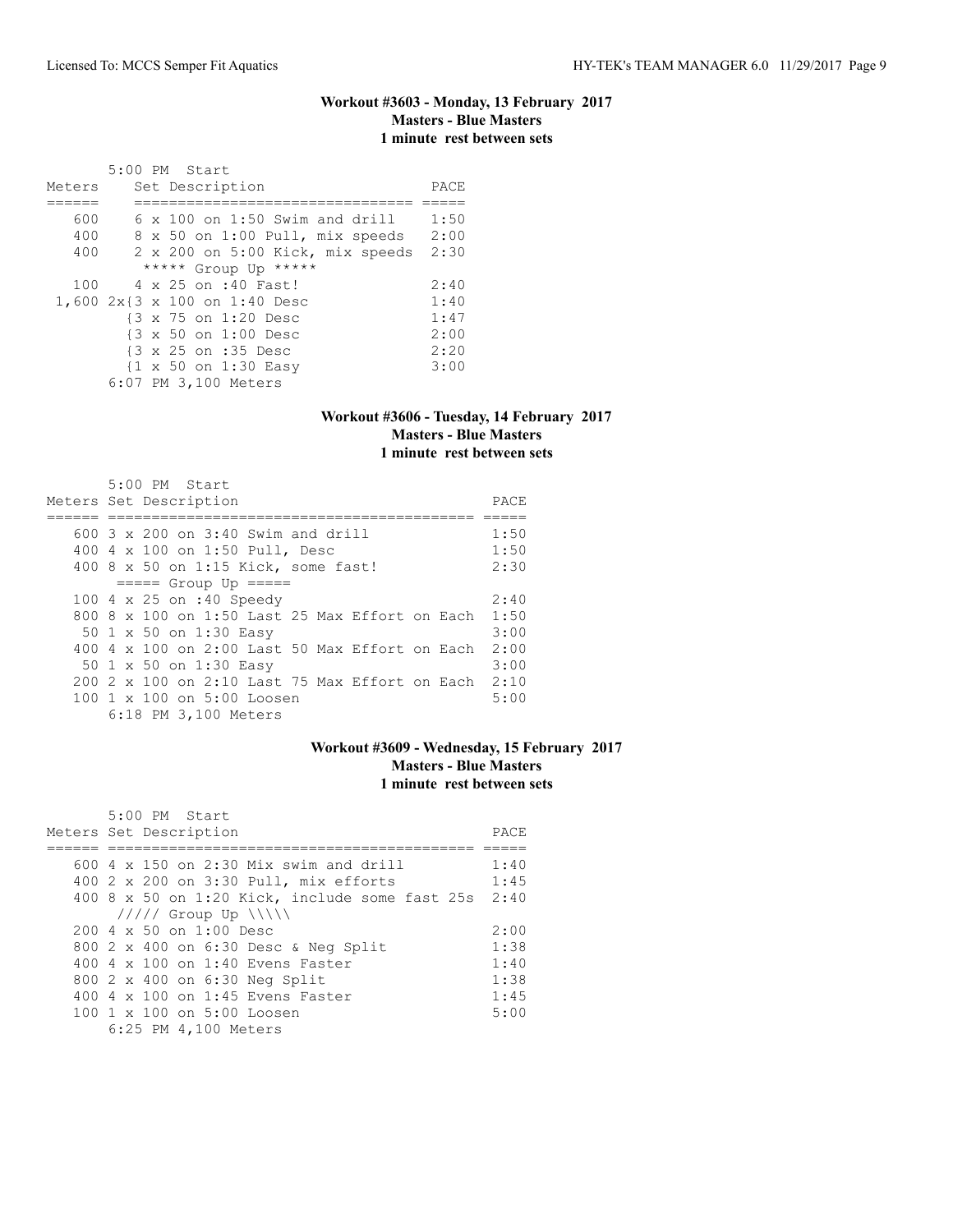# **Workout #3612 - Thursday, 16 February 2017 Masters - Blue Masters 1 minute rest between sets**

|        | 5:00 PM Start                             |      |
|--------|-------------------------------------------|------|
| Meters | Set Description                           | PACE |
|        |                                           |      |
| 600    | $2 \times 300$ on 5:30 Mix swim and drill | 1:50 |
| 450    | $6$ x 75 on 1:25 Pull, mix efforts        | 1:53 |
| 450    | $6 \times 75$ on $1:45$ Kick, mix efforts | 2:20 |
|        | $--- $ Group Up $---$                     |      |
| 200    | 4 x 50 on 1:05 Desc                       | 2:10 |
|        | 1,200 1x{3 x 100 on 1:50 Steady           | 1:50 |
|        | {1 x 100 on 1:40 Fast Pace                | 1:40 |
|        | {2 x 100 on 1:50 Steady                   | 1:50 |
|        | {2 x 100 on 1:40 Fast Pace                | 1:40 |
|        | {1 x 100 on 1:50 Steady                   | 1:50 |
|        | {3 x 100 on 1:40 Fast Pace                | 1:40 |
| 50     | 1 x 50 on 1:30 Loosen                     | 3:00 |
| 100    | 1 x 100 on 3:00 Best of the day           | 3:00 |
| 100    | $1 \times 100$ on $5:00$ Loosen           | 5:00 |
|        | 6:14 PM 3,150 Meters                      |      |

# **Workout #3615 - Monday, 20 February 2017 Masters - Blue Masters 1 minute rest between sets**

| 5:00 PM Start                                   |      |
|-------------------------------------------------|------|
| Meters Set Description                          | PACE |
|                                                 |      |
| 400 2 x 200 on 3:45 Swim with drills            | 1:52 |
| 600 $2 \times 300$ on 5:30 Pull: Negative Split | 1:50 |
| 400 4 x 100 on 2:20 Kick: mixed speeds          | 2:20 |
| $===GROUP UP = =$                               |      |
| 400 8 x 50 on :55 Desc 1-4, 5-8                 | 1:50 |
| 450 6 x 75 on 1:15 Desc 1-3, 4-6                | 1:40 |
| 400 4 $\times$ 100 on 1:40 Desc 1-4             | 1:40 |
| 300 4 x 75 on 1:20 Desc 1-4                     | 1:47 |
| 300 6 x 50 on 1:00 Desc 1-3, 4-6                | 2:00 |
| $100 \t1 x 100$ on $5:00$ Cool Down             | 5:00 |
| 6:17 PM 3,350 Meters                            |      |

### **Workout #3618 - Tuesday, 21 February 2017 Masters - Blue Masters 1 minute rest between sets**

| 5:00 PM Start<br>Meters Set Description       | PACE |
|-----------------------------------------------|------|
|                                               |      |
| $600$ 6 x 100 on 1:50 Swim with drills        | 1:50 |
| 400 2 x 200 on 3:40 Pull: Last 50 harder 1:50 |      |
| 400 8 x 50 on 1:10 Kick: Evens Faster 2:20    |      |
| $===GROUP UP==$                               |      |
| 100 4 x 25 on :40 Fast                        | 2:40 |
| 600 $3 \times 200$ on $3:20$ Desc 1-3         | 1:40 |
| $200.4 \times 50$ on 1:05 Moderate            | 2:10 |
| 400 2 x 200 on 3:20 Desc 1-2                  | 1:40 |
| $200.4 \times 50$ on 1:05 Moderate            | 2:10 |
| 200 1 x 200 on 4:00 Last One, Fast One        | 2:00 |
| 100 1 x 100 on 5:00 Cool Down                 | 5:00 |
| 6:17 PM 3,200 Meters                          |      |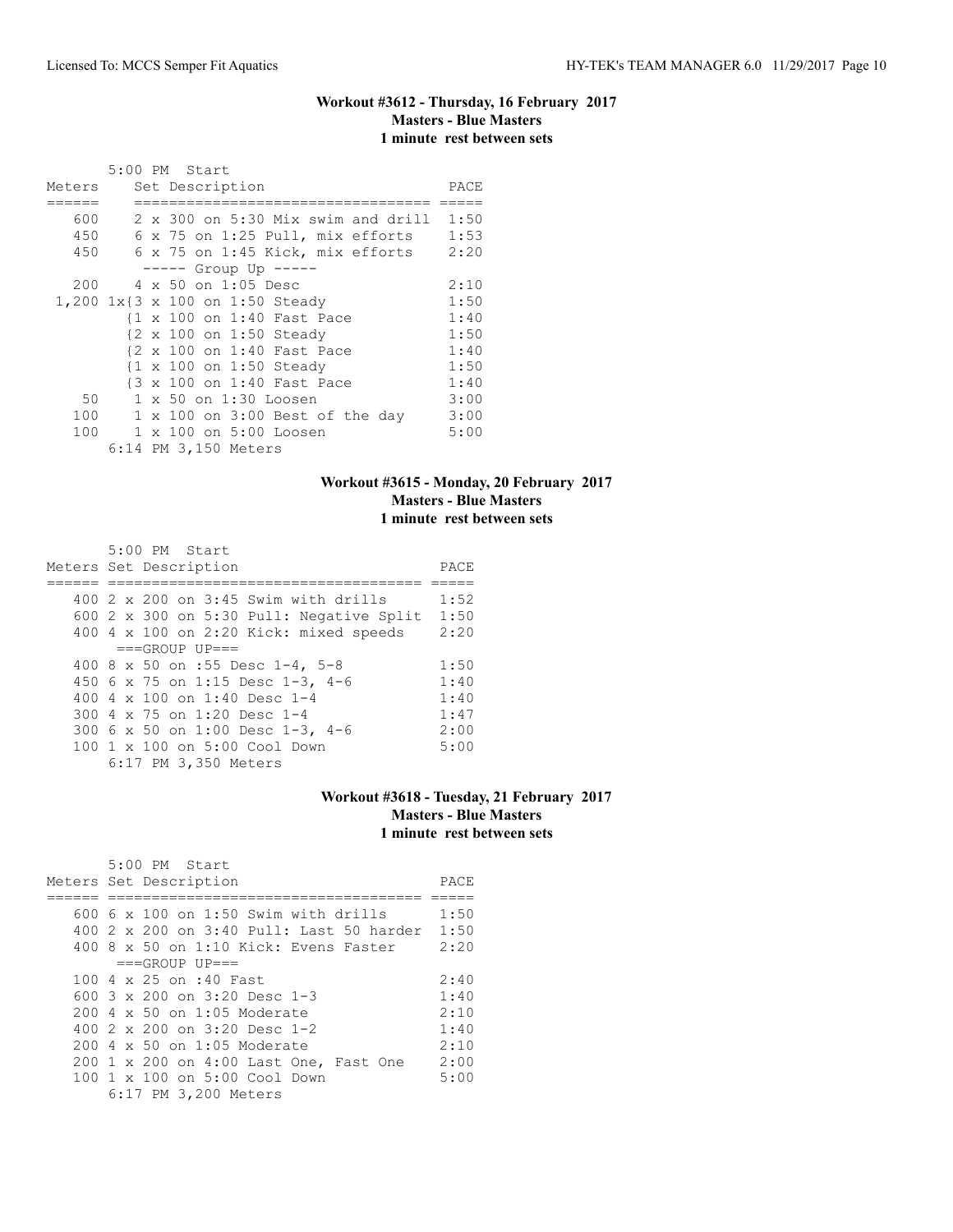# **Workout #3621 - Wednesday, 22 February 2017 Masters - Blue Masters 1 minute rest between sets**

| Meters |  | 5:00 PM Start<br>Set Description                           | PACE |
|--------|--|------------------------------------------------------------|------|
|        |  |                                                            |      |
| 500    |  | $1 \times 500$ on $9:10$ Swim: Steady                      | 1:50 |
| 500    |  | 5 x 100 on 1:50 Pull: Desc 1-4                             | 1:50 |
| 450    |  | $6 \times 75$ on 1:45 Kick: Last 25 all out                | 2:20 |
|        |  | $===GROUP UP==$                                            |      |
|        |  | 2,600 2x{4 x 50 on 1:00 Evens Faster                       | 2:00 |
|        |  | $\{1 \times 500 \text{ on } 8:00 \text{ Negative Split}\}$ | 1:36 |
|        |  | {4 x 150 on 2:35 Dec 1-4                                   | 1:43 |
|        |  | 100    1 x 100    an 5:00    Cool    Down                  | 5:00 |
|        |  | 6:25 PM 4,150 Meters                                       |      |

### **Workout #3624 - Thursday, 23 February 2017 Masters - Blue Masters 1 minute rest between sets**

|                                    | 5:00 PM Start |  |                      |                                    |                                |                                               |      |
|------------------------------------|---------------|--|----------------------|------------------------------------|--------------------------------|-----------------------------------------------|------|
| Meters                             |               |  | Set Description      |                                    |                                |                                               | PACE |
|                                    |               |  |                      |                                    |                                |                                               |      |
| 400                                |               |  |                      |                                    | 2 x 200 on 3:40 Swim: Desc 1-2 |                                               | 1:50 |
| 600                                |               |  |                      |                                    | 2 x 300 on 5:30 Pull: Desc 1-2 |                                               | 1:50 |
| 400                                |               |  |                      |                                    |                                | $4 \times 100$ on 2:30 Kick: Middle 50 harder | 2:30 |
|                                    |               |  | $===GROUP UP=-$      |                                    |                                |                                               |      |
| 100                                |               |  | 4 x 25 on :40 Fast   |                                    |                                |                                               | 2:40 |
| 1,600 2x{1 x 200 on 3:30 Neg Split |               |  |                      |                                    |                                |                                               | 1:45 |
|                                    |               |  |                      | {2 x 200 on 3:20 Desc 1-2          |                                |                                               | 1:40 |
|                                    |               |  |                      | {1 x 200 on 3:10 Fast Swim         |                                |                                               | 1:35 |
| 100                                |               |  |                      | $1 \times 100$ on $5:00$ Cool Down |                                |                                               | 5:00 |
|                                    |               |  | 6:09 PM 3,200 Meters |                                    |                                |                                               |      |

### **Workout #3637 - Monday, 27 February 2017 Masters - Blue Masters 1 minute rest between sets**

|        | $5:00$ PM Start                                                             |      |
|--------|-----------------------------------------------------------------------------|------|
| Meters | Set Description                                                             | PACE |
|        |                                                                             |      |
| 600    | $6 \times 100$ on 1:50 swim and drill                                       | 1:50 |
| 400    | 8 x 50 on 1:00 Pull, Desc                                                   | 2:00 |
| 400    | 4 x 100 on 2:20 Kick, mix speeds                                            | 2:20 |
|        | $--- $ Group Up $---$                                                       |      |
| 100    | 4 x 25 on :40 Fast!                                                         | 2:40 |
|        | 1,500 6x{3 x 75 on 2:00 See Notes                                           | 2:40 |
|        | $\{1 \times 25 \text{ on } : 30 \text{ Leave early after } 3 \text{rd } 75$ | 2:00 |
|        | FAST: #1=last 25, #2=last 50, #3=all                                        |      |
|        | 100 1 x 100 on 5:00 Loosen                                                  | 5:00 |
|        | 6:21 PM 3,100 Meters                                                        |      |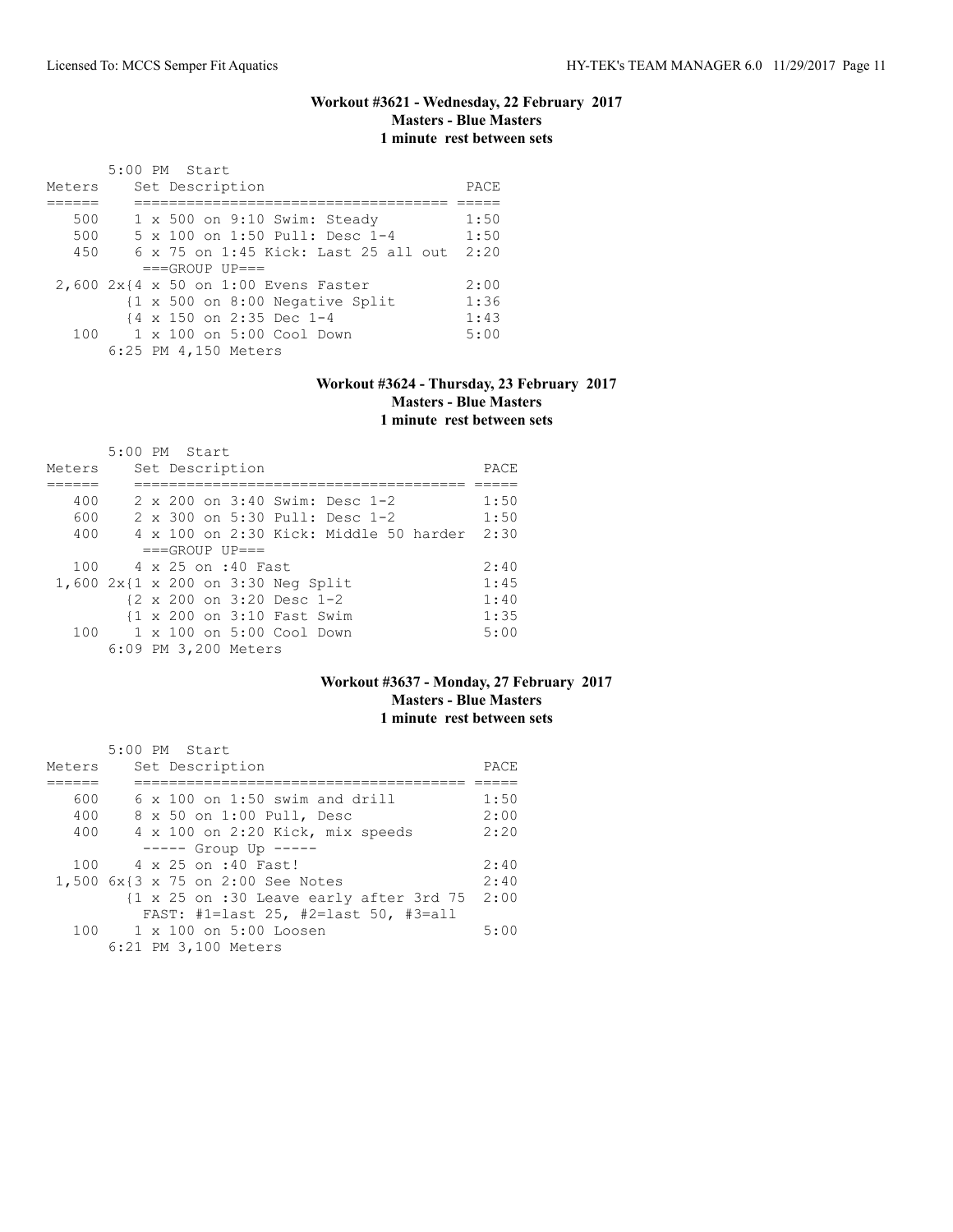### **Workout #3640 - Tuesday, 28 February 2017 Masters - Blue Masters 1 minute rest between sets**

| Meters |  | 5:00 PM Start<br>Set Description        | PACE |
|--------|--|-----------------------------------------|------|
|        |  |                                         |      |
| 600    |  | $2 \times 300$ on $5:30$ swim and drill | 1:50 |
| 450    |  | 6 x 75 on 2:00 Kick, last 25 fast       | 2:40 |
| 400    |  | 2 x 200 on 3:30 Pull, Neg Split         | 1:45 |
|        |  | $== == $ Group Up $== == $              |      |
| 200    |  | $4 \times 50$ on 1:00 Desc              | 2:00 |
|        |  | 1,350 1x{1 x 150 on 2:30 Steady         | 1:40 |
|        |  | {2 x 150 on 2:35 Steady                 | 1:43 |
|        |  | {3 x 150 on 2:40 Steady                 | 1:47 |
|        |  | {2 x 150 on 2:45 Steady                 | 1:50 |
|        |  | {1 x 150 on 3:00 Last one, fast one     | 2:00 |
| 100    |  | 1 x 100 on 5:00 Loosen                  | 5:00 |
|        |  | 6:09 PM 3,100 Meters                    |      |

### **Workout #3643 - Wednesday, 01 March 2017 Masters - Blue Masters 1 minute rest between sets**

|        | 5:00 PM Start                                     |      |  |  |  |  |  |  |  |  |  |
|--------|---------------------------------------------------|------|--|--|--|--|--|--|--|--|--|
| Meters | Set Description                                   | PACE |  |  |  |  |  |  |  |  |  |
|        |                                                   |      |  |  |  |  |  |  |  |  |  |
| 500    | $10 \times 50$ on 1:00 swim and drill             |      |  |  |  |  |  |  |  |  |  |
| 600    | 3 x 200 on 3:30 Pull, neg split                   | 1:45 |  |  |  |  |  |  |  |  |  |
| 400    | 8 x 50 on 1:15 kick, mix speeds                   | 2:30 |  |  |  |  |  |  |  |  |  |
|        | $--- $ Group Up $---$                             |      |  |  |  |  |  |  |  |  |  |
|        | 300 2x{1 x 50 on 1:05 Steady                      | 2:10 |  |  |  |  |  |  |  |  |  |
|        | $\{1 \times 50 \text{ on } 1:00 \text{ Steady}\}$ | 2:00 |  |  |  |  |  |  |  |  |  |
|        | {1 x 50 on :55 Fast                               | 1:50 |  |  |  |  |  |  |  |  |  |
| 50     | 1 x 50 on 1:10 Easy                               | 2:20 |  |  |  |  |  |  |  |  |  |
| 600    | $1 \times 600$ on 9:30 Build to $1/2$ and to end  | 1:35 |  |  |  |  |  |  |  |  |  |
| 600    | $6 \times 100$ on 1:40 Desc                       | 1:40 |  |  |  |  |  |  |  |  |  |
| 600    | $1 \times 600$ on 9:30 Build to $1/2$ and to end  | 1:35 |  |  |  |  |  |  |  |  |  |
| 300    | 3 x 100 on 1:50 Desc                              | 1:50 |  |  |  |  |  |  |  |  |  |
| 100    | 1 x 100 on 5:00 Loosen                            | 5:00 |  |  |  |  |  |  |  |  |  |
|        | 6:29 PM 4,050 Meters                              |      |  |  |  |  |  |  |  |  |  |

# **Workout #3646 - Thursday, 02 March 2017 Masters - Blue Masters 1 minute rest between sets**

| 5:00 PM Start<br>Meters Set Description | PACE |
|-----------------------------------------|------|
|                                         |      |
| $600$ 4 x 150 on 2:40 swim amd drill    | 1:47 |
| 400 4 x 100 on 1:50 Pull, desc          | 1:50 |
| 400 4 x 100 on 2:20 Kick, neg split     | 2:20 |
| $====$ Group Up $====$                  |      |
| 100 4 x 25 on :40 Fast!                 | 2:40 |
| 600 $4 \times 150$ on 2:30 Desc 1-4     | 1:40 |
| 500 5 x 100 on 1:45 Desc 1-5            | 1:45 |
| 300 6 x 50 on 1:05 Alt one EZ, one Fast | 2:10 |
| 100 1 x 100 on 5:00 Loosen              | 5:00 |
| 6:10 PM 3,000 Meters                    |      |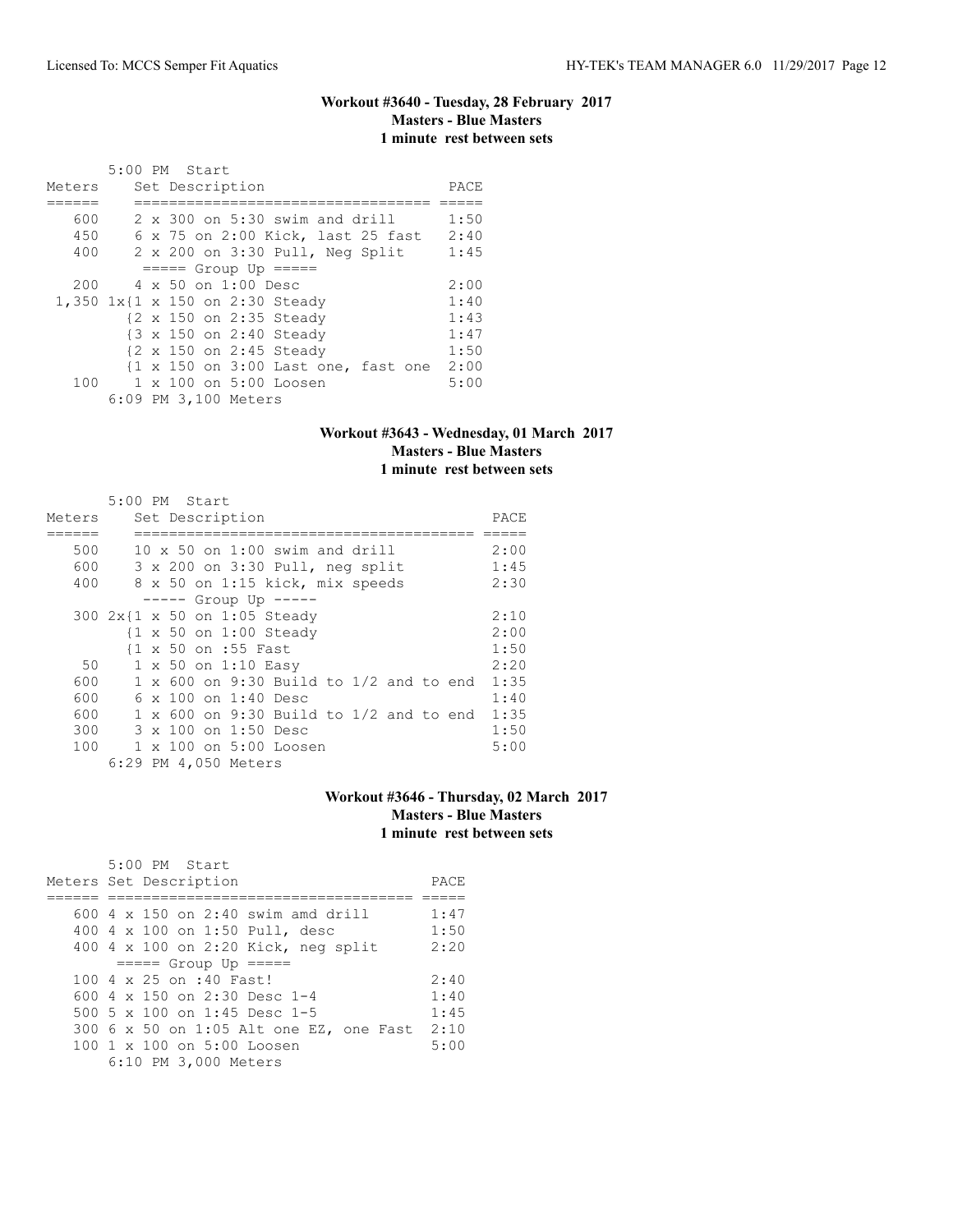# **Workout #3651 - Monday, 06 March 2017 Masters - Blue Masters 1 minute rest between sets**

| 5:00 PM Start                                |      |
|----------------------------------------------|------|
| Meters Set Description                       | PACE |
|                                              |      |
| 500 1 x 500 on 9:00 Swim: With drills 1:48   |      |
| 500 5 x 100 on 1:50 Pull: Descend 1-5 1:50   |      |
| 450 6 x 75 on 1:45 Kick: Alternate speeds    | 2:20 |
| $===GROUP UP==$                              |      |
| 200 4 x 50 on 1:00 Descend 1-4               | 2:00 |
| 250 10 x 25 on :35 Evens Faster              | 2:20 |
| 100 1 x 100 on 1:40 Steady                   | 1:40 |
| 250 10 x 25 on :35 Evens Faster              | 2:20 |
| 100 1 x 100 on 1:40 Steady                   | 1:40 |
| 100 4 x 25 on 1:00 MAXIMUM EFFORT SWIMS      | 4:00 |
| 100 1 x 100 on 1:40 Steady                   | 1:40 |
| 250 10 x 25 on :35 Evens Faster              | 2:20 |
| 100 1 x 100 on 1:40 Steady                   | 1:40 |
| 100 4 x 25 on 1:00 MAXIMUM EFFORT SWIMS 4:00 |      |
| 100 1 x 100 on 5:00 Cool Down                | 5:00 |
| 6:26 PM 3,100 Meters                         |      |

# **Workout #3654 - Tuesday, 07 March 2017 Masters - Blue Masters 1 minute rest between sets**

|        | 5:00 PM Start |  |                      |                                    |                                                            |      |
|--------|---------------|--|----------------------|------------------------------------|------------------------------------------------------------|------|
| Meters |               |  | Set Description      |                                    |                                                            | PACE |
|        |               |  |                      |                                    |                                                            |      |
| 600    |               |  |                      |                                    | 2 x 300 on 5:30 Swim: Desc 1-2                             | 1:50 |
| 400    |               |  |                      |                                    | 4 x 100 on 1:50 Pull: Desc 1-4                             | 1:50 |
| 400    |               |  |                      |                                    | 2 x 200 on 4:40 Kick: mixed speeds                         | 2:20 |
|        |               |  | $===GROUP UP = =$    |                                    |                                                            |      |
|        |               |  |                      | 1,800 2x{4 x 100 on 1:45 Dec 1-4   |                                                            | 1:45 |
|        |               |  |                      |                                    | $\{1 \times 150 \text{ on } 2:45 \text{ Negative Split}\}$ | 1:50 |
|        |               |  |                      | {2 x 100 on 1:35 Dec 1-2           |                                                            | 1:35 |
|        |               |  |                      |                                    | $\{1 \times 150 \text{ on } 2:35 \text{ Negative Split}\}$ | 1:43 |
| 100    |               |  |                      | $1 \times 100$ on $5:00$ COOL DOWN |                                                            | 5:00 |
|        |               |  | 6:09 PM 3,300 Meters |                                    |                                                            |      |

# **Workout #3657 - Wednesday, 08 March 2017 Masters - Blue Masters 1 minute rest between sets**

| 5:00 PM Start<br>Meters Set Description           | PACE |
|---------------------------------------------------|------|
| 600 6 x 100 on 1:50 Swim: with drills             | 1:50 |
| $400.8 \times 50$ on 1:00 Pull: Evens harder 2:00 |      |
| 400 16 x 25 on :40 Kick: Evens harder 2:40        |      |
| $===GROUP UP = =$                                 |      |
| 800 $2 \times 400$ on 6:10 Desc 1-2               | 1:32 |
| 200 4 x 50 on 1:05 Steady                         | 2:10 |
| 800 $2 \times 400$ on 6:20 Desc 1-2               | 1:35 |
| 200 4 x 50 on 1:05 Steady                         | 2:10 |
| 800 $2 \times 400$ on 6:30 Desc 1-2               | 1:38 |
| $100 \t1 x 100$ on $5:00$ Cool Down               | 5:00 |
| 6:32 PM 4,300 Meters                              |      |
|                                                   |      |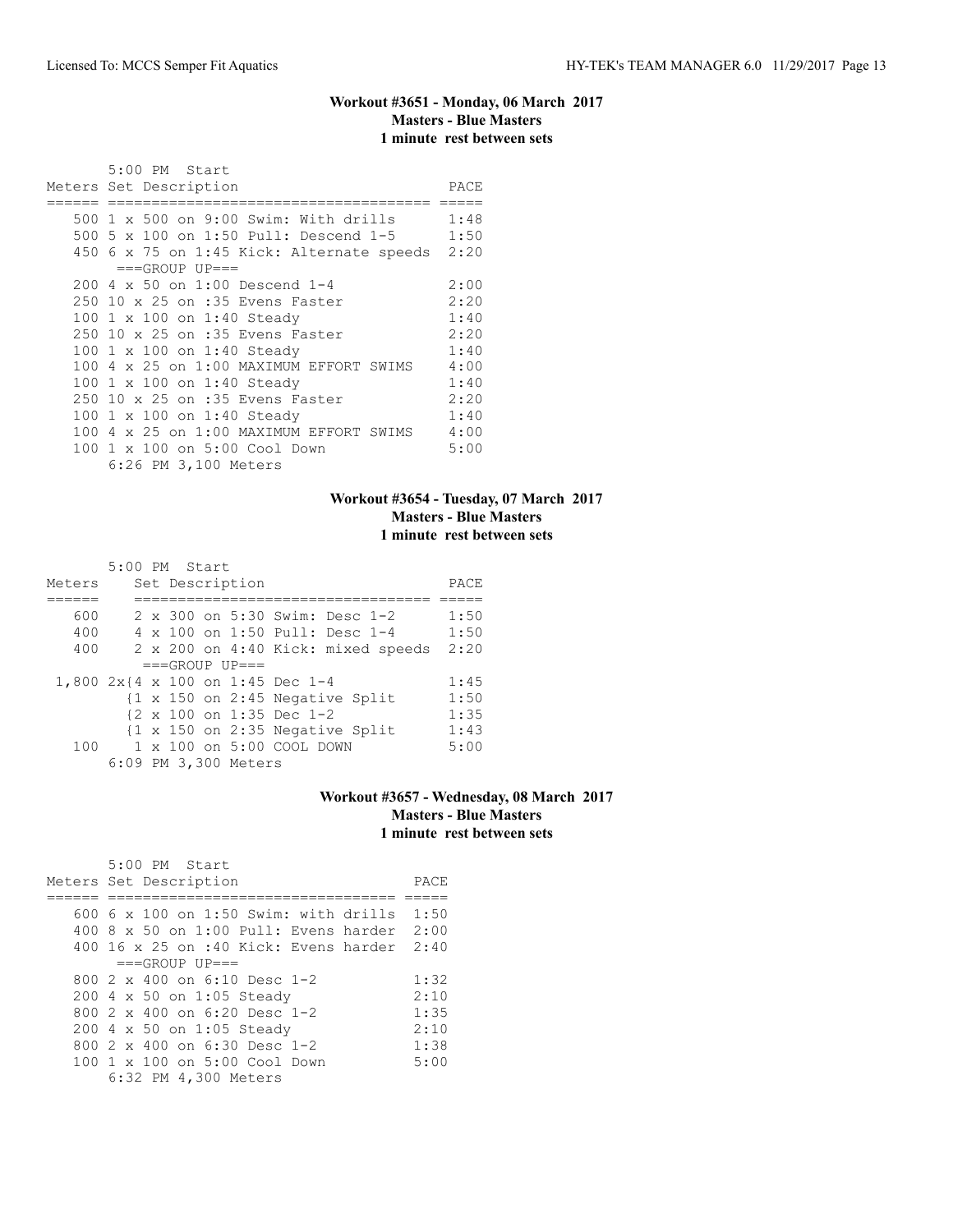# **Workout #3660 - Thursday, 09 March 2017 Masters - Blue Masters 1 minute rest between sets**

|        | 5:00 PM Start |  |                      |                                 |                                      |      |
|--------|---------------|--|----------------------|---------------------------------|--------------------------------------|------|
| Meters |               |  | Set Description      |                                 |                                      | PACE |
|        |               |  |                      |                                 |                                      |      |
| 400    |               |  |                      |                                 | 2 x 200 on 3:50 Swim: Negative Split | 1:55 |
| 600    |               |  |                      |                                 | 2 x 300 on 5:30 Pull: Negative Split | 1:50 |
| 400    |               |  |                      |                                 | 4 x 100 on 2:20 Kick: Negative Split | 2:20 |
|        |               |  | $===GROUP UP==$      |                                 |                                      |      |
|        |               |  |                      | 1,600 2x{1 x 200 on 3:30 Steady |                                      | 1:45 |
|        |               |  |                      |                                 | {2 x 200 on 3:20 A little faster     | 1:40 |
|        |               |  |                      | {1 x 200 on 3:40 FAST!          |                                      | 1:50 |
| 100    |               |  |                      | 1 x 100 on 5:00 Cool Down       |                                      | 5:00 |
|        |               |  | 6:06 PM 3,100 Meters |                                 |                                      |      |

## **Workout #3706 - Monday, 13 March 2017 Masters - Blue Masters 1 minute rest between sets**

| $5:00$ PM Start                           |      |
|-------------------------------------------|------|
| Meters Set Description                    | PACE |
|                                           |      |
| $600\,$ 6 x 100 on 1:50 swim and drill    | 1:50 |
| 400 2 x 200 on 3:30 Pull, Neg Split       | 1:45 |
| 400 4 x 100 on 2:20 Kick, mix speeds 2:20 |      |
| $--- -$ Group Up $--- -$                  |      |
| 100 4 x 25 on :40 Fast!                   | 2:40 |
| 600 6 $\times$ 100 on 1:40 Desc           | 1:40 |
| 100 4 x 25 on :35 Fast!                   | 2:20 |
| 600 6 $\times$ 100 on 1:40 Desc           | 1:40 |
| 100 4 x 25 on :30 Fast!                   | 2:00 |
| 100 1 x 100 on 5:00 Loosen                | 5:00 |
| 6:09 PM 3,000 Meters                      |      |

# **Workout #3709 - Tuesday, 14 March 2017 Masters - Blue Masters 1 minute rest between sets**

| 5:00 PM Start                              |      |
|--------------------------------------------|------|
| Meters Set Description                     | PACE |
|                                            |      |
| 600 $2 \times 300$ on 5:30 swim and drill  | 1:50 |
| 450 6 x 75 on 1:25 Pull, last 25 faster    | 1:53 |
| 400 $8 \times 50$ on 1:15 Kick, mix speeds | 2:30 |
| $--- -$ Group Up $--- -$                   |      |
| 100 4 x 25 on :40 Fast!                    | 2:40 |
| 400 $2 \times 200$ on $3:35$ Desc          | 1:48 |
| 400 2 x 200 on 3:25 Desc                   | 1:42 |
| 400 2 x 200 on 3:15 Desc                   | 1:38 |
| 200 1 x 200 on 4:00 Last one, fast one     | 2:00 |
| $100 \t 1 \t x \t 100$ on 5:00 Cool down   | 5:00 |
| 6:12 PM 3,050 Meters                       |      |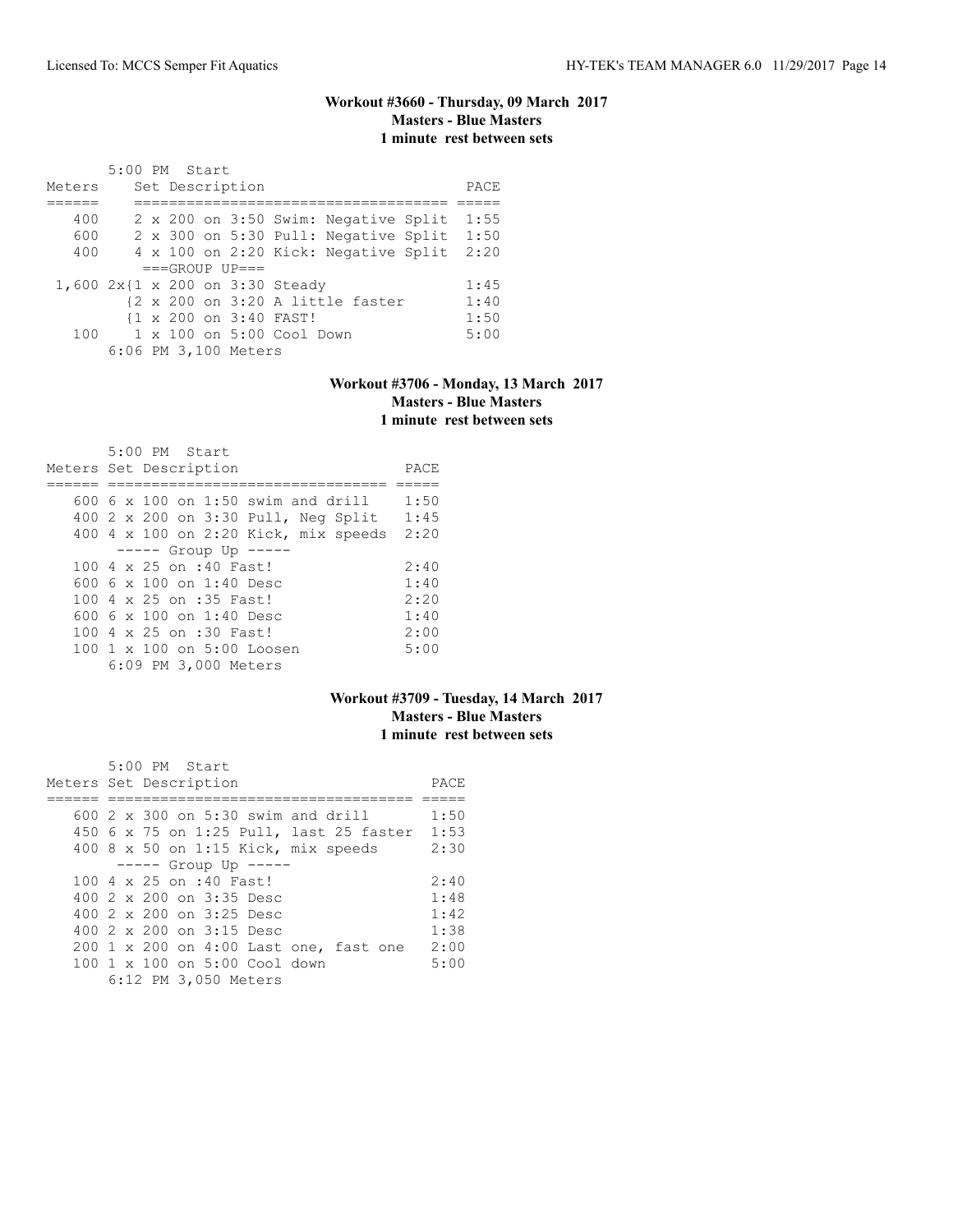# **Workout #3712 - Wednesday, 15 March 2017 Masters - Blue Masters 1 minute rest between sets**

| 5:00 PM Start<br>Meters Set Description                | PACE |
|--------------------------------------------------------|------|
| $600.3 \times 200$ on $3:40$ Swim and drill            | 1:50 |
|                                                        |      |
| 400 2 x 200 on 3:40 Pull, Desc and/or Neq Split        | 1:50 |
| 400 4 x 100 on 2:20 Kick, last 25 fast                 | 2:20 |
| $====$ Group Up $====$                                 |      |
| $200 \text{ } 4 \times 50$ on $1:00$ Desc              | 2:00 |
| 900 3 x 300 on 5:25 Neg Split                          | 1:48 |
| 300 3 x 100 on 1:50 Desc                               | 1:50 |
| 600 2 x 300 on 5:15 Desc                               | 1:45 |
| 300 2 x 150 on 2:35 Desc                               | 1:43 |
| 300 1 x 300 on 5:00 Neg Split                          | 1:40 |
| $100 \text{ 1 x } 100 \text{ on } 5:00 \text{ Loosen}$ | 5:00 |
| 6:32 PM 4,100 Meters                                   |      |

### **Workout #3715 - Thursday, 16 March 2017 Masters - Blue Masters 1 minute rest between sets**

|        |  | $5:00$ PM Start                          |      |
|--------|--|------------------------------------------|------|
| Meters |  | Set Description                          | PACE |
|        |  |                                          |      |
| 600    |  | $4 \times 150$ on 2:40 Swim and Drill    | 1:47 |
| 400    |  | 8 x 50 on 1:00 Pull, Desc                | 2:00 |
| 400    |  | $2 \times 200$ on $4:30$ Kick as desired | 2:15 |
|        |  | $====$ Group Up $====$                   |      |
| 100    |  | 4 x 25 on :40 Fast!                      | 2:40 |
|        |  | 1,600 2x{3 x 150 on 2:40 Desc            | 1:47 |
|        |  | {2 x 125 on 2:20 Desc                    | 1:52 |
|        |  | {1 x 100 on 2:10 FAST                    | 2:10 |
|        |  | 100 1 x 100 on 5:00 Loosen               | 5:00 |
|        |  | 6:11 PM 3,200 Meters                     |      |

### **Workout #3723 - Monday, 20 March 2017 Masters - Blue Masters 1 minute rest between sets**

| 5:00 PM Start                                           |      |
|---------------------------------------------------------|------|
| Meters Set Description                                  | PACE |
|                                                         |      |
| 400 1 x 400 on 8:00 Mix swim & Drill                    | 2:00 |
| 400 1 x 400 on 8:00 Pull, mix speeds                    | 2:00 |
| 400 4 x 100 on 2:45 Kick, mix in a fast 25 on each 2:45 |      |
| ***** Group Up ******                                   |      |
| 100 4 x 25 on :50 Speedy!                               | 3:20 |
| 400 8 x 50 on 1:00 Desc 1-4, 5-8                        | 2:00 |
| 200 1 x 200 on 4:00 Get Ready                           | 2:00 |
| $6006 \times 100$ on $3:00$ Test Yourself!!             | 3:00 |
| 500 1 x 500 on 10:00 Cool down                          | 2:00 |
| 6:18 PM 3,000 Meters                                    |      |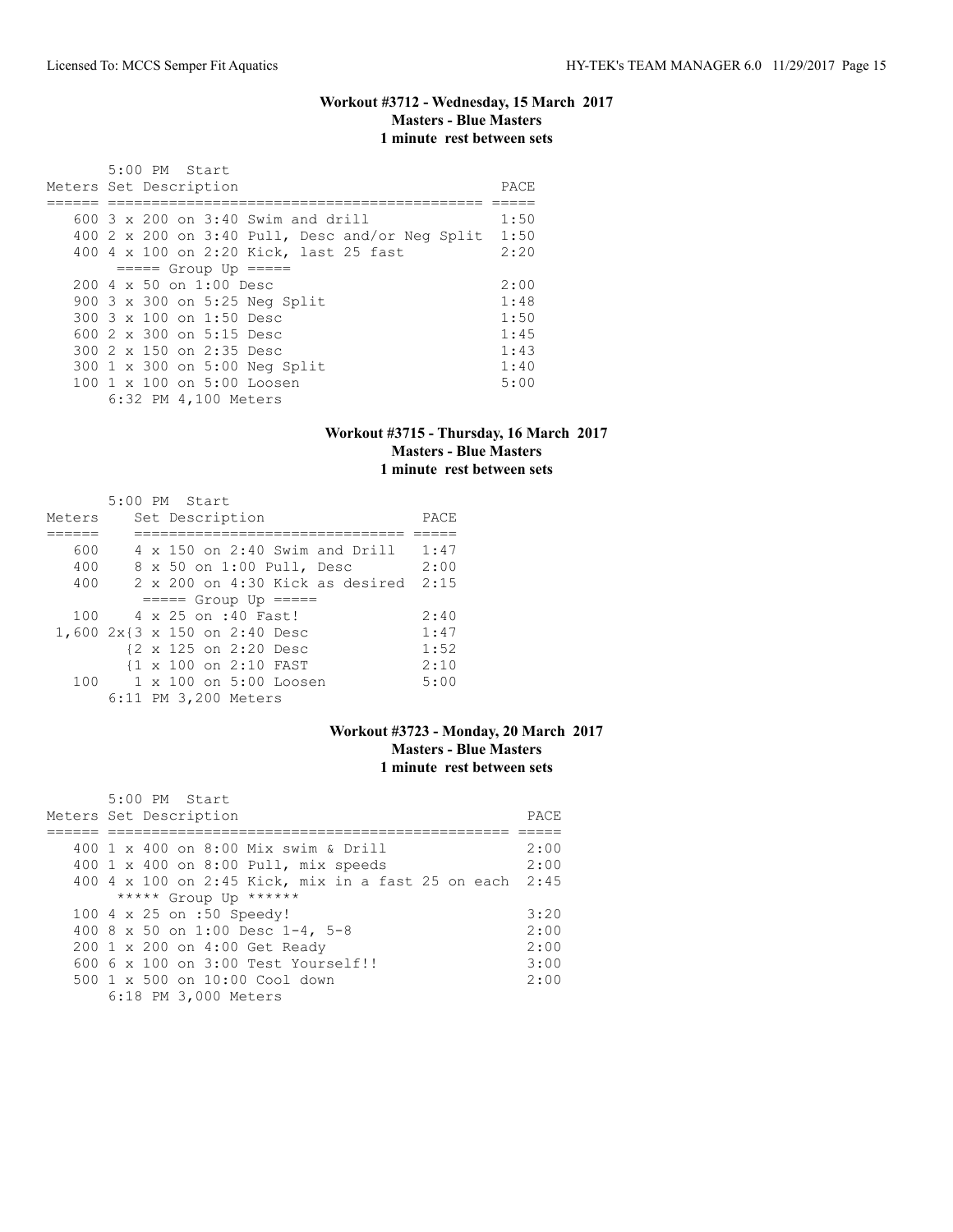# **Workout #3726 - Tuesday, 21 March 2017 Masters - Blue Masters 1 minute rest between sets**

|        | 5:00 PM Start                            |      |
|--------|------------------------------------------|------|
| Meters | Set Description                          | PACE |
|        |                                          |      |
| 600    | $6 \times 100$ on 1:50 swim and drill    | 1:50 |
| 400    | 2 x 200 on 3:45 pull, desc               | 1:52 |
| 450    | 6 x 75 on 2:00 Kick, last 25 faster 2:40 |      |
|        | $::::::$ Group Up $:::::$                |      |
|        | 100 4 x 25 on :40 Fast!                  | 2:40 |
|        | 1,500 2x{3 x 150 on 2:40 Neg Split       | 1:47 |
|        | {6 x 50 on 1:00 Desc                     | 2:00 |
| 100    | 1 x 100 on 5:00 Loosen                   | 5:00 |
|        | 6:12 PM 3,150 Meters                     |      |

# **Workout #3729 - Wednesday, 22 March 2017 Masters - Blue Masters 1 minute rest between sets**

| 5:00 PM Start                                    |      |
|--------------------------------------------------|------|
| Meters Set Description                           | PACE |
|                                                  |      |
| $600-3 \times 200$ on $3:45$ swim and drill      | 1:52 |
| 400 8 x 50 on 1:15 Kick, mix efforts 2:30        |      |
| 450 6 x 75 on 1:25 Pull, mix efforts 1:53        |      |
| $\{\{\{\{\}\}\}\}$ Group Up $\{\{\{\{\{\}\}\}\}$ |      |
| 200 4 x 50 on :55 Desc                           | 1:50 |
| 800 2 x 400 on 6:30 Desc                         | 1:38 |
| 800 4 x 200 on 3:30 Desc                         | 1:45 |
| 800 8 x 100 on 1:50 Desc                         | 1:50 |
| $100 \t 1 \t x \t 100$ on $5:00$ Loosen          | 5:00 |
| 6:29 PM 4,150 Meters                             |      |

# **Workout #3732 - Thursday, 23 March 2017 Masters - Blue Masters 1 minute rest between sets**

| 5:00 PM Start                          |      |
|----------------------------------------|------|
| Meters Set Description                 | PACE |
|                                        |      |
| 500 1 x 500 on 9:00 swim and drill     | 1:48 |
| 600 6 x 100 on 1:50 pull, desc         | 1:50 |
| 400 4 x 100 on 2:20 kick, mix efforts  | 2:20 |
| <<<<< Group Up >>>>>                   |      |
| 100 4 x 25 on :40 Fast!                | 2:40 |
| 400 4 x 100 on 1:35 Fast!              | 1:35 |
| 100 1 x 100 on 2:30 Loosen             | 2:30 |
| 300 3 x 100 on 1:45 Fast!              | 1:45 |
| 100 1 x 100 on 2:30 Loosen             | 2:30 |
| 200 2 x 100 on 1:55 Fast!              | 1:55 |
| 100 1 x 100 on 2:30 Loosen             | 2:30 |
| 100 1 x 100 on 2:00 Last one, fast one | 2:00 |
| 100 1 x 100 on 5:00 Loosen             | 5:00 |
| 6:17 PM 3,000 Meters                   |      |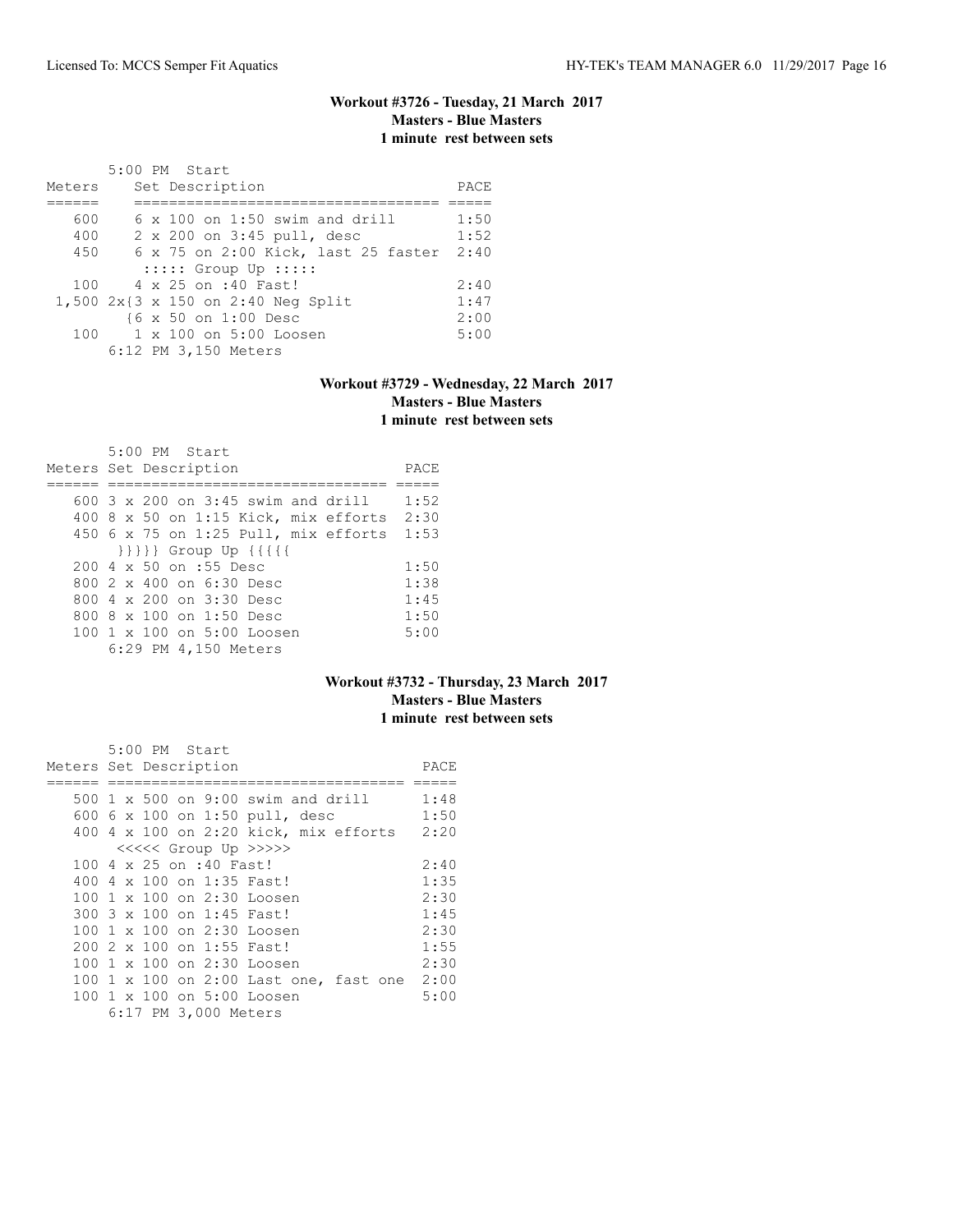# **Workout #3747 - Monday, 27 March 2017 Masters - Blue Masters 1 minute rest between sets**

|        | 5:00 PM Start                           |      |
|--------|-----------------------------------------|------|
| Meters | Set Description                         | PACE |
|        |                                         |      |
| 600    | 2 x 300 on 5:30 Swim: Desc 1-2          | 1:50 |
| 400    | 1 x 400 on 7:15 Pull: Steady            | 1:49 |
| 400    | 8 x 50 on 1:05 Kick: Down mod back fast | 2:10 |
|        | $===GROUP UP==$                         |      |
| 100    | 4 x 25 on :40 Desc 1-4                  | 2:40 |
|        | 1,600 2x{8 x 50 on 1:00 Desc 1-4, 5-8   | 2:00 |
|        | {2 x 50 on 1:05 Steady                  | 2:10 |
|        | {4 x 50 on :50 Fast Swims!              | 1:40 |
|        | {2 x 50 on 1:05 Steady                  | 2:10 |
| 100    | 2 x 50 on 1:30 BEST OF THE DAY          | 3:00 |
|        | 100 1 x 100 on 5:00 Cool Down           | 5:00 |
|        | 6:17 PM 3,300 Meters                    |      |

# **Workout #3750 - Tuesday, 28 March 2017 Masters - Blue Masters 1 minute rest between sets**

| 5:00 PM Start                          |      |
|----------------------------------------|------|
| Meters Set Description                 | PACE |
|                                        |      |
| 500 1 x 500 on 9:00 Steady Swim        | 1:48 |
| 500 5 x 100 on 1:50 Pull: Steady       | 1:50 |
| 400 2 x 200 on 4:40 Kick: Mixed speeds | 2:20 |
| $===GROUP UP = =$                      |      |
| 600 8 x 75 on 1:25 Desc 1-4, 5-8       | 1:53 |
| 450 6 x 75 on 1:20 Desc 1-3, 4-6       | 1:47 |
| 300 4 x 75 on 1:15 Desc 1-2, 3-4       | 1:40 |
| 150 2 x 75 on 1:10 Desc 1-2            | 1:33 |
| 100 1 x 100 on 5:00 Cool Down          | 5:00 |
| 6:09 PM 3,000 Meters                   |      |

### **Workout #3753 - Wednesday, 29 March 2017 Masters - Blue Masters 1 minute rest between sets**

|        | $5:00$ PM Start |  |                      |                                |                                                            |      |
|--------|-----------------|--|----------------------|--------------------------------|------------------------------------------------------------|------|
| Meters |                 |  | Set Description      |                                |                                                            | PACE |
|        |                 |  |                      |                                |                                                            |      |
| 400    |                 |  |                      |                                | $2 \times 200$ on $3:45$ Swim: With drills                 | 1:52 |
| 600    |                 |  |                      |                                | 2 x 300 on 5:30 Pull: Steady                               | 1:50 |
| 400    |                 |  |                      |                                | 4 x 100 on 2:20 Kick: Desc 1-4                             | 2:20 |
|        |                 |  | $===GROUP UP = =$    |                                |                                                            |      |
| 200    |                 |  |                      | $4 \times 50$ on 1:10 Desc 1-4 |                                                            | 2:20 |
|        |                 |  |                      |                                | $2,400$ 2x{1 x 400 on 6:25 Negative Split                  | 1:36 |
|        |                 |  |                      | {4 x 100 on 1:45 Desc 1-4      |                                                            | 1:45 |
|        |                 |  |                      |                                | $\{1 \times 400 \text{ on } 6:00 \text{ Negative Split}\}$ | 1:30 |
| 100    |                 |  |                      | 1 x 100 on 5:00 Cool down      |                                                            | 5:00 |
|        |                 |  | 6:23 PM 4,100 Meters |                                |                                                            |      |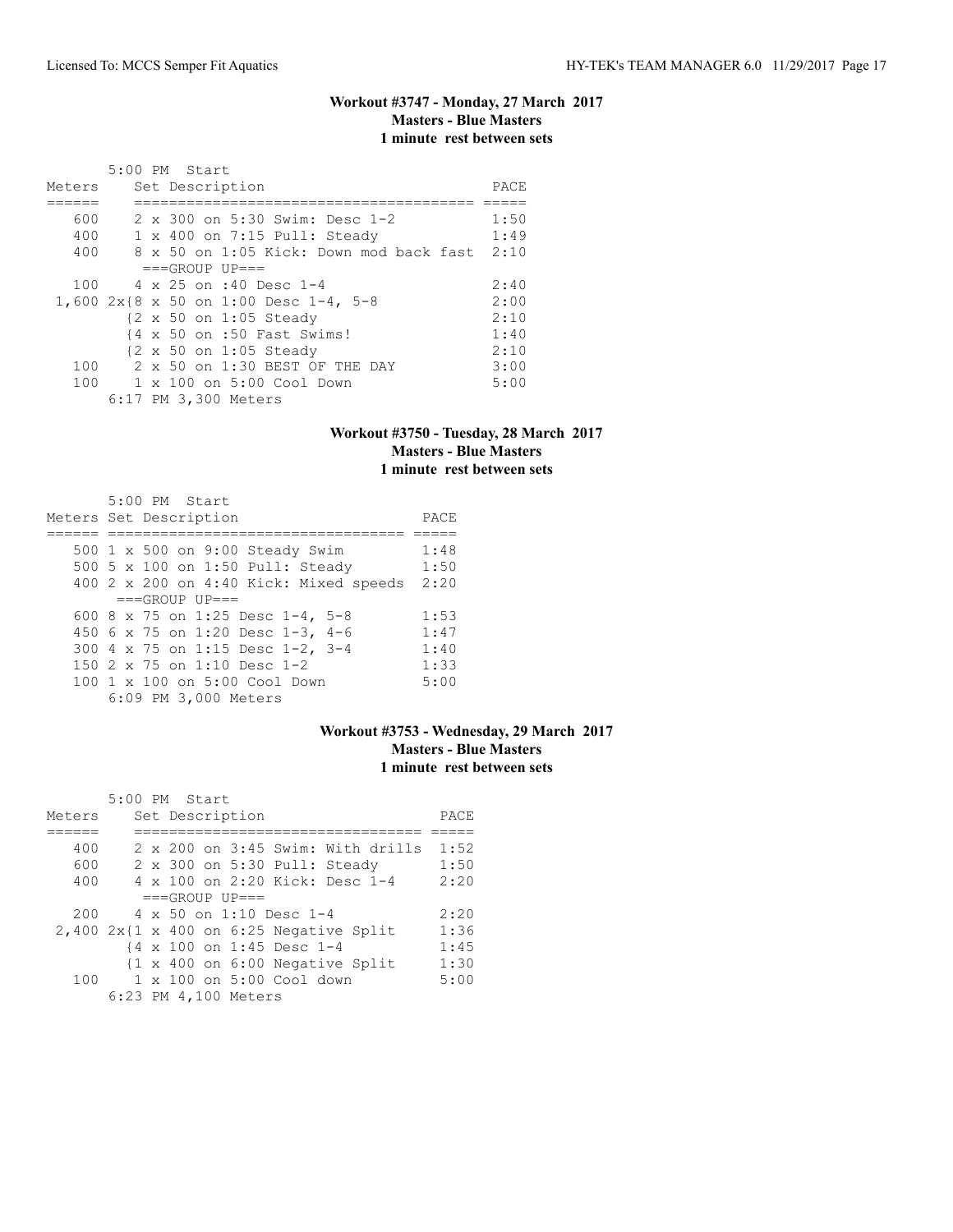### **Workout #3756 - Thursday, 30 March 2017 Masters - Blue Masters 1 minute rest between sets**

 5:00 PM Start Meters Set Description PACE ====== ============================== ===== 400 4 x 100 on 1:50 Desc 1-4 1:50 500 10 x 50 on 1:00 Pull: Steady 2:00 500 20 x 25 on :40 Kick: Odds FAST 2:40  $===GROUP UP==$ <br>100 4 x 25 on :40 Fast! 100 4 x 25 on :40 Fast! 2:40 600 3 x 200 on 3:20 Fast Pace 1:40 200 1 x 200 on 3:45 Steady 1:52 400 2 x 200 on 3:20 Fast Pace 1:40 200 1 x 200 on 3:45 Steady 1:52 200 1 x 200 on 3:20 Fast pace 1:40 100 1 x 100 on 5:00 Cool Down 5:00 6:18 PM 3,200 Meters

#### **Workout #3735 - Monday, 03 April 2017 Masters - Blue Masters 1 minute rest between sets**

|        | 5:00 PM Start                                              |      |
|--------|------------------------------------------------------------|------|
| Meters | Set Description                                            | PACE |
|        |                                                            |      |
| 500    | 1 x 500 on 9:00 swim & drill                               | 1:48 |
| 500    | 1 x 500 on 9:00 pull, mix efforts                          | 1:48 |
| 400    | 4 x 100 on 2:30 kick, last 25 always faster 2:30           |      |
|        | $--- $ Group Up $---$                                      |      |
|        | 1,600 1x{4 x 75 on 1:30 Steady                             | 2:00 |
|        | {1 x 75 on 1:15 Fast pace                                  | 1:40 |
|        | $\{3 \times 75 \text{ on } 1:30 \text{ Steady}\}$          | 2:00 |
|        | {2 x 75 on 1:15 Fast Pace                                  | 1:40 |
|        | {2 x 75 on 1:30 Steady                                     | 2:00 |
|        | $\{3 \times 75 \text{ on } 1:15 \text{ Fast Place}\}$      | 1:40 |
|        | $\{1 \times 75 \text{ on } 1:30 \text{ Steady}\}$          | 2:00 |
|        | $\{4 \times 75 \text{ on } 1:15 \text{ Fast Place}\}$      | 1:40 |
|        | $\{1 \times 25 \text{ on } 1:00 \text{ Easy}\}$            | 4:00 |
|        | $\{1 \times 75 \text{ on } 2:00 \text{ Best of the day}\}$ | 2:40 |
|        | 1 on 5:00 Loosen                                           |      |
|        | 6:06 PM 3,000 Meters                                       |      |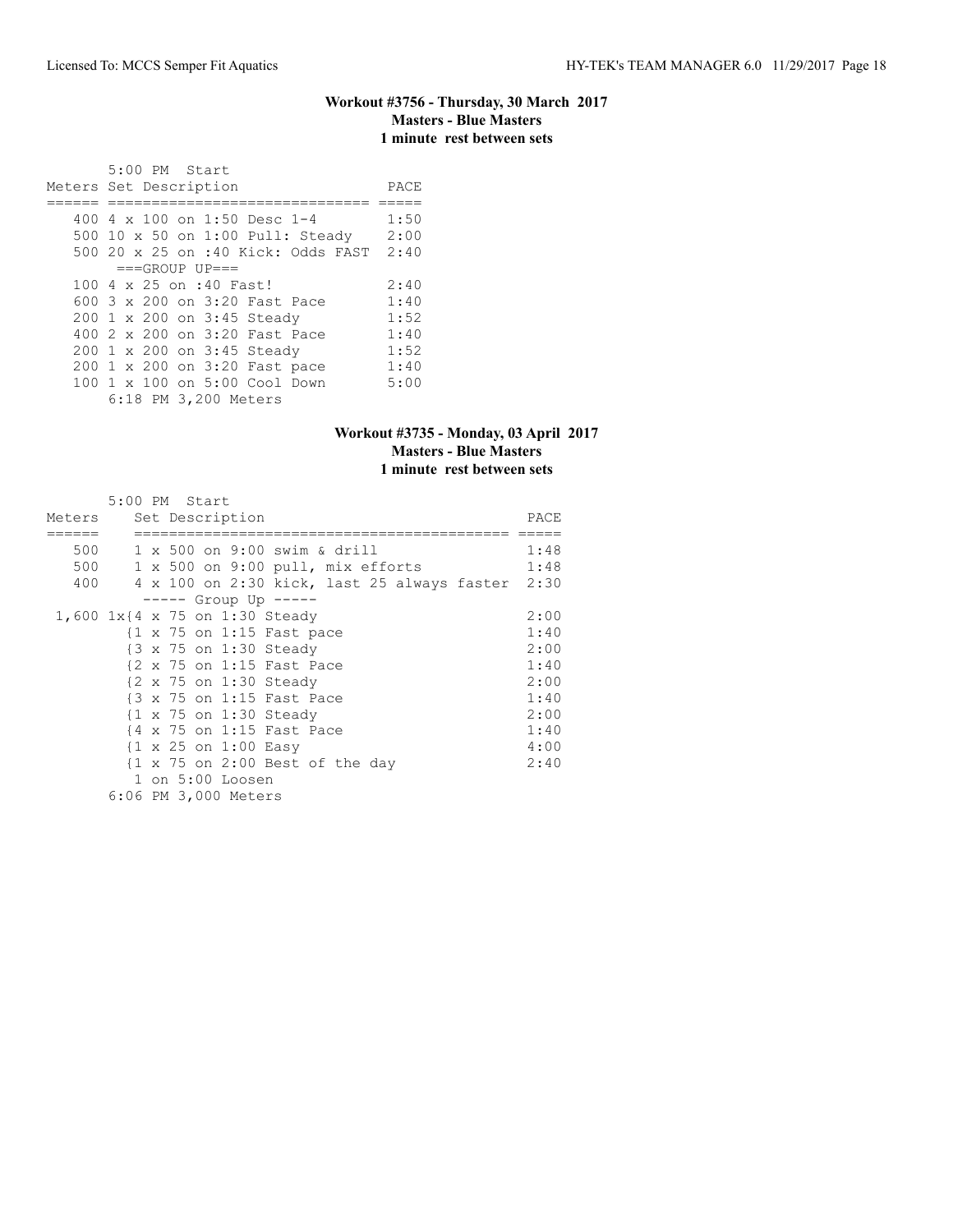### **Workout #3738 - Tuesday, 04 April 2017 Masters - Blue Masters 1 minute rest between sets**

|                                | 5:00 PM Start |  |                      |                                 |      |
|--------------------------------|---------------|--|----------------------|---------------------------------|------|
| Meters                         |               |  | Set Description      |                                 | PACE |
|                                |               |  |                      |                                 |      |
| 600                            |               |  |                      | 6 x 100 on 1:50 swim & drill    | 1:50 |
| 400                            |               |  |                      | 8 x 50 on 1:15 Kick, desc       | 2:30 |
| 400                            |               |  |                      | 2 x 200 on 3:40 Pull. neg split | 1:50 |
|                                |               |  |                      | $== == $ Group Up $== == $      |      |
| 100                            |               |  | 4 x 25 on :40 Fast!  |                                 | 2:40 |
| 1,600 1x{1 x 100 on 2:00 Fast! |               |  |                      |                                 | 2:00 |
|                                |               |  |                      | {2 x 100 on 1:52 Fast!          | 1:52 |
|                                |               |  |                      | {3 x 100 on 1:44 Fast!          | 1:44 |
|                                |               |  |                      | {4 x 100 on 1:36 Fast!          | 1:36 |
|                                |               |  |                      | {3 x 100 on 1:40 Fast!          | 1:40 |
|                                |               |  |                      | {2 x 100 on 1:44 Fast!          | 1:44 |
|                                |               |  |                      | {1 x 100 on 1:48 Fast!          | 1:48 |
|                                |               |  |                      | 100 1 x 100 on 5:00 Loosen      | 5:00 |
|                                |               |  | 6:10 PM 3,200 Meters |                                 |      |

### **Workout #3741 - Wednesday, 05 April 2017 Masters - Blue Masters 1 minute rest between sets**

|  | 5:00 PM Start                   |                                          |      |
|--|---------------------------------|------------------------------------------|------|
|  | Meters Set Description          |                                          | PACE |
|  |                                 |                                          |      |
|  |                                 | $600$ 3 x 200 on 3:30 mix swim and drill | 1:45 |
|  |                                 | 400 4 x 100 on 1:50 Pull, desc           | 1:50 |
|  |                                 | $400 \t1 x 400$ on 9:00 Kick as desired  | 2:15 |
|  | ***** Group Up *****            |                                          |      |
|  | 100 4 x 25 on :40 Fast!         |                                          | 2:40 |
|  | 900 3 x 300 on 4:50 Desc        |                                          | 1:37 |
|  | 300 3 x 100 on 1:40 Desc        |                                          | 1:40 |
|  | 600 $2 \times 300$ on 4:45 Desc |                                          | 1:35 |
|  | 300 3 x 100 on 1:45 Desc        |                                          | 1:45 |
|  | 300 1 x 300 on 4:40 Fast!       |                                          | 1:33 |
|  | 100 1 x 100 on 5:00 Loosen      |                                          | 5:00 |
|  | 6:26 PM 4,000 Meters            |                                          |      |

# **Workout #3744 - Thursday, 06 April 2017 Masters - Blue Masters 1 minute rest between sets**

| $5:00$ PM Start<br>Meters Set Description              | PACE |
|--------------------------------------------------------|------|
| 600 $2 \times 300$ on 5:45 swim and drill mix          | 1:55 |
| 400 $4 \times 100$ on 1:50 pull, neg split             | 1:50 |
| 400 4 x 100 on 2:30 kick, desc                         | 2:30 |
| $\#$ #### Group Up $\#$ ####                           |      |
| 100 4 x 25 on :40 Fast!                                | 2:40 |
| 900 6 x 150 on 2:30 Desc                               | 1:40 |
| $450$ 3 x 150 on 2:40 Desc                             | 1:47 |
| 150 1 x 150 on 3:00 Last one, fast one                 | 2:00 |
| $100 \text{ 1 x } 100 \text{ on } 5:00 \text{ Loosen}$ | 5:00 |
| 6:11 PM 3,100 Meters                                   |      |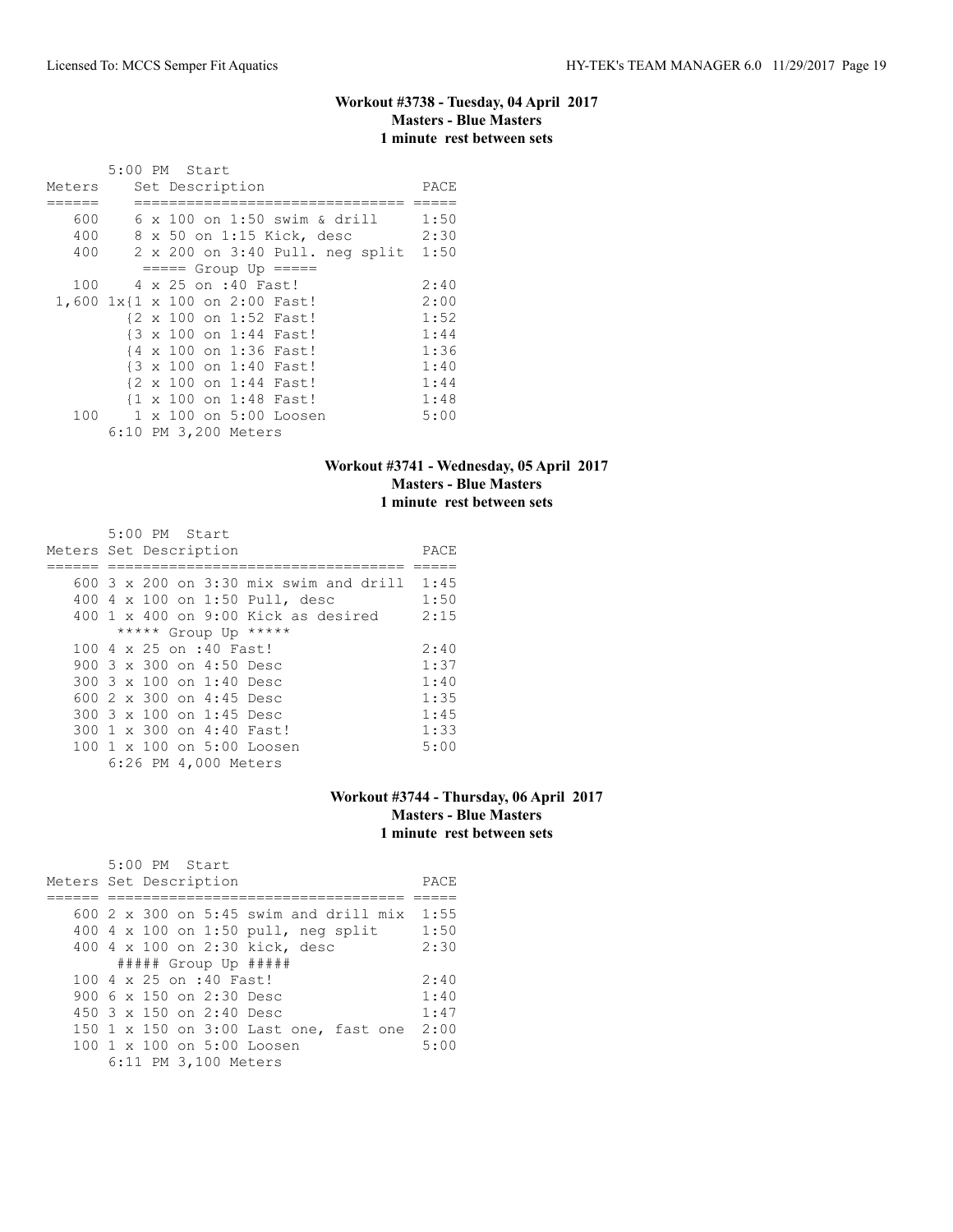# **Workout #3759 - Monday, 10 April 2017 Masters - Blue Masters 1 minute rest between sets**

| 5:00 PM Start                                |      |
|----------------------------------------------|------|
| Meters Set Description                       | PACE |
|                                              |      |
| $600\,2\,x\,300$ on 5:30 Swim with drills    | 1:50 |
| 400 4 $\times$ 100 on 1:50 Pull: Desc 1-4    | 1:50 |
| 450 6 x 75 on 1:40 Kick: last 25 faster 2:13 |      |
| $===GROUP UP=-$                              |      |
| $400.8 \times 50$ on 1:00 Odds Faster        | 2:00 |
| 200 2 x 100 on 1:50 Desc 1-2                 | 1:50 |
| 400 8 x 50 on 1:00 Evens Faster              | 2:00 |
| 200 2 x 100 on 1:50 Desc 1-2                 | 1:50 |
| 400 8 x 50 on 1:10 All Fast                  | 2:20 |
| $100 \t1 x 100$ on $5:00$ Cool Down          | 5:00 |
| 6:16 PM 3,150 Meters                         |      |

#### **Workout #3762 - Tuesday, 11 April 2017 Masters - Blue Masters 1 minute rest between sets**

|        | 5:00 PM Start                          |      |
|--------|----------------------------------------|------|
| Meters | Set Description                        | PACE |
|        |                                        |      |
| 600    | 3 x 200 on 3:40 Swim: Negative Split   | 1:50 |
| 400    | 4 x 100 on 1:50 Pull: Steady           | 1:50 |
| 400    | 8 x 50 on 1:10 Kick: Odds Harder       | 2:20 |
|        | $===GROUP UP = =$                      |      |
| 100    | 4 x 25 on :40 Fast!                    | 2:40 |
|        | 1,400 2x{2 x 50 on 1:10 Easy Swim      | 2:20 |
|        | {2 x 100 on 1:40 Moderate Swim         | 1:40 |
|        | {2 x 100 on 1:50 FAST swim             | 1:50 |
|        | {2 x 100 on 2:00 RACE PACE SWIM        | 2:00 |
|        | 100    1 x 100    an 5:00    Cool down | 5:00 |
|        | 6:09 PM 3,000 Meters                   |      |

### **Workout #3765 - Wednesday, 12 April 2017 Masters - Blue Masters 1 minute rest between sets**

| 5:00 PM Start<br>Meters Set Description           | PACE |
|---------------------------------------------------|------|
|                                                   |      |
| $400 \t1 x 400$ on $7:30$ Swim: with drills       | 1:52 |
| 500 10 x 50 on 1:00 Pull: Odds harder             | 2:00 |
| 400 16 x 25 on :40 Kick: Mixed speeds - some FAST | 2:40 |
| $===GROUP UP=-$                                   |      |
| 500 $1 \times 500$ on 8:00 Negative Split         | 1:36 |
| 500 $2 \times 250$ on 4:25 Descend 1-2            | 1:46 |
| 500 5 x 100 on 1:45 Negative Split                | 1:45 |
| 500 $2 \times 250$ on 4:25 Descend 1-2            | 1:46 |
| 500 $1 \times 500$ on 7:40 Negative Split         | 1:32 |
| 100 1 x 100 on 5:00 Cool Down                     | 5:00 |
| 6:25 PM 3,900 Meters                              |      |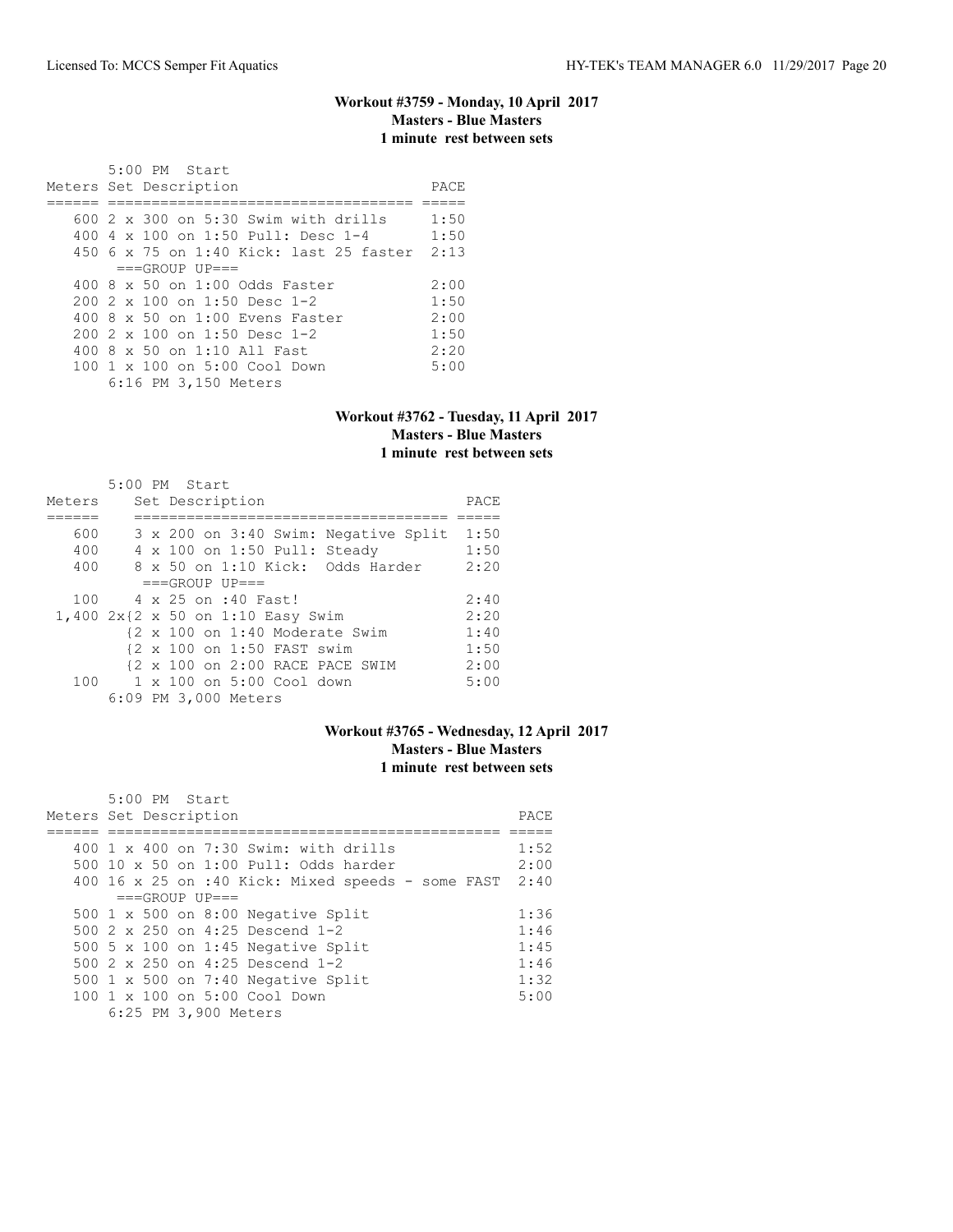# **Workout #3768 - Thursday, 13 April 2017 Masters - Blue Masters 1 minute rest between sets**

|                                   | 5:00 PM Start |  |                       |                                                     |                                      |                                                  |      |
|-----------------------------------|---------------|--|-----------------------|-----------------------------------------------------|--------------------------------------|--------------------------------------------------|------|
| Meters                            |               |  | Set Description       |                                                     |                                      |                                                  | PACE |
|                                   |               |  |                       |                                                     |                                      |                                                  |      |
| 400                               |               |  |                       |                                                     |                                      | $2 \times 200$ on $3:45$ Swim: Middle 100 harder | 1:52 |
| 600                               |               |  |                       |                                                     | 2 x 300 on 5:30 Pull: Negative Split |                                                  | 1:50 |
| 400                               |               |  |                       |                                                     |                                      | $4 \times 100$ on 2:20 Kick: Middle 50 harder    | 2:20 |
|                                   |               |  | $===GROUP UP = =$     |                                                     |                                      |                                                  |      |
|                                   |               |  |                       | $200 \times 4 \times 50$ on 1:05 Desc 1-4           |                                      |                                                  | 2:10 |
| 1,400 2x{2 x 100 on 1:50 Desc 1-4 |               |  |                       |                                                     |                                      |                                                  | 1:50 |
|                                   |               |  | {1 x 150 on 3:00 Fast |                                                     |                                      |                                                  | 2:00 |
|                                   |               |  |                       | $\{2 \times 100 \text{ on } 1:50 \text{ Desc } 1-4$ |                                      |                                                  | 1:50 |
|                                   |               |  | {1 x 150 on 3:00 Fast |                                                     |                                      |                                                  | 2:00 |
| 100                               |               |  |                       | $1 \times 100$ on $5:00$ Cool Down                  |                                      |                                                  | 5:00 |
|                                   |               |  | 6:11 PM 3,100 Meters  |                                                     |                                      |                                                  |      |

#### **Workout #3790 - Monday, 17 April 2017 Masters - Blue Masters 1 minute rest between sets**

| 5:00 PM Start<br>Meters Set Description                 | PACE |
|---------------------------------------------------------|------|
|                                                         |      |
| 400 1 x 400 on 8:00 Mix swim & Drill                    | 2:00 |
| 400 1 x 400 on 8:00 Pull, mix speeds                    | 2:00 |
| 400 4 x 100 on 2:45 Kick, mix in a fast 25 on each 2:45 |      |
| ***** Group Up ******                                   |      |
| 100 4 x 25 on :45 Speedy!                               | 3:00 |
| 400 8 x 50 on 1:00 Desc 1-4, 5-8                        | 2:00 |
| 200 1 x 200 on 4:00 Get Ready                           | 2:00 |
| $6006 \times 100$ on $3:00$ Test Yourself!!             | 3:00 |
| 500 1 x 500 on 10:00 Cool down                          | 2:00 |
| 6:17 PM 3,000 Meters                                    |      |

# **Workout #3793 - Tuesday, 18 April 2017 Masters - Blue Masters 1 minute rest between sets**

| 5:00 PM Start                             |      |
|-------------------------------------------|------|
| Meters Set Description                    | PACE |
|                                           |      |
| $600.6 \times 100$ on 1:50 Swim and drill | 1:50 |
| 400 8 x 50 on 1:20 Kick, Desc             | 2:40 |
| 400 2 x 200 on 3:30 Pull, mix efforts     | 1:45 |
| $--- -$ Group Up $---$                    |      |
| 100 4 x 25 on :40 Fast!                   | 2:40 |
| $4002 \times 200$ on $3:40$ Desc          | 1:50 |
| 400 2 x 200 on 3:30 Desc                  | 1:45 |
| 400 2 x 200 on 3:20 Desc                  | 1:40 |
| 200 1 x 200 on 4:00 Last one, fast one    | 2:00 |
| 100 1 x 100 on 5:00 Loosen                | 5:00 |
| 6:11 PM 3,000 Meters                      |      |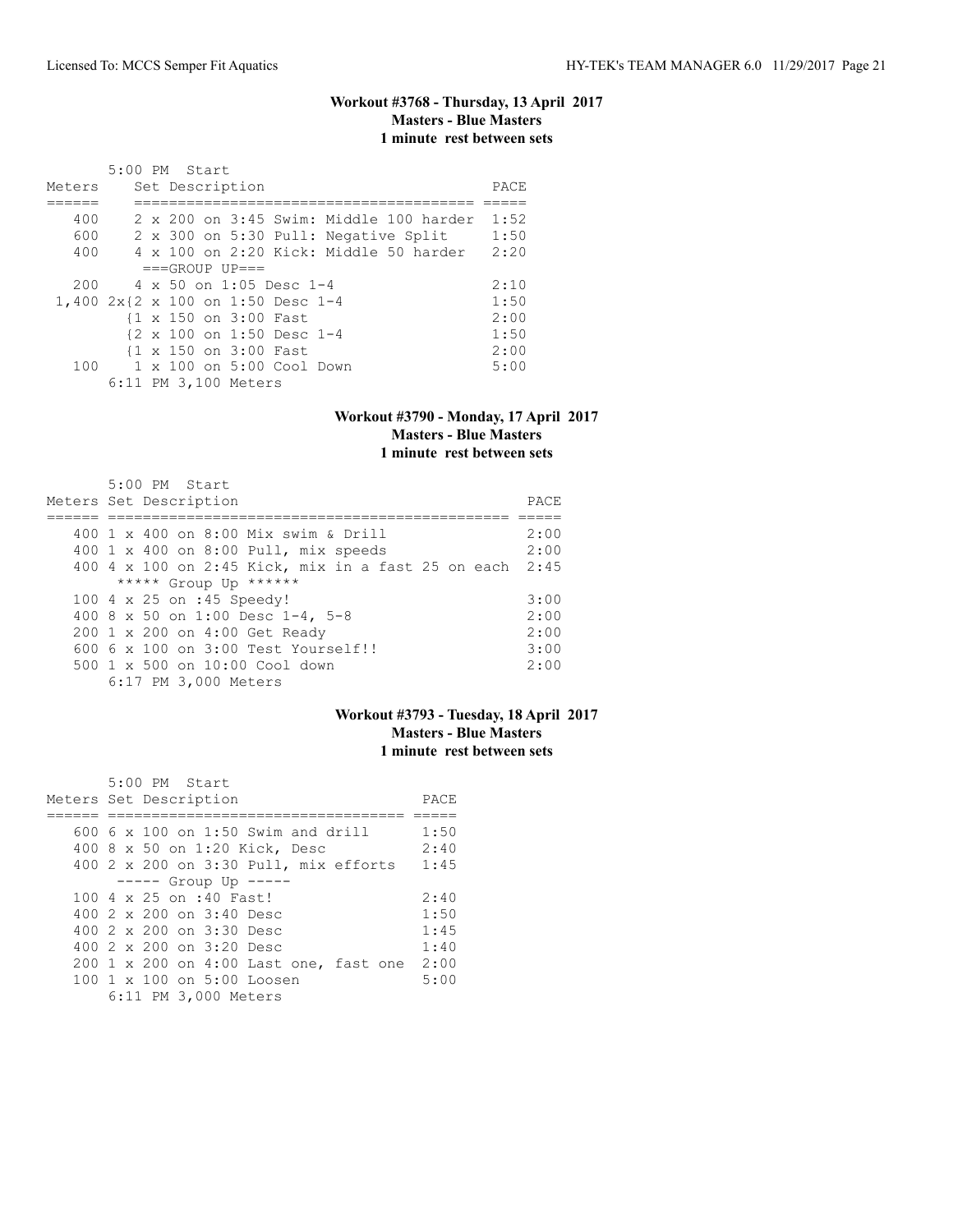## **Workout #3796 - Wednesday, 19 April 2017 Masters - Blue Masters 1 minute rest between sets**

 5:00 PM Start Meters Set Description PACE ====== ================================= ===== 800 4 x 200 on 3:30 swim / drill mix 1:45 400 4 x 100 on 1:50 Pull, Desc 1:50 400 2 x 200 on 4:30 Kick, mix efforts 2:15 ===== Group Up ===== 400 8 x 50 on :55 Desc 1:50<br>400 1 x 400 on 6:30 Negative Split 1:38 400 1 x 400 on 6:30 Negative Split 1:38<br>400 4 x 100 on 1:50 Desc 1:50 400 4 x 100 on 1:50 Desc 1:50<br>400 1 x 400 on 6:40 Negative Split 1:40 400 1 x 400 on 6:40 Negative Split 1:40<br>400 2 x 200 on 3:40 Desc 1:50 400 2 x 200 on 3:40 Desc 400 1 x 400 on 6:50 Negative Split 1:42<br>100 1 x 100 on 5:00 loosen 5:00 100 1 x 100 on 5:00 loosen 6:30 PM 4,100 Meters

#### **Workout #3799 - Thursday, 20 April 2017 Masters - Blue Masters 1 minute rest between sets**

| 5:00 PM Start                                 |      |
|-----------------------------------------------|------|
| Meters Set Description                        | PACE |
|                                               |      |
| 750 10 x 75 on 1:20 Swim & drill              | 1:47 |
| 400 2 x 200 on 3:40 Pull, Neg Split           | 1:50 |
| 400 4 x 100 on 2:20 Kick, mix efforts         | 2:20 |
| ***** Group Up *****                          |      |
| 100 4 x 25 on :40 Fast!                       | 2:40 |
| 450 $6 \times 75$ on 2:00 Fast as possible    | 2:40 |
| $200$ 1 x 200 on 5:00 Loosen, start early     | 2:30 |
| $300$ 4 x 75 on 2:00 Fast as possible         | 2:40 |
| 200 1 x 200 on 5:00 Loosen, start early       | 2:30 |
| 150 $2 \times 75$ on 2:00 As fast as possible | 2:40 |
| 100 1 x 100 on 5:00 Loosen                    | 5:00 |
| 6:23 PM 3,050 Meters                          |      |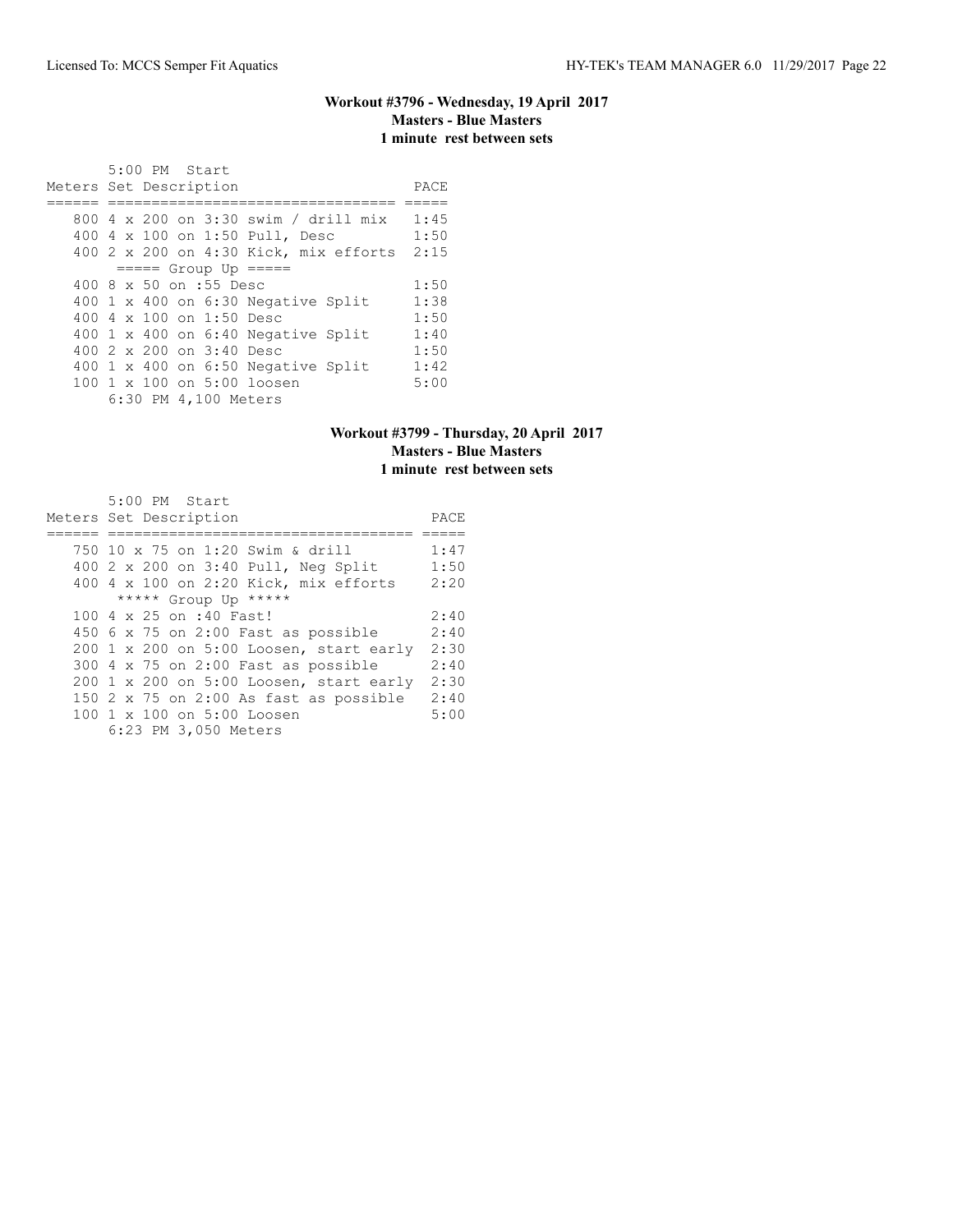# **Workout #3808 - Monday, 24 April 2017 Masters - Blue Masters 1 minute rest between sets**

| 5:00 PM Start          |                                                   |      |
|------------------------|---------------------------------------------------|------|
| Meters Set Description |                                                   | PACE |
|                        |                                                   |      |
|                        | 400 $4 \times 100$ on 1:50 Swim with drills       | 1:50 |
|                        | 600 6 x 100 on 1:50 Pull: Desc 1-3, 4-6           | 1:50 |
|                        | 400 2 x 200 on 4:20 Kick: down mod back fast 2:10 |      |
|                        | $===GROUP UP=-$                                   |      |
|                        | 250 10 x 25 on :40 Evens fast                     | 2:40 |
|                        | 100 1 x 100 on 1:50 Steady                        | 1:50 |
|                        | 250 10 x 25 on :40 Odds fast                      | 2:40 |
|                        | 100 1 x 100 on 1:50 Steady                        | 1:50 |
|                        | 250 10 x 25 on :40 2 fast 1 mod, repeat           | 2:40 |
|                        | 100 1 x 100 on 1:50 Steady                        | 1:50 |
|                        | 250 10 x 25 on :40 3 fast 1 mod, repeat           | 2:40 |
|                        | 100 1 x 100 on 1:50 Steady                        | 1:50 |
|                        | 250 10 x 25 on :40 4 fast 1 mod, repeat           | 2:40 |
|                        | 100 1 x 100 on 5:00 Cool Down                     | 5:00 |
|                        | 6:28 PM 3,150 Meters                              |      |

# **Workout #3811 - Tuesday, 25 April 2017 Masters - Blue Masters 1 minute rest between sets**

|        |  | 5:00 PM Start                               |      |
|--------|--|---------------------------------------------|------|
| Meters |  | Set Description                             | PACE |
|        |  |                                             |      |
| 500    |  | $1 \times 500$ on 9:00 Swim with drills     | 1:48 |
| 600    |  | 6 x 100 on 1:50 Pull: Mixed speeds          | 1:50 |
| 450    |  | $6 \times 75$ on 1:45 Kick: Last 25 all out | 2:20 |
|        |  | $===GROUP UP = =$                           |      |
| 200    |  | $4 \times 50$ on 1:05 Desc 1-4              | 2:10 |
|        |  | 1,250 2x{2 x 100 on 1:45 Desc 1-2           | 1:45 |
|        |  | {3 x 75 on 1:15 Desc 1-3                    | 1:40 |
|        |  | {4 x 50 on :55 Desc 1-4                     | 1:50 |
| 100    |  | 1 x 100 on 5:00 Cool Down                   | 5:00 |
|        |  | 6:08 PM 3,100 Meters                        |      |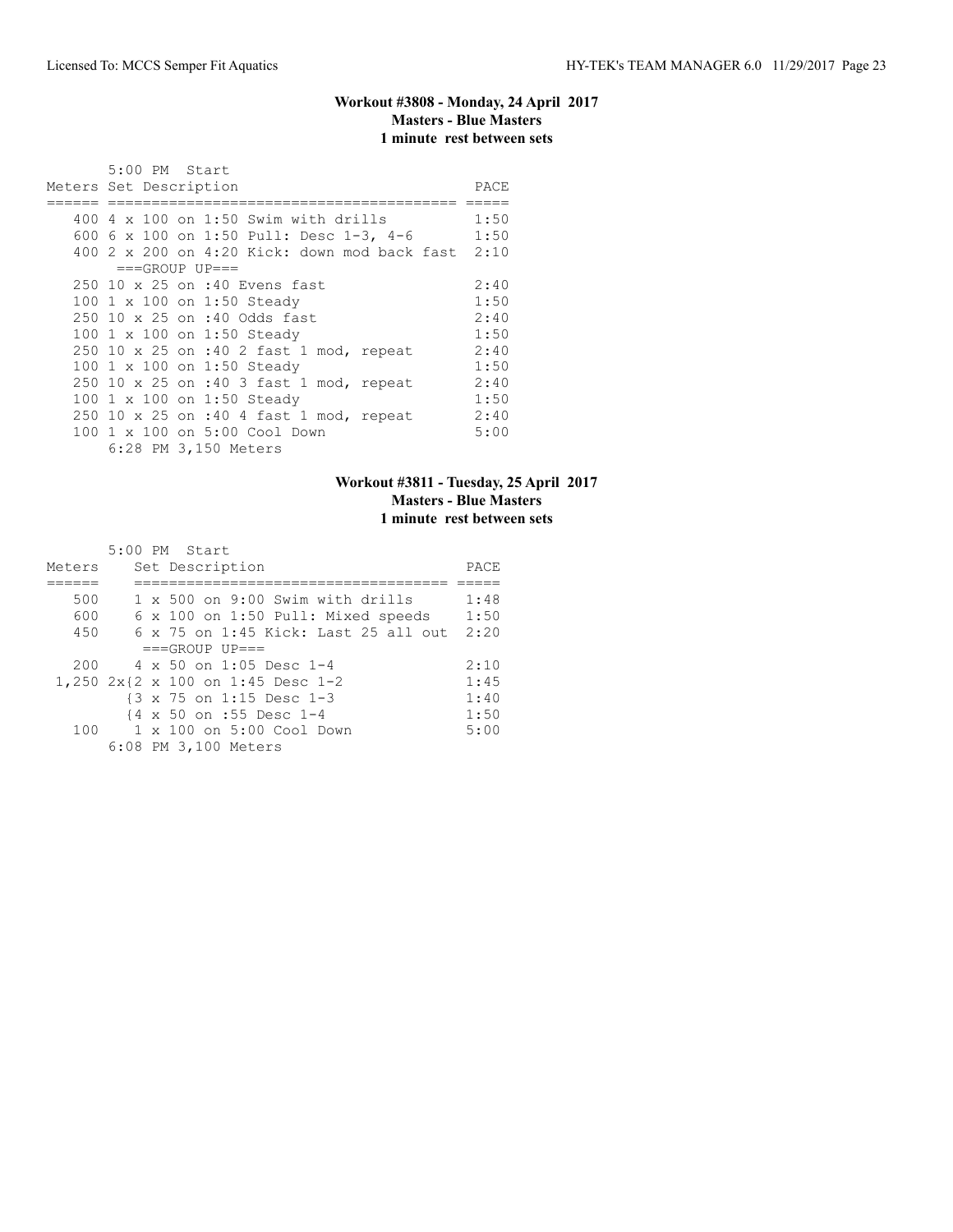# **Workout #3814 - Wednesday, 26 April 2017 Masters - Blue Masters 1 minute rest between sets**

|     | 5:00 PM Start                                        |      |
|-----|------------------------------------------------------|------|
|     | Meters Set Description                               | PACE |
|     | 600 $2 \times 300$ on 5:30 Swim: Negative Split 1:50 |      |
|     | 400 4 x 100 on 1:50 Pull: Negative Split $1:50$      |      |
|     | 400 2 x 200 on 4:40 Kick: mixed speeds               | 2:20 |
|     | $===GROUP UP==$                                      |      |
|     | 200 4 x 50 on 1:00 Dec 1-4                           | 2:00 |
|     | 300 3 x 100 on 1:40 Dec 1-3                          | 1:40 |
|     | 300 1 x 300 on 4:30 Steady                           | 1:30 |
|     | 200 4 x 50 on :55 Dec 1-4                            | 1:50 |
|     | 300 3 x 100 on 1:35 Dec 1-3                          | 1:35 |
|     | 300 1 x 300 on 4:45 Steady                           | 1:35 |
| 200 | 4 x 50 on 1:00 Dec 1-4                               | 2:00 |
|     | 300 3 x 100 on 1:40 Dec 1-3                          | 1:40 |
|     | 300 1 x 300 on 4:30 Steady                           | 1:30 |
| 200 | 4 x 50 on :55 Desc 1-4                               | 1:50 |
|     | 100 1 x 100 on 5:00 Cool Down                        | 5:00 |
|     | 6:33 PM 4,100 Meters                                 |      |

# **Workout #3817 - Thursday, 27 April 2017 Masters - Blue Masters 1 minute rest between sets**

|        | 5:00 PM Start                             |      |
|--------|-------------------------------------------|------|
| Meters | Set Description                           | PACE |
|        |                                           |      |
| 400    | $4 \times 100$ on 1:50 Swim mix in drills | 1:50 |
| 400    | 8 x 50 on 1:00 Pull: Desc every 4         | 2:00 |
| 400    | 16 x 25 on :40 Kick: Odds fast            | 2:40 |
|        | $===Group$ Up===                          |      |
| 100    | 4 x 25 on :40 Dec 1-4                     | 2:40 |
|        | 1,600 2x{4 x 100 on 1:40 Dec 1-4          | 1:40 |
|        | {2 x 200 on 3:30 Steady                   | 1:45 |
| 200    | 2 x 100 on 2:00 FAST!                     | 2:00 |
| 100    | $1 \times 100$ on $5:00$ Cool Down        | 5:00 |
|        | 6:13 PM 3,200 Meters                      |      |

# **Workout #3851 - Monday, 01 May 2017 Masters - Blue Masters 1 minute rest between sets**

| 5:00 PM Start<br>Meters Set Description       | PACE |
|-----------------------------------------------|------|
| 600 3 x 200 on 3:30 Swim and drill            | 1:45 |
| 400 4 x 100 on 1:50 Pull, desc                | 1:50 |
| 400 4 x 100 on 2:30 Kick, last 25 faster 2:30 |      |
| $== == $ Group Up $== == $                    |      |
| $100.4 \times 25$ on :40 Fast                 | 2:40 |
| 800 4 x 200 on 3:30 Last 50 fast              | 1:45 |
| 400 4 x 100 on 2:00 Last 50 fast              | 2:00 |
| 200 4 x 50 on 1:15 All Fast                   | 2:30 |
| $100 \t 1 \t x \t 100$ on 5:00 Loosen         | 5:00 |
| 6:11 PM 3,000 Meters                          |      |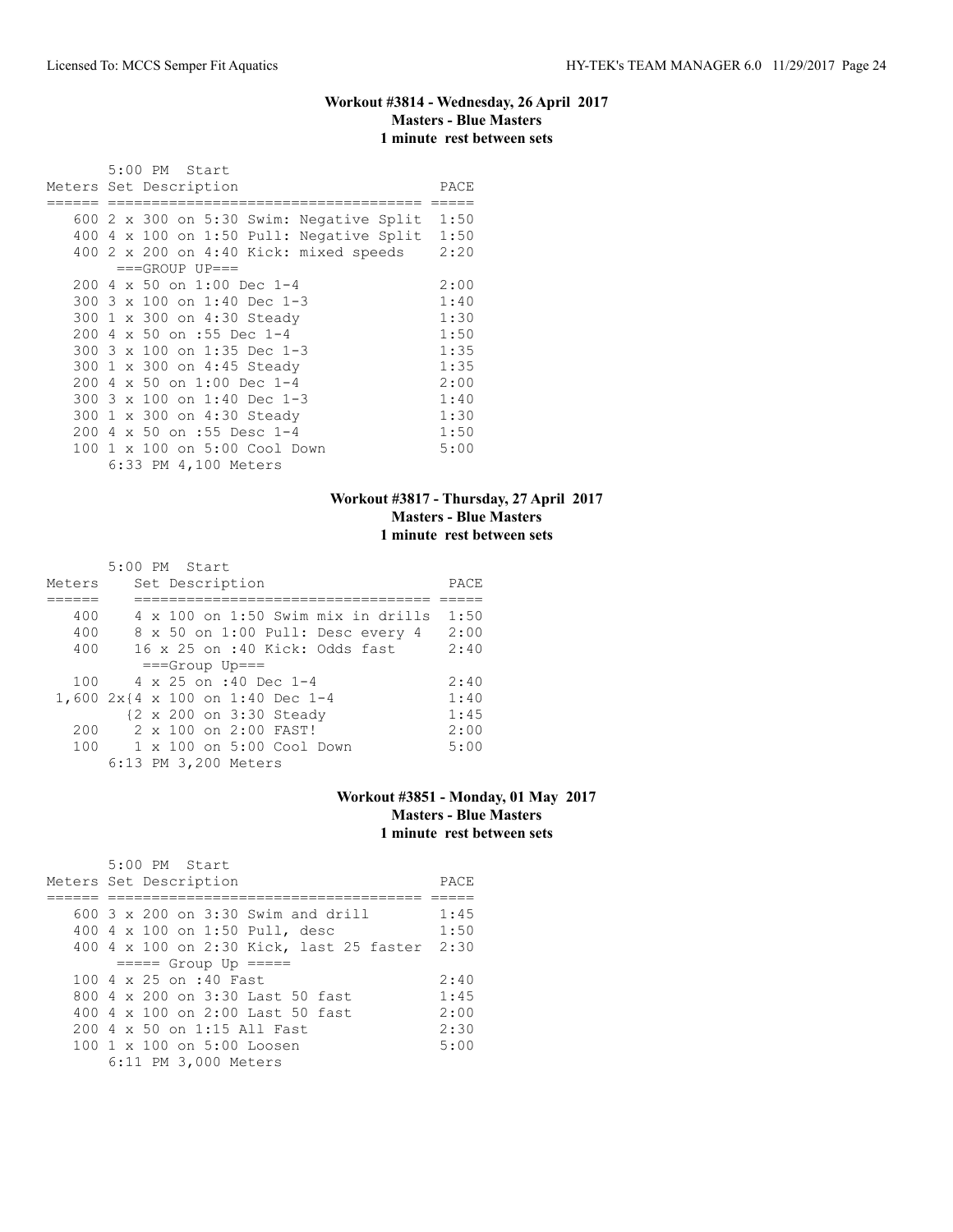## **Workout #3846 - Tuesday, 02 May 2017 Masters - Blue Masters 1 minute rest between sets**

| 5:00 PM Start<br>Meters Set Description    | PACE |
|--------------------------------------------|------|
|                                            |      |
| 600 2 x 300 on 5:30 Swim and drill         | 1:50 |
| 400 8 x 50 on 1:00 Pull, desc              | 2:00 |
| 400 2 x 200 on 5:40 Kick, Mix Efforts 2:50 |      |
| $== == $ Group Up $== == $                 |      |
| 100 4 x 25 on :40 Fast                     | 2:40 |
| 400 $4 \times 100$ on 1:50 Desc            | 1:50 |
| 400 4 $\times$ 100 on 1:45 Desc            | 1:45 |
| 400 $4 \times 100$ on 1:40 Desc            | 1:40 |
| $2002 \times 100$ on $2:00$ FAST           | 2:00 |
| 100 1 x 100 on 5:00 Loosen                 | 5:00 |
| 6:13 PM 3,000 Meters                       |      |

#### **Workout #3843 - Wednesday, 03 May 2017 Masters - Blue Masters 1 minute rest between sets**

| $5:00$ PM Start<br>Meters Set Description           | PACE |
|-----------------------------------------------------|------|
| 600 4 x 150 on 2:45 Swim and drill                  | 1:50 |
|                                                     |      |
| 400 4 x 100 on 2:30 Kick, last 25 faster            | 2:30 |
| 400 4 x 100 on 1:50 Pull, desc                      | 1:50 |
| $====$ Group Up $====$                              |      |
| $200 \, 4 \times 50$ on $1:00$ Desc                 | 2:00 |
| 500 1 x 500 on 8:30 Middle and Last 100 Faster      | 1:42 |
| 500 5 x 100 on 1:45 Even 100s Faster                | 1:45 |
| 500 1 x 500 on 8:45 First, Middle, Last 100s Faster | 1:45 |
| 500 5 x 100 on 1:55 Even 100s Faster                | 1:55 |
| 500 1 x 500 on 9:00 Best you can; even or neg split | 1:48 |
| 100 1 x 100 on 5:00 Loosen                          | 5:00 |
| 6:33 PM 4,200 Meters                                |      |

# **Workout #3841 - Thursday, 04 May 2017 Masters - Blue Masters 1 minute rest between sets**

| 5:00 PM Start                             |      |
|-------------------------------------------|------|
| Meters Set Description                    | PACE |
|                                           |      |
| 600 6 x 100 on 1:55 Swim and drill        | 1:55 |
| 450 6 x 75 on 1:50 Kick, last 25 faster   | 2:27 |
| 400 2 x 200 on 3:30 Pull, desc            | 1:45 |
| $== == $ Group Up $== == $                |      |
| 300 6 x 50 on 1:05 Alt 1 Faster, 1 Easier | 2:10 |
| 1,200 8 x 150 on 2:45 2 Fast, 1 Easier    | 1:50 |
| 100 1 x 100 on 5:00 Loosen                | 5:00 |
| 6:09 PM 3,050 Meters                      |      |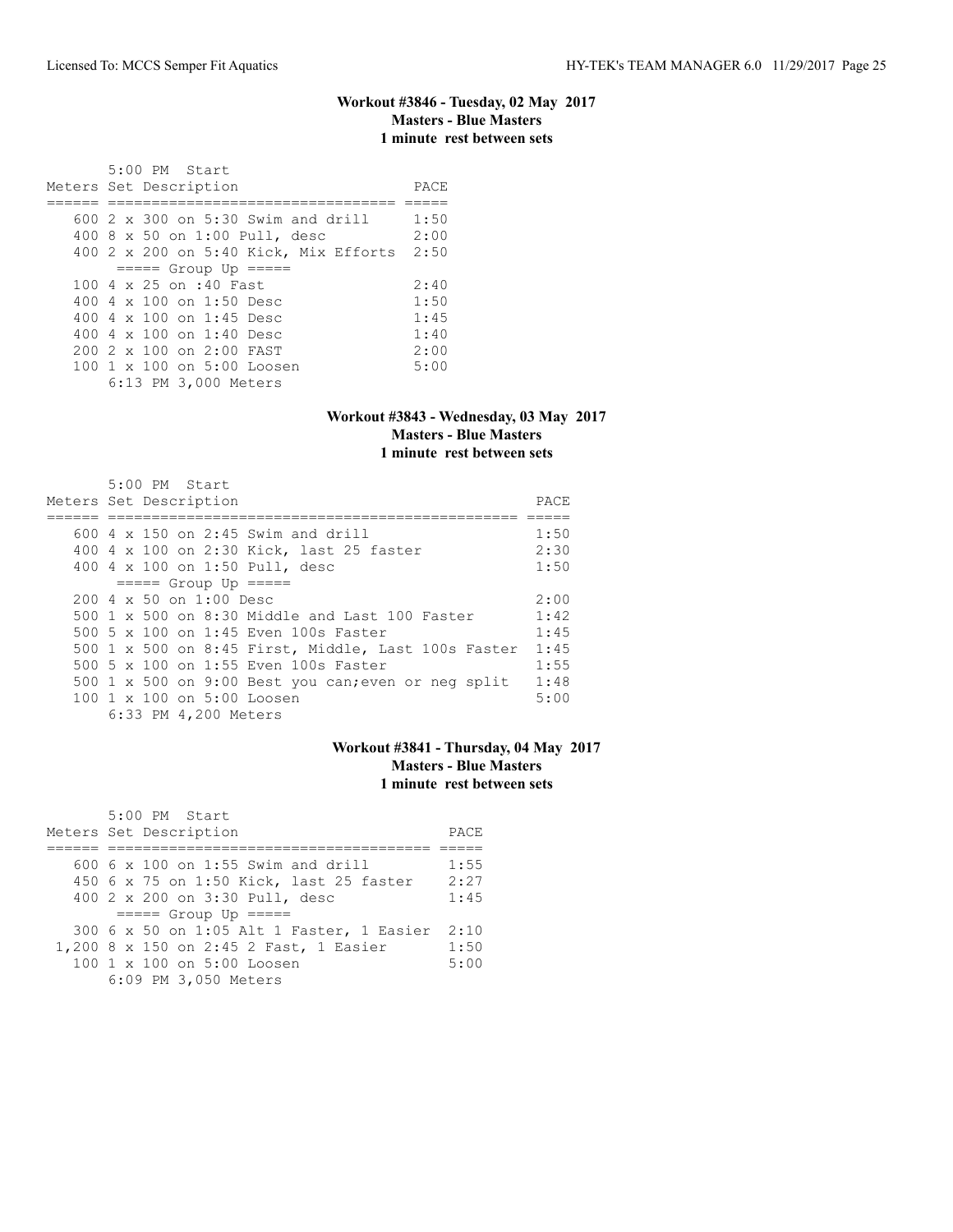# **Workout #3820 - Monday, 08 May 2017 Masters - Blue Masters 1 minute rest between sets**

| $5:00$ PM Start<br>Meters Set Description     | PACE |
|-----------------------------------------------|------|
|                                               |      |
| $600.3 \times 200$ on $3:30$ Swim with drills | 1:45 |
| 400 8 x 50 on 1:00 Pull, mix efforts          | 2:00 |
| 400 4 x 100 on 2:30 Kick; middle 50 HARD      | 2:30 |
| $===GROUP UP==$                               |      |
| 100 4 x 25 on :40 Desc 1-4                    | 2:40 |
| 600 8 x 75 on 1:20 Go hard!                   | 1:47 |
| 100 1 x 100 on 2:00 Easy                      | 2:00 |
| $450\,6\,x\,75\,$ on $1:20\,$ Go hard!        | 1:47 |
| 100 1 x 100 on 2:00 Easy                      | 2:00 |
| 300 4 x 75 on 1:20 Go hard!                   | 1:47 |
| $100 \t 1 \t x \t 100$ on $5:00$ Cool Down    | 5:00 |
| 6:15 PM 3,150 Meters                          |      |

### **Workout #3823 - Tuesday, 09 May 2017 Masters - Blue Masters 1 minute rest between sets**

| Meters | $5:00$ PM Start<br>Set Description                                         | PACE |
|--------|----------------------------------------------------------------------------|------|
|        |                                                                            |      |
| 500    | $1 \times 500$ on 9:00 Steady Swim                                         | 1:48 |
| 500    | 1 x 500 on 9:00 Pull: Steady                                               | 1:48 |
| 450    | $6 \times 75$ on 2:00 Kick: The Last 25 is Fast! 2:40                      |      |
|        | $===GROUP UP = =$                                                          |      |
| 100    | $4 \times 25$ on :40 Desc 1-4                                              | 2:40 |
|        | 1,400 2x{2 x 100 on 1:45 Moderate                                          | 1:45 |
|        | $\{2 \times 100 \text{ on } 1:50 \text{ Fast} - \text{ but not all out}\}$ | 1:50 |
|        | $\{2 \times 100 \text{ on } 1:55 \text{ All out, race pace}\}$             | 1:55 |
|        | $\{1 \times 100 \text{ on } 2:00 \text{ Easy} - \text{ recovery}\}$        | 2:00 |
| 100    | 1 x 100 on 3:00 Best of the Day!                                           | 3:00 |
| 100    | 1 x 100 on 5:00 Cool Down                                                  | 5:00 |
|        | 6:13 PM 3,150 Meters                                                       |      |

# **Workout #3826 - Wednesday, 10 May 2017 Masters - Blue Masters 1 minute rest between sets**

| 5:00 PM Start                            |      |
|------------------------------------------|------|
| Meters Set Description                   | PACE |
|                                          |      |
| 600 6 x 100 on 1:50 Swim: Desc every 3   | 1:50 |
| 400 8 x 50 on 1:00 Pull: desc every 4    | 2:00 |
| 400 4 x 100 on 2:30 kick: last 25 faster | 2:30 |
| $===GROUP UP==$                          |      |
| $200.4 \times 50$ on 1:05 Desc 1-4       | 2:10 |
| 800 $2 \times 400$ on 6:20 Desc 1-2      | 1:35 |
| 400 $2 \times 200$ on $3:20$ Desc 1-2    | 1:40 |
| 800 $2 \times 400$ on 6:10 Desc 1-2      | 1:32 |
| 400 $2 \times 200$ on $3:10$ Desc 1-2    | 1:35 |
| 100 1 x 100 on 5:00 Cool Down            | 5:00 |
| 6:27 PM 4,100 Meters                     |      |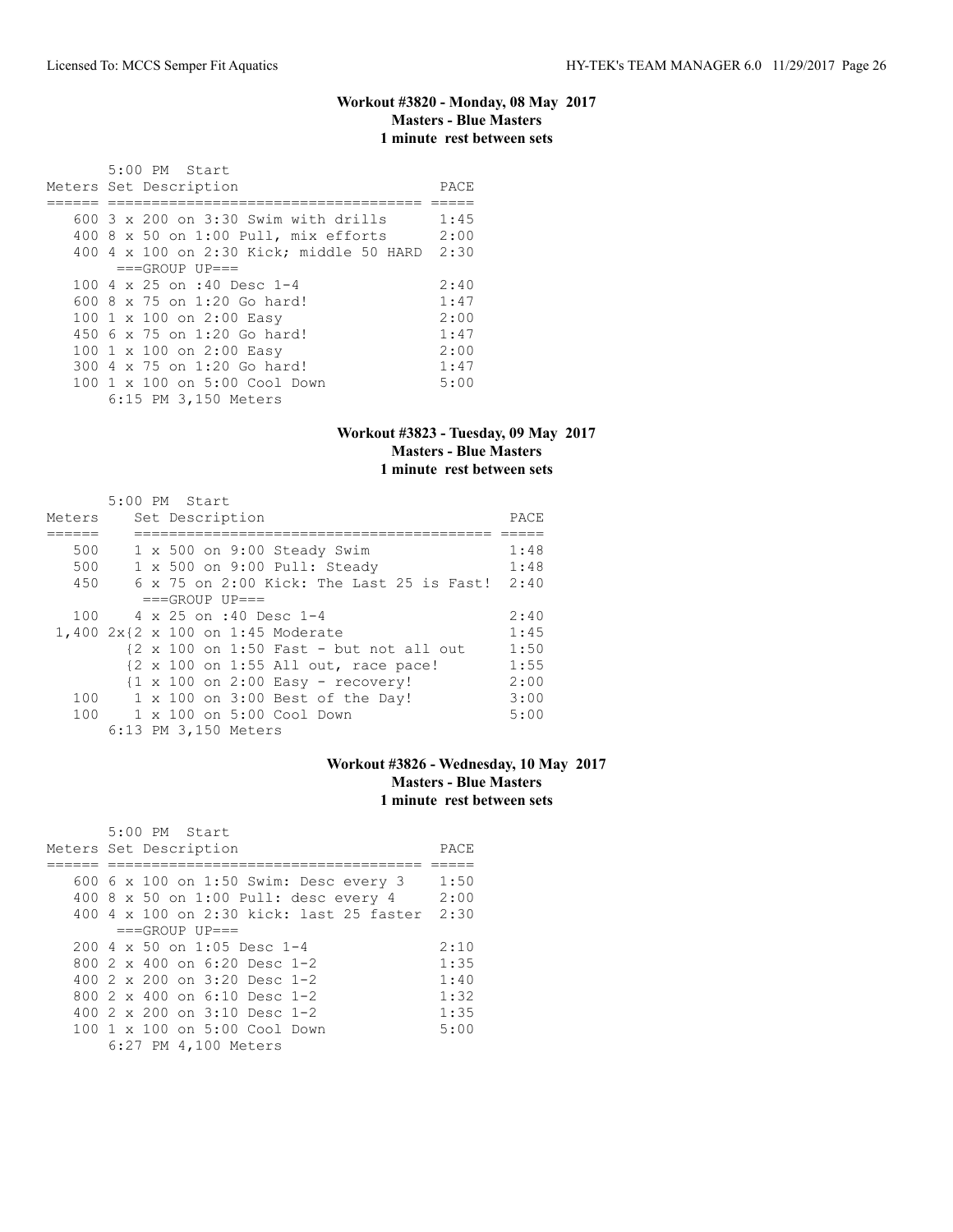# **Workout #3829 - Thursday, 11 May 2017 Masters - Blue Masters 1 minute rest between sets**

|        | 5:00 PM Start |  |                      |                                |                                           |      |
|--------|---------------|--|----------------------|--------------------------------|-------------------------------------------|------|
| Meters |               |  | Set Description      |                                |                                           | PACE |
|        |               |  |                      |                                |                                           |      |
| 400    |               |  |                      |                                | 2 x 200 on 3:40 Swim: Desc 1-2            | 1:50 |
| 600    |               |  |                      |                                | 2 x 300 on 5:30 Pull: Desc 1-2            | 1:50 |
| 400    |               |  |                      |                                | 4 x 100 on 2:30 Kick: Negative Split      | 2:30 |
|        |               |  | $===GROUP UP = =$    |                                |                                           |      |
| 200    |               |  |                      | $4 \times 50$ on 1:05 Desc 1-4 |                                           | 2:10 |
|        |               |  |                      |                                | $1,500$ 2x{2 x 150 on 2:50 Negative Split | 1:53 |
|        |               |  |                      | {2 x 150 on 2:40 Desc 1-2      |                                           | 1:47 |
|        |               |  |                      | {1 x 150 on 2:30 Fast Swim     |                                           | 1:40 |
| 100    |               |  |                      | 1 x 100 on 5:00 Cool Down      |                                           | 5:00 |
|        |               |  | 6:11 PM 3,200 Meters |                                |                                           |      |

#### **Workout #3900 - Monday, 15 May 2017 Masters - Blue Masters 1 minute rest between sets**

|  | 5:00 PM Start                                |      |
|--|----------------------------------------------|------|
|  | Meters Set Description                       | PACE |
|  |                                              |      |
|  | 600 2 x 300 on 5:30 Swim and drill           | 1:50 |
|  | 450 6 x 75 on 1:40 Kick, last 25 faster 2:13 |      |
|  | 400 2 x 200 on 3:30 Pull, mix efforts 1:45   |      |
|  | $--- $ Group Up $---$                        |      |
|  | 200 4 x 50 on 1:05 Desc to fast              | 2:10 |
|  | 300 3 x 100 on 1:45 Desc                     | 1:45 |
|  | 25 1 x 25 on :40 Max Effort                  | 2:40 |
|  | 300 3 x 100 on 1:55 Desc                     | 1:55 |
|  | 25 1 x 25 on :40 Max Efforts                 | 2:40 |
|  | 300 3 x 100 on 2:05 Desc                     | 2:05 |
|  | 25 1 x 25 on :40 Max Effort                  | 2:40 |
|  | 300 3 x 100 on 2:15 Desc                     | 2:15 |
|  | 25 1 x 25 on :40 Max Effort                  | 2:40 |
|  | 100 1 x 100 on 5:00 Loosen                   | 5:00 |
|  | 6:20 PM 3,050 Meters                         |      |

# **Workout #3903 - Tuesday, 16 May 2017 Masters - Blue Masters 1 minute rest between sets**

| 5:00 PM Start                                          |      |
|--------------------------------------------------------|------|
| Meters Set Description                                 | PACE |
|                                                        |      |
| 600 3 x 200 on 4:00 Swim and drill                     | 2:00 |
| 400 4 x 100 on 1:50 Pull, Desc                         | 1:50 |
| 400 2 x 200 on 4:30 Kick, mix efforts                  | 2:15 |
| $--- $ Group Up $---$                                  |      |
| 100 4 x 25 on :40 Fast!                                | 2:40 |
| 400 2 x 200 on 3:40 Desc                               | 1:50 |
| 400 2 x 200 on 3:30 Desc                               | 1:45 |
| 400 $2 \times 200$ on $3:20$ Desc                      | 1:40 |
| 200 1 x 200 on 4:00 Last one, Fast one!                | 2:00 |
| $100 \text{ 1 x } 100 \text{ on } 5:00 \text{ Loosen}$ | 5:00 |
| 6:11 PM 3,000 Meters                                   |      |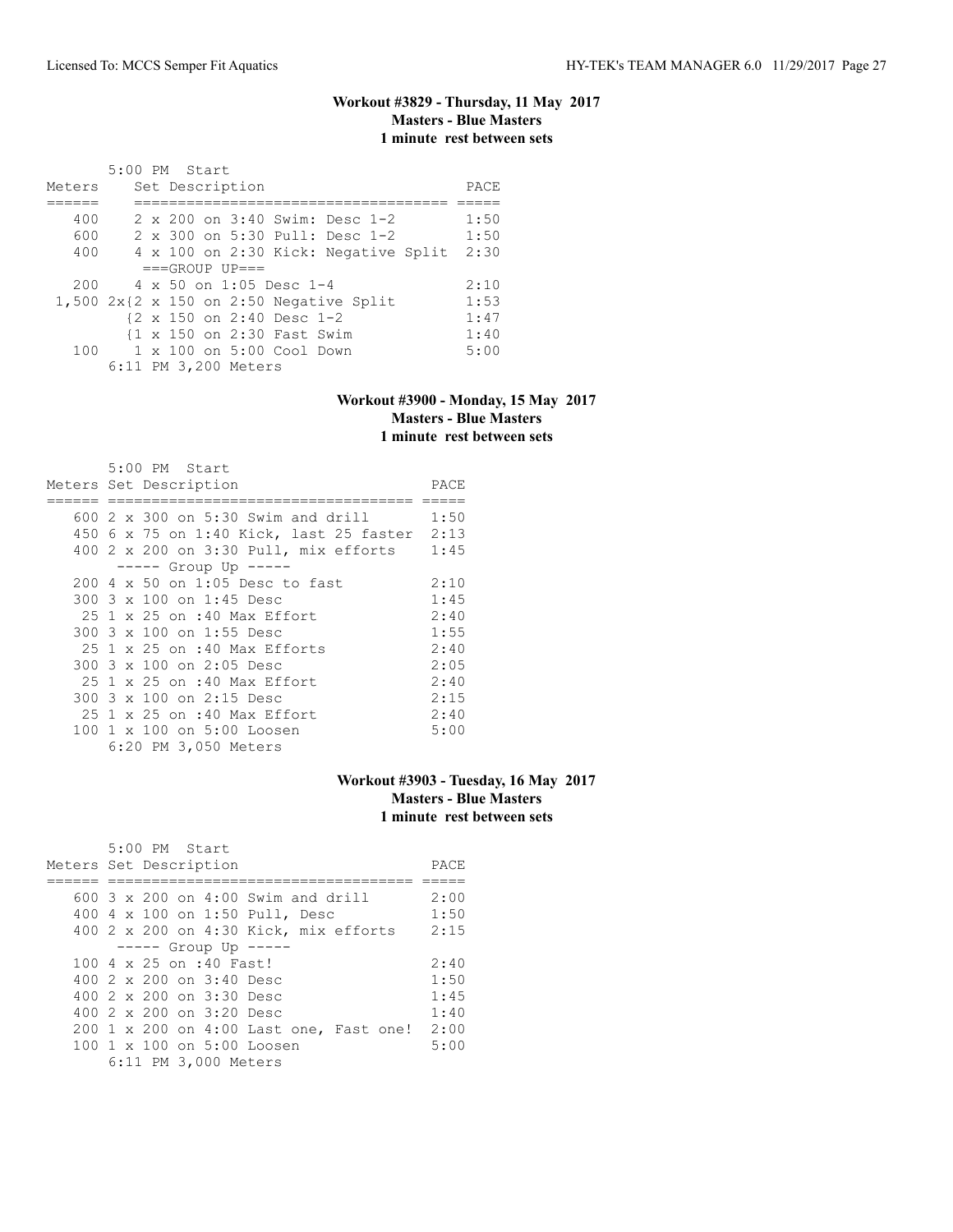### **Workout #3906 - Wednesday, 17 May 2017 Masters - Blue Masters 1 minute rest between sets**

 5:00 PM Start Meters Set Description PACE ====== =============================== ===== 600 6 x 100 on 1:50 Swim and drill 1:50 400 8 x 50 on 1:15 Kick, desc 2:30 400 2 x 200 on 3:30 Pull, Neg Split 1:45 ===== Group Up ===== 200 4 x 50 on 1:00 Desc 2:00<br>600 2 x 300 on 5:00 Desc 1:40 600 2 x 300 on 5:00 Desc 1:40 450 3 x 150 on 2:40 Desc 1:47 450 3 x 150 on 2:30 Desc 1:40 400 4 x 100 on 1:50 Desc 1:50 400 4 x 100 on 1:40 Desc 1:40 100 1 x 100 on 5:00 Loosen 5:00 6:27 PM 4,000 Meters

#### **Workout #3909 - Thursday, 18 May 2017 Masters - Blue Masters 1 minute rest between sets**

| $5:00$ PM Start                            |      |
|--------------------------------------------|------|
| Meters Set Description                     | PACE |
|                                            |      |
| 500 1 x 500 on 9:00 Swim and Drill         | 1:48 |
| 600 3 x 200 on 3:30 Pull, Neg Split        | 1:45 |
| 450 6 x 75 on 2:00 Kick, mix efforts       | 2:40 |
| ***** Group Up *****                       |      |
| 100 4 x 25 on :40 Fast!                    | 2:40 |
| 200 4 x 50 on 1:00 Steady                  | 2:00 |
| 450 6 x 75 on 2:00 Best possible even pace | 2:40 |
| 250 1 x 250 on 5:00 Easy                   | 2:00 |
| 450 6 x 75 on 2:00 Best possible even pace | 2:40 |
| 100 1 x 100 on 5:00 Loosen                 | 5:00 |
| 6:21 PM 3,100 Meters                       |      |

#### **Workout #3912 - Monday, 22 May 2017 Masters - Blue Masters 1 minute rest between sets**

| 5:00 PM Start                                           |      |
|---------------------------------------------------------|------|
| Meters Set Description                                  | PACE |
|                                                         |      |
| 400 1 x 400 on 8:00 Mix swim & Drill                    | 2:00 |
| 400 1 x 400 on 8:00 Pull, mix speeds                    | 2:00 |
| 400 4 x 100 on 2:45 Kick, mix in a fast 25 on each 2:45 |      |
| ***** Group Up ******                                   |      |
| 100 4 x 25 on :45 Speedy!                               | 3:00 |
| 400 8 x 50 on 1:00 Desc 1-4, 5-8                        | 2:00 |
| 200 1 x 200 on 4:00 Get Ready                           | 2:00 |
| $6006 \times 100$ on $3:00$ Test Yourself!!             | 3:00 |
| 500 1 x 500 on 10:00 Cool down                          | 2:00 |
| 6:17 PM 3,000 Meters                                    |      |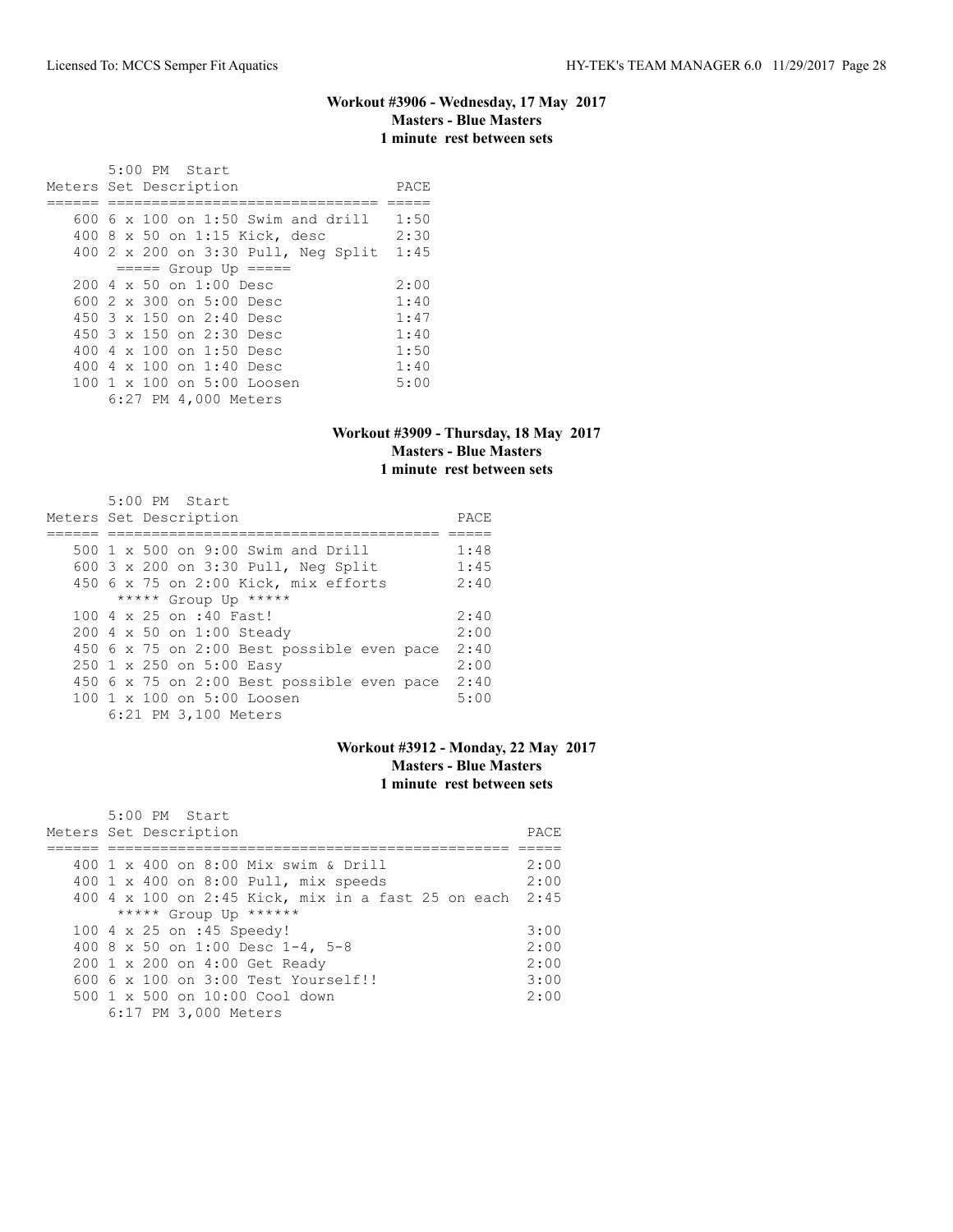# **Workout #3915 - Tuesday, 23 May 2017 Masters - Blue Masters 1 minute rest between sets**

|        | 5:00 PM Start                                    |      |
|--------|--------------------------------------------------|------|
| Meters | Set Description                                  | PACE |
|        |                                                  |      |
| 400    | $2 \times 200$ on $3:45$ Swim with drills        | 1:52 |
| 600    | $2 \times 300$ on $5:30$ Pull: Middle 100 harder | 1:50 |
| 400    | 4 x 100 on 2:20 Kick: Last 50 harder             | 2:20 |
|        | $===GROUP UP=-$                                  |      |
| 200    | 4 x 50 on 1:05 Desc 1-4                          | 2:10 |
|        | 1,400 2x{4 x 50 on 1:00 Steady                   | 2:00 |
|        | {2 x 75 on 1:20 FAST                             | 1:47 |
|        | $4 \times 50$ on 1:10 Recover                    | 2:20 |
|        | {2 x 75 on 1:20 FAST                             | 1:47 |
| 100    | $1 \times 100$ on $5:00$ Cool down               | 5:00 |
|        | 6:12 PM 3,100 Meters                             |      |

### **Workout #3918 - Wednesday, 24 May 2017 Masters - Blue Masters 1 minute rest between sets**

| $5:00$ PM Start<br>Meters Set Description | PACE |
|-------------------------------------------|------|
| 500 1 x 500 on 9:10 Swim with drills      | 1:50 |
| 500 5 x 100 on 1:50 Pull: Desc 1-5        | 1:50 |
| 450 6 x 75 on 1:40 Kick: mixed speeds     | 2:13 |
| $===GROUP UP=-$                           |      |
| 500 $1 \times 500$ on 8:00 Negative Split | 1:36 |
| 500 $2 \times 250$ on 4:20 Desc 1-2       | 1:44 |
| 500 5 $\times$ 100 on 1:40 Desc 1-5       | 1:40 |
| 500 10 x 50 on 1:00 Desc every 3          | 2:00 |
| 500 $1 \times 500$ on 8:00 Negative split | 1:36 |
| 100 1 x 100 on 5:00 Cool Down             | 5:00 |
| 6:27 PM 4,050 Meters                      |      |

### **Workout #3921 - Thursday, 25 May 2017 Masters - Blue Masters 1 minute rest between sets**

|        | 5:00 PM Start                                                |      |
|--------|--------------------------------------------------------------|------|
| Meters | Set Description                                              | PACE |
|        |                                                              |      |
| 600    | 2 x 300 on 5:30 Swim: Steady                                 | 1:50 |
| 400    | 4 x 100 on 1:50 Pull: Desc 1-4                               | 1:50 |
| 400    | 2 x 200 on 4:20 Kick: Down hard back easy                    | 2:10 |
|        | $===GROUP UP = =$                                            |      |
| 100    | 4 x 25 on :40 Desc 1-4                                       | 2:40 |
|        | 1,600 2x{1 x 200 on 3:40 Steady                              | 1:50 |
|        | $\{1 \times 200 \text{ on } 3:30 \text{ A little faster}\}$  | 1:45 |
|        | $\{1 \times 200 \text{ on } 3:20 \text{ Still faster yet}\}$ | 1:40 |
|        | {1 x 200 on 3:10 FAST FAST FAST!                             | 1:35 |
| 100    | $1 \times 100$ on 5:00 Cool down                             | 5:00 |
|        | 6:09 PM 3,200 Meters                                         |      |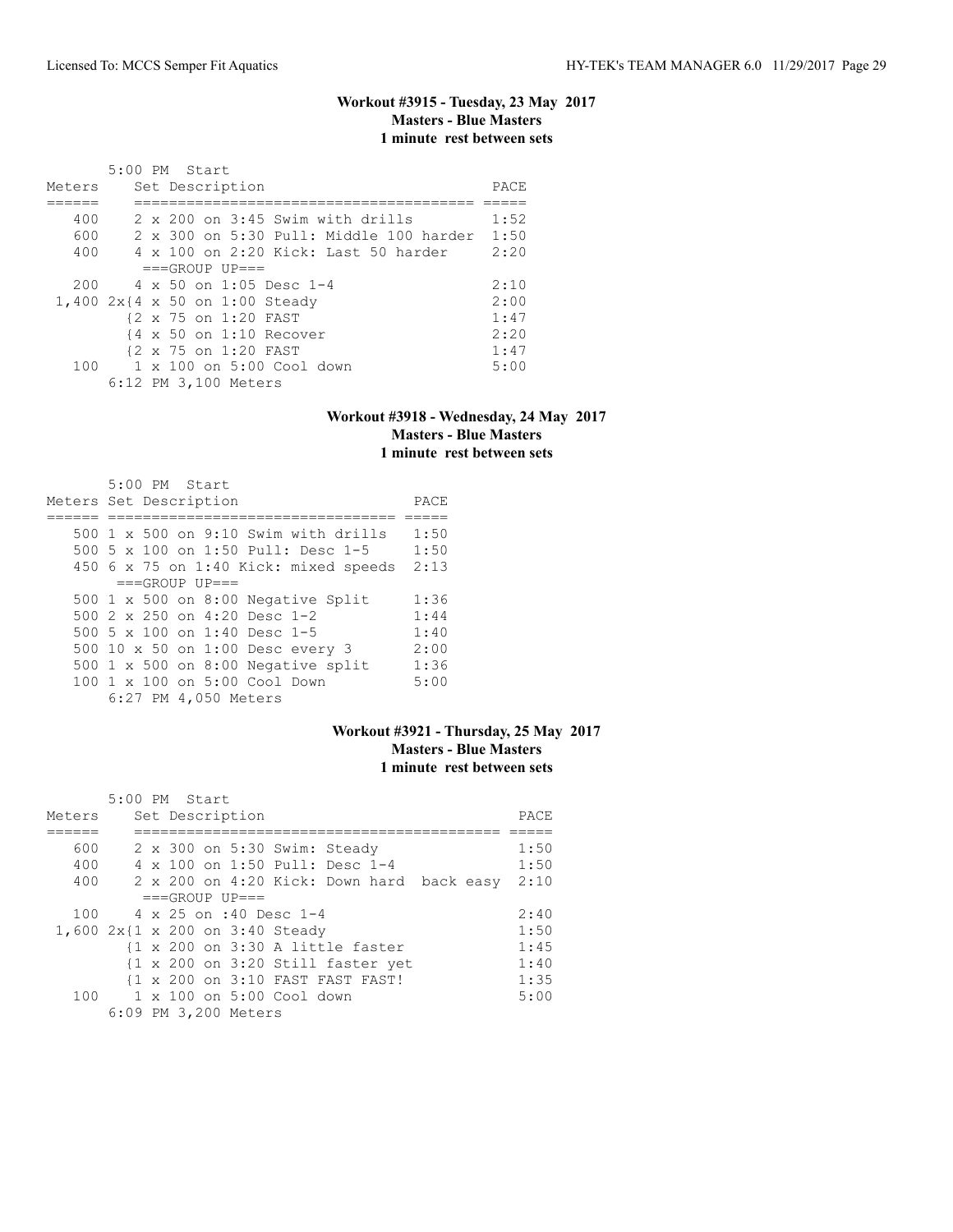# **Workout #3982 - Monday, 29 May 2017 Masters - Blue Masters 1 minute rest between sets**

| 5:00 PM Start<br>Meters Set Description                | PACE |
|--------------------------------------------------------|------|
|                                                        |      |
| 600 $4 \times 150$ on 2:45 swim and drill              | 1:50 |
| 400 2 x 200 on 3:45 Pull, mix efforts                  | 1:52 |
| 400 8 x 50 on 1:20 Kick, alt easy/fast                 | 2:40 |
| ***** Group Up *****                                   |      |
| 100 4 x 25 on :40 FAST!                                | 2:40 |
| 600 8 x 75 on 1:40 Desc 1-4, #4 is All Out!            | 2:13 |
| 450 6 x 75 on 1:50 Desc 1-3, #3 is All Out!            | 2:27 |
| 300 4 x 75 on 2:00 Alt EZ / All Out!                   | 2:40 |
| 150 2 x 75 on 2:15 1 EZ, 1 All Out!                    | 3:00 |
| $100 \text{ 1 x } 100 \text{ on } 5:00 \text{ Loosen}$ | 5:00 |
| 6:24 PM 3,100 Meters                                   |      |

### **Workout #3985 - Tuesday, 30 May 2017 Masters - Blue Masters 1 minute rest between sets**

| Meters | 5:00 PM Start |  | Set Description      |                                                                           | PACE |
|--------|---------------|--|----------------------|---------------------------------------------------------------------------|------|
|        |               |  |                      |                                                                           |      |
| 600    |               |  |                      | $6 \times 100$ on 1:55 Swim and Drill                                     | 1:55 |
| 400    |               |  |                      | 4 x 100 on 1:50 Pull, mix efforts                                         | 1:50 |
| 400    |               |  |                      | 4 x 100 on 2:20 Kick, mix efforts                                         | 2:20 |
|        |               |  |                      | $--- $ Group Up $--- $                                                    |      |
| 100    |               |  | 4 x 25 on :40 Fast!  |                                                                           | 2:40 |
|        |               |  |                      | 1,500 1x{5 x 100 on 1:50 Steady Effort                                    | 1:50 |
|        |               |  |                      | $\{4 \times 100 \text{ on } 1:55\}$ 75 Steady + 25 Fast                   | 1:55 |
|        |               |  |                      | {3 x 100 on 2:00 50 Steady + 50 Fast                                      | 2:00 |
|        |               |  |                      | $\{2 \times 100 \text{ on } 2:05\ 25 \text{ Steady } + 75 \text{ Fast}\}$ | 2:05 |
|        |               |  |                      | {1 x 100 on 3:00 Best Effort                                              | 3:00 |
| 100    |               |  |                      | $1 \times 100$ on $5:00$ Loosen                                           | 5:00 |
|        |               |  | 6:13 PM 3,100 Meters |                                                                           |      |

# **Workout #3988 - Wednesday, 31 May 2017 Masters - Blue Masters 1 minute rest between sets**

| Meters | 5:00 PM Start<br>Set Description                | PACE |
|--------|-------------------------------------------------|------|
|        |                                                 |      |
| 500    | $1 \times 500$ on 9:30 Mix swim and drill       | 1:54 |
| 600    | 3 x 200 on 3:30 Pull, Neg Split                 | 1:45 |
| 400    | 8 x 50 on 1:20 Kick, mixed efforts              | 2:40 |
|        | $11111$ Group Up $\ \ $                         |      |
| 200    | $4 \times 50$ on 1:00 Desc                      | 2:00 |
|        | 2,200 2x{2 x 400 on 6:45 Desc                   | 1:41 |
|        | $\{1 \times 50 \text{ on } 1:15 \text{ Easy}\}$ | 2:30 |
|        | {5 x 50 on 1:10 Alt one Strong, One Max         | 2:20 |
| 100    | 1 x 100 on 5:00 Loosen                          | 5:00 |
|        | 6:28 PM 4,000 Meters                            |      |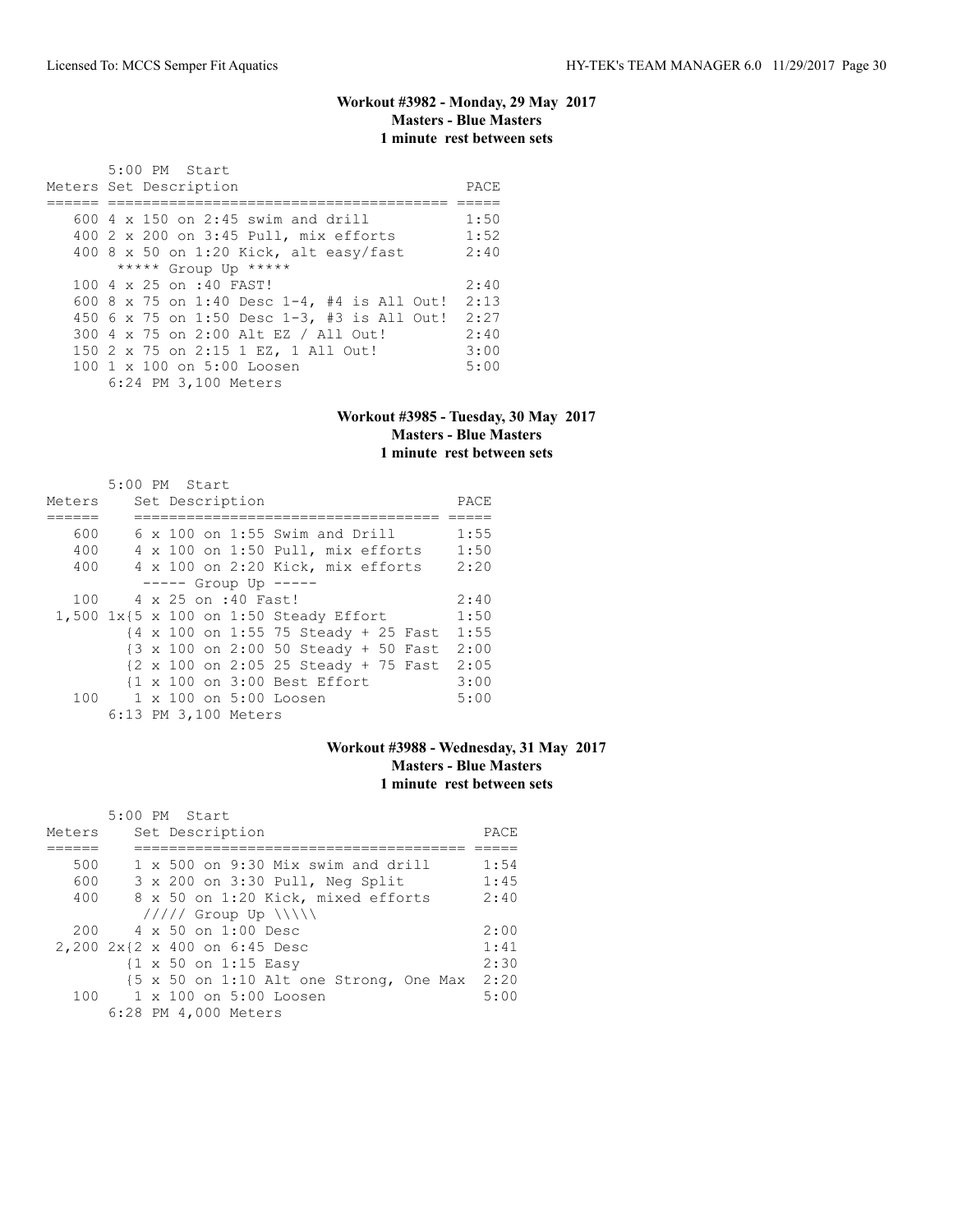### **Workout #3991 - Thursday, 01 June 2017 Masters - Blue Masters 1 minute rest between sets**

 5:00 PM Start Meters Set Description **PACE** ====== ================================== ===== 600 2 x 300 on 5:40 Mix swim and drill 1:53 450 6 x 75 on 1:50 Kick, last 25 fast 2:27 400 2 x 200 on 3:30 Pull, Neg Split 1:45 ===== Group Up ===== 200 4 x 50 on 1:05 Desc 2:10<br>300 2 x 150 on 2:40 Desc 1:47 300 2 x 150 on 2:40 Desc 1:47 300 2 x 150 on 2:35 Desc 1:43 300 2 x 150 on 2:30 Desc 1:40<br>300 2 x 150 on 2:25 Desc 1:37 300 2 x 150 on 2:25 Desc 150 1 x 150 on 3:00 Best of the day 2:00<br>100 1 x 100 on 5:00 Loosen 5:00 100 1 x 100 on 5:00 Loosen 6:14 PM 3,100 Meters

#### **Workout #3924 - Monday, 05 June 2017 Masters - Blue Masters 1 minute rest between sets**

|        | 5:00 PM Start                                         |      |
|--------|-------------------------------------------------------|------|
| Meters | Set Description                                       | PACE |
|        |                                                       |      |
| 600    | 3 x 200 on 3:40 Swim mix in drills                    | 1:50 |
| 400    | 8 x 50 on 1:00 Pulll: Desc every 4                    | 2:00 |
| 400    | 16 x 25 on :40 Kick mixed speeds                      | 2:40 |
|        | $===GROUP UP = =$                                     |      |
| 100    | 4 x 25 on :40 Desc 1-4                                | 2:40 |
|        | 1,400 2x{4 x 75 on 1:20 Dec 1-4                       | 1:47 |
|        | {4 x 50 on 1:00 Dec 1-4                               | 2:00 |
|        | $\{4 \times 25 \text{ on } : 30 \text{ go hard}\}$    | 2:00 |
|        | $\{1 \times 100 \text{ on } 2:00 \text{ Easy swim}\}$ | 2:00 |
| 300    | 4 x 75 on 2:00 Best of the day                        | 2:40 |
| 100    | 1 x 100 on 5:00 cool down                             | 5:00 |
|        | 6:19 PM 3,300 Meters                                  |      |

# **Workout #3927 - Tuesday, 06 June 2017 Masters - Blue Masters 1 minute rest between sets**

| 5:00 PM Start                                |      |
|----------------------------------------------|------|
| Meters Set Description                       | PACE |
|                                              |      |
| 500 $1 \times 500$ on 9:10 Swim: with drills | 1:50 |
| 450 6 x 75 on 1:25 Pull, last 25 faster      | 1:53 |
| 400 4 x 100 on 2:20 Kick: negative split     | 2:20 |
| $===GROUP UP = =$                            |      |
| 100 4 x 25 on :40 Desc 1-4                   | 2:40 |
| $300.2 \times 150$ on $3:00$ Desc 1-2        | 2:00 |
| $300.2 \times 150$ on 2:50 Desc 1-2          | 1:53 |
| 300 $2 \times 150$ on $2:40$ Desc 1-2        | 1:47 |
| $300.2 \times 150$ on 2:30 Desc 1-2          | 1:40 |
| 300 $2 \times 150$ on $2:20$ Desc 1-2        | 1:33 |
| 100 1 x 100 on 5:00 Cool Down                | 5:00 |
| 6:14 PM 3,050 Meters                         |      |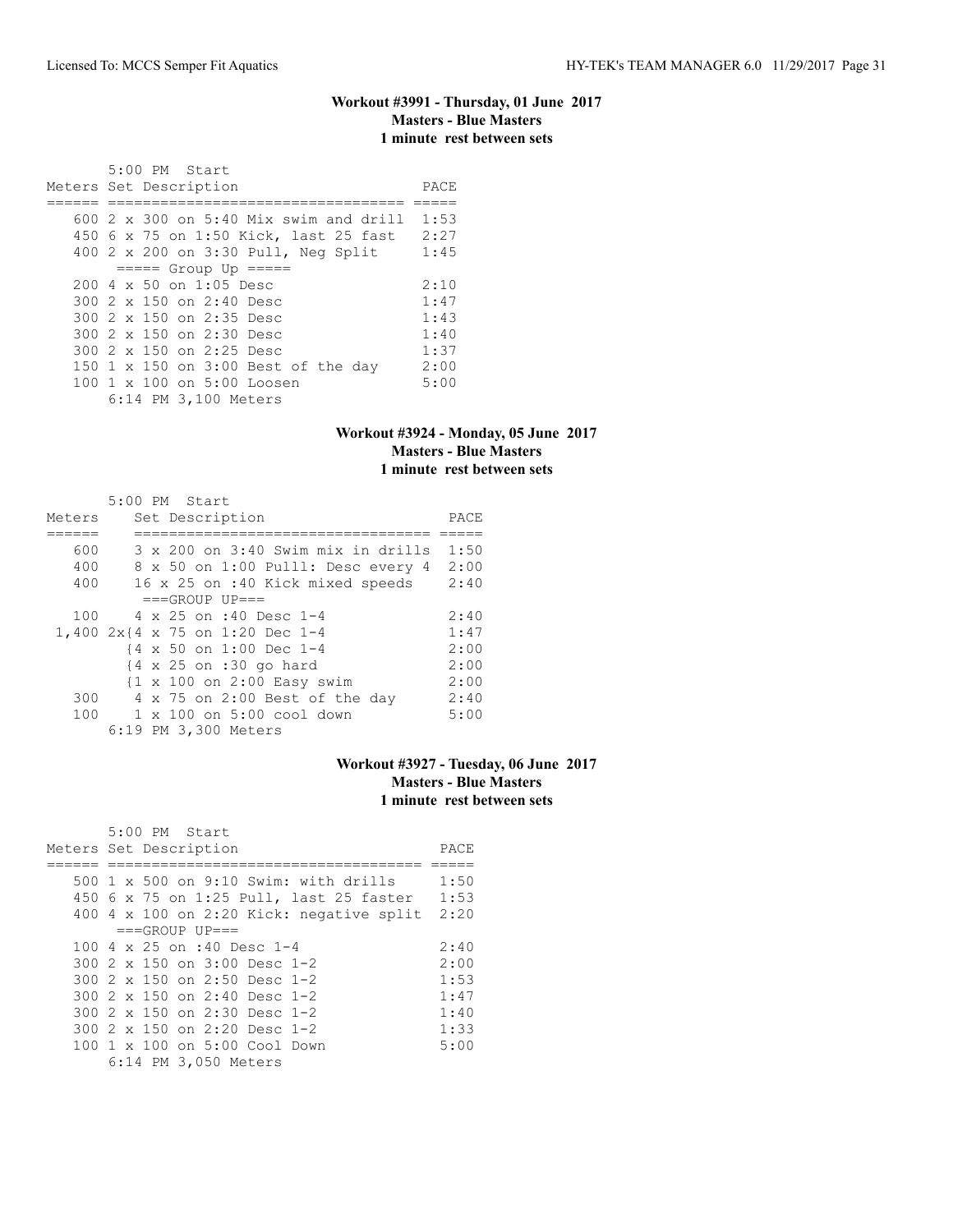# **Workout #3930 - Wednesday, 07 June 2017 Masters - Blue Masters 1 minute rest between sets**

|        | 5:00 PM Start |  |                      |                           |                                              |      |
|--------|---------------|--|----------------------|---------------------------|----------------------------------------------|------|
| Meters |               |  | Set Description      |                           |                                              | PACE |
|        |               |  |                      |                           |                                              |      |
| 600    |               |  |                      |                           | 2 x 300 on 5:30 Swim: With drills            | 1:50 |
| 400    |               |  |                      |                           | 4 x 100 on 1:50 Pull: Desc 1-4               | 1:50 |
| 400    |               |  |                      |                           | 2 x 200 on 4:40 Kick: mixed speeds           | 2:20 |
|        |               |  | $===GROUP UP = =$    |                           |                                              |      |
|        |               |  |                      |                           | $2,700$ $3x$ {1 x 300 on 4:40 Negative Split | 1:33 |
|        |               |  |                      | {2 x 150 on 2:30 Desc 1-2 |                                              | 1:40 |
|        |               |  |                      | {3 x 100 on 1:50 Desc 1-3 |                                              | 1:50 |
| 100    |               |  |                      | 1 x 100 on 5:00 Cool Down |                                              | 5:00 |
|        |               |  | 6:24 PM 4,200 Meters |                           |                                              |      |

# **Workout #3933 - Thursday, 08 June 2017 Masters - Blue Masters 1 minute rest between sets**

|                        | 5:00 PM Start |                      |                                             |      |
|------------------------|---------------|----------------------|---------------------------------------------|------|
| Meters Set Description |               |                      |                                             | PACE |
|                        |               |                      |                                             |      |
|                        |               |                      | 500 5 x 100 on 1:50 Steady swims            | 1:50 |
|                        |               |                      | 500 5 x 100 on 1:50 Pull: Desc 1-5 1:50     |      |
|                        |               |                      | 450 6 x 75 on 1:40 Kick: Desc 1-3, 4-6 2:13 |      |
|                        |               | $===GROUP UP==$      |                                             |      |
|                        |               |                      | 100 1 x 100 on 1:50 Steady                  | 1:50 |
|                        |               |                      | 400 4 x 100 on 1:50 Desc 1-4                | 1:50 |
|                        |               |                      | 100 1 x 100 on 1:50 Steady                  | 1:50 |
|                        |               |                      | 300 3 x 100 on 1:45 Desc 1-3                | 1:45 |
|                        |               |                      | 100 1 x 100 on 1:50 Steady                  | 1:50 |
|                        |               |                      | 200 2 x 100 on 1:40 Desc 1-2                | 1:40 |
|                        |               |                      | 100 1 x 100 on 1:50 Steady                  | 1:50 |
|                        | 1 on :40 Rest |                      |                                             |      |
|                        |               |                      | 200 2 x 100 on 1:35 FAST!                   | 1:35 |
|                        |               |                      | 100 1 x 100 on 5:00 Cool Down               | 5:00 |
|                        |               | 6:16 PM 3,050 Meters |                                             |      |

# **Workout #4009 - Monday, 12 June 2017 Masters - Blue Masters 1 minute rest between sets**

| 5:00 PM Start                        |      |
|--------------------------------------|------|
| Meters Set Description               | PACE |
|                                      |      |
| 600 2 x 300 on 5:30 swim and drill   | 1:50 |
| 400 4 x 100 on 1:50 Pull, Desc       | 1:50 |
| 400 8 x 50 on 1:20 Kick, mix speeds  | 2:40 |
| ----- Group Up -----                 |      |
| 200 4 x 50 on 1:00 Desc 1-3, #4 Easy | 2:00 |
| 250 10 x 25 on :50 1 Easy, 4 Fast    | 3:20 |
| 200 4 x 50 on 1:00 Desc 1-3, #4 Easy | 2:00 |
| 200 8 x 25 on :45 1 Easy, 3 Fast     | 3:00 |
| 200 4 x 50 on 1:00 Desc 1-3, #4 Easy | 2:00 |
| 150 6 x 25 on :40 1 Easy, 2 Fast     | 2:40 |
| 200 4 x 50 on 1:00 Desc 1-3, #4 Easy | 2:00 |
| 100 4 x 25 on :35 1 Easy, 1 Fast     | 2:20 |
| 100 1 x 100 on 5:00 Loosen           | 5:00 |
| 6:24 PM 3,000 Meters                 |      |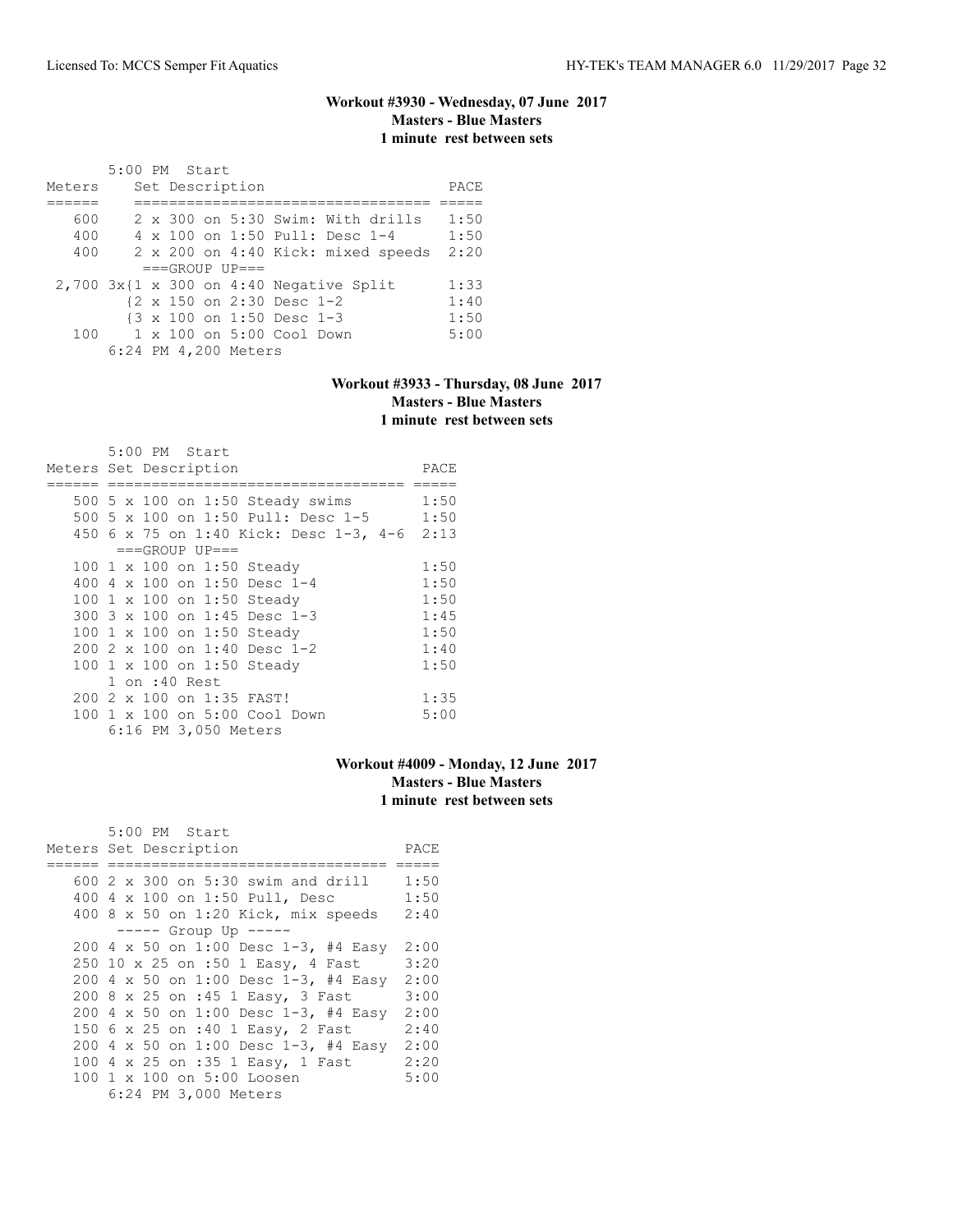# **Workout #4012 - Tuesday, 13 June 2017 Masters - Blue Masters 1 minute rest between sets**

| Meters | 5:00 PM Start<br>Set Description          | PACE |
|--------|-------------------------------------------|------|
|        |                                           |      |
| 600    | $6 \times 100$ on 1:50 swim and drill     | 1:50 |
| 400    | 2 x 200 on 3:30 Pull, mix efforts         | 1:45 |
| 400    | 4 x 100 on 2:30 Kick, negative split      | 2:30 |
|        | ***** Group Up *****                      |      |
| 100    | 4 x 25 on :40 Fast!                       | 2:40 |
|        | 1,450 1x{6 x 200 on 3:15 Hold Best Effort | 1:38 |
|        | {1 x 50 on 1:30 Easy                      | 3:00 |
|        | {1 x 200 on 4:00 Last one, fast one       | 2:00 |
|        | $100 \t 1 \times 100$ on $5:00$ Loosen    | 5:00 |
|        | 6:06 PM 3,050 Meters                      |      |

#### **Workout #4015 - Wednesday, 14 June 2017 Masters - Blue Masters 1 minute rest between sets**

| 5:00 PM Start<br>Meters Set Description | PACE |
|-----------------------------------------|------|
| $600$ 3 x 200 on 3:30 Swim and Drill    | 1:45 |
| 450 6 x 75 on 1:25 Pull, mix efforts    | 1:53 |
| 400 2 x 200 on 5:00 Kick, neg split     | 2:30 |
| $++++$ Group UP $++++$                  |      |
| 500 5 $\times$ 100 on 1:45 Desc         | 1:45 |
| 500 2 x 250 on 4:15 Build Each          | 1:42 |
| 500 1 x 500 on 8:20 Neg Split           | 1:40 |
| 500 $2 \times 250$ on 4:20 Desc         | 1:44 |
| 500 5 x 100 on 1:50 Neg Split           | 1:50 |
| $100 \t 1 \t x \t 100$ on $5:00$ Loosen | 5:00 |
| 6:29 PM 4,050 Meters                    |      |

# **Workout #4018 - Thursday, 15 June 2017 Masters - Blue Masters 1 minute rest between sets**

|     | 5:00 PM Start                             |      |
|-----|-------------------------------------------|------|
|     | Meters Set Description                    | PACE |
|     |                                           |      |
|     | 750 10 x 75 on 1:20 mix swim/drill        | 1:47 |
|     | $400$ 1 x $400$ on 7:30 Pull as desired   | 1:52 |
|     | 400 4 x 100 on 2:30 Kick, mix speeds      | 2:30 |
|     | $11111$ Group Up $\ \ $                   |      |
|     | 100 4 x 25 on :40 Fast!                   | 2:40 |
|     | 300 4 x 75 on 1:20 Desc                   | 1:47 |
|     | 300 4 x 75 on 1:15 Desc                   | 1:40 |
|     | 225 3 x 75 on 1:20 Desc                   | 1:47 |
|     | 225 3 x 75 on 1:15 Desc                   | 1:40 |
| 150 | 2 x 75 on 1:20 Desc                       | 1:47 |
| 150 | 2 x 75 on 1:15 Desc                       | 1:40 |
|     | 75 1 x 75 on 1:20 Easy                    | 1:47 |
|     | 75 1 x 75 on 2:00 Last one, fast one 2:40 |      |
|     | 100 1 x 100 on 5:00 Loosen                | 5:00 |
|     | 6:21 PM 3,250 Meters                      |      |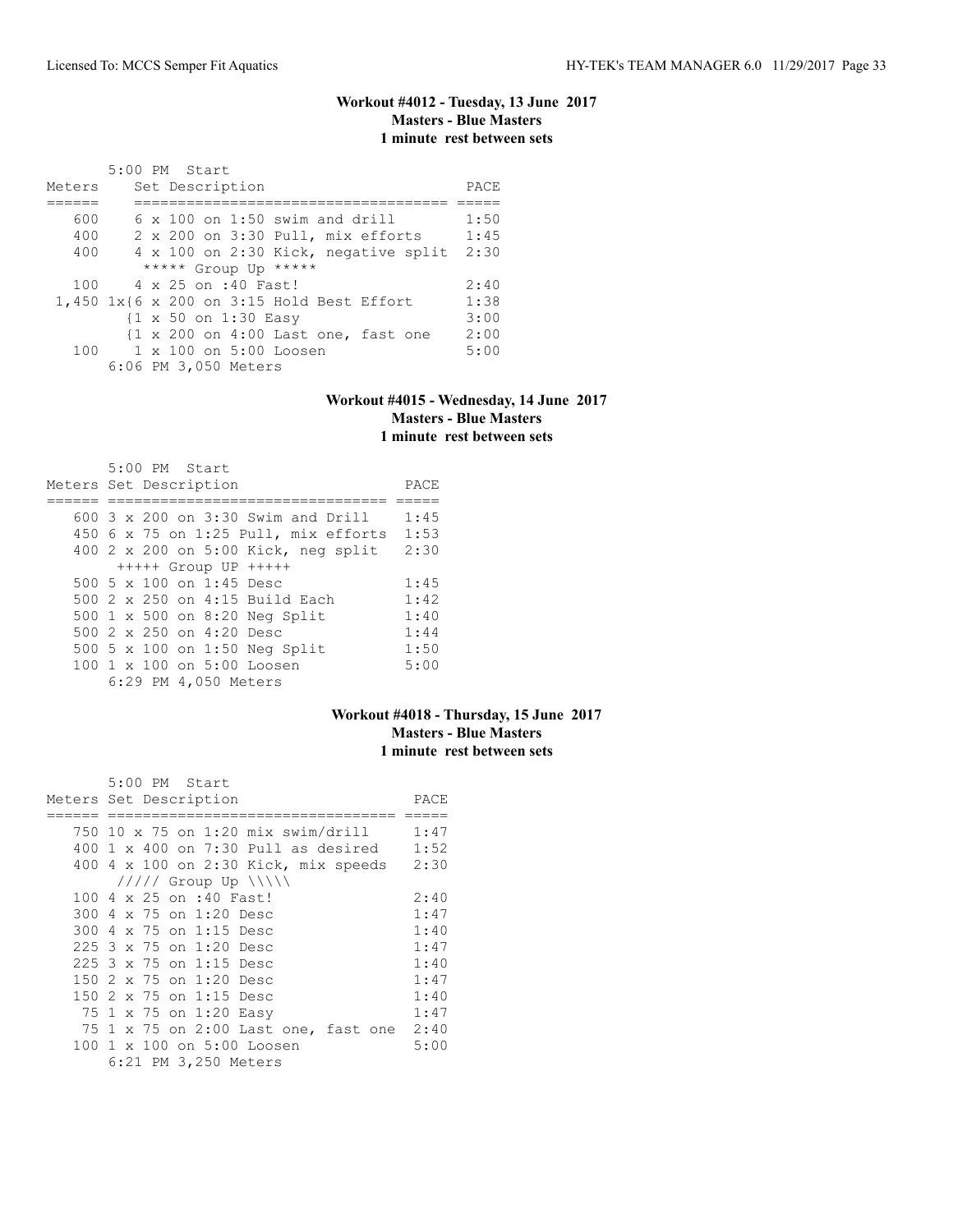# **Workout #3994 - Monday, 19 June 2017 Masters - Blue Masters 1 minute rest between sets**

|        | 5:00 PM Start                                |      |
|--------|----------------------------------------------|------|
| Meters | Set Description                              | PACE |
|        |                                              |      |
| 400    | $2 \times 200$ on $3:45$ Swim: Mix in drills | 1:52 |
| 600    | 2 x 300 on 5:30 Pull: Desc 1-2               | 1:50 |
| 400    | 4 x 100 on 2:20 Kick: Middle 50 harder       | 2:20 |
|        | $===GROUP UP = =$                            |      |
|        | 1,600 2x{6 x 50 on 1:05 Steady               | 2:10 |
|        | {4 x 50 on :55 FAST                          | 1:50 |
|        | {4 x 50 on 1:05 Steady                       | 2:10 |
|        | {2 x 50 on :55 FAST                          | 1:50 |
| 100    | $1 \times 100$ on $5:00$ Cool Down           | 5:00 |
|        | 6:11 PM 3,100 Meters                         |      |

#### **Workout #3997 - Tuesday, 20 June 2017 Masters - Blue Masters 1 minute rest between sets**

| $5:00$ PM Start<br>Meters Set Description | PACE |
|-------------------------------------------|------|
| 600 6 x 100 on 1:50 Swim: Desc 1-3, 4-6   | 1:50 |
| 400 8 $x$ 50 on 1:00 Pull: every 4th hard | 2:00 |
| 400 16 x 25 on :40 Kick: Mixed speeds     | 2:40 |
| $===GROUP UP==$                           |      |
| 200 4 x 50 on 1:05 Desc 1-4               | 2:10 |
| 375 5 x 75 on 1:30 Desc 1-5               | 2:00 |
| 100 1 x 100 on 1:50 Quick, Steady, Strong | 1:50 |
| 300 4 x 75 on 1:25 Desc 1-4               | 1:53 |
| 100 1 x 100 on 1:50 Quick, Steady, Strong | 1:50 |
| 225 3 x 75 on 1:20 Desc 1-3               | 1:47 |
| 100 1 x 100 on 1:50 Quick, Steady, Strong | 1:50 |
| 150 2 x 75 on 1:15 Desc 1-2               | 1:40 |
| 100 1 x 100 on 1:50 Quick, Steady, Strong | 1:50 |
| 75 1 x 75 on 1:10 Best of the day!        | 1:33 |
| 100 1 x 100 on 5:00 Cool Down             | 5:00 |
| 6:24 PM 3,225 Meters                      |      |

# **Workout #4000 - Wednesday, 21 June 2017 Masters - Blue Masters 1 minute rest between sets**

|        |  | 5:00 PM Start                                |      |
|--------|--|----------------------------------------------|------|
| Meters |  | Set Description                              | PACE |
|        |  |                                              |      |
| 500    |  | 1 x 500 on 9:00 Swim with drills             | 1:48 |
| 500    |  | $5 \times 100$ on 1:50 Pull: Desc 1-5        | 1:50 |
| 450    |  | $6 \times 75$ on 1:40 Kick: Last 25 FAST     | 2:13 |
|        |  | $===GROUP UP = =$                            |      |
| 100    |  | $4 \times 25$ on :40 Desc 1-4                | 2:40 |
|        |  | $2,400$ $2x$ {1 x 400 on 6:35 Negative Split | 1:39 |
|        |  | {4 x 100 on 1:40 Desc 1-4                    | 1:40 |
|        |  | {8 x 50 on 1:00 Desc 1-4, 5-8                | 2:00 |
| 100    |  | 1 x 100 on 5:00 Cool Down                    | 5:00 |
|        |  | 6:25 PM 4,050 Meters                         |      |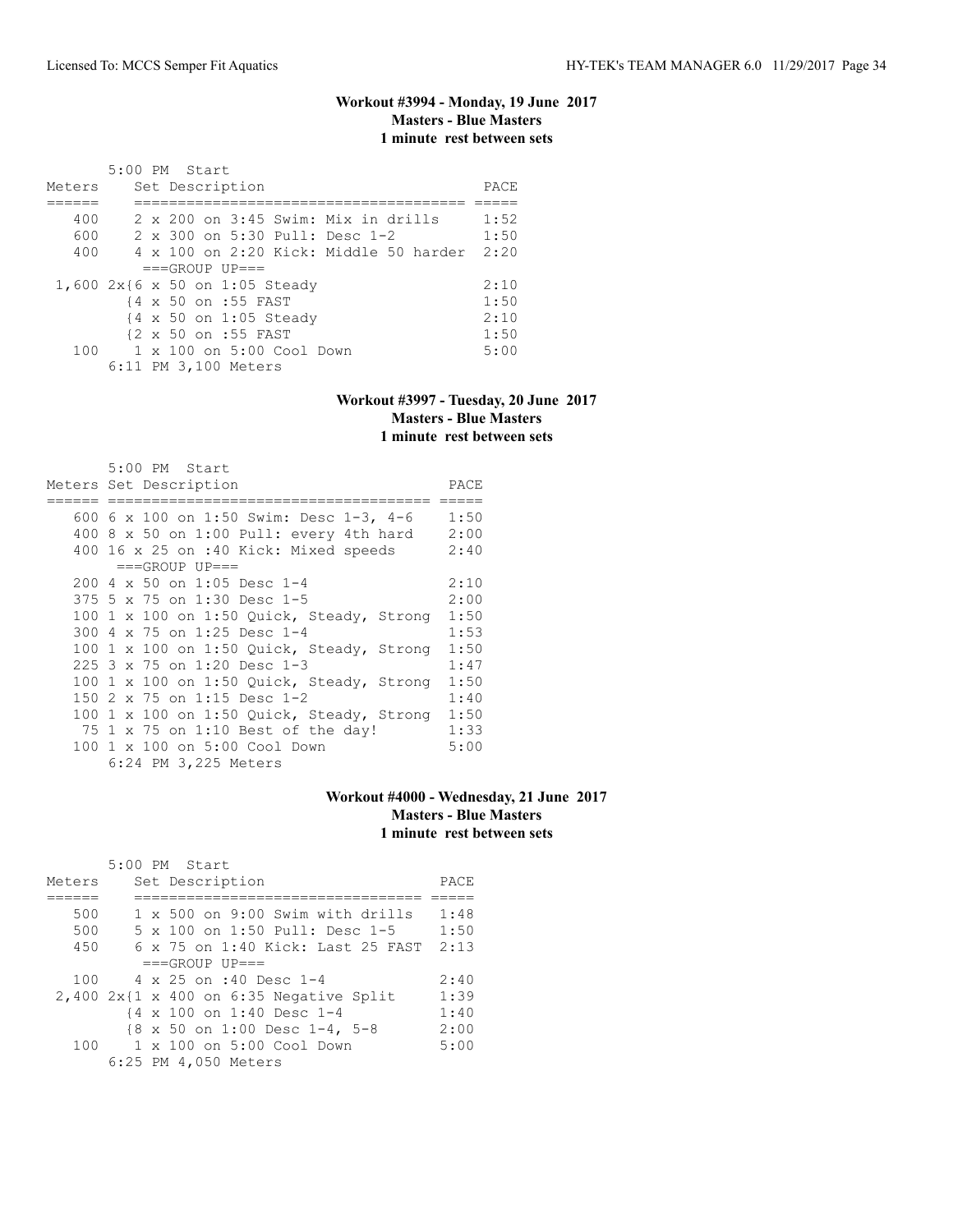### **Workout #4003 - Thursday, 22 June 2017 Masters - Blue Masters 1 minute rest between sets**

 5:00 PM Start Meters Set Description **PACE** ====== ==================================== ===== 600 2 x 300 on 5:30 Swim: with drills 1:50 400 4 x 100 on 1:50 Pull: Odds harder 1:50 400 2 x 200 on 4:40 Kick: Negative Split 2:20  $===GROUP UP==$ 400 2 x 200 on 3:40 Desc 1-2 1:50<br>400 2 x 200 on 3:30 Desc 1-2 1:45 400 2 x 200 on 3:30 Desc 1-2 1:45 400 2 x 200 on 3:20 Desc 1-2 1:40 400 2 x 200 on 3:10 Desc 1-2 1:35 100 1 x 100 on 5:00 Cool Down 5:00 6:10 PM 3,100 Meters

#### **Workout #4043 - Monday, 26 June 2017 Masters - Blue Masters 1 minute rest between sets**

| 5:00 PM Start                              |      |
|--------------------------------------------|------|
| Meters Set Description                     | PACE |
|                                            |      |
| 600 6 x 100 on 1:50 swim and drill         | 1:50 |
| 400 $8 \times 50$ on 1:15 kick, mix speeds | 2:30 |
| 400 2 x 200 on 3:30 Pull, neg split        | 1:45 |
| $--- $ Group Up $---$                      |      |
| 100 4 x 25 on :45 Fast!                    | 3:00 |
| 450 6 x 75 on 1:50 All Fast                | 2:27 |
| 50 2 x 25 on :40 Alt 1 Easy, 1 Fast        | 2:40 |
| 450 6 x 75 on 1:40 Last 50 Max Speed       | 2:13 |
| 50 2 x 25 on :40 Alt 1 Easy, 1 Fast        | 2:40 |
| 450 6 x 75 on 1:30 Last 25 Max Speed       | 2:00 |
| 100 1 x 100 on 5:00 Loosen                 | 5:00 |
| 6:19 PM 3,050 Meters                       |      |

#### **Workout #4046 - Tuesday, 27 June 2017 Masters - Blue Masters 1 minute rest between sets**

|        | 5:00 PM Start |  |                      |                                                         |      |
|--------|---------------|--|----------------------|---------------------------------------------------------|------|
| Meters |               |  | Set Description      |                                                         | PACE |
|        |               |  |                      |                                                         |      |
| 600    |               |  |                      | 3 x 200 on 3:30 Swim and drill mix                      | 1:45 |
| 400    |               |  |                      | 4 x 100 on 1:50 Pull, desc                              | 1:50 |
| 400    |               |  |                      | 4 x 100 on 2:20 Kick, mix speeds                        | 2:20 |
|        |               |  |                      | $== == $ Group Up $== == $                              |      |
| 100    |               |  | 4 x 25 on :40 Fast!  |                                                         | 2:40 |
|        |               |  |                      | 1,500 1x{3 x 100 on 1:50 Steady                         | 1:50 |
|        |               |  |                      | {1 x 100 on 1:40 Fast Pace                              | 1:40 |
|        |               |  |                      | {2 x 100 on 1:50 Steady                                 | 1:50 |
|        |               |  |                      | {2 x 100 on 1:40 Fast Pace                              | 1:40 |
|        |               |  |                      | {1 x 100 on 1:50 Steady                                 | 1:50 |
|        |               |  |                      | {3 x 100 on 1:40 Fast Pace                              | 1:40 |
|        |               |  |                      | {1 x 100 on 2:00 Loosen                                 | 2:00 |
|        |               |  |                      | $\{1 \times 100 \text{ on } 2:00 \text{ best effort}\}$ | 2:00 |
|        |               |  |                      | {1 x 100 on 2:00 Cool-down                              | 2:00 |
|        |               |  | 6:03 PM 3,000 Meters |                                                         |      |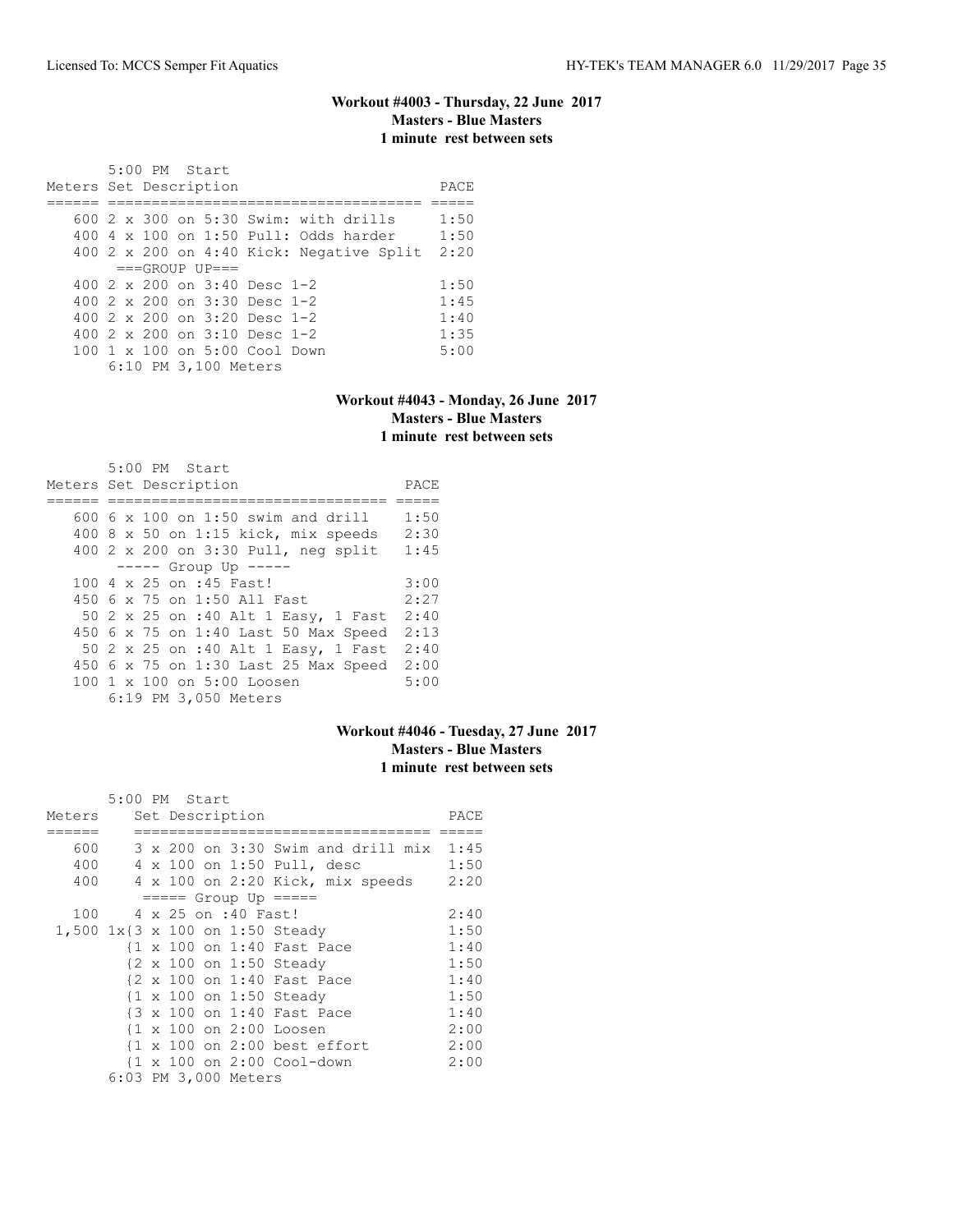#### **Workout #4049 - Wednesday, 28 June 2017 Masters - Blue Masters 1 minute rest between sets**

 5:00 PM Start Meters Set Description **PACE** ====== ================================== ===== 600 2 x 300 on 5:45 Swim and drill mix 1:55 400 2 x 200 on 5:00 Kick as desired 2:30 500 10 x 50 on 1:00 Pull, mix speeds 2:00 \*\*\*\*\* Group Up \*\*\*\*\* 200 4 x 50 on 1:00 Desc 2:00<br>200 4 x 50 on :55 Desc 1:50 200 4 x 50 on :55 Desc 1:50 200 4 x 50 on :50 Desc 1:40 50 1 x 50 on 1:15 Loosen 2:30 900 3 x 300 on 5:15 Desc 1:45 900 3 x 300 on 5:05 Desc 1:42 100 1 x 100 on 5:00 Loosen 5:00 6:32 PM 4,050 Meters

#### **Workout #4052 - Thursday, 29 June 2017 Masters - Blue Masters 1 minute rest between sets**

| $5:00$ PM Start<br>Meters Set Description           | PACE |  |  |  |  |  |
|-----------------------------------------------------|------|--|--|--|--|--|
|                                                     |      |  |  |  |  |  |
| 600 $4 \times 150$ on 2:45 Swim and drill mix       | 1:50 |  |  |  |  |  |
| 450 6 x 75 on 1:25 Pull, last 25 faster             | 1:53 |  |  |  |  |  |
| $400 \t 1 \t x \t 400$ on $10:00$ Kick as desired   |      |  |  |  |  |  |
| $11111$ Group UP $\ \ \ \ $                         |      |  |  |  |  |  |
| 100 4 x 25 on :40 Fast!                             | 2:40 |  |  |  |  |  |
| 1,500 10 x 150 on 2:30 Desc 1-3, 4-6, 7-9, #10 BEST | 1:40 |  |  |  |  |  |
| 100 1 x 100 on 5:00 Loosen                          | 5:00 |  |  |  |  |  |
| 6:08 PM 3,150 Meters                                |      |  |  |  |  |  |

# **Workout #4006 - Monday, 03 July 2017 Masters - Blue Masters 1 minute rest between sets**

| $5:00$ PM Start                                         |       |
|---------------------------------------------------------|-------|
| Meters Set Description                                  | PACE. |
|                                                         |       |
| 400 1 x 400 on 8:00 Mix swim & Drill                    | 2:00  |
| 400 1 x 400 on 8:00 Pull, mix speeds                    | 2:00  |
| 400 4 x 100 on 2:45 Kick, mix in a fast 25 on each 2:45 |       |
| ***** Group Up ******                                   |       |
| 100 4 x 25 on :45 Speedy!                               | 3:00  |
| 400 8 x 50 on 1:00 Desc 1-4, 5-8                        | 2:00  |
| 200 1 x 200 on 4:00 Get Ready                           | 2:00  |
| $6006 \times 100$ on $3:00$ Test Yourself!!             | 3:00  |
| 500 1 x 500 on 10:00 Cool down                          | 2:00  |
| 6:17 PM 3,000 Meters                                    |       |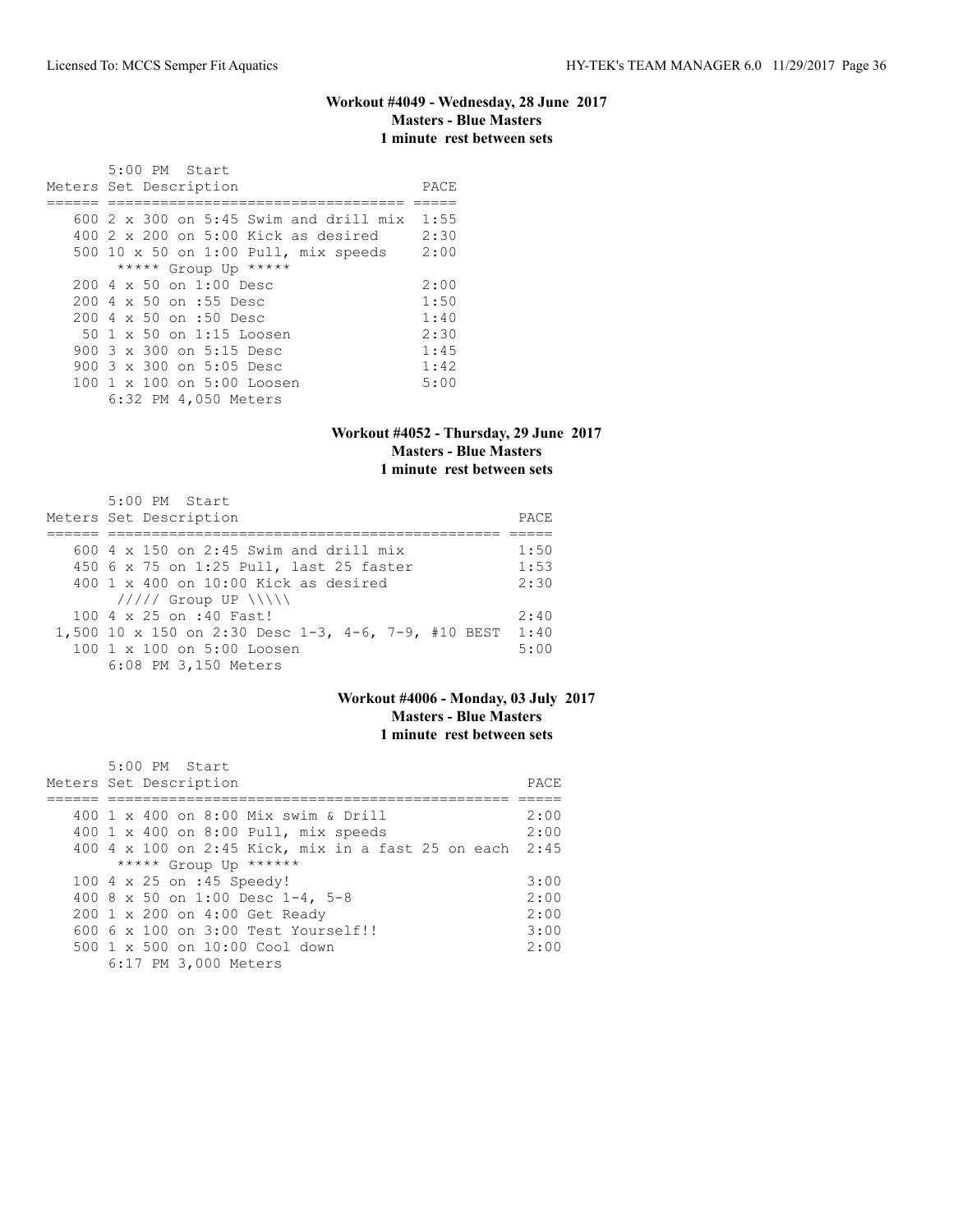# **Workout #4021 - Tuesday, 04 July 2017 Masters - Blue Masters 1 minute rest between sets**

| $5:00$ PM Start<br>Meters Set Description | PACE |
|-------------------------------------------|------|
|                                           |      |
| 600 6 x 100 on 1:55 Swim: with drills     | 1:55 |
| 400 8 x 50 on 1:20 Kick, Mix Efforts      | 2:40 |
| 400 4 x 100 on 1:50 Pull: Mix speed       | 1:50 |
| $===GROUP UP = =$                         |      |
| $200 \, 4 \times 50$ on $1:00$ Desc       | 2:00 |
| 600 4 $\times$ 150 on 2:30 Last 50 fast   | 1:40 |
| 1 on :30 Extra Rest                       |      |
| 400 4 x 100 on 1:45 Last 50 fast          | 1:45 |
| 1 on :30 Extra Rest                       |      |
| 200 4 x 50 on :55 All fast                | 1:50 |
| 1 on :30 Extra Rest                       |      |
| 100 4 x 25 on :30 BEST OF THE DAY         | 2:00 |
| 100 1 x 100 on 5:00 Cool Down             | 5:00 |
| 6:11 PM 3,000 Meters                      |      |

# **Workout #4024 - Wednesday, 05 July 2017 Masters - Blue Masters 1 minute rest between sets**

| Meters | $5:00$ PM Start |  | Set Description      |                                                                     | PACE |
|--------|-----------------|--|----------------------|---------------------------------------------------------------------|------|
|        |                 |  |                      |                                                                     |      |
| 600    |                 |  |                      | $2 \times 300$ on $5:30$ Swim with drills                           | 1:50 |
| 400    |                 |  |                      | 4 x 100 on 1:50 Pull desc                                           | 1:50 |
| 400    |                 |  |                      | 2 x 200 on 4:40 Kick: e/o 50 harder                                 | 2:20 |
|        |                 |  | $===GROUP UP = =$    |                                                                     |      |
|        |                 |  |                      | $3,000$ 2x{1 x 500 on 8:30 Negative Split                           | 1:42 |
|        |                 |  |                      | $\{2 \times 250 \text{ on } 4:30 \text{ Desc } 1-2\}$               | 1:48 |
|        |                 |  |                      | $\{5 \times 100 \text{ on } 1:40 \text{ Desc and negative split}\}$ | 1:40 |
| 100    |                 |  |                      | 1 x 100 on 5:00 Cool Down                                           | 5:00 |
|        |                 |  | 6:30 PM 4,500 Meters |                                                                     |      |

# **Workout #4027 - Thursday, 06 July 2017 Masters - Blue Masters 1 minute rest between sets**

|        | 5:00 PM Start                    |      |
|--------|----------------------------------|------|
| Meters | Set Description                  | PACE |
|        |                                  |      |
| 600    | $6 \times 100$ on 1:50 Desc      | 1:50 |
| 400    | 4 x 100 on 1:50 Pull, Mix speed  | 1:50 |
| 450    | 6 x 75 on 2:00 Kick, Mix Efforts | 2:40 |
|        | $===GROUP UP = =$                |      |
| 200    | 4 x 50 on 1:05 Desc              | 2:10 |
| 50     | 1 x 50 on 1:30 Easy              | 3:00 |
| 100    | 4 x 25 on :40 FAST               | 2:40 |
|        | 1,100 2x{1 x 100 on 2:00 Easy    | 2:00 |
|        | {6 x 75 on 1:30 RACE PACE        | 2:00 |
| 100    | 1 x 100 on 5:00 Cool Down        | 5:00 |
|        | 6:15 PM 3,000 Meters             |      |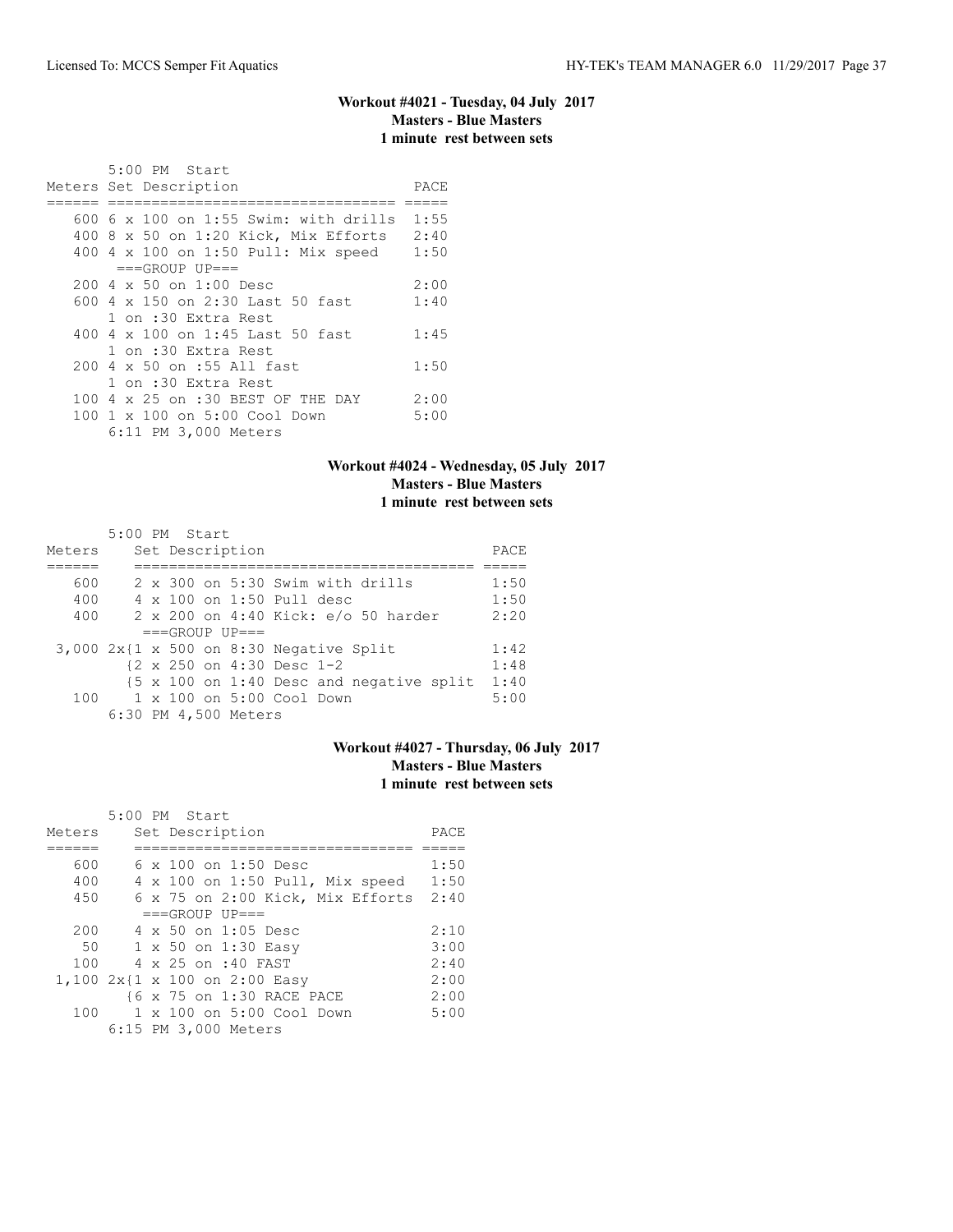# **Workout #4091 - Monday, 10 July 2017 Masters - Blue Masters 1 minute rest between sets**

| 5:00 PM Start                                  |      |
|------------------------------------------------|------|
| Meters Set Description                         | PACE |
|                                                |      |
| Aquathlon #2 Monday Night, sign-in 4:30-5:00pm |      |
| 600 $6 \times 100$ on 1:50 drill and swim      | 1:50 |
| 400 2 x 200 on 3:40 Pull, Neg Split            | 1:50 |
| 400 8 x 50 on 1:15 Kick, Evens Faster          | 2:30 |
| $--- $ Group Up $---$                          |      |
| 100 4 x 25 on :40 Fast!                        | 2:40 |
| 50 1 x 50 on 1:15 Loosen                       | 2:30 |
| 300 6 x 50 on 1:10 Odds Mod, Evens Max         | 2:20 |
| 50 1 x 50 on 1:15 Loosen                       | 2:30 |
| 600 8 x 75 on 1:40 Odds Mod, Evens Max         | 2:13 |
| 50 1 x 50 on 1:15 Loosen                       | 2:30 |
| 300 6 x 50 on 1:15 All Fast                    | 2:30 |
| 50 1 x 50 on 1:15 Loosen                       | 2:30 |
| 100 4 x 25 on :40 Fast!                        | 2:40 |
| 100 1 x 100 on 5:00 Loosen                     | 5:00 |
| 6:29 PM 3,100 Meters                           |      |

# **Workout #4094 - Tuesday, 11 July 2017 Masters - Blue Masters 1 minute rest between sets**

| $5:00$ PM Start                             |      |
|---------------------------------------------|------|
| Meters Set Description                      | PACE |
|                                             |      |
| 600 3 x 200 on 3:40 swim and drill          | 1:50 |
| 400 4 x 100 on 2:20 Kick, mix efforts       | 2:20 |
| 400 8 x 50 on 1:00 Pull, alt easy, moderate | 2:00 |
| $== == $ Group Up $== == $                  |      |
| 100 4 x 25 on :40 Fast!                     | 2:40 |
| 400 $2 \times 200$ on $3:30$ Desc           | 1:45 |
| 400 $2 \times 200$ on $3:25$ Desc           | 1:42 |
| 400 $2 \times 200$ on $3:20$ Desc           | 1:40 |
| 50 1 x 50 on 1:15 Loosen or rest            | 2:30 |
| 200 1 x 200 on 4:00 Best one!               | 2:00 |
| 100 1 x 100 on 5:00 Loosen                  | 5:00 |
| 6:13 PM 3,050 Meters                        |      |

### **Workout #4097 - Wednesday, 12 July 2017 Masters - Blue Masters 1 minute rest between sets**

| 5:00 PM Start<br>Meters Set Description      | PACE |
|----------------------------------------------|------|
|                                              |      |
| 600 $8 \times 75$ on 1:20 swim and drill     | 1:47 |
| 600 6 x 100 on 1:50 Pull, neg split          | 1:50 |
| 400 1 x 400 on 9:30 Kick as desired          | 2:22 |
| ***** Group Up *****                         |      |
| $200 \, 4 \times 50$ on $1:00$ Desc          | 2:00 |
| 1,600 4 x 400 on 6:20 Desc 1-3, Neg Split #4 | 1:35 |
| $200$ 4 x 50 on 1:10 All Strong, Steady      | 2:20 |
| 400 1 x 400 on 7:00 Last one, fast one       | 1:45 |
| 100 1 x 100 on 5:00 Loosen                   | 5:00 |
| 6:26 PM 4,100 Meters                         |      |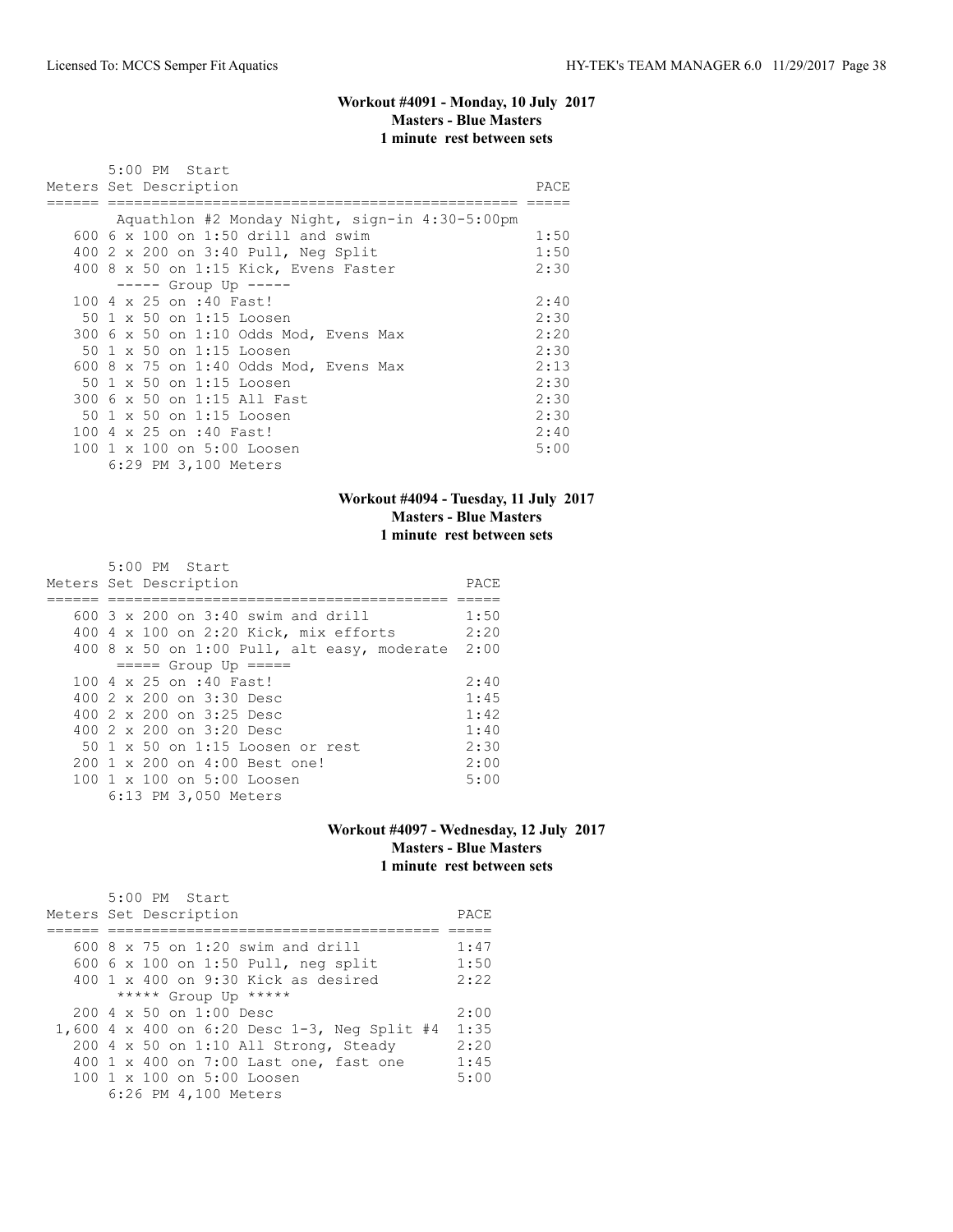# **Workout #4100 - Thursday, 13 July 2017 Masters - Blue Masters 1 minute rest between sets**

| 5:00 PM Start<br>Meters Set Description     | PACE |
|---------------------------------------------|------|
| $600.3 \times 200$ on $3:40$ swim and drill | 1:50 |
|                                             |      |
| 600 8 x 75 on 1:30 Pull, mix efforts        | 2:00 |
| 400 4 x 100 on 2:25 Kick, last 25 faster    | 2:25 |
| @@@@@ Group Up @@@@@                        |      |
| $200 \, 4 \times 50$ on $1:05$ Desc         | 2:10 |
| 450 6 x 75 on 1:15 Desc                     | 1:40 |
| 450 6 x 75 on 1:20 Desc                     | 1:47 |
| 450 $6 \times 75$ on 1:25 Desc              | 1:53 |
| 100 1 x 100 on 5:00 Loosen                  | 5:00 |
| 6:15 PM 3,250 Meters                        |      |

### **Workout #4030 - Monday, 17 July 2017 Masters - Blue Masters 1 minute rest between sets**

|        | 5:00 PM Start                              |      |
|--------|--------------------------------------------|------|
| Meters | Set Description                            | PACE |
|        |                                            |      |
| 400    | 4 x 100 on 1:50 Swim: Drill down swim back | 1:50 |
| 600    | 6 x 100 on 1:50 Pull: Desc 1-3, 4-6        | 1:50 |
| 400    | 4 x 100 on 2:20 Kick: Negative Split       | 2:20 |
|        | $===GROUP UP = =$                          |      |
|        | 1,600 2x{6 x 50 on 1:00 FAST               | 2:00 |
|        | {1 x 100 on 1:50 Steady                    | 1:50 |
|        | {4 x 50 on 1:05 FAST                       | 2:10 |
|        | {1 x 100 on 1:50 Steady                    | 1:50 |
|        | {2 x 50 on 1:10 FAST                       | 2:20 |
| 100    | 1 x 100 on 5:00 Cool Down                  | 5:00 |
|        | 6:11 PM 3,100 Meters                       |      |

# **Workout #4033 - Tuesday, 18 July 2017 Masters - Blue Masters 1 minute rest between sets**

| 5:00 PM Start<br>Meters Set Description              | PACE |
|------------------------------------------------------|------|
| $400 \text{ } 1 \times 400$ on 7:15 Swim with drills | 1:49 |
| 500 10 $\times$ 50 on 1:00 Pull: Odds harder 2:00    |      |
| 500 20 x 25 on :40 Kick: Mixed speeds 2:40           |      |
| $===GROUP UP = =$                                    |      |
| 600 $4 \times 150$ on 2:40 Negative Split            | 1:47 |
| 600 $6 \times 100$ on 1:40 Desc                      | 1:40 |
| 600 $8 \times 75$ on 1:40 Best effort swims          | 2:13 |
| 100 1 x 100 on 5:00 Cool Down                        | 5:00 |
| 6:18 PM 3,300 Meters                                 |      |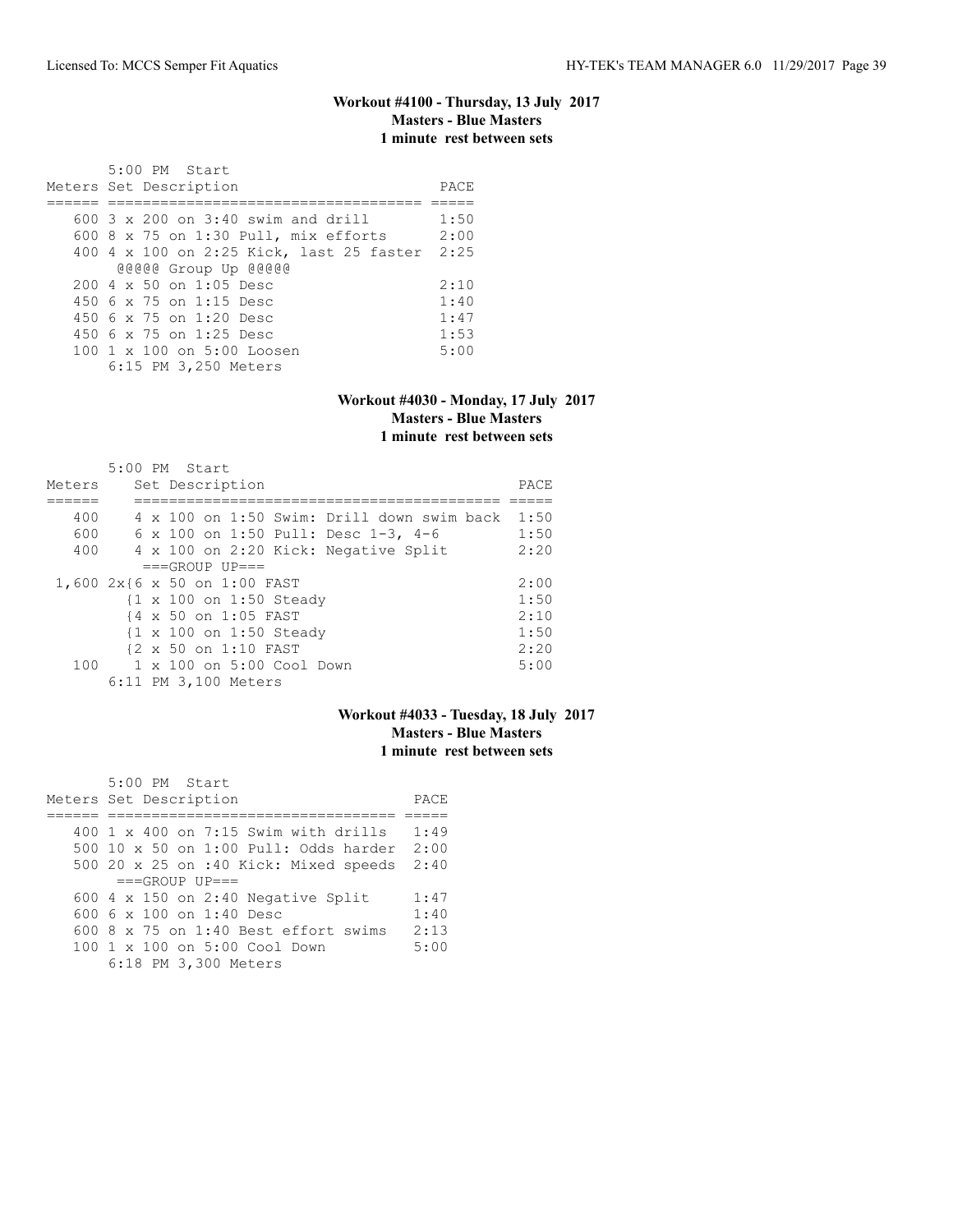# **Workout #4036 - Wednesday, 19 July 2017 Masters - Blue Masters 1 minute rest between sets**

|        | 5:00 PM Start |  |                      |                               |                                              |      |
|--------|---------------|--|----------------------|-------------------------------|----------------------------------------------|------|
| Meters |               |  | Set Description      |                               |                                              | PACE |
|        |               |  |                      |                               |                                              |      |
| 600    |               |  |                      |                               | 2 x 300 on 5:30 Swim with drills             | 1:50 |
| 400    |               |  |                      |                               | $4 \times 100$ on 1:50 Pull: Neq split       | 1:50 |
| 450    |               |  |                      |                               | 6 x 75 on 1:50 Kick: 25 mod 50 FAST          | 2:27 |
|        |               |  | $===GROUP UP = =$    |                               |                                              |      |
|        |               |  |                      |                               | $2,700$ $3x$ {1 x 300 on 5:00 Negative split | 1:40 |
|        |               |  |                      | {2 x 150 on 2:00 Desc 1-2     |                                              | 1:20 |
|        |               |  |                      | {3 x 100 on 1:40 Desc 1-3     |                                              | 1:40 |
|        |               |  |                      | 100 1 x 100 on 5:00 Cool Down |                                              | 5:00 |
|        |               |  | 6:21 PM 4,250 Meters |                               |                                              |      |

### **Workout #4039 - Thursday, 20 July 2017 Masters - Blue Masters 1 minute rest between sets**

| 5:00 PM Start                                      |      |
|----------------------------------------------------|------|
| Meters Set Description                             | PACE |
|                                                    |      |
| $500 \text{ 1 x } 500$ on 9:00 Swim with drills    | 1:48 |
| 400 1 x 400 on 7:30 Pull: steady                   | 1:52 |
| 500 5 x 100 on 2:20 Kick: Desc 1-5                 | 2:20 |
| $===GROUP UP==$                                    |      |
| 400 8 x 50 on 1:00 Desc 1-4, 5-8                   | 2:00 |
| 400 $2 \times 200$ on $3:30$ Desc                  | 1:45 |
| 1 on :30 REST                                      |      |
| 400 2 x 200 on 3:20 Faster this round. Build speed | 1:40 |
| 1 on :30 REST                                      |      |
| 400 2 x 200 on 3:10 BEST OF THE DAY                | 1:35 |
| 100 1 x 100 on 5:00 COOL DOWN                      | 5:00 |
| 6:10 PM 3,100 Meters                               |      |

### **Workout #4107 - Monday, 24 July 2017 Masters - Blue Masters 1 minute rest between sets**

| 5:00 PM Start                                          |      |
|--------------------------------------------------------|------|
| Meters Set Description                                 | PACE |
|                                                        |      |
| 600 6 x 100 on 1:50 swim and drill                     | 1:50 |
| 400 2 x 200 on 3:45 Pull, neg split                    | 1:52 |
| 400 8 x 50 on 1:15 Kick, desc                          | 2:30 |
| ***** Group Up *****                                   |      |
| 200 8 x 25 on :45 All Fast and steady                  | 3:00 |
| 600 6 $\times$ 100 on 1:50 Desc                        | 1:50 |
| 150 6 x 25 on :50 All Fast and steady                  | 3:20 |
| 600 6 x 100 on 1:50 Desc                               | 1:50 |
| 100 4 x 25 on :55 All Fast and steady                  | 3:40 |
| $100 \text{ 1 x } 100 \text{ on } 5:00 \text{ Loosen}$ | 5:00 |
| 6:19 PM 3,150 Meters                                   |      |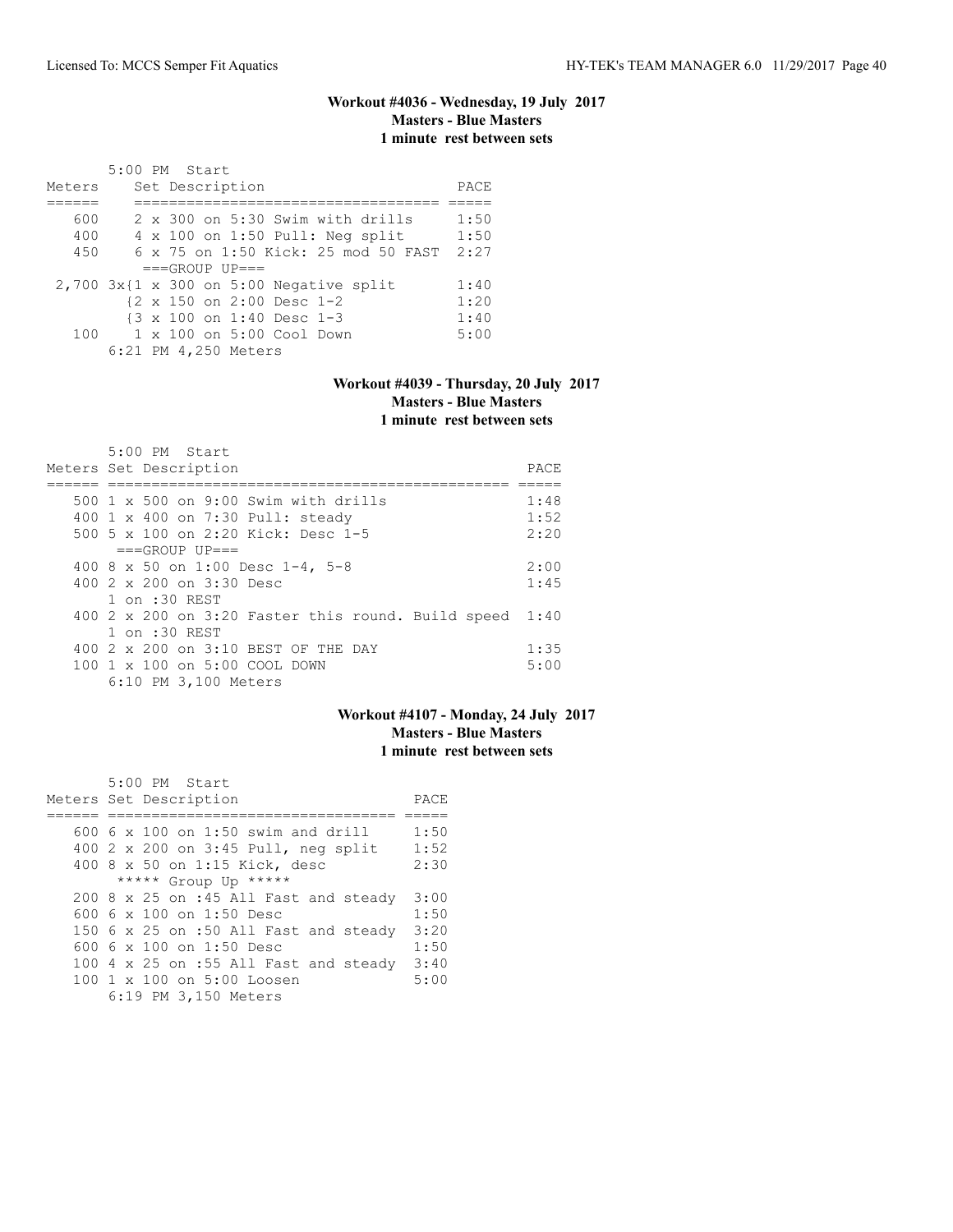# **Workout #4110 - Tuesday, 25 July 2017 Masters - Blue Masters 1 minute rest between sets**

| Meters | 5:00 PM Start |  | Set Description      |                                                                            | PACE |
|--------|---------------|--|----------------------|----------------------------------------------------------------------------|------|
|        |               |  |                      |                                                                            |      |
| 600    |               |  |                      | $2 \times 300$ on 5:45 mix swim and drill                                  | 1:55 |
| 400    |               |  |                      | 4 x 100 on 2:20 Kick, mix efforts                                          | 2:20 |
| 400    |               |  |                      | 8 x 50 on 1:00 Pull, Desc                                                  | 2:00 |
|        |               |  |                      | $--- $ Group Up $--- $                                                     |      |
| 100    |               |  | 4 x 25 on :40 Fast!  |                                                                            | 2:40 |
|        |               |  |                      | 1,500 1x{5 x 100 on 1:40 Steady Effort                                     | 1:40 |
|        |               |  |                      | {4 x 100 on 1:45 75 Steady + 25 Fast                                       | 1:45 |
|        |               |  |                      | {3 x 100 on 1:50 50 Steady + 50 Fast                                       | 1:50 |
|        |               |  |                      | $\{2 \times 100 \text{ on } 1:55\ 25 \text{ Steady } + 75 \text{ Fast} \}$ | 1:55 |
|        |               |  |                      | {1 x 100 on 3:00 Best Effort                                               | 3:00 |
| 100    |               |  |                      | $1 \times 100$ on $5:00$ Loosen                                            | 5:00 |
|        |               |  | 6:11 PM 3,100 Meters |                                                                            |      |

# **Workout #4113 - Wednesday, 26 July 2017 Masters - Blue Masters 1 minute rest between sets**

|  | 5:00 PM Start                                     |      |
|--|---------------------------------------------------|------|
|  | Meters Set Description                            | PACE |
|  |                                                   |      |
|  | 600 3 x 200 on 3:50 swim and drill                | 1:55 |
|  | 450 6 x 75 on 1:25 Pull, last 25 faster           | 1:53 |
|  | $400 \text{ 1 x } 400$ on $10:30$ Kick as desired | 2:38 |
|  | $== == $ Group UP = = = = =                       |      |
|  | $2004 \times 50$ on $1:00$ Desc                   | 2:00 |
|  | 500 2 x 250 on 4:10 Desc                          | 1:40 |
|  | 500 1 x 500 on 8:15 Neg split                     | 1:39 |
|  | 500 $2 \times 250$ on 4:20 Faster than before     | 1:44 |
|  | 500 1 x 500 on 8:30 Neg Split                     | 1:42 |
|  | 500 2 x 250 on 4:30 Best two!                     | 1:48 |
|  | 100 1 x 100 on 5:00 Loosen                        | 5:00 |
|  | 6:35 PM 4,250 Meters                              |      |

# **Workout #4116 - Thursday, 27 July 2017 Masters - Blue Masters 1 minute rest between sets**

|                        |  | 5:00 PM Start |                                     |                                           |  |      |
|------------------------|--|---------------|-------------------------------------|-------------------------------------------|--|------|
| Meters Set Description |  |               |                                     |                                           |  | PACE |
|                        |  |               |                                     |                                           |  |      |
|                        |  |               |                                     | 600 $4 \times 150$ on 2:45 drill and swim |  | 1:50 |
|                        |  |               |                                     | 400 2 x 200 on 4:30 Kick, Neg Split       |  | 2:15 |
|                        |  |               |                                     | 400 4 x 100 on 1:50 Pull, desc            |  | 1:50 |
|                        |  |               | ` Group UP                          |                                           |  |      |
|                        |  |               | $200 \, 4 \times 50$ on $1:05$ Desc |                                           |  | 2:10 |
|                        |  |               | 450 3 x 150 on 2:45 Desc            |                                           |  | 1:50 |
|                        |  |               | 150 1 x 150 on 3:00 Fast            |                                           |  | 2:00 |
|                        |  |               | 300 2 x 150 on 2:45 Desc            |                                           |  | 1:50 |
|                        |  |               | 150 1 x 150 on 3:00 Fast            |                                           |  | 2:00 |
|                        |  |               |                                     | 150 1 x 150 on 3:00 Steady                |  | 2:00 |
|                        |  |               | 150 1 x 150 on 3:00 Fast            |                                           |  | 2:00 |
|                        |  |               |                                     | 100 1 x 100 on 5:00 Loosen                |  | 5:00 |
|                        |  |               | 6:15 PM 3,050 Meters                |                                           |  |      |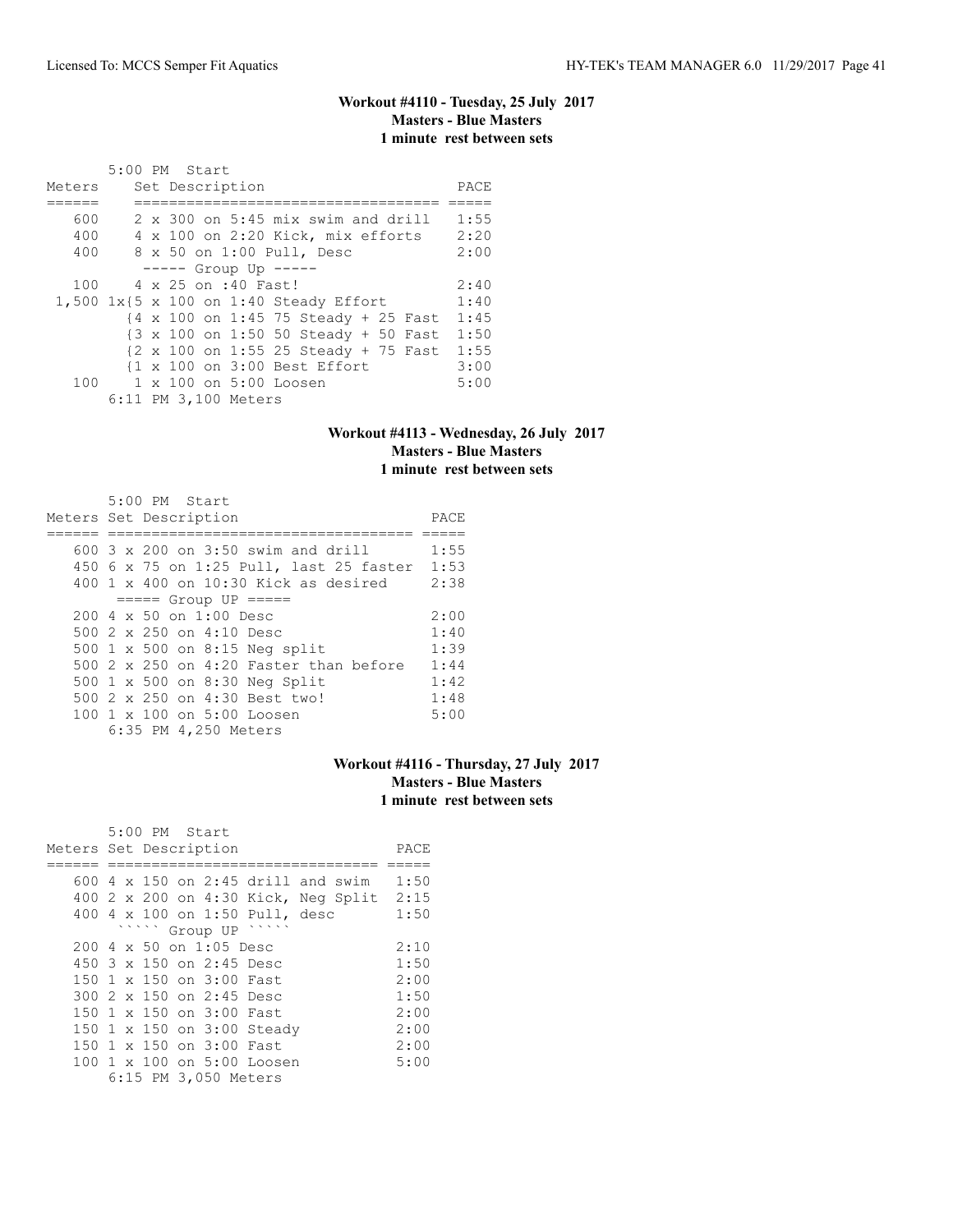# **Workout #4060 - Monday, 31 July 2017 Masters - Blue Masters 1 minute rest between sets**

|        | $5:00$ PM Start                         |      |
|--------|-----------------------------------------|------|
| Meters | Set Description                         | PACE |
|        |                                         |      |
| 400    | $1 \times 400$ on 7:30 Swim with drills | 1:52 |
| 500    | 10 x 50 on 1:00 Pull: Desc 1-5, 6-10    | 2:00 |
| 500    | 20 x 25 on :40 Kick: mixed speeds       | 2:40 |
|        | $===GROUP UP = =$                       |      |
|        | 1,600 4x{4 x 25 on :40 FAST!            | 2:40 |
|        | {2 x 50 on 1:05 Steady loosen           | 2:10 |
|        | {4 x 25 on :35 FAST!                    | 2:20 |
|        | {2 x 50 on 1:05 Steady loosen           | 2:10 |
| 100    | $1 \times 100$ on $5:00$ Cool Down      | 5:00 |
|        | 6:19 PM 3,100 Meters                    |      |

#### **Workout #4063 - Tuesday, 01 August 2017 Masters - Blue Masters 1 minute rest between sets**

|        | $5:00$ PM Start                               |      |
|--------|-----------------------------------------------|------|
| Meters | Set Description                               | PACE |
|        |                                               |      |
| 400    | 2 x 200 on 3:45 Negative Split                | 1:52 |
| 600    | 2 x 300 on 5:30 Pull: Desc                    | 1:50 |
| 400    | 4 x 100 on 2:20 Kick: Negative Split and desc | 2:20 |
|        | $===GROUP UP = =$                             |      |
| 100    | 4 x 25 on :40 Desc                            | 2:40 |
|        | 1,450 2x{3 x 150 on 2:30 Desc                 | 1:40 |
|        | {2 x 100 on 1:50 Desc                         | 1:50 |
|        | {1 x 75 on 1:30 FAST!                         | 2:00 |
| 100    | 1 x 100 on 5:00 Cool Down                     | 5:00 |
|        | 6:08 PM 3,050 Meters                          |      |

# **Workout #4066 - Wednesday, 02 August 2017 Masters - Blue Masters 1 minute rest between sets**

|                            | $5:00$ PM Start |                                                  |                                             |      |
|----------------------------|-----------------|--------------------------------------------------|---------------------------------------------|------|
| Meters Set Description     |                 |                                                  |                                             | PACE |
|                            |                 |                                                  |                                             |      |
|                            |                 |                                                  | $600\,2\,x\,300$ on $5:30$ Swim with drills | 1:50 |
|                            |                 |                                                  | 400 4 x 100 on 1:50 Pull: Odds harder       | 1:50 |
|                            |                 |                                                  | 400 2 x 200 on 4:40 Kick: Harder going down | 2:20 |
|                            |                 | $===GROUP UP = =$                                |                                             |      |
|                            |                 | $200 \text{ } 4 \text{ } \times 50$ on 1:05 Desc |                                             | 2:10 |
| 1,200 3 x 400 on 6:30 Desc |                 |                                                  |                                             | 1:38 |
|                            |                 |                                                  | $100 \t1 x 100$ on 2:00 Loosen              | 2:00 |
|                            |                 |                                                  | 800 $2 \times 400$ on 6:40 Desc 1-2         | 1:40 |
|                            |                 |                                                  | $100 \t1 x 100$ on 2:00 Loosen              | 2:00 |
|                            |                 |                                                  | 400 1 x 400 on 6:50 Steady                  | 1:42 |
|                            |                 | 6:27 PM 4,200 Meters                             |                                             |      |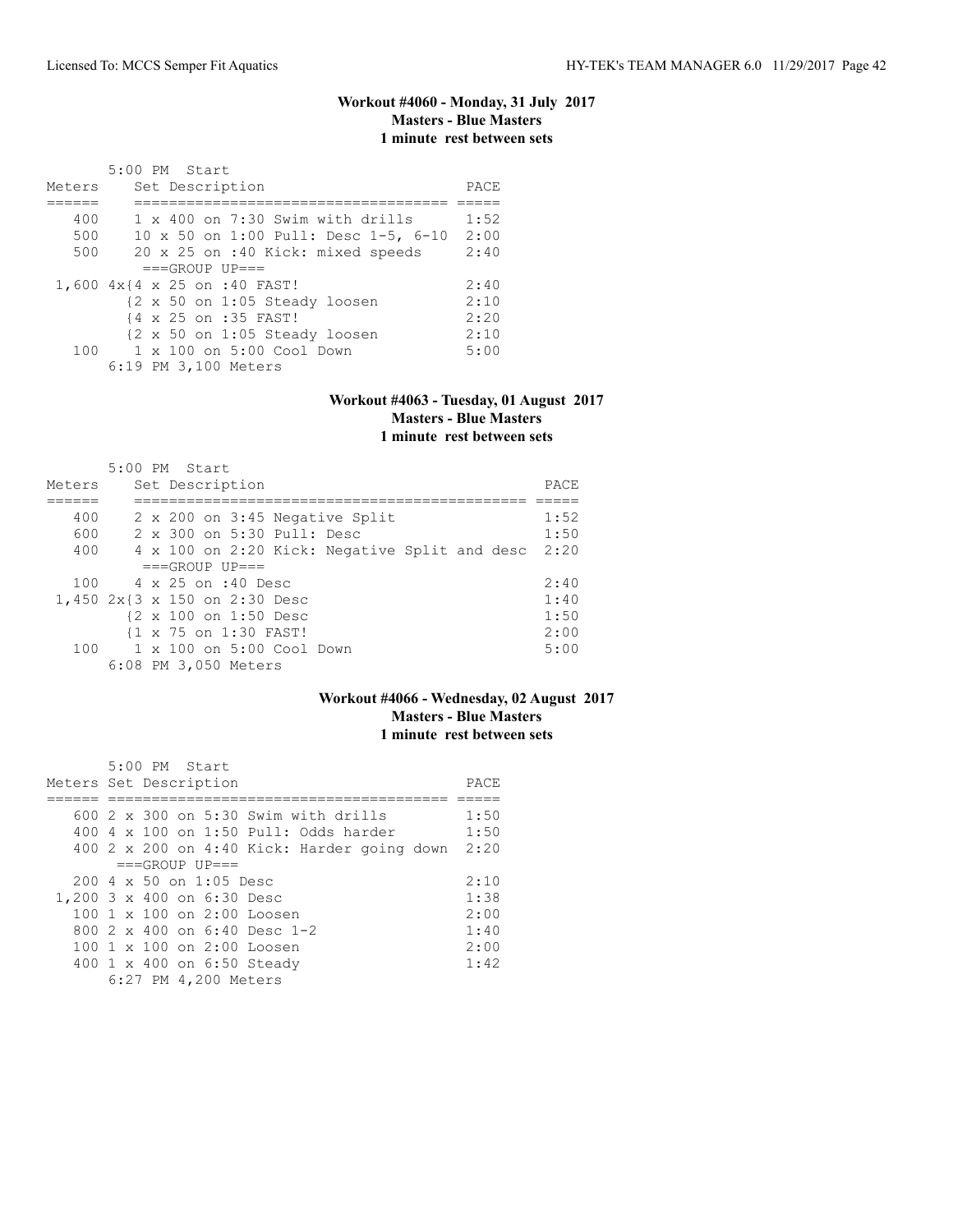# **Workout #4069 - Thursday, 03 August 2017 Masters - Blue Masters 1 minute rest between sets**

|        | 5:00 PM Start                 |                                           |      |
|--------|-------------------------------|-------------------------------------------|------|
| Meters | Set Description               |                                           | PACE |
|        |                               |                                           |      |
| 500    |                               | $1 \times 500$ on 9:00 Swim with drills   | 1:48 |
| 500    |                               | 5 x 100 on 1:50 Pull: Desc                | 1:50 |
| 450    |                               | 6 x 75 on 2:00 Kick: 25 easy 50 hard      | 2:40 |
|        | $===GROUP UP = =$             |                                           |      |
| 200    | 4 x 50 on 1:00 Desc           |                                           | 2:00 |
|        | 1,400 2x{3 x 100 on 1:50 Desc |                                           | 1:50 |
|        | {2 x 100 on 1:40 Desc         |                                           | 1:40 |
|        | {2 x 100 on 1:30 FAST!        |                                           | 1:30 |
|        | $\{1$ on :40 rest             |                                           |      |
|        |                               | 100    1 x 100    an 5:00    Cool    Down | 5:00 |
|        | 6:10 PM 3,150 Meters          |                                           |      |

#### **Workout #4159 - Monday, 07 August 2017 Masters - Blue Masters 1 minute rest between sets**

| 5:00 PM Start                                                   |      |
|-----------------------------------------------------------------|------|
| Meters Set Description                                          | PACE |
|                                                                 |      |
| 600 $2 \times 300$ on $5:45$ Swim and Drill                     | 1:55 |
| 800 8 $\times$ 100 on 2:10 Alt 2Pull and 2Kick on 10" Rest 2:10 |      |
| $       $ Group Up $     $                                      |      |
| $200 \, 4 \times 50$ on 1:10 Desc                               | 2:20 |
| 375 5 x 75 on 1:40 All Fast                                     | 2:13 |
| 75 1 x 75 on 2:15 Easy                                          | 3:00 |
| 375 5 x 75 on 1:50 All Fast                                     | 2:27 |
| 75 1 x 75 on 2:15 Easy                                          | 3:00 |
| 375 5 x 75 on 2:00 All Fast!                                    | 2:40 |
| $125$ 1 x 125 on $5:00$ Loosen                                  | 4:00 |
| 6:23 PM 3,000 Meters                                            |      |

## **Workout #4162 - Tuesday, 08 August 2017 Masters - Blue Masters 1 minute rest between sets**

| 5:00 PM Start                             |      |
|-------------------------------------------|------|
| Meters Set Description                    | PACE |
|                                           |      |
| 600 3 x 200 on 3:45 Swim and drill        | 1:52 |
| 400 8 x 50 on 1:15 Kick, mix speeds       | 2:30 |
| $400 \t1 x 400$ on $7:00$ Pull as desired | 1:45 |
| $11111$ Group Up $\ \ $                   |      |
| 100 4 x 25 on :40 Fast!                   | 2:40 |
| 600 $3 \times 200$ on $3:40$ Desc         | 1:50 |
| 400 $2 \times 200$ on $3:30$ Desc         | 1:45 |
| 200 1 x 200 on 3:20 Neg Split             | 1:40 |
| $1$ on $1:00$ Rest                        |      |
| $200 \t 1 \t x \t 200$ on $4:00$ Fast!    | 2:00 |
| 100 1 x 100 on 5:00 Loosen                | 5:00 |
| 6:12 PM 3,000 Meters                      |      |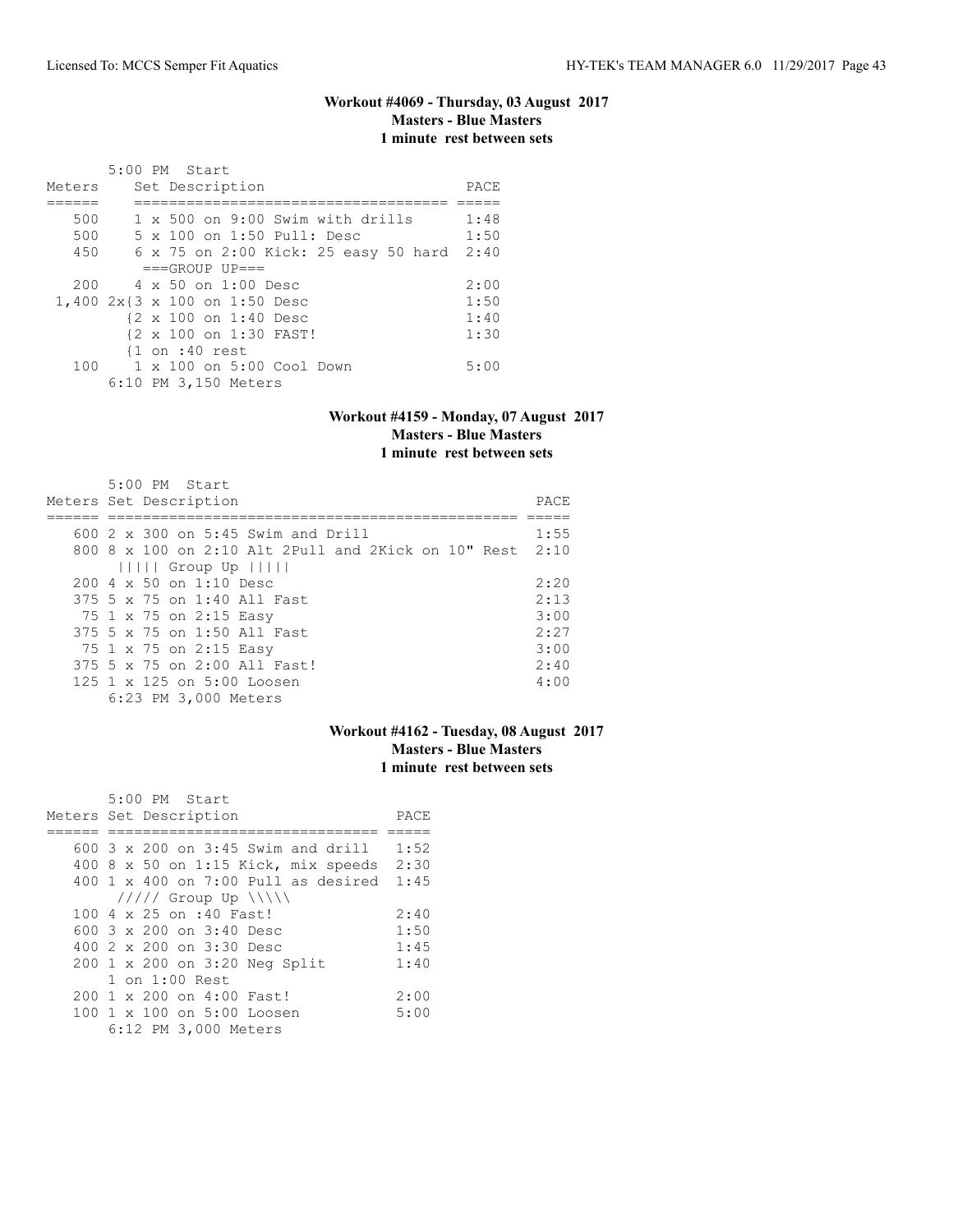### **Workout #4165 - Wednesday, 09 August 2017 Masters - Blue Masters 1 minute rest between sets**

| 5:00 PM Start<br>Meters Set Description   | PACE |
|-------------------------------------------|------|
| 600 $6 \times 100$ on 1:50 swim and drill | 1:50 |
| 400 2 x 200 on 4:45 Kick, mix efforts     | 2:22 |
| $600$ 8 x 75 on 1:20 Pull, mix efforts    | 1:47 |
| $++++$ Group Up $++++$                    |      |
| $200 \, 4 \times 50$ on $1:05$ Desc       | 2:10 |
| 900 3 x 300 on 4:45 Desc                  | 1:35 |
| 200 4 x 50 on 1:00 3 Fast, 1 Easy         | 2:00 |
| 600 $2 \times 300$ on $5:00$ Desc         | 1:40 |
| 200 4 x 50 on 1:00 3 Fast, 1 Easy         | 2:00 |
| 300 1 x 300 on 5:15 Fast!                 | 1:45 |
| 100 1 x 100 on 5:00 Loosen                | 5:00 |
| 6:30 PM 4,100 Meters                      |      |

### **Workout #4168 - Thursday, 10 August 2017 Masters - Blue Masters 1 minute rest between sets**

| 5:00 PM Start<br>Meters Set Description  | PACE |
|------------------------------------------|------|
| 600 8 $\times$ 75 on 1:20 Swim amd drill | 1:47 |
| 400 4 x 100 on 2:30 kick, Neg Split      | 2:30 |
| 400 4 x 100 on 1:50 Pull, Desc           | 1:50 |
| <<<<< Group Up >>>>>                     |      |
| 100 4 x 25 on :40 Fast!                  | 2:40 |
| 600 8 x 75 on 1:25 Desc                  | 1:53 |
| $1$ on $:30$ Rest                        |      |
| 450 6 x 75 on 1:20 Desc                  | 1:47 |
| 1 on :30 Rest                            |      |
| 300 4 x 75 on 1:15 Desc                  | 1:40 |
| $1$ on $:30$ rest                        |      |
| 150 2 x 75 on 1:10 Desc                  | 1:33 |
| 100 1 x 100 on 5:00 Loosen               | 5:00 |
| 6:13 PM 3,100 Meters                     |      |

#### **Workout #4072 - Monday, 14 August 2017 Masters - Blue Masters 1 minute rest between sets**

| $5:00$ PM Start<br>Meters Set Description               | PACE |
|---------------------------------------------------------|------|
|                                                         |      |
| 400 1 x 400 on 8:00 Mix swim & Drill                    | 2:00 |
| 400 1 x 400 on 8:00 Pull, mix speeds                    | 2:00 |
| 400 4 x 100 on 2:45 Kick, mix in a fast 25 on each 2:45 |      |
| ***** Group Up ******                                   |      |
| 100 4 x 25 on 1:00 Speedy!                              | 4:00 |
| 400 8 x 50 on 1:05 Desc 1-4, 5-8                        | 2:10 |
| 200 1 x 200 on 4:00 Get Ready                           | 2:00 |
| $6006 \times 100$ on $3:00$ Test Yourself!!             | 3:00 |
| $500 \t 1 \t x \t 500$ on $10:00$ Cool down             | 2:00 |
| 6:19 PM 3,000 Meters                                    |      |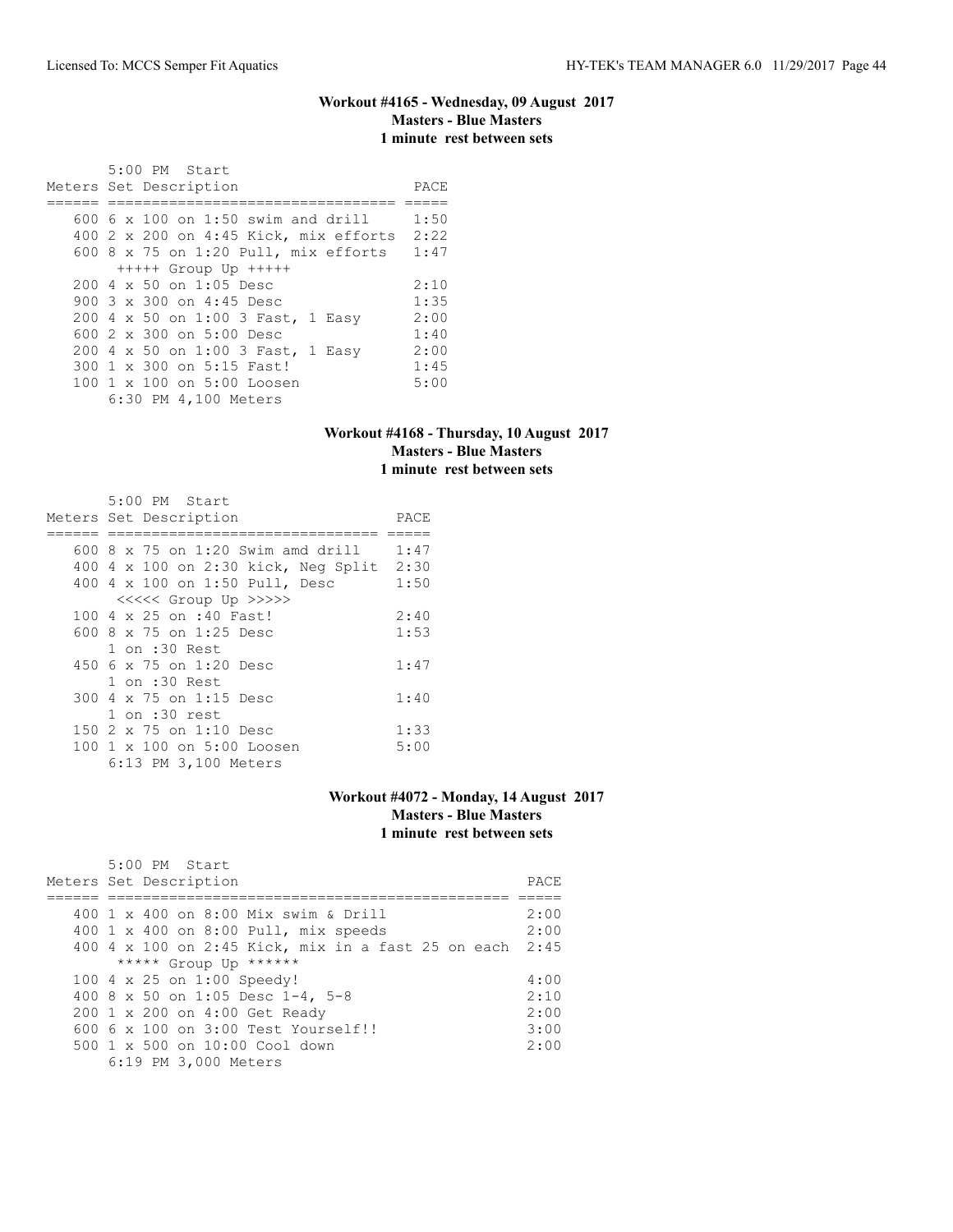## **Workout #4075 - Tuesday, 15 August 2017 Masters - Blue Masters 1 minute rest between sets**

|                              | 5:00 PM Start |  |                      |                                                      |                                       |      |
|------------------------------|---------------|--|----------------------|------------------------------------------------------|---------------------------------------|------|
| Meters                       |               |  | Set Description      |                                                      |                                       | PACE |
|                              |               |  |                      |                                                      |                                       |      |
| 400                          |               |  |                      |                                                      | 2 x 200 on 3:45 25 drill 75 swim 1:52 |      |
| 600                          |               |  |                      |                                                      | 2 x 300 on 5:30 Pull: Desc            | 1:50 |
| 400                          |               |  |                      |                                                      | 8 x 50 on 1:20 last 25 fast           | 2:40 |
|                              |               |  | $===GROUP UP = =$    |                                                      |                                       |      |
| 100                          |               |  | 4 x 25 on :40 desc   |                                                      |                                       | 2:40 |
| 1,500 2x{4 x 75 on 1:20 Desc |               |  |                      |                                                      |                                       | 1:47 |
|                              |               |  |                      | {3 x 75 on 1:15 Fast                                 |                                       | 1:40 |
|                              |               |  |                      | $\{2 \times 75 \text{ on } 1:10 \text{ Race pace}\}$ |                                       | 1:33 |
|                              |               |  |                      | $\{1 \times 75 \text{ on } 1:40 \text{ loosen}\}$    |                                       | 2:13 |
| 150                          |               |  |                      |                                                      | 2 x 75 on 1:40 BEST OF THE DAY!       | 2:13 |
| 100                          |               |  |                      | $1 \times 100$ on $5:00$ Cool Down                   |                                       | 5:00 |
|                              |               |  | 6:15 PM 3,250 Meters |                                                      |                                       |      |

# **Workout #4078 - Wednesday, 16 August 2017 Masters - Blue Masters 1 minute rest between sets**

|                        |  | 5:00 PM Start |                                 |                                           |      |
|------------------------|--|---------------|---------------------------------|-------------------------------------------|------|
| Meters Set Description |  |               |                                 |                                           | PACE |
|                        |  |               |                                 |                                           |      |
|                        |  |               |                                 | 600 6 x 100 on 1:50 Mix swim & drill      | 1:50 |
|                        |  |               |                                 | 400 2 x 200 on 3:40 Pull: Negative split  | 1:50 |
|                        |  |               |                                 | 400 1 x 400 on 10:00 Kick: Negative split | 2:30 |
|                        |  |               | $===GROUP UP = =$               |                                           |      |
|                        |  |               | 400 4 x 100 on 1:50 Desc        |                                           | 1:50 |
|                        |  |               |                                 | 500 1 x 500 on 9:00 Neg Split             | 1:48 |
|                        |  |               | 400 $4 \times 100$ on 1:50 Desc |                                           | 1:50 |
|                        |  |               |                                 | 500 1 x 500 on 9:15 Neg Split             | 1:51 |
|                        |  |               | 400 $4 \times 100$ on 1:50 Desc |                                           | 1:50 |
|                        |  |               |                                 | 500 1 x 500 on 9:30 Neg Split             | 1:54 |
|                        |  |               |                                 | 100 1 x 100 on 5:00 Cool Down             | 5:00 |
|                        |  |               | 6:36 PM 4,200 Meters            |                                           |      |

# **Workout #4081 - Thursday, 17 August 2017 Masters - Blue Masters 1 minute rest between sets**

|                               | 5:00 PM Start |  |                      |                                    |                                            |      |
|-------------------------------|---------------|--|----------------------|------------------------------------|--------------------------------------------|------|
| Meters                        |               |  | Set Description      |                                    |                                            | PACE |
|                               |               |  |                      |                                    |                                            |      |
| 600                           |               |  |                      |                                    | 4 x 150 on 2:50 50 drill, 100 swim         | 1:53 |
| 400                           |               |  |                      | 4 x 100 on 1:50 Pull: Desc         |                                            | 1:50 |
| 450                           |               |  |                      |                                    | $6 \times 75$ on 1:45 Kick: last 25 faster | 2:20 |
|                               |               |  | $===GROUP UP = =$    |                                    |                                            |      |
| 100                           |               |  | 4 x 25 on :40 Fast!  |                                    |                                            | 2:40 |
| 1,600 1x{3 x 200 on 3:20 FAST |               |  |                      |                                    |                                            | 1:40 |
|                               |               |  |                      | {1 x 200 on 3:40 Steady            |                                            | 1:50 |
|                               |               |  |                      | {2 x 200 on 3:20 FAST              |                                            | 1:40 |
|                               |               |  |                      | {1 x 200 on 3:40 Steady            |                                            | 1:50 |
|                               |               |  |                      | {1 x 200 on 3:20 FAST              |                                            | 1:40 |
| 100                           |               |  |                      | $1 \times 100$ on $5:00$ Cool Down |                                            | 5:00 |
|                               |               |  | 6:12 PM 3,250 Meters |                                    |                                            |      |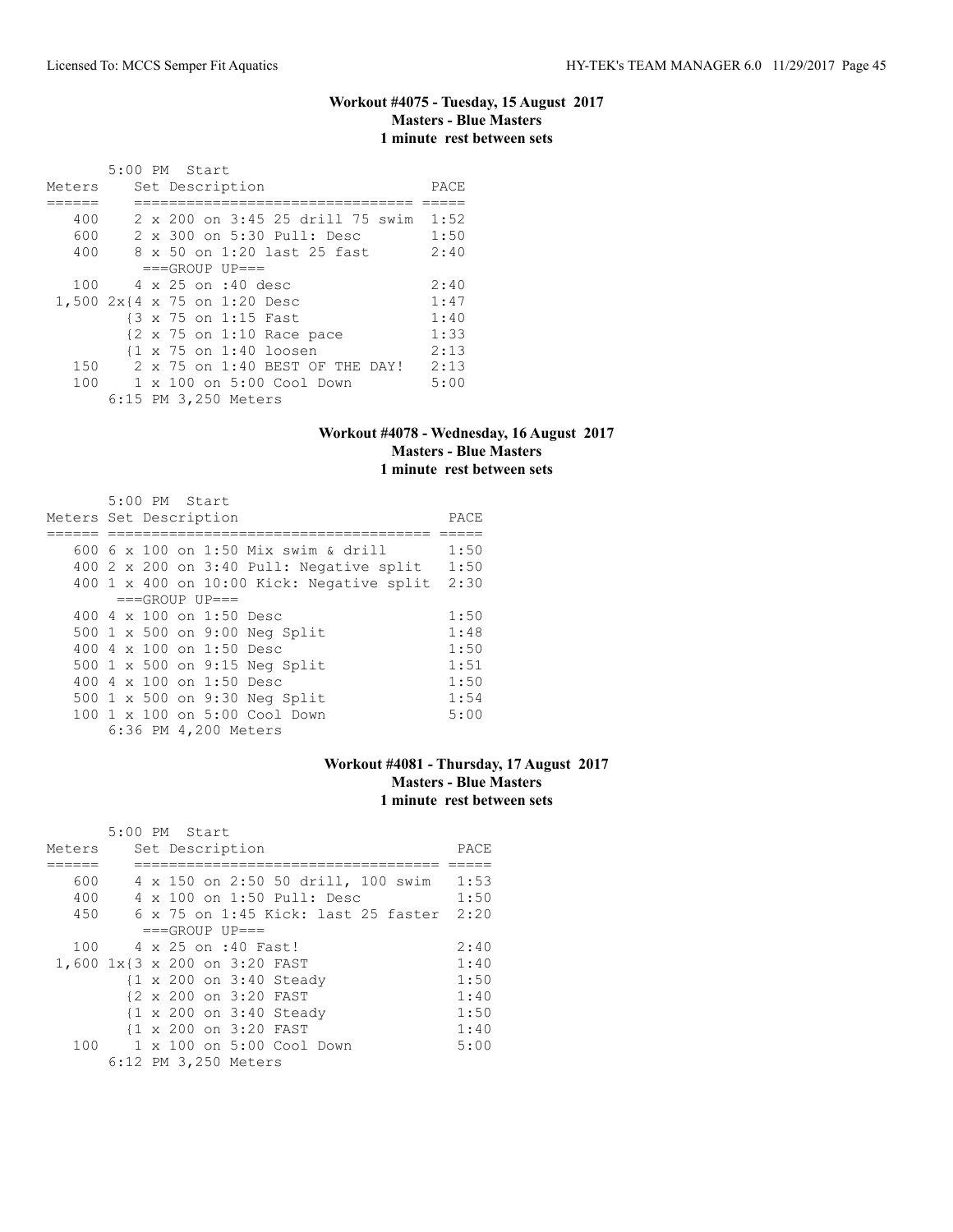### **Workout #4179 - Monday, 21 August 2017 Masters - Blue Masters 1 minute rest between sets**

| Meters |  | 5:00 PM Start<br>Set Description       | PACE |
|--------|--|----------------------------------------|------|
|        |  |                                        |      |
| 600    |  | 6 x 100 on 1:50 swim & drill           | 1:50 |
| 400    |  | $1 \times 400$ on 7:30 Pull, neg split | 1:52 |
| 400    |  | 8 x 50 on 1:15 Kick, evens faster      | 2:30 |
|        |  | ***** Group Up *****                   |      |
|        |  | 1,650 3x{2 x 25 on :50 Fast!           | 3:20 |
|        |  | {2 x 50 on 1:20 Fast!                  | 2:40 |
|        |  | {2 x 75 on 1:40 Desc                   | 2:13 |
|        |  | {2 x 100 on 2:00 Desc                  | 2:00 |
|        |  | {1 x 50 on 1:30 Loosen                 | 3:00 |
|        |  | 6:12 PM 3,050 Meters                   |      |

### **Workout #4182 - Tuesday, 22 August 2017 Masters - Blue Masters 1 minute rest between sets**

|        | 5:00 PM Start |  |                            |                                        |      |
|--------|---------------|--|----------------------------|----------------------------------------|------|
| Meters |               |  | Set Description            |                                        | PACE |
|        |               |  |                            |                                        |      |
| 600    |               |  |                            | 3 x 200 on 3:40 drill & swim mix       | 1:50 |
| 400    |               |  |                            | 4 x 100 on 2:20 Kick, mix efferts 2:20 |      |
| 400    |               |  |                            | 8 x 50 on 1:00 Pull, evens faster!     | 2:00 |
|        |               |  | $== == $ Group Up $== == $ |                                        |      |
| 100    |               |  | 4 x 25 on :40 Fast         |                                        | 2:40 |
|        |               |  |                            | 1,200 1x{3 x 100 on 2:00 Steady        | 2:00 |
|        |               |  |                            | {1 x 100 on 1:40 Fast Pace             | 1:40 |
|        |               |  |                            | {2 x 100 on 2:00 Steady                | 2:00 |
|        |               |  |                            | {2 x 100 on 1:40 Fast Pace             | 1:40 |
|        |               |  |                            | {1 x 100 on 2:00 Steady                | 2:00 |
|        |               |  |                            | {3 x 100 on 1:40 Fast Pace             | 1:40 |
| 100    |               |  |                            | 1 x 100 on 2:00 Loosen                 | 2:00 |
| 100    |               |  |                            | 1 x 100 on 5:00 BEST OF THE DAY        | 5:00 |
| 100    |               |  |                            | 1 x 100 on 5:00 Loosen                 | 5:00 |
|        |               |  | 6:13 PM 3,000 Meters       |                                        |      |

# **Workout #4185 - Wednesday, 23 August 2017 Masters - Blue Masters 1 minute rest between sets**

| 5:00 PM Start                                             |       |
|-----------------------------------------------------------|-------|
| Meters Set Description                                    | PACE. |
|                                                           |       |
| 600 2 x 300 on 5:45 drill and swim                        | 1:55  |
| 400 2 x 200 on 3:40 Pull, neg split                       | 1:50  |
| 400 4 x 100 on 2:20 Kick, mix efforts                     | 2:20  |
| $--- $ Group Up $---$                                     |       |
| 200 4 x 50 on 1:00 Strong                                 | 2:00  |
| 800 2 x 400 on 6:30 Desc & Neg Split                      | 1:38  |
| 800 4 x 200 on 3:30 Desc, #4 stronger than above          | 1:45  |
| 800 8 x 100 on 1:50 Desc, $\#4/\#8$ , stronger than above | 1:50  |
| 100 1 x 100 on 5:00 Loosen                                | 5:00  |
| 6:28 PM 4,100 Meters                                      |       |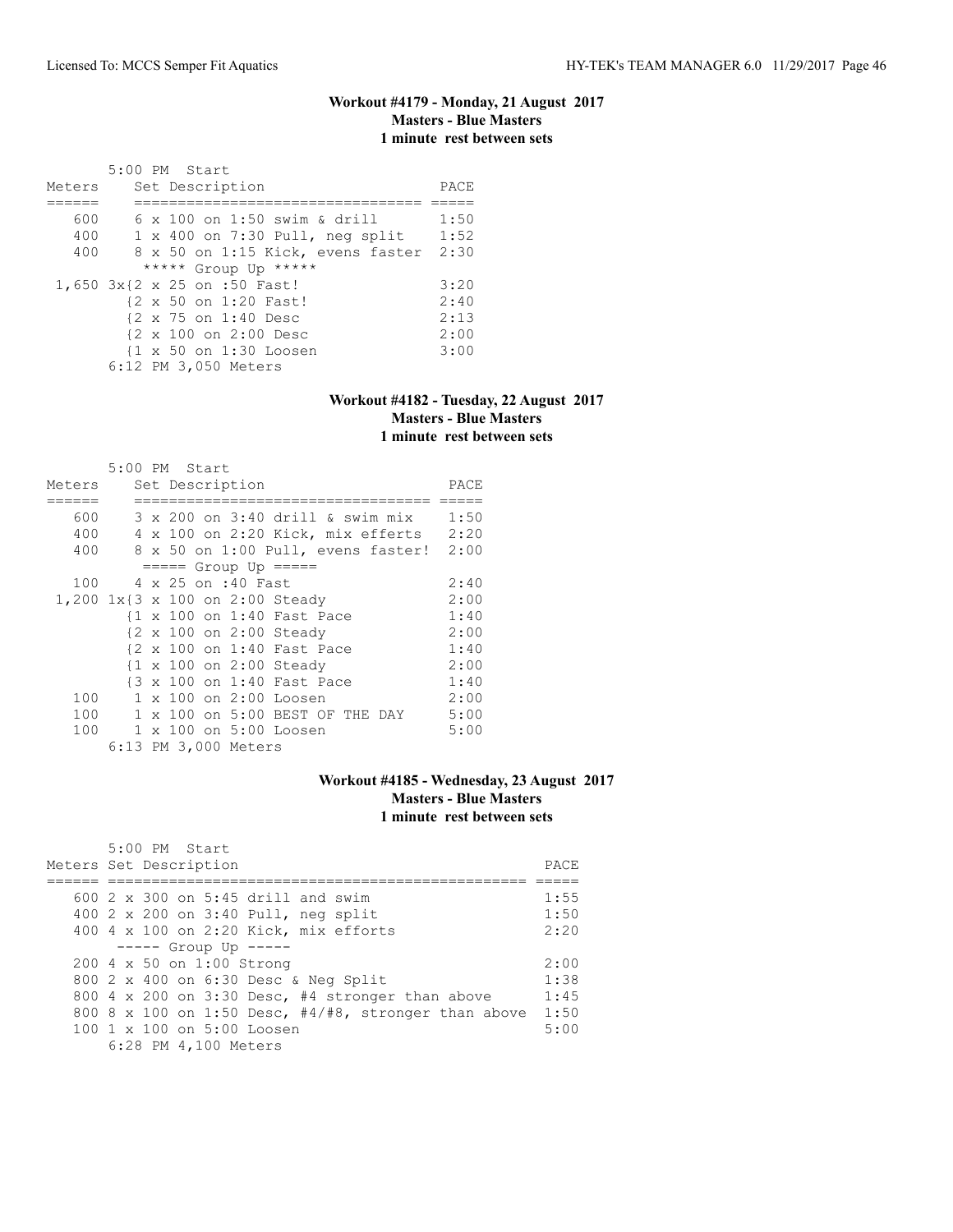#### **Workout #4188 - Thursday, 24 August 2017 Masters - Blue Masters 1 minute rest between sets**

 5:00 PM Start Meters Set Description **PACE** ====== ================================ ===== 600 1 x 600 on 11:00 Swim as desired 1:50 400 2 x 200 on 3:45 Pull as desired 1:52 400 2 x 200 on 5:00 Kick as desired 2:30 ///// Group Up \\\\\ 200 4 x 50 on 1:05 Desc 2:10<br>450 3 x 150 on 2:45 Desc 1:50 450 3 x 150 on 2:45 Desc 1:50 450 3 x 150 on 2:35 Desc 1:43 450 3 x 150 on 2:25 Desc 1:37 100 1 x 100 on 5:00 Loosen 5:00 6:11 PM 3,050 Meters

#### **Workout #4194 - Monday, 28 August 2017 Masters - Blue Masters 1 minute rest between sets**

|        | 5:00 PM Start                                                         |      |
|--------|-----------------------------------------------------------------------|------|
| Meters | Set Description                                                       | PACE |
|        |                                                                       |      |
| 600    | 6 x 100 on 1:50 Swim & drill                                          | 1:50 |
| 400    | 2 x 200 on 3:40 Pull, Neg Split                                       | 1:50 |
| 400    | 8 x 50 on 1:15 Kick, mix efforts                                      | 2:30 |
|        | %%%%% Group Up %%%%                                                   |      |
| 100    | 4 x 25 on :40 Fast!                                                   | 2:40 |
|        | $1,400$ $1x$ <sup>7</sup> x 50 on 1:10 Alternate Easy/Fast            | 2:20 |
|        | {2 x 100 on 1:40 Fast Pace                                            | 1:40 |
|        | $\{5 \times 50 \text{ on } 1:15 \text{ Alternate Easy}/\text{Fast}\}$ | 2:30 |
|        | {2 x 100 on 1:40 Fast Pace                                            | 1:40 |
|        | $\{3 \times 50 \text{ on } 1:20 \text{ Alternate Easy/Fast}\}$        | 2:40 |
|        | {2 x 100 on 1:40 Fast Pace                                            | 1:40 |
|        | {1 x 50 on 1:30 Best of the Day                                       | 3:00 |
| 100    | 1 x 100 on 5:00 Loosen                                                | 5:00 |
|        | 6:12 PM 3,000 Meters                                                  |      |

## **Workout #4197 - Tuesday, 29 August 2017 Masters - Blue Masters 1 minute rest between sets**

|        | 5:00 PM Start                                                             |      |
|--------|---------------------------------------------------------------------------|------|
| Meters | Set Description                                                           | PACE |
|        |                                                                           |      |
| 500    | 1 x 500 on 9:00 Swim & Drill                                              | 1:48 |
| 500    | 1 x 500 on 9:15 Pull, mix efforts                                         | 1:51 |
| 500    | $1 \times 500$ on $12:00$ Kick as desired                                 | 2:24 |
|        | $\#$ #### Group Up $\#$ ####                                              |      |
|        | 100 4 x 25 on :40 Fast!                                                   | 2:40 |
|        | 1,500 2x{4 x 150 on 2:30 Desc                                             | 1:40 |
|        | $\{3 \times 50 \text{ on } 1:15 \text{ #1 Easy, #2 Max Speed, #3 Easy}\}$ | 2:30 |
|        | 6:06 PM 3,100 Meters                                                      |      |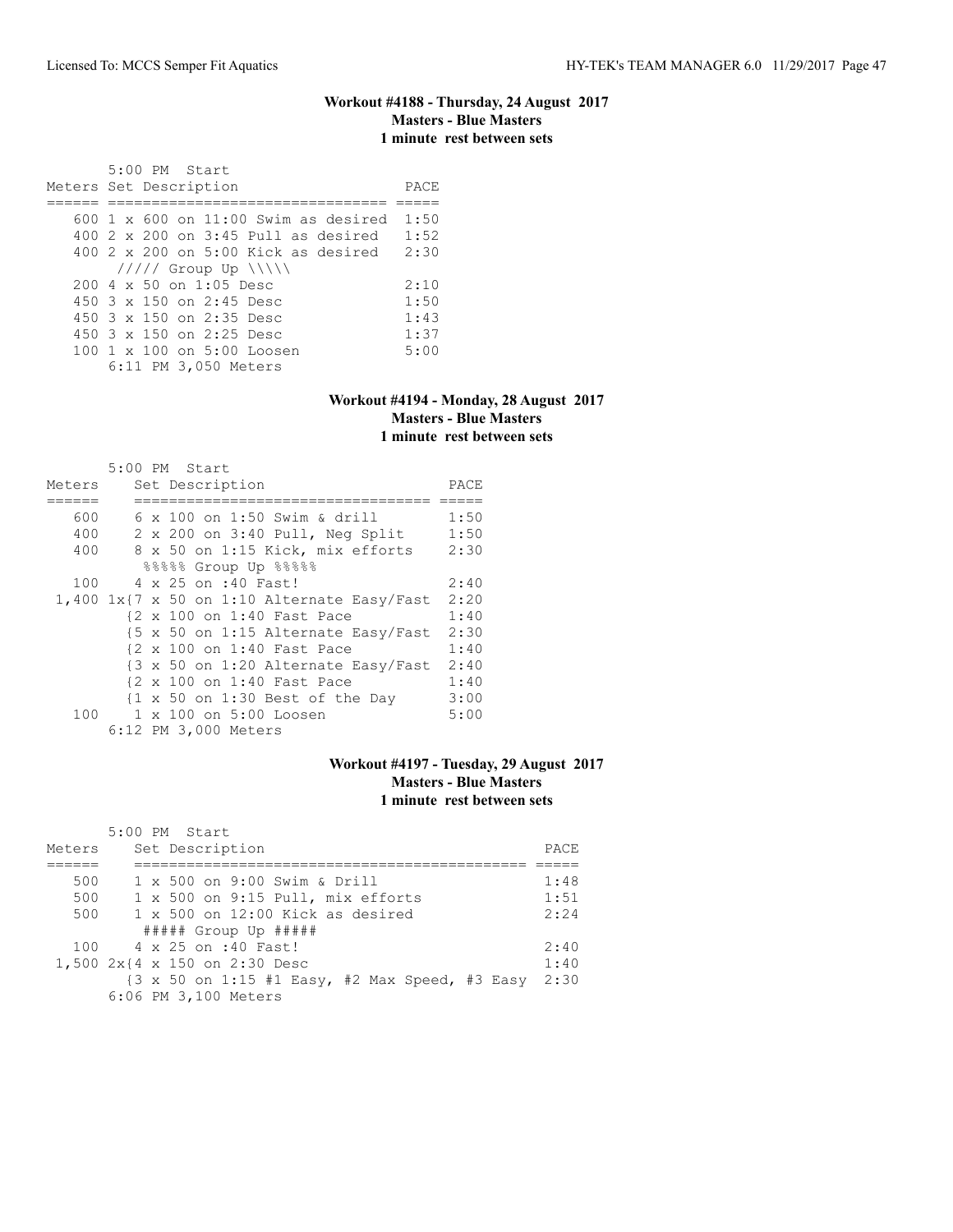#### **Workout #4200 - Wednesday, 30 August 2017 Masters - Blue Masters 1 minute rest between sets**

 5:00 PM Start Meters Set Description **PACE** ====== ================================ ===== 600 12 x 50 on 1:00 Swim & drill 2:00 400 2 x 200 on 3:40 Pull, Neg Split 1:50 450 6 x 75 on 1:45 Kick, mix efforts 2:20 @@@@@ Group Up @@@@@ 200 4 x 50 on 1:05 Desc 2:10<br>200 4 x 300 on 5:00 Desc 1:40 1,200 4 x 300 on 5:00 Desc 1:40 800 4 x 200 on 3:20 Desc 1:40 400 4 x 100 on 1:40 Desc 1:40 100 1 x 100 on 5:00 Loosen 5:00 6:29 PM 4,150 Meters

#### **Workout #4203 - Thursday, 31 August 2017 Masters - Blue Masters 1 minute rest between sets**

|        | 5:00 PM Start                     |      |
|--------|-----------------------------------|------|
| Meters | Set Description                   | PACE |
|        |                                   |      |
| 450    | 6 x 75 on 1:25 Swim & drill       | 1:53 |
| 600    | 6 x 100 on 1:50 Pull, mix efforts | 1:50 |
| 400    | 8 x 50 on 1:20 Kick, some fast!   | 2:40 |
|        | $++++$ Group Up $++++$            |      |
|        | 300 4x{1 x 25 on :45 Fast!        | 3:00 |
|        | {1 x 50 on 1:05 Fast!             | 2:10 |
|        | 1,200 2x{1 x 100 on 2:15 Easy     | 2:15 |
|        | {4 x 100 on 1:40 Desc             | 1:40 |
|        | {2 x 50 on 1:30 Super Effort!!    | 3:00 |
| 100    | 1 x 100 on 5:00 Loosen            | 5:00 |
|        | 6:13 PM 3,050 Meters              |      |

### **Workout #4207 - Monday, 04 September 2017 Masters - Blue Masters 1 minute rest between sets**

| Meters | 5:00 PM Start<br>Set Description                          | PACE |
|--------|-----------------------------------------------------------|------|
|        |                                                           |      |
|        | No practice Monday (holiday). Pool open 11:00am-7:30pm.   |      |
| 600    | 6 x 100 on 1:50 drill & swim                              | 1:50 |
| 400    | $2 \times 200$ on $3:40$ Pull, mix efforts                | 1:50 |
| 450    | 6 x 75 on 1:50 Kick, last 25 fast                         | 2:27 |
|        | ***** Group Up *****                                      |      |
| 200    | 4 x 50 on 1:05 Desc                                       | 2:10 |
|        | $1,300$ $2x$ {10 $x$ 50 on 1:05 Odds Moderate, Evens Fast | 2:10 |
|        | $\{1 \times 25 \text{ on } : 50 \text{ Easy}\}$           | 3:20 |
|        | {5 x 25 on :50 Fast                                       | 3:20 |
| 100    | 1 x 100 on 5:00 Loosen                                    | 5:00 |
|        | 6:17 PM 3,050 Meters                                      |      |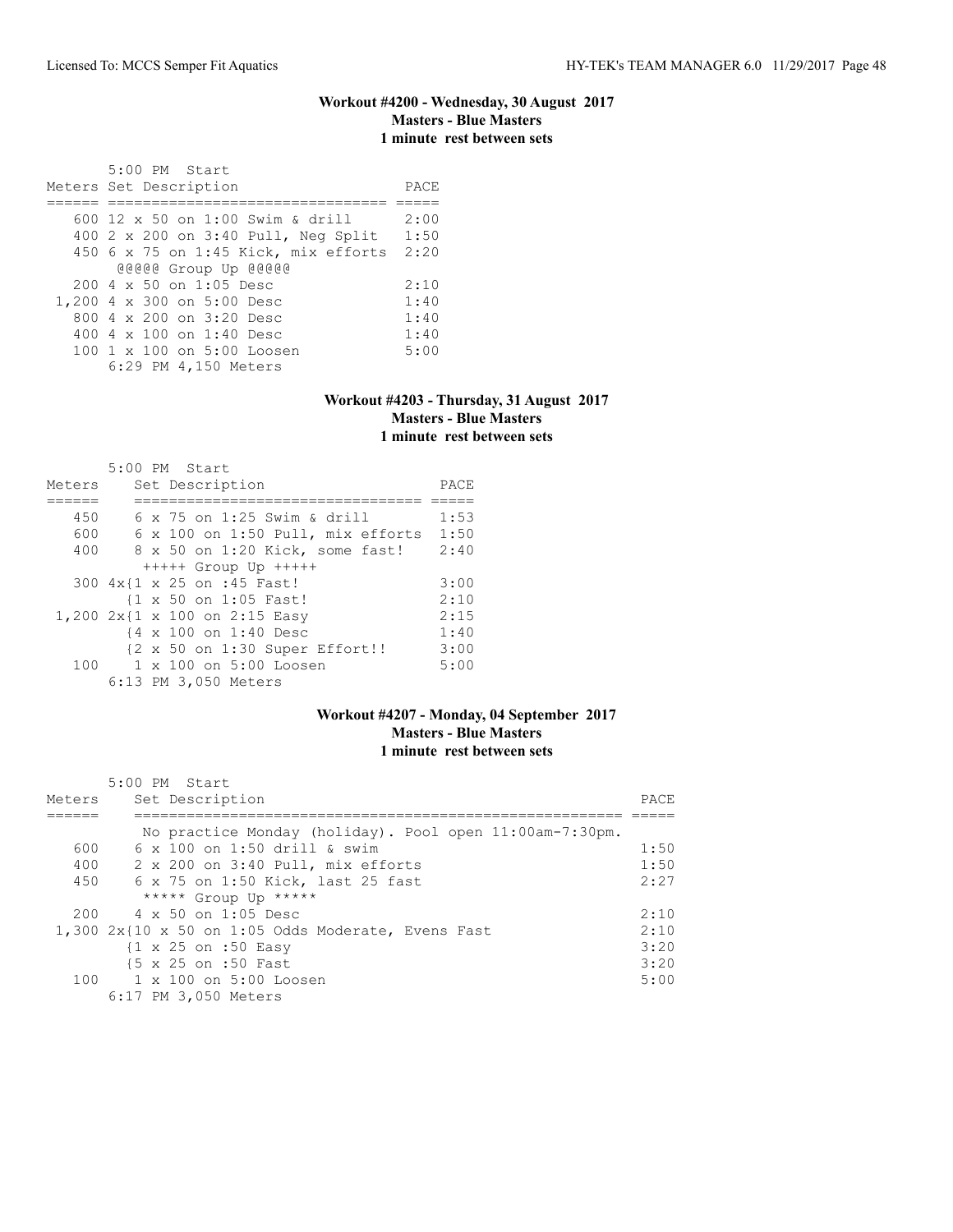# **Workout #4210 - Tuesday, 05 September 2017 Masters - Blue Masters 1 minute rest between sets**

| 5:00 PM Start<br>Meters Set Description     | PACE |
|---------------------------------------------|------|
| 600 $3 \times 200$ on $3:45$ swim and drill | 1:52 |
| 400 8 x 50 on 1:00 Pull, Desc               | 2:00 |
| 400 4 x 100 on 2:20 Kick, mix efforts       | 2:20 |
| $--- $ Group Up $---$                       |      |
| 100 4 x 25 on :40 Fast!                     | 2:40 |
| 200 4 x 50 on 1:00 Desc, #4 is very fast    | 2:00 |
| 1,200 6 x 200 on 3:30 Desc                  | 1:45 |
| 100 1 x 100 on 5:00 Loosen                  | 5:00 |
| 6:09 PM 3,000 Meters                        |      |

# **Workout #4213 - Wednesday, 06 September 2017 Masters - Blue Masters 1 minute rest between sets**

| 5:00 PM Start                             |      |
|-------------------------------------------|------|
| Meters Set Description                    | PACE |
|                                           |      |
| 600 $4 \times 150$ on 2:40 swim and drill | 1:47 |
| 450 6 x 75 on 1:25 Pull, Desc             | 1:53 |
| $400$ 8 x 50 on 1:15 Kick, mix efforts    | 2:30 |
| $--- -$ Group Up $--- -$                  |      |
| $200 \, 4 \times 50$ on $1:05$ Desc       | 2:10 |
| 500 5 x 100 on 1:45 Desc                  | 1:45 |
| 500 2 x 250 on 4:15 Desc                  | 1:42 |
| 500 1 x 500 on 8:20 Neg Split             | 1:40 |
| 500 2 x 250 on 4:20 Neg Split             | 1:44 |
| 500 5 x 100 on 1:45 Neg Split Each        | 1:45 |
| $100 \t 1 \t x \t 100$ on $5:00$ Loosen   | 5:00 |
| 6:34 PM 4,250 Meters                      |      |

### **Workout #4216 - Thursday, 07 September 2017 Masters - Blue Masters 1 minute rest between sets**

| 5:00 PM Start                           |      |
|-----------------------------------------|------|
| Meters Set Description                  | PACE |
|                                         |      |
| 600 1 x 600 on 12:00 drill and swim     | 2:00 |
| $400$ 4 x 100 on 1:50 Pull, mix efforts | 1:50 |
| 400 4 x 100 on 2:30 Kick, mix efforts   | 2:30 |
| ***** Group Up *****                    |      |
| 200 4 x 50 on 1:05 Desc                 | 2:10 |
| 25 1 x 25 on :50 Easy                   | 3:20 |
| 300 4 x 75 on 1:15 Strong & Steady      | 1:40 |
| 25 1 x 25 on :50 Easy                   | 3:20 |
| 300 4 x 75 on 1:20 Faster               | 1:47 |
| 25 1 x 25 on :50 Easy                   | 3:20 |
| 300 4 x 75 on 1:25 Faster               | 1:53 |
| 25 1 x 25 on :50 Easy                   | 3:20 |
| 300 4 x 75 on 1:30 Faster               | 2:00 |
| 100 1 x 100 on 5:00 Loosen              | 5:00 |
| 6:19 PM 3,000 Meters                    |      |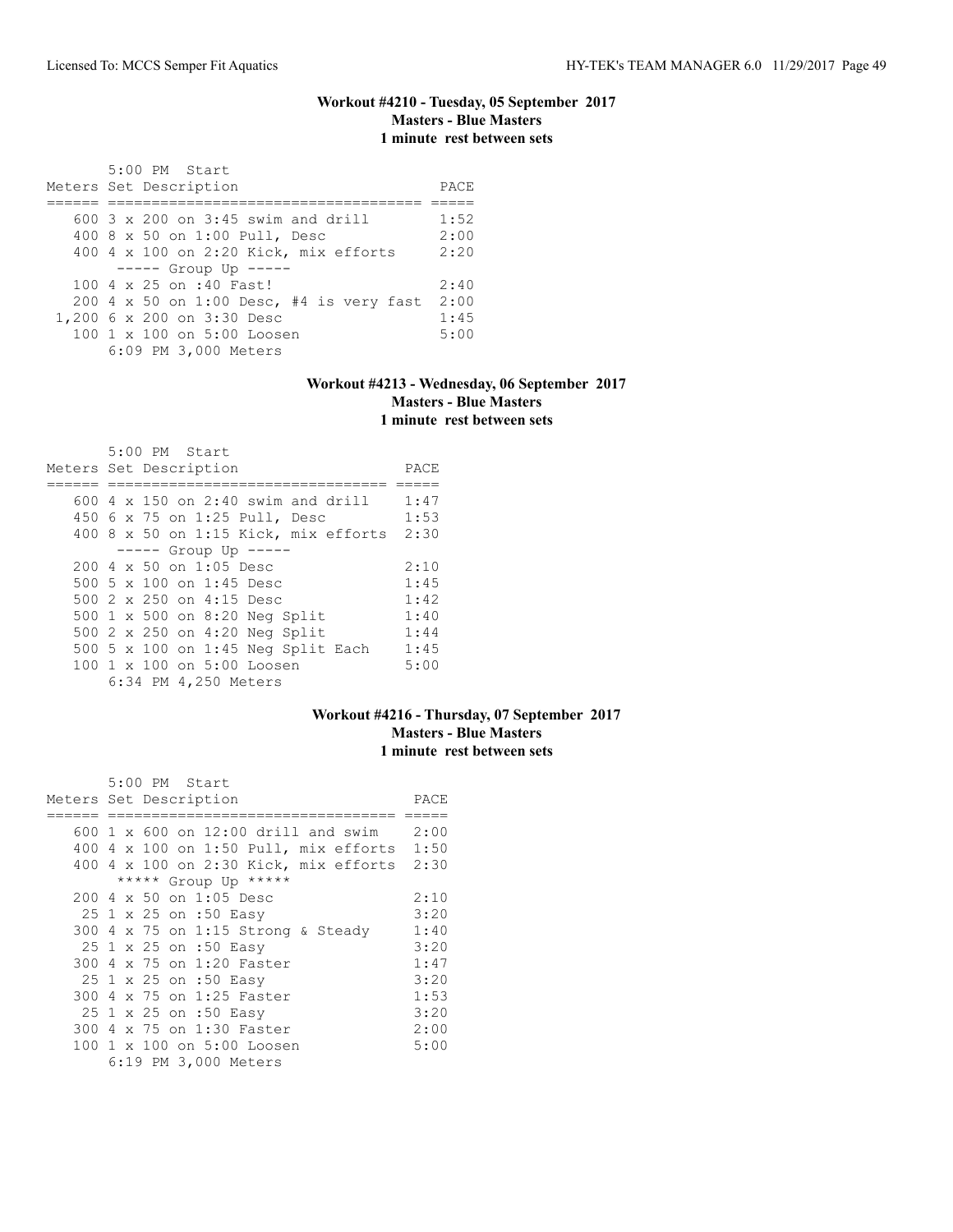### **Workout #4246 - Monday, 11 September 2017 Masters - Blue Masters 1 minute rest between sets**

| Meters | 5:00 PM Start<br>Set Description       | PACE |
|--------|----------------------------------------|------|
| 600    | 3 x 200 on 3:45 swim & drill           | 1:52 |
| 400    | 4 x 100 on 1:50 Pull, Desc             | 1:50 |
| 450    | 6 x 75 on 2:00 Kick, last 25 fast 2:40 |      |
|        | $--- -$ Group Up $--- -$               |      |
|        | 1,500 2x{2 x 100 on 1:40 Desc          | 1:40 |
|        | {3 x 75 on 1:20 Desc                   | 1:47 |
|        | {4 x 50 on 1:10 Fast                   | 2:20 |
|        | {5 x 25 on 1:00 Alt 1 Fast, 1 EZ       | 4:00 |
|        | 100 1 x 100 on 5:00 Loosen             | 5:00 |
|        | 6:15 PM 3,050 Meters                   |      |

#### **Workout #4241 - Tuesday, 12 September 2017 Masters - Blue Masters 1 minute rest between sets**

| 5:00 PM Start<br>Meters Set Description  | PACE |
|------------------------------------------|------|
|                                          |      |
| 600 6 x 100 on 1:50 swim & drill         | 1:50 |
| 400 8 x 50 on 1:10 Kick, mix speeds      | 2:20 |
| 450 6 x 75 on 1:25 Pull, last 25 faster  | 1:53 |
| $---$ Group Up $---$                     |      |
| $200.4 \times 50$ on 1:05 Desc 1-4       | 2:10 |
| 600 8 x 75 on 1:30 2, 4, 6, 8 Max effort | 2:00 |
| 450 6 x 75 on 1:25 2, 4, 6 Max effort    | 1:53 |
| 300 4 x 75 on 1:20 2, 4 Max effort       | 1:47 |
| 100 1 x 100 on 5:00 Loosen               | 5:00 |
| 6:14 PM 3,100 Meters                     |      |

### **Workout #4238 - Wednesday, 13 September 2017 Masters - Blue Masters 1 minute rest between sets**

|                                        | 5:00 PM Start |  |                      |                                |                                                                     |      |
|----------------------------------------|---------------|--|----------------------|--------------------------------|---------------------------------------------------------------------|------|
| Meters                                 |               |  | Set Description      |                                |                                                                     | PACE |
|                                        |               |  |                      |                                |                                                                     |      |
|                                        |               |  |                      |                                | 1,600 $2x\{1 \times 300 \text{ on } 5:30 \text{ swim and drill}\}$  | 1:50 |
|                                        |               |  |                      |                                | $\{1 \times 300 \text{ on } 5:30 \text{ Pull}, \text{ neg split}\}$ | 1:50 |
|                                        |               |  |                      |                                | {4 x 50 on 1:20 Kick, mix efforts                                   | 2:40 |
|                                        |               |  |                      | $--- $ Group Up $---$          |                                                                     |      |
| 300                                    |               |  |                      |                                | 6 x 50 on 1:10 Desc 1-5, #6 Easy                                    | 2:20 |
| 2,000 1x{2 x 400 on 6:40 Last 100 Fast |               |  |                      |                                |                                                                     | 1:40 |
|                                        |               |  |                      | {2 x 300 on 5:10 Last 100 Fast |                                                                     | 1:43 |
|                                        |               |  |                      | {2 x 200 on 3:30 Last 100 Fast |                                                                     | 1:45 |
|                                        |               |  |                      | {2 x 100 on 1:50 Last 100 Fast |                                                                     | 1:50 |
|                                        |               |  |                      | 100 1 x 100 on 5:00 Loosen     |                                                                     | 5:00 |
|                                        |               |  | 6:23 PM 4,000 Meters |                                |                                                                     |      |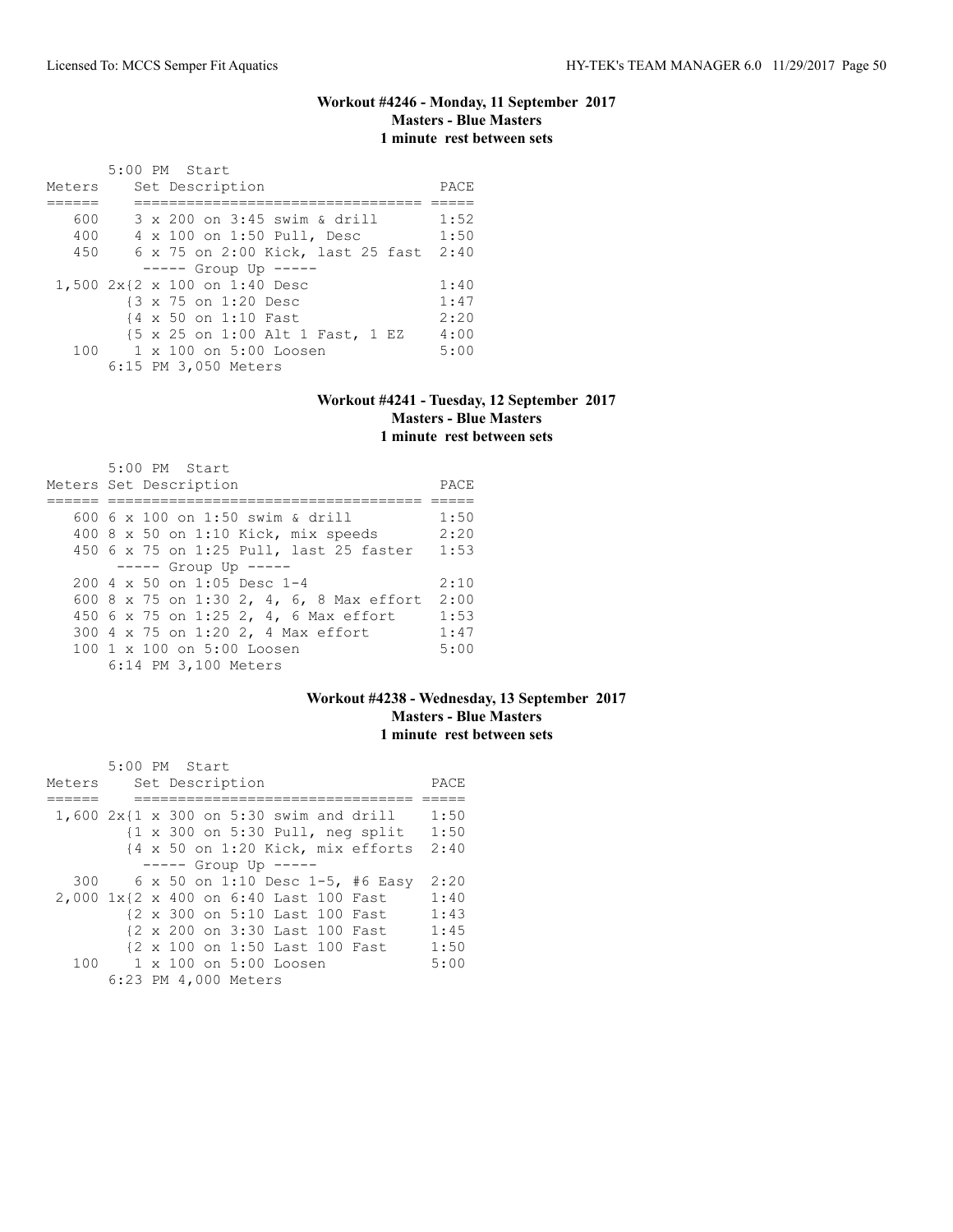# **Workout #4237 - Thursday, 14 September 2017 Masters - Blue Masters 1 minute rest between sets**

| 5:00 PM Start<br>Meters Set Description          | PACE |
|--------------------------------------------------|------|
| $600 \text{ 1 x } 600$ on $11:00$ swim and drill | 1:50 |
| $400$ 8 x 50 on 1:00 Pull, mix efforts           | 2:00 |
| 400 2 x 200 on 4:45 Kick, mix efforts            | 2:22 |
| $--- $ Group Up $---$                            |      |
| 100 4 x 25 on :40 Fast                           | 2:40 |
| 400 $2 \times 200$ on $3:30$ Desc                | 1:45 |
| 400 $2 \times 200$ on $3:20$ Desc                | 1:40 |
| 400 $2 \times 200$ on $3:10$ Desc                | 1:35 |
| 200 1 x 200 on 5:00 Last one, Fast one           | 2:30 |
| 100 1 x 100 on 5:00 Loosen                       | 5:00 |
| 6:11 PM 3,000 Meters                             |      |

#### **Workout #4232 - Monday, 18 September 2017 Masters - Blue Masters 1 minute rest between sets**

|        | 5:00 PM Start                               |      |
|--------|---------------------------------------------|------|
| Meters | Set Description                             | PACE |
|        |                                             |      |
| 400    | $1 \times 400$ on 7:00 swim and drill       | 1:45 |
| 400    | 4 x 100 on 1:50 Pull, mix speeds            | 1:50 |
| 400    | 4 x 100 on 2:20 Kick, mix speeds            | 2:20 |
| 200    | 4 x 50 on 1:00 Swim, Easy Desc              | 2:00 |
|        | ***** Group Up *****                        |      |
|        | 100 4 x 25 on :40 Fast                      | 2:40 |
|        | 1,500 3x{1 x 125 on 4:00 Easy Swim          | 3:12 |
|        | {5 x 75 on 2:00 Best Possible Effort on All | 2:40 |
| 100    | 1 x 100 on 5:00 Loosen                      | 5:00 |
|        | 6:25 PM 3,100 Meters                        |      |

# **Workout #4229 - Tuesday, 19 September 2017 Masters - Blue Masters 1 minute rest between sets**

| $5:00$ PM Start<br>Meters Set Description     |      |  |  |  |  |  |
|-----------------------------------------------|------|--|--|--|--|--|
|                                               |      |  |  |  |  |  |
| $600.6 \times 100$ on 1:50 swim and drill     | 1:50 |  |  |  |  |  |
| 400 8 x 50 on 1:15 Kick, some fast, some easy | 2:30 |  |  |  |  |  |
| 400 2 x 200 on 3:40 Pull, Neg Split           | 1:50 |  |  |  |  |  |
| ***** Group Up *****                          |      |  |  |  |  |  |
| 300 6 x 50 on 1:10 Desc 1-3, 4-6              | 2:20 |  |  |  |  |  |
| 400 $4 \times 100$ on 1:50 Desc               | 1:50 |  |  |  |  |  |
| 400 4 $\times$ 100 on 1:45 Desc               | 1:45 |  |  |  |  |  |
| 400 $4 \times 100$ on 1:40 Desc               | 1:40 |  |  |  |  |  |
| 100 1 x 100 on 5:00 Loosen                    | 5:00 |  |  |  |  |  |
| 6:10 PM 3,000 Meters                          |      |  |  |  |  |  |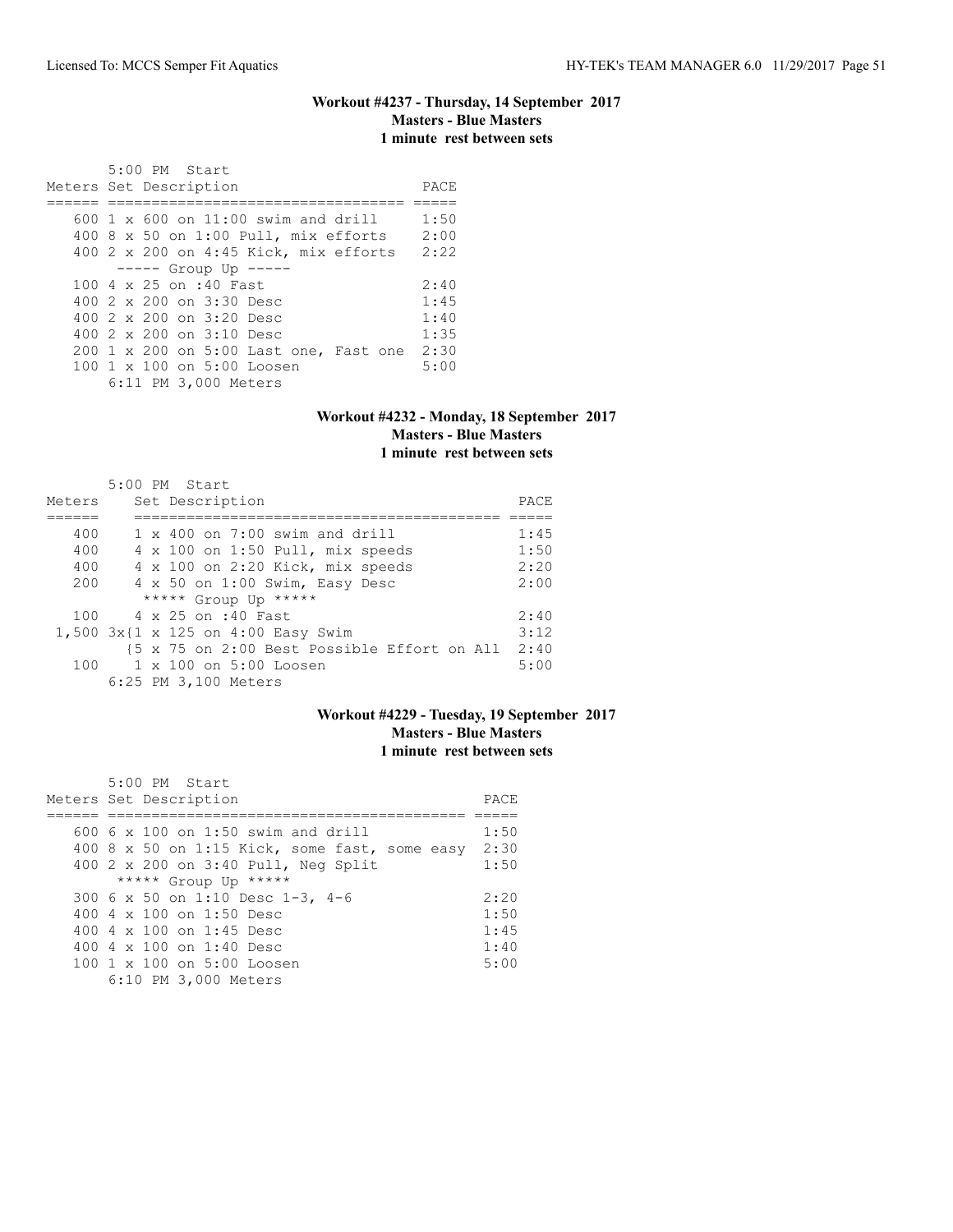### **Workout #4228 - Wednesday, 20 September 2017 Masters - Blue Masters 1 minute rest between sets**

| 5:00 PM Start<br>Meters Set Description        | PACE |
|------------------------------------------------|------|
|                                                |      |
| $600-3 \times 200$ on $3:35$ Swim and drill    | 1:48 |
| 450 6 x 75 on 2:00 Kick, last 25 faster        | 2:40 |
| $400 \t 1 \t x \t 400$ on 7:00 Pull as desired | 1:45 |
| ***** Group Up *****                           |      |
| 100 4 x 25 on :40 Fast!                        | 2:40 |
| $600$ 2 x 300 on 5:05 Build each swim          | 1:42 |
| 600 $2 \times 300$ on 5:15 Desc 1-2            | 1:45 |
| 600 2 x 300 on 5:25 Last 100 of each fast      | 1:48 |
| 600 2 x 300 on 5:35 Both fast                  | 1:52 |
| 100 1 x 100 on 5:00 Loosen                     | 5:00 |
| 6:31 PM 4,050 Meters                           |      |

### **Workout #4224 - Thursday, 21 September 2017 Masters - Blue Masters 1 minute rest between sets**

|        |  | $5:00$ PM Start                        |      |
|--------|--|----------------------------------------|------|
| Meters |  | Set Description                        | PACE |
|        |  |                                        |      |
| 600    |  | $6 \times 100$ on 1:50 Swim and drill  | 1:50 |
| 400    |  | $4 \times 100$ on 1:50 Pull, Neq Split | 1:50 |
| 400    |  | 4 x 100 on 2:20 Kick, mix efforts 2:20 |      |
|        |  | ***** Group Up *****                   |      |
| 100    |  | 4 x 25 on :40 Fast                     | 2:40 |
|        |  | 1,500 2x{4 x 150 on 2:45 Desc          | 1:50 |
|        |  | {3 x 50 on 1:15 Best Effort            | 2:30 |
| 100    |  | $1 \times 100$ on $5:00$ Loosen        | 5:00 |
|        |  | 6:12 PM 3,100 Meters                   |      |

# **Workout #4284 - Monday, 25 September 2017 Masters - Blue Masters 1 minute rest between sets**

| $5:00$ PM Start                                         |      |
|---------------------------------------------------------|------|
| Meters Set Description                                  | PACE |
|                                                         |      |
| 500 1 x 500 on 9:00 Mix swim & Drill                    | 1:48 |
| 500 1 x 500 on 9:00 Pull, mix speeds                    | 1:48 |
| 400 4 x 100 on 2:20 Kick, mix in a fast 25 on each 2:20 |      |
| ***** Group Up ******                                   |      |
| 100 4 x 25 on :50 Speedy!                               | 3:20 |
| 400 8 x 50 on 1:05 Desc 1-4, 5-8                        | 2:10 |
| 200 1 x 200 on 4:00 Loosen, Get Ready                   | 2:00 |
| $6006 \times 100$ on $3:00$ Test Yourself!!             | 3:00 |
| 300 1 x 300 on 6:00 Cool down                           | 2:00 |
| 6:16 PM 3,000 Meters                                    |      |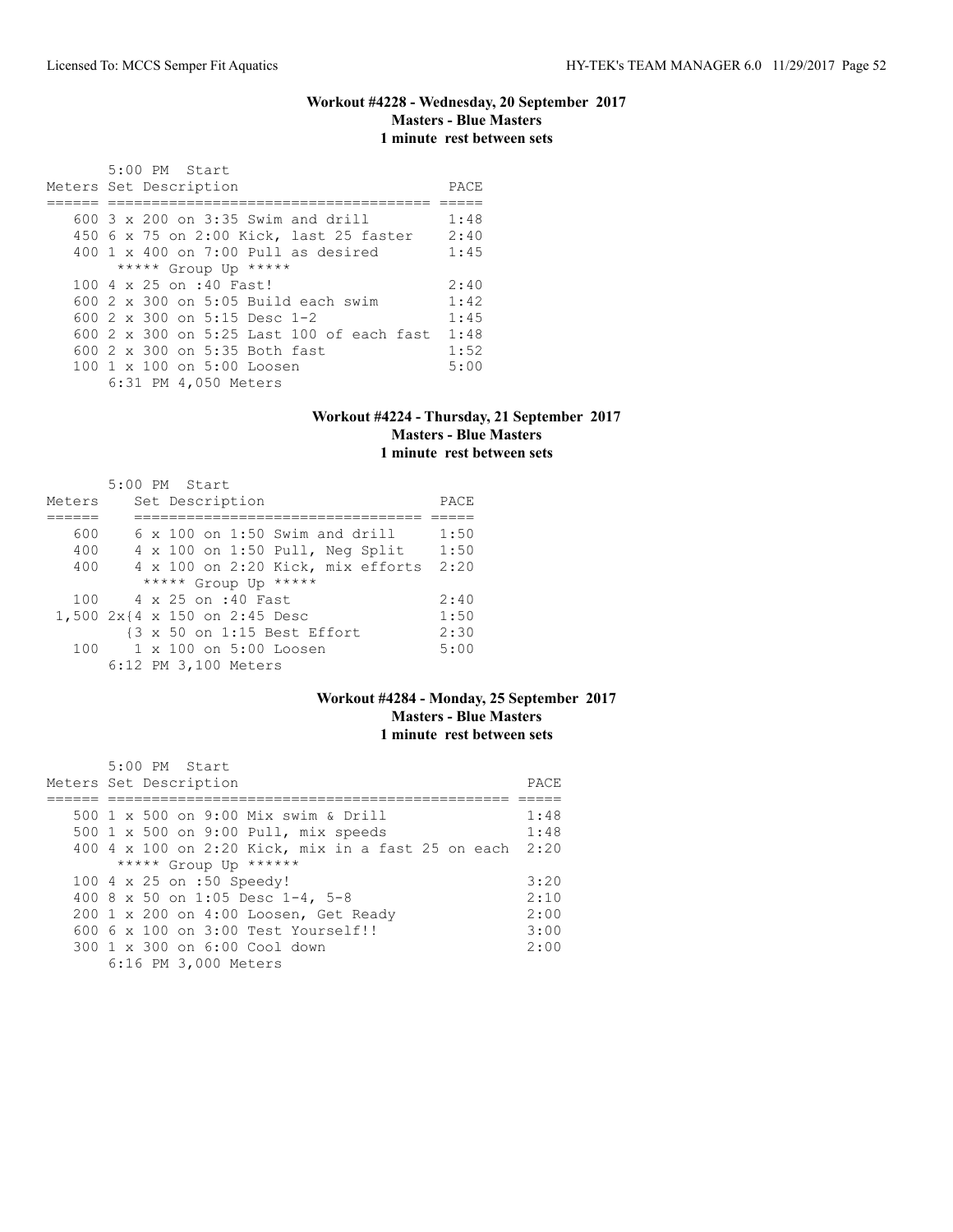# **Workout #4287 - Tuesday, 26 September 2017 Masters - Blue Masters 1 minute rest between sets**

|        | 5:00 PM Start                                               |      |
|--------|-------------------------------------------------------------|------|
| Meters | Set Description                                             | PACE |
|        |                                                             |      |
| 600    | 3 x 200 on 3:30 Swim and drill                              | 1:45 |
| 400    | 8 x 50 on 1:20 Kick, mix efforts                            | 2:40 |
| 400    | 2 x 200 on 3:40 Pull, Neg Split                             | 1:50 |
|        | $====$ Group Up $====$                                      |      |
| 100    | 4 x 25 on :40 Fast!                                         | 2:40 |
|        | 1,500 2x{3 x 50 on 1:10 Desc 1-3                            | 2:20 |
|        | $\{4 \times 150 \text{ on } 2:30 \text{ Build Each Swim}\}$ | 1:40 |
| 100    | 1 x 100 on 5:00 Loosen                                      | 5:00 |
|        | 6:10 PM 3,100 Meters                                        |      |

## **Workout #4290 - Wednesday, 27 September 2017 Masters - Blue Masters 1 minute rest between sets**

| 5:00 PM Start<br>Meters Set Description                | PACE |
|--------------------------------------------------------|------|
| 500 1 x 500 on 9:00 Swim and drill                     | 1:48 |
| 500 1 x 500 on 9:00 Pull, mix efforts                  | 1:48 |
| $400 \text{ 1 x } 400$ on $10:00$ Kick as desired      | 2:30 |
| $--- -$ Group Up $--- -$                               |      |
| 100 4 x 25 on :40 1-3 Fast, #4 Easier                  | 2:40 |
| 1,000 2 x 500 on 8:45 Desc & Neg Split                 | 1:45 |
| 1,000 10 x 100 on 1:45 Evens Faster                    | 1:45 |
| 500 10 x 50 on 1:00 Evens Faster                       | 2:00 |
| $100 \text{ 1 x } 100 \text{ on } 5:00 \text{ Loosen}$ | 5:00 |
| 6:29 PM 4,100 Meters                                   |      |

### **Workout #4293 - Thursday, 28 September 2017 Masters - Blue Masters 1 minute rest between sets**

| 5:00 PM Start                                        |      |
|------------------------------------------------------|------|
| Meters Set Description                               | PACE |
|                                                      |      |
| 600 $2 \times 300$ on 5:45 Swim and drill            | 1:55 |
| 450 6 x 75 on 1:25 Pull, last 25 faster              | 1:53 |
| 400 8 x 50 on 1:25 Kick, mix efforts                 | 2:50 |
| ***** Group Up *****                                 |      |
| 100 4 x 25 on :40 Fast!                              | 2:40 |
| 450 6 x 75 on 2:00 Best Speed Possible               | 2:40 |
| 450 6 x 75 on 1:45 Evens Best Speed Possible         | 2:20 |
| 450 $6 \times 75$ on 1:30 #3, #6 Best Speed Possible | 2:00 |
| 100 1 x 100 on 5:00 Loosen                           | 5:00 |
| 6:20 PM 3,000 Meters                                 |      |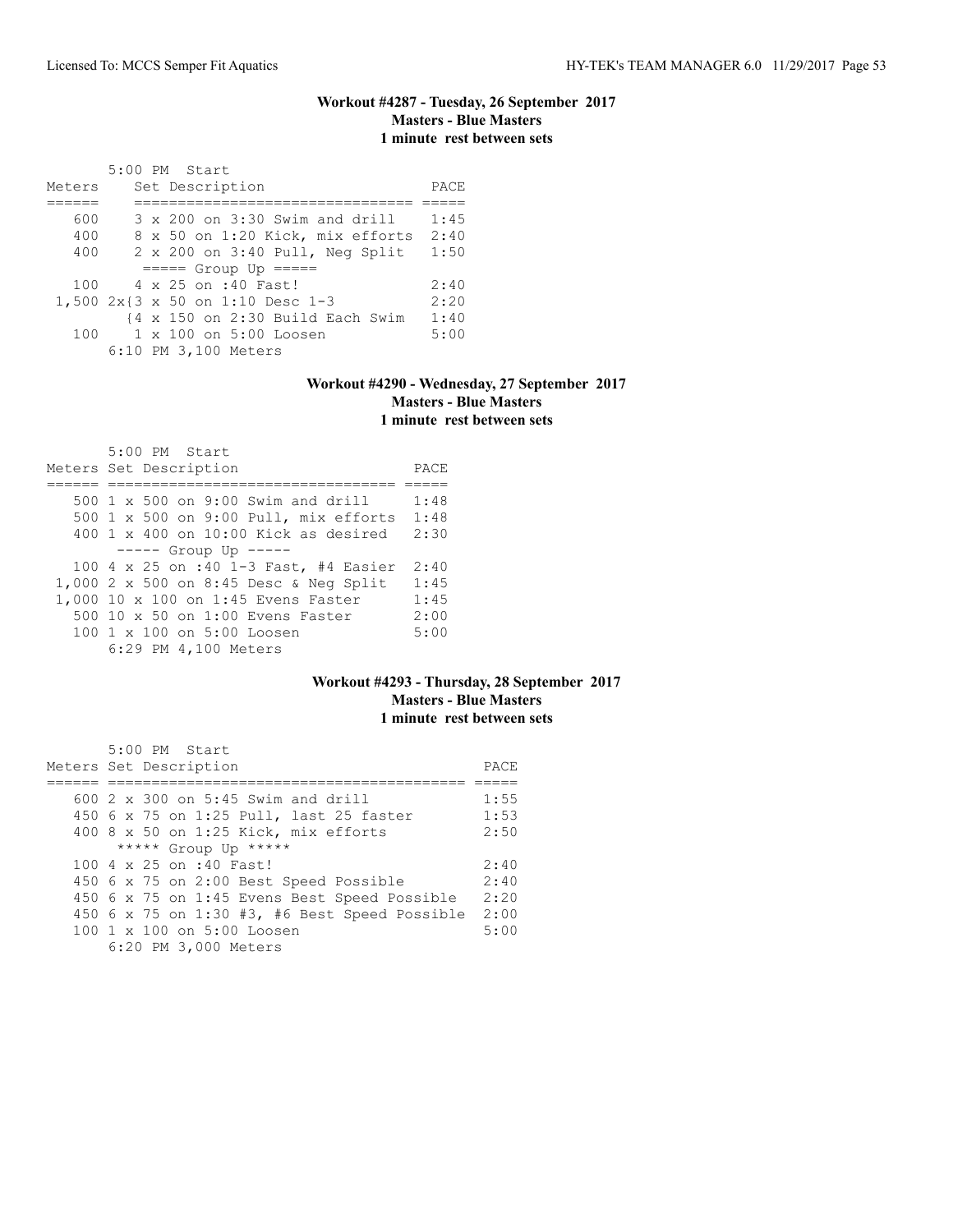## **Workout #4311 - Monday, 02 October 2017 Masters - Blue Masters 1 minute rest between sets**

| $5:00$ PM Start<br>Meters Set Description | PACE |
|-------------------------------------------|------|
|                                           |      |
| 600 3 x 200 on 3:30 swim and drill        | 1:45 |
| 400 4 x 100 on 2:20 Kick, last 25 faster  | 2:20 |
| 400 8 x 50 on 1:00 Pull, Desc             | 2:00 |
| $--- $ Group Up $---$                     |      |
| 100 4 x 25 on :40 Fast                    | 2:40 |
| 450 6 x 75 on 2:00 Fast.                  | 2:40 |
| 50 1 x 50 on 1:30 Loosen                  | 3:00 |
| 450 6 x 75 on 2:00 Fast                   | 2:40 |
| 100 1 x 100 on 2:30 Loosen                | 2:30 |
| 450 6 x 75 on 2:00 Fast                   | 2:40 |
| 100 1 x 100 on 5:00 Cool down             | 5:00 |
| 6:27 PM 3,100 Meters                      |      |

# **Workout #4308 - Tuesday, 03 October 2017 Masters - Blue Masters 1 minute rest between sets**

| 5:00 PM Start                               |      |
|---------------------------------------------|------|
| Meters Set Description                      | PACE |
|                                             |      |
| $600.6 \times 100$ on 1:50 swim and drill   | 1:50 |
| 400 $8 \times 50$ on 1:20 Kick, mix efforts | 2:40 |
| 400 2 x 200 on 3:40 Pull, Neg Split         | 1:50 |
| $--- $ Group Up $---$                       |      |
| 200 4 x 50 on 1:05 1-3 Desc, #4 Easier 2:10 |      |
| 600 $3 \times 200$ on $3:45$ Desc           | 1:52 |
| $450$ 3 x 150 on 2:45 Desc                  | 1:50 |
| $300.3 \times 100$ on 1:45 Desc             | 1:45 |
| 100 1 x 100 on 5:00 Loosen                  | 5:00 |
| 6:14 PM 3,050 Meters                        |      |

# **Workout #4305 - Wednesday, 04 October 2017 Masters - Blue Masters 1 minute rest between sets**

|  | 5:00 PM Start                             |      |
|--|-------------------------------------------|------|
|  | Meters Set Description                    | PACE |
|  |                                           |      |
|  | 600 1 x 600 on 10:30 swim and drill       | 1:45 |
|  | 500 1 x 500 on 9:30 Pull as desired 1:54  |      |
|  | 500 1 x 500 on 11:30 Kick as desired 2:18 |      |
|  | $--- $ Group Up $--- $                    |      |
|  | 100 4 x 25 on :45 Fast                    | 3:00 |
|  | 400 1 x 400 on 7:00 Build Each 100        | 1:45 |
|  | $200.4 \times 50$ on $1:00$ Desc          | 2:00 |
|  | 400 1 x 400 on 6:45 Neg Split             | 1:41 |
|  | 200 4 x 50 on 1:00 Desc                   | 2:00 |
|  | 400 1 x 400 on 6:30 Build Each 100        | 1:38 |
|  | 200 4 x 50 on 1:00 Desc                   | 2:00 |
|  | 400 1 x 400 on 7:00 Best of the day       | 1:45 |
|  | 100 1 x 100 on 5:00 Loosen                | 5:00 |
|  | 6:32 PM 4,000 Meters                      |      |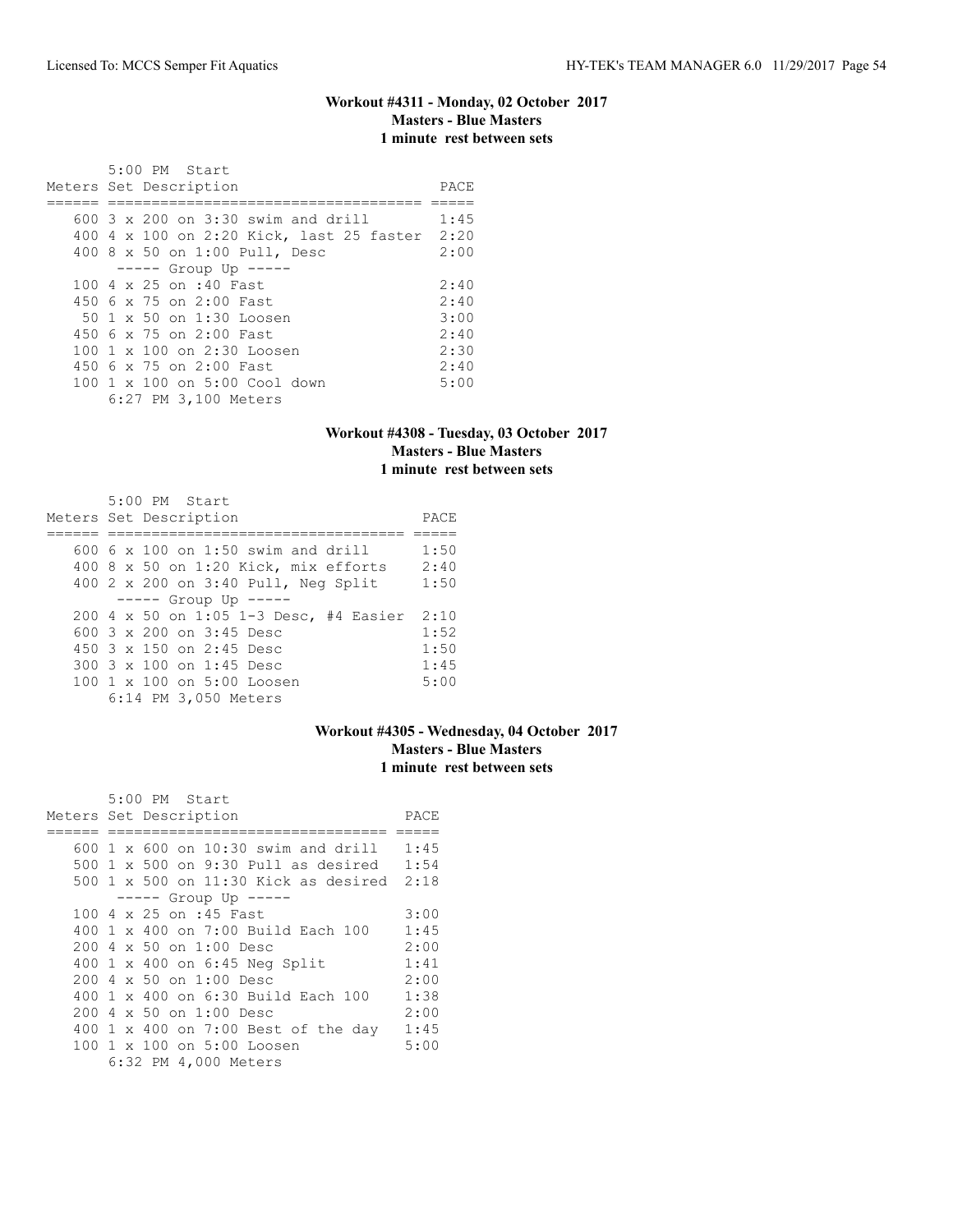## **Workout #4302 - Thursday, 05 October 2017 Masters - Blue Masters 1 minute rest between sets**

| 5:00 PM Start<br>Meters Set Description   | PACE |
|-------------------------------------------|------|
| 600 $4 \times 150$ on 2:45 swim and drill | 1:50 |
| 450 6 x 75 on 1:25 Pull, last 25 faster   | 1:53 |
| 400 8 x 50 on 1:20 Kick, mix efforts      | 2:40 |
| $--- -$ Group Up $---$                    |      |
| 100 4 x 25 on :40 Fast                    | 2:40 |
| 1,200 8 x 150 on 2:40 Desc 1-4, 5-8       | 1:47 |
| 50 1 x 50 on 1:30 Loosen                  | 3:00 |
| 150 1 x 150 on 3:00 Best of the day       | 2:00 |
| 100 1 x 100 on 5:00 Loosen                | 5:00 |
| 6:13 PM 3,050 Meters                      |      |

#### **Workout #4356 - Monday, 09 October 2017 Masters - Blue Masters 1 minute rest between sets**

| 5:00 PM Start                                        |      |
|------------------------------------------------------|------|
| Meters Set Description                               | PACE |
|                                                      |      |
| 500 5 x 100 on 1:50 Swim mix in drills               | 1:50 |
| 500 10 x 50 on 1:00 Pull: every 4th fast             | 2:00 |
| 400 16 x 25 on :40 Kick mixed speeds                 | 2:40 |
| $===GROUP UP = =$                                    |      |
| 600 12 x 50 on 1:00 1 Easy, 3 fast: repeat           | 2:00 |
| 100 4 x 25 on :40 2 easy/2 hard                      | 2:40 |
| 400 8 x 50 on 1:00 1 easy, 3 fast: repeat            | 2:00 |
| 100 4 x 25 on :40 2 easy/ 2 hard                     | 2:40 |
| 200 4 x 50 on 1:00 1 easy, 3 fast                    | 2:00 |
| 100 4 x 25 on :40 2 easy, 2 fast                     | 2:40 |
| 100 2 x 50 on 1:00 BEST OF THE DAY!!!!! GO FAST 2:00 |      |
| 100 1 x 100 on 5:00 cool down                        | 5:00 |
| 6:21 PM 3,100 Meters                                 |      |

# **Workout #4359 - Tuesday, 10 October 2017 Masters - Blue Masters 1 minute rest between sets**

| 5:00 PM Start                              |      |
|--------------------------------------------|------|
| Meters Set Description                     | PACE |
|                                            |      |
| 500 1 x 500 on 9:00 Drill/swim mix         | 1:48 |
| 400 4 x 100 on 1:50 Pull, Desc             | 1:50 |
| 450 6 x 75 on 1:40 Kick, fast last 25 2:13 |      |
| $===GROUP UP = =$                          |      |
| 100 4 x 25 on :40 FAST                     | 2:40 |
| $600.8 \times 75$ on 1:30 Odd swims faster | 2:00 |
| 450 6 x 75 on 1:25 Odd swims faster        | 1:53 |
| 300 4 x 75 on 1:20 Odd swims faster        | 1:47 |
| 150 $2 \times 75$ on 1:15 Odd swims faster | 1:40 |
| 100 1 x 100 on 5:00 Cool Down              | 5:00 |
| 6:13 PM 3,050 Meters                       |      |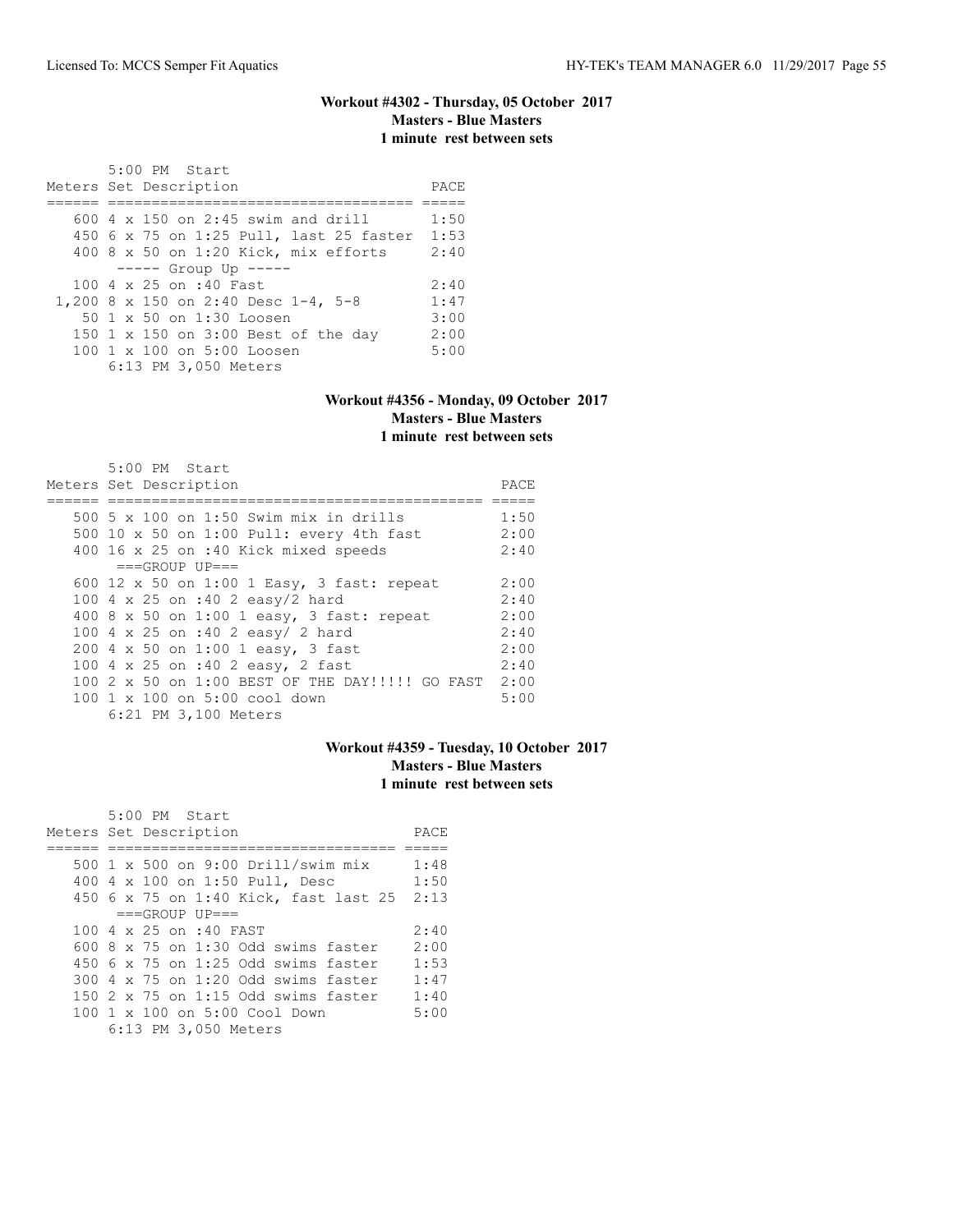## **Workout #4362 - Wednesday, 11 October 2017 Masters - Blue Masters 1 minute rest between sets**

|        | 5:00 PM Start |  |                      |                                                   |                                    |      |
|--------|---------------|--|----------------------|---------------------------------------------------|------------------------------------|------|
| Meters |               |  | Set Description      |                                                   |                                    | PACE |
|        |               |  |                      |                                                   |                                    |      |
| 600    |               |  |                      |                                                   | 2 x 300 on 5:30 Swim mix in drills | 1:50 |
| 400    |               |  |                      | 4 x 100 on 1:50 Pull Dec 1-4                      |                                    | 1:50 |
| 400    |               |  |                      | 2 x 200 on 4:40 Negative Split                    |                                    | 2:20 |
|        |               |  | $===GROUP UP = =$    |                                                   |                                    |      |
|        |               |  |                      | $2,400$ $2x(2 \times 300)$ on 5:20 Negative Split |                                    | 1:47 |
|        |               |  |                      | {3 x 100 on 1:45 Dec 1-4                          |                                    | 1:45 |
|        |               |  |                      | {3 x 100 on 1:40 Dec 1-4                          |                                    | 1:40 |
| 300    |               |  |                      | 1 x 300 on 6:00 Negative Split                    |                                    | 2:00 |
| 100    |               |  |                      | $1 \times 100$ on $5:00$ Cool down                |                                    | 5:00 |
|        |               |  | 6:27 PM 4,200 Meters |                                                   |                                    |      |

#### **Workout #4365 - Thursday, 12 October 2017 Masters - Blue Masters 1 minute rest between sets**

| $5:00$ PM Start                             |      |
|---------------------------------------------|------|
| Meters Set Description                      | PACE |
|                                             |      |
| 600 $2 \times 300$ on 6:00 Desc 1-2         | 2:00 |
| 400 1 x 400 on 7:15 Pull: Middle 200 faster | 1:49 |
| 400 2 x 200 on 4:15 Kick: Mixed speeds      | 2:08 |
| $===GROUP UP==$                             |      |
| 400 2 x 200 on 3:20 Steady                  | 1:40 |
| $200.2 \times 100$ on 1:50 Descend 1-2      | 1:50 |
| 400 2 x 200 on 3:20 Steady                  | 1:40 |
| 200 2 x 100 on 1:50 Descend 1-2             | 1:50 |
| 400 2 x 200 on 3:20 Negative Split          | 1:40 |
| 100 1 x 100 on 5:00 Cool Down               | 5:00 |
| 6:11 PM 3,100 Meters                        |      |

# **Workout #4393 - Monday, 16 October 2017 Masters - Blue Masters 1 minute rest between sets**

| $5:00$ PM Start                           |      |
|-------------------------------------------|------|
| Meters Set Description                    | PACE |
|                                           |      |
| 600 8 x 75 on 1:30 Swim & Drill           | 2:00 |
| 400 2 x 200 on 3:45 Pull, Neg Split       | 1:52 |
| 400 8 x 50 on 1:15 Kick, MIx Efforts 2:30 |      |
| $== == $ Group Up $== == $                |      |
| 50 2 x 25 on :40 Fast                     | 2:40 |
| 600 6 $\times$ 100 on 1:45 Desc           | 1:45 |
| 50 2 x 25 on :40 Fast                     | 2:40 |
| 450 6 x 75 on 1:30 Desc                   | 2:00 |
| 50 2 x 25 on :40 Fast                     | 2:40 |
| 300 6 x 50 on 1:00 Desc                   | 2:00 |
| 50 2 x 25 on :40 Fast                     | 2:40 |
| 100 1 x 100 on 5:00 Loosen                | 5:00 |
| 6:19 PM 3,050 Meters                      |      |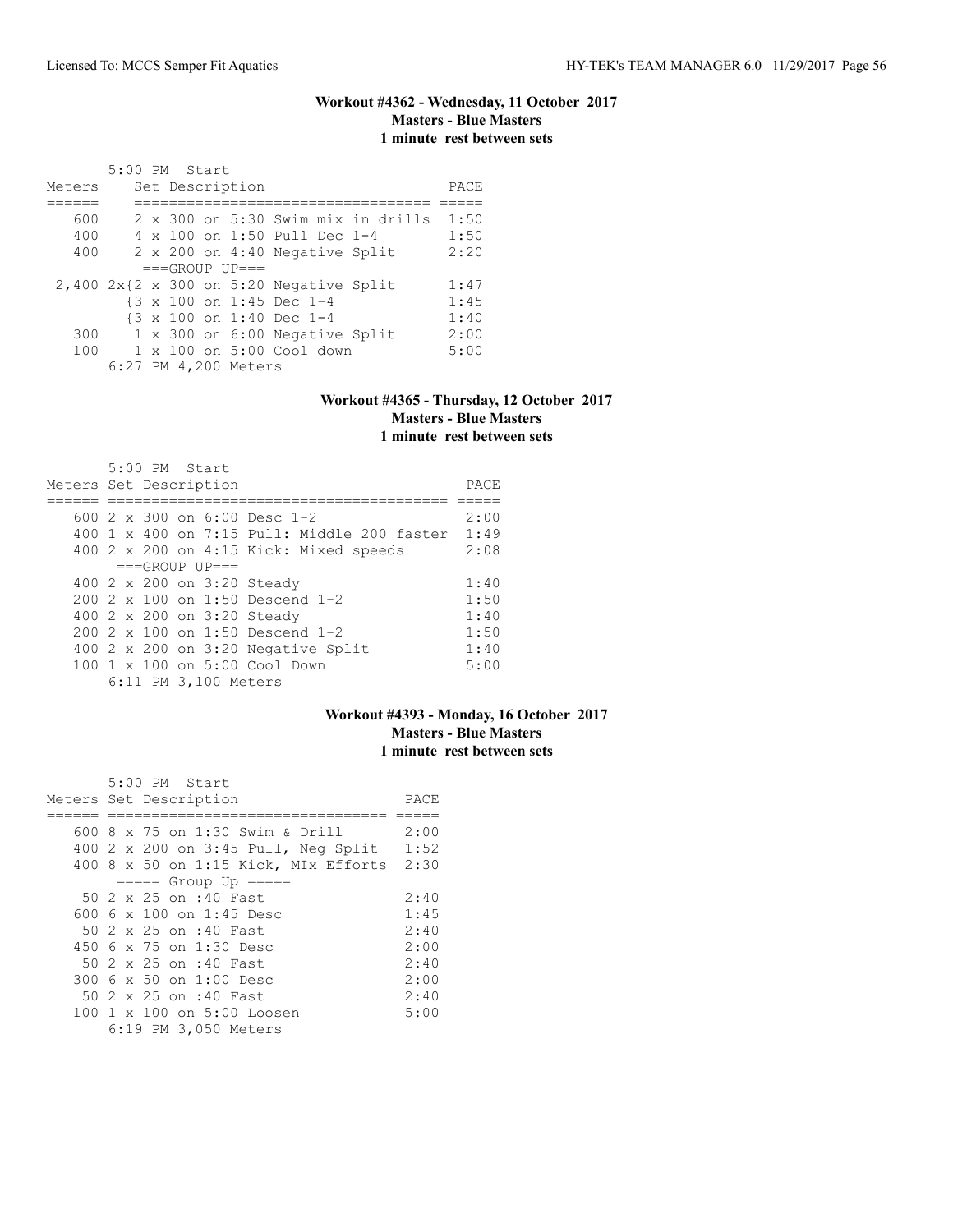### **Workout #4392 - Tuesday, 17 October 2017 Masters - Blue Masters 1 minute rest between sets**

| 5:00 PM Start<br>Meters Set Description | PACE |
|-----------------------------------------|------|
| 600 3 x 200 on 3:30 Swim & Drill        | 1:45 |
|                                         |      |
| 450 6 x 75 on 1:25 Pull, Mix Speeds     | 1:53 |
| $400$ 4 x 100 on 2:15 Kick, MIx Efforts | 2:15 |
| $== == $ Group Up $== == $              |      |
| 100 4 x 25 on :40 Fast                  | 2:40 |
| 300 3 x 100 on 1:40 Desc                | 1:40 |
| 300 3 x 100 on 1:45 Desc                | 1:45 |
| 300 3 x 100 on 1:50 Desc                | 1:50 |
| 300 3 x 100 on 1:55 Desc                | 1:55 |
| $300.3 \times 100$ on $2:00$ Desc       | 2:00 |
| 100 1 x 100 on 5:00 Loosen              | 5:00 |
| 6:15 PM 3,150 Meters                    |      |

# **Workout #4389 - Wednesday, 18 October 2017 Masters - Blue Masters 1 minute rest between sets**

| 5:00 PM Start<br>Meters Set Description      | PACE |
|----------------------------------------------|------|
|                                              |      |
| 600 6 x 100 on 1:50 Drill & Swim             | 1:50 |
| 400 4 x 100 on 1:50 Pull, Desc               | 1:50 |
| 450 6 x 75 on 1:40 Kick, Last 25 faster      | 2:13 |
| $== == $ Group Up $== == $                   |      |
| $200.4 \times 50$ on 1:05 Desc               | 2:10 |
| 500 1 x 500 on 8:30 Neg Split                | 1:42 |
| 750 3 x 250 on 4:15 Desc                     | 1:42 |
| 1,000 10 x 100 on 1:45 Alt one Mod, one Fast | 1:45 |
| 100 1 x 100 on 5:00 Loosen                   | 5:00 |
| 6:26 PM 4,000 Meters                         |      |

### **Workout #4386 - Thursday, 19 October 2017 Masters - Blue Masters 1 minute rest between sets**

| 5:00 PM Start                                           |       |
|---------------------------------------------------------|-------|
| Meters Set Description                                  | PACE. |
|                                                         |       |
| 500 1 x 500 on 9:00 Mix swim & Drill                    | 1:48  |
| 500 1 x 500 on 9:00 Pull, mix speeds                    | 1:48  |
| 400 4 x 100 on 2:20 Kick, mix in a fast 25 on each 2:20 |       |
| ***** Group Up ******                                   |       |
| 100 4 x 25 on :40 Speedy!                               | 2:40  |
| 1,500 10 x 150 on 2:30 2 Fast, 1 Easy                   | 1:40  |
| 100 1 x 100 on 5:00 Loosen                              | 5:00  |
| 6:06 PM 3,100 Meters                                    |       |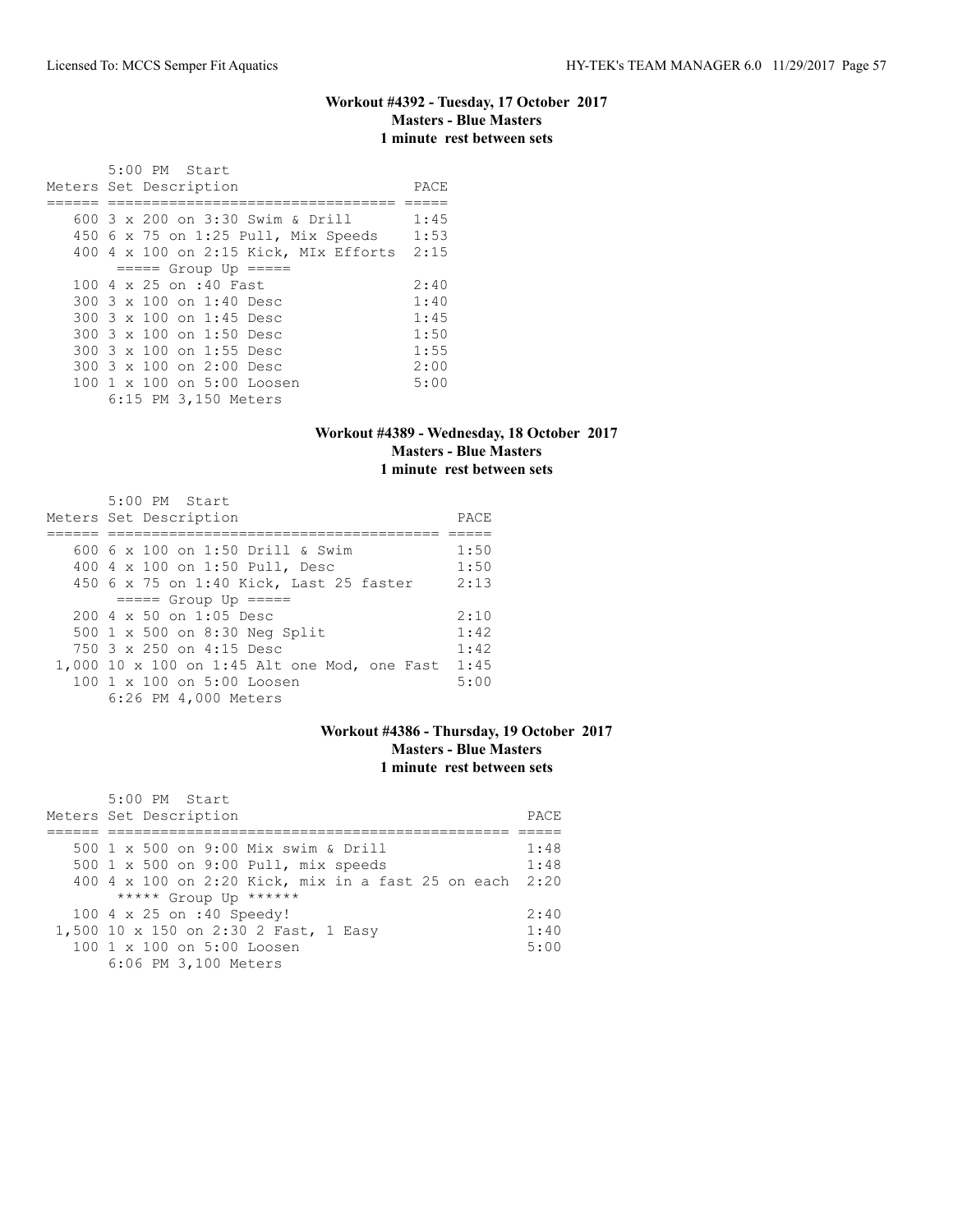# **Workout #4436 - Monday, 23 October 2017 Masters - Blue Masters 1 minute rest between sets**

|        | 5:00 PM Start                                 |      |
|--------|-----------------------------------------------|------|
| Meters | Set Description                               | PACE |
|        |                                               |      |
| 400    | $2 \times 200$ on $3:45$ Swim with drills     | 1:52 |
| 600    | 2 x 300 on 5:30 Pull: Negative Split          | 1:50 |
| 400    | $4 \times 100$ on 2:20 Kick: Middle 50 harder | 2:20 |
|        | $===GROUP UP=-$                               |      |
| 200    | 4 x 50 on 1:00 Desc                           | 2:00 |
|        | 1,600 2x{8 x 50 on 1:00 Desc 1-4, 5-8         | 2:00 |
|        | {4 x 100 on 1:50 FAST                         | 1:50 |
| 100    | $1 \times 100$ on $5:00$ Cool Down            | 5:00 |
|        | 6:14 PM 3,300 Meters                          |      |

# **Workout #4439 - Tuesday, 24 October 2017 Masters - Blue Masters 1 minute rest between sets**

| $5:00$ PM Start<br>Meters Set Description  | PACE |
|--------------------------------------------|------|
| 600 $6 \times 100$ on 1:50 Swim: Desc      | 1:50 |
| 400 8 x 50 on 1:00 Pull: Desc              | 2:00 |
| 400 16 x 25 on :40 Kick: Mixed speeds 2:40 |      |
| $===GROUP UP=-$                            |      |
| 200 1 x 200 on 4:00 Steady                 | 2:00 |
| 200 1 x 200 on 3:20 FAST                   | 1:40 |
| 200 1 x 200 on 4:00 Steady                 | 2:00 |
| 400 2 x 200 on 3:20 FAST                   | 1:40 |
| 200 1 x 200 on 4:00 Steady                 | 2:00 |
| 600 $3 \times 200$ on $3:20$ FAST          | 1:40 |
| 100 1 x 100 on 5:00 Cool Down              | 5:00 |
| 6:17 PM 3,300 Meters                       |      |

### **Workout #4442 - Wednesday, 25 October 2017 Masters - Blue Masters 1 minute rest between sets**

|        |  | 5:00 PM Start                                |      |
|--------|--|----------------------------------------------|------|
| Meters |  | Set Description                              | PACE |
|        |  |                                              |      |
| 500    |  | 1 x 500 on 9:10 Swim with drills             | 1:50 |
| 500    |  | 5 x 100 on 1:50 Pull: Desc                   | 1:50 |
| 450    |  | 6 x 75 on 1:50 Kick: last 25 fast            | 2:27 |
|        |  | $===GROUP UP=-$                              |      |
| 200    |  | 4 x 50 on 1:05 Desc                          | 2:10 |
|        |  | $2,400$ $3x$ {1 x 400 on 6:40 Negative Split | 1:40 |
|        |  | {4 x 100 on 1:45 Steady                      | 1:45 |
| 100    |  | $1 \times 100$ on $5:00$ Cool Down           | 5:00 |
|        |  | 6:27 PM 4,150 Meters                         |      |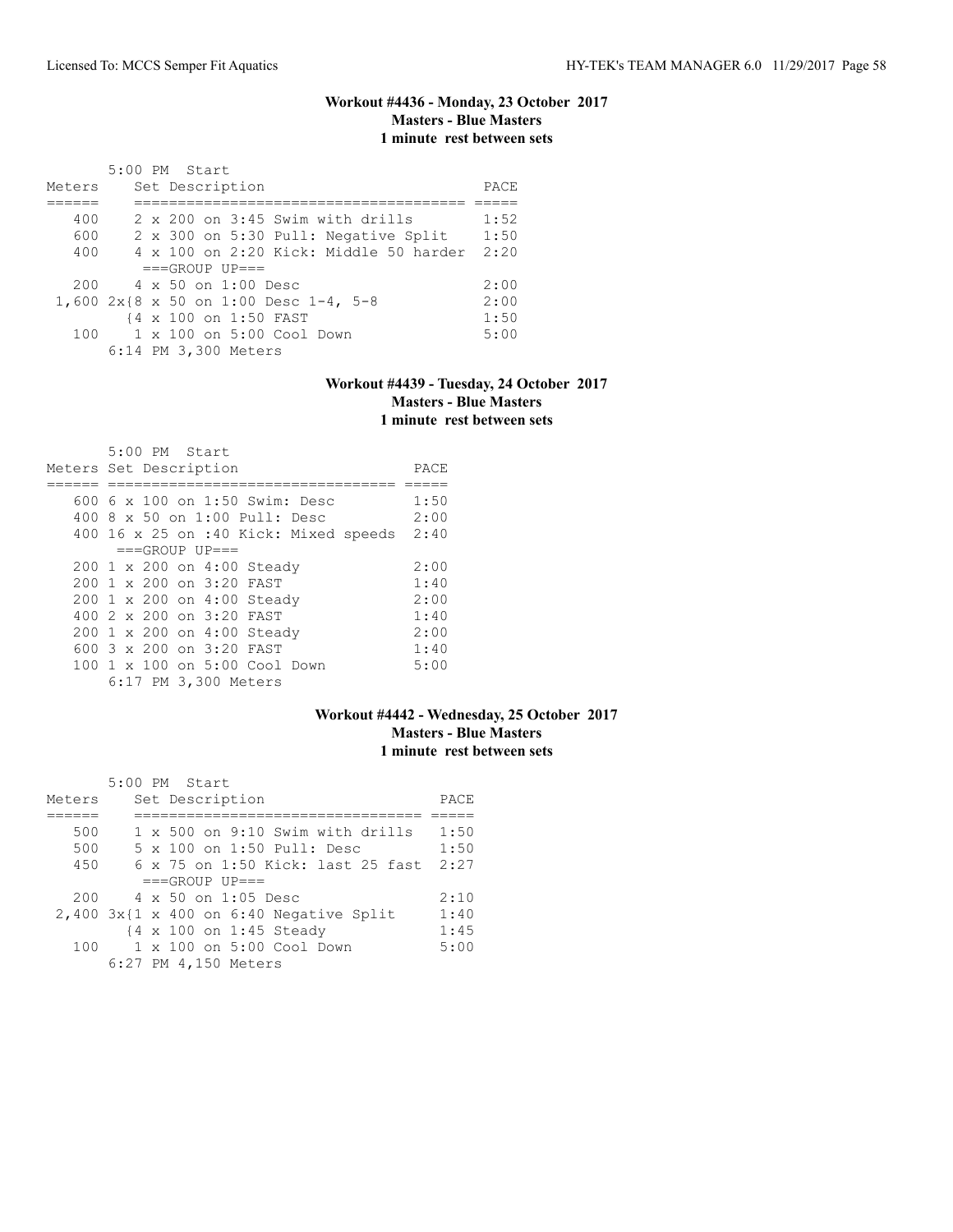#### **Workout #4445 - Thursday, 26 October 2017 Masters - Blue Masters 1 minute rest between sets**

 5:00 PM Start Meters Set Description **PACE** ====== ================================== ===== 600 2 x 300 on 5:30 Swim: with drills 1:50 400 4 x 100 on 1:50 Pull: Desc 1:50 400 2 x 200 on 4:20 Kick: Last 50 fast 2:10  $===GROUP$   $UP==$ 400 4 x 100 on 1:40 Fast 1:40<br>200 4 x 50 on 1:00 Steady 2:00 200 4 x 50 on 1:00 Steady 2:00<br>400 4 x 100 on 1:45 Fast 1:45 400 4 x 100 on 1:45 Fast 1:45<br>200 4 x 50 on 1:00 Steady 2:00 200 4 x 50 on 1:00 Steady 2:00<br>400 4 x 100 on 1:50 Fast 1:50 400 4 x 100 on 1:50 Fast 1:50<br>100 1 x 100 on 5:00 Cool Down 5:00 100 1 x 100 on 5:00 Cool Down 6:11 PM 3,100 Meters

#### **Workout #4381 - Monday, 30 October 2017 Masters - Blue Masters 1 minute rest between sets**

| $5:00$ PM Start                                    |      |
|----------------------------------------------------|------|
| Meters Set Description                             | PACE |
|                                                    |      |
| 500 1 x 500 on 9:00 Mix swim & Drill               | 1:48 |
| 500 1 x 500 on 9:00 Pull, mix speeds               | 1:48 |
| 400 4 x 100 on 2:20 Kick, mix in a fast 25 on each | 2:20 |
| ***** Group Up ******                              |      |
| 100 4 x 25 on :50 Speedy!                          | 3:20 |
| 400 8 x 50 on 1:05 Desc 1-4, 5-8                   | 2:10 |
| 200 1 x 200 on 4:00 Loosen, Get Ready              | 2:00 |
| $6006 \times 100$ on $3:00$ Test Yourself!!        | 3:00 |
| 300 1 x 300 on 6:00 Cool down                      | 2:00 |
| 6:16 PM 3,000 Meters                               |      |

# **Workout #4378 - Tuesday, 31 October 2017 Masters - Blue Masters 1 minute rest between sets**

|        |  | 5:00 PM Start                       |      |
|--------|--|-------------------------------------|------|
| Meters |  | Set Description                     | PACE |
|        |  |                                     |      |
| 600    |  | 2 x 300 on 5:15 Swim and Drill      | 1:45 |
| 400    |  | 8 x 50 on 1:00 Pull, mix efforts    | 2:00 |
| 450    |  | 6 x 75 on 1:50 Kick, mix efforts    | 2:27 |
|        |  | $--- $ Group Up $---$               |      |
|        |  | 100 4 x 25 on :40 Fast              | 2:40 |
|        |  | 1,500 2x{4 x 150 on 2:30 Desc       | 1:40 |
|        |  | {3 x 50 on 1:30 How fast can you go | 3:00 |
|        |  | 100 1 x 100 on 5:00 Loosen          | 5:00 |
|        |  | 6:12 PM 3,150 Meters                |      |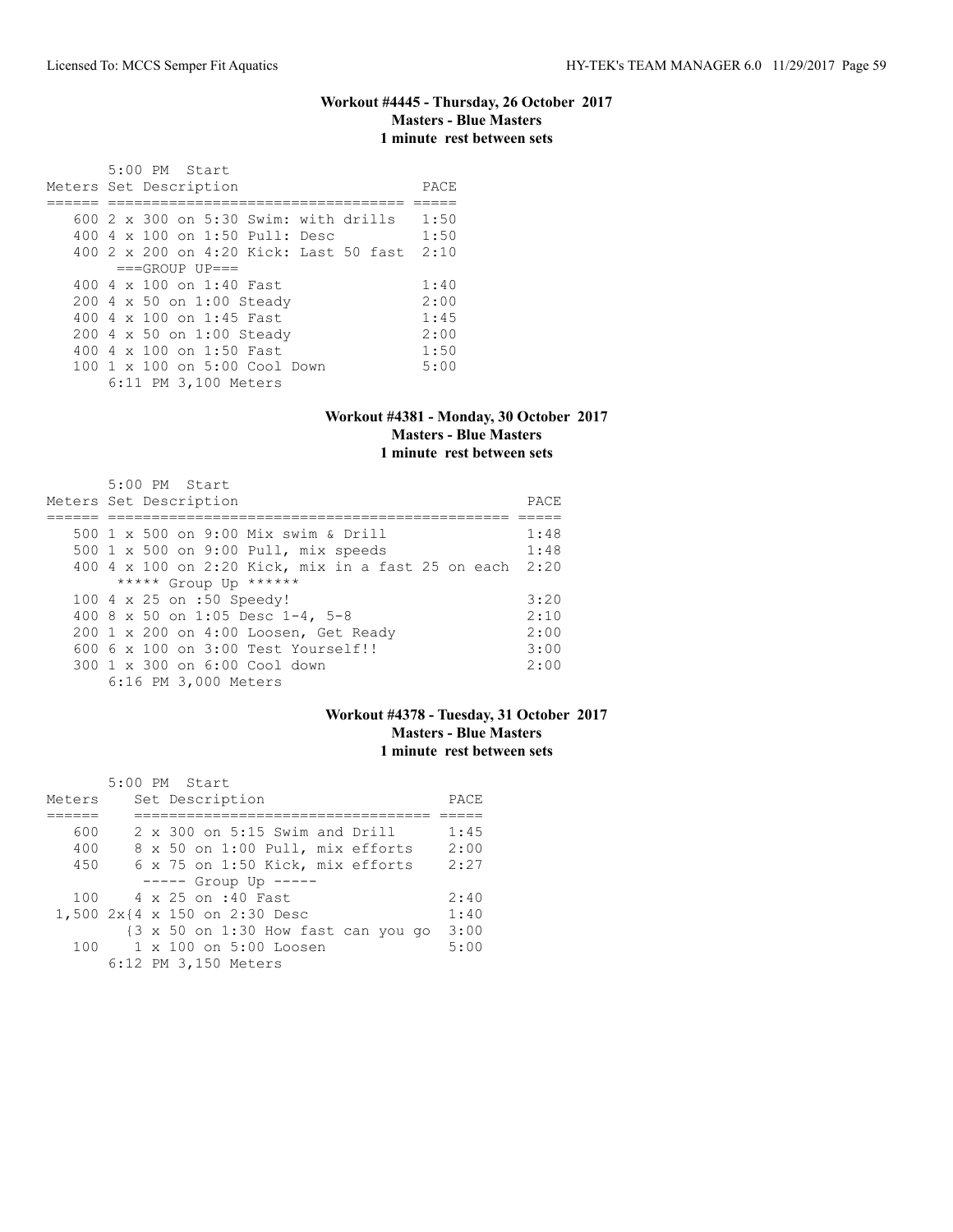### **Workout #4377 - Wednesday, 01 November 2017 Masters - Blue Masters 1 minute rest between sets**

| $5:00$ PM Start<br>Meters Set Description        | PACE |
|--------------------------------------------------|------|
| $600 \text{ 1 x } 600$ on $11:00$ Swim and Drill | 1:50 |
| 500 1 x 500 on 9:00 Pull, mix efforts 1:48       |      |
| 450 6 x 75 on 1:50 Kick, last 25 fast 2:27       |      |
| $--- -$ Group Up $---$                           |      |
| 100 4 x 25 on :40 Fast                           | 2:40 |
| 1,000 2 x 500 on 8:20 Desc                       | 1:40 |
| 900 3 x 300 on 5:15 Desc                         | 1:45 |
| 400 $4 \times 100$ on 1:50 Desc                  | 1:50 |
| $100 \t 1 \t x \t 100$ on $5:00$ Loosen          | 5:00 |
| 6:27 PM 4,050 Meters                             |      |

### **Workout #4373 - Thursday, 02 November 2017 Masters - Blue Masters 1 minute rest between sets**

|        | 5:00 PM Start |  |                      |                                                      |                                       |      |
|--------|---------------|--|----------------------|------------------------------------------------------|---------------------------------------|------|
| Meters |               |  | Set Description      |                                                      |                                       | PACE |
|        |               |  |                      |                                                      |                                       |      |
| 600    |               |  |                      |                                                      | $4 \times 150$ on 2:40 Swim and Drill | 1:47 |
| 400    |               |  |                      |                                                      | 4 x 100 on 2:20 Kick, some fast 2:20  |      |
| 400    |               |  |                      | 8 x 50 on 1:00 Pull, Desc                            |                                       | 2:00 |
|        |               |  |                      | $::::::$ Group Up $:::::$                            |                                       |      |
| 100    |               |  | 4 x 25 on :40 Fast   |                                                      |                                       | 2:40 |
|        |               |  |                      | 1,500 1x{4 x 75 on 1:30 Steady                       |                                       | 2:00 |
|        |               |  |                      | $\{1 \times 75 \text{ on } 1:15 \text{ Fast pace}\}$ |                                       | 1:40 |
|        |               |  |                      | {3 x 75 on 1:30 Steady                               |                                       | 2:00 |
|        |               |  |                      | {2 x 75 on 1:15 Fast Pace                            |                                       | 1:40 |
|        |               |  |                      | {2 x 75 on 1:30 Steady                               |                                       | 2:00 |
|        |               |  |                      | {3 x 75 on 1:15 Fast Pace                            |                                       | 1:40 |
|        |               |  |                      | {1 x 75 on 1:30 Steady                               |                                       | 2:00 |
|        |               |  |                      | {4 x 75 on 1:15 Fast Pace                            |                                       | 1:40 |
| 100    |               |  |                      | 1 x 100 on 5:00 Loosen                               |                                       | 5:00 |
|        |               |  | 6:10 PM 3,100 Meters |                                                      |                                       |      |

# **Workout #4452 - Monday, 06 November 2017 Masters - Blue Masters 1 minute rest between sets**

| 5:00 PM Start                               |      |
|---------------------------------------------|------|
| Meters Set Description                      | PACE |
|                                             |      |
| 600 $4 \times 150$ on 2:45 swim and drill   | 1:50 |
| 400 4 x 100 on 1:50 Pull Desc               | 1:50 |
| 400 4 x 100 on 2:20 kick, mix efforts       | 2:20 |
| $== == $ Group Up $== == $                  |      |
| 100 4 x 25 on :40 Fast!                     | 2:40 |
| 450 6 x 75 on 1:45 2 Mod, 2 Fast, 2 All-out | 2:20 |
| 100 1 x 100 on 2:00 Loosen, start early     | 2:00 |
| 450 6 x 75 on 2:00 2 Mod, 2 Fast, 2 All-out | 2:40 |
| 100 1 x 100 on 2:15 Loosen, start early     | 2:15 |
| 450 6 x 75 on 2:15 2 Mod, 2 Fast, 2 All-out | 3:00 |
| 100 1 x 100 on 5:00 Loosen                  | 5:00 |
| 6:28 PM 3,150 Meters                        |      |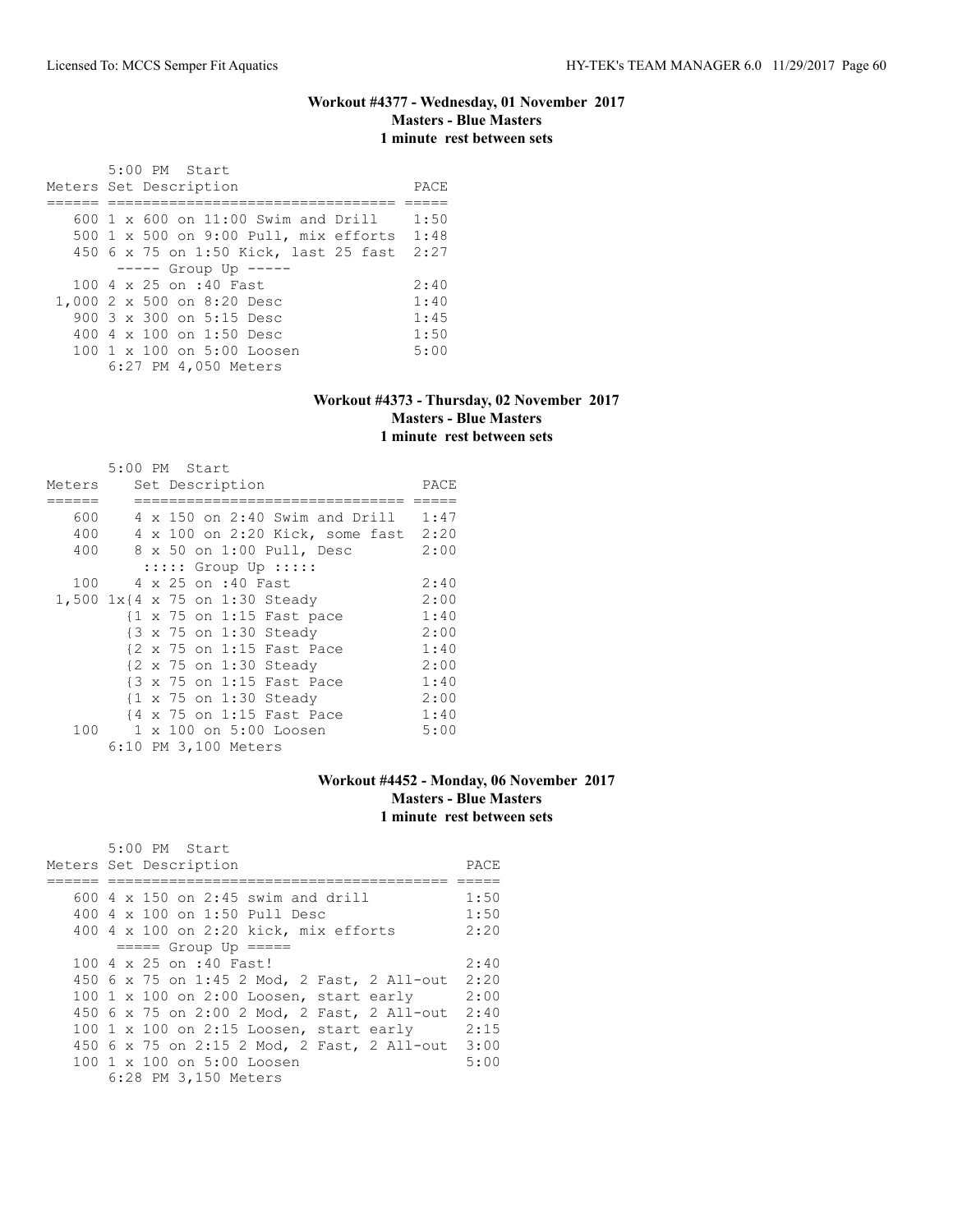### **Workout #4455 - Tuesday, 07 November 2017 Masters - Blue Masters 1 minute rest between sets**

| 5:00 PM Start<br>Meters Set Description | PACE |
|-----------------------------------------|------|
| 600 3 x 200 on 3:45 swim & drill        | 1:52 |
| 400 8 x 50 on 1:15 Kick, evens faster   | 2:30 |
| 400 2 x 200 on 3:30 Pull, neg split     | 1:45 |
| $--- $ Group Up $---$                   |      |
| 100 4 x 25 on :40 Fast!                 | 2:40 |
| 400 2 x 200 on 3:35 Desc                | 1:48 |
| 400 2 x 200 on 3:25 Desc                | 1:42 |
| 400 $2 \times 200$ on $3:15$ Desc       | 1:38 |
| 200 1 x 200 on 4:00 Best Effort         | 2:00 |
| 100 1 x 100 on 5:00 Loosen              | 5:00 |
| 6:11 PM 3,000 Meters                    |      |

### **Workout #4458 - Wednesday, 08 November 2017 Masters - Blue Masters 1 minute rest between sets**

| 5:00 PM Start<br>Meters Set Description                | PACE |
|--------------------------------------------------------|------|
|                                                        |      |
| 600 2 x 300 on 5:45 swim & drill                       | 1:55 |
| 400 2 x 200 on 4:45 Kick, even 50s faster 2:22         |      |
| 600 $6 \times 100$ on 1:45 Pull, neg split             | 1:45 |
| $--- -$ Group Up $--- -$                               |      |
| $200 \, 4 \times 50$ on $1:05$ Desc                    | 2:10 |
| 1,200 3 x 400 on 6:40 Desc                             | 1:40 |
| 600 3 x 200 on 3:30 Desc                               | 1:45 |
| 300 3 x 100 on 1:50 Desc                               | 1:50 |
| $100 \text{ 1 x } 100 \text{ on } 5:00 \text{ Loosen}$ | 5:00 |
| 6:27 PM 4,000 Meters                                   |      |

# **Workout #4461 - Thursday, 09 November 2017 Masters - Blue Masters 1 minute rest between sets**

| 5:00 PM Start                          |      |
|----------------------------------------|------|
| Meters Set Description                 | PACE |
|                                        |      |
| 600 8 x 75 on 1:30 swim & drill        | 2:00 |
| 450 6 x 75 on 1:30 Pull, mix efforts   | 2:00 |
| 450 6 x 75 on 1:40 Kick, mix efforts   | 2:13 |
| $--- $ Group Up $---$                  |      |
| 100 4 x 25 on :40 Fast!                | 2:40 |
| 1,200 8 x 150 on 2:30 Desc 1-4/5-8     | 1:40 |
| 300 2 x 150 on 2:45 #1 Mod, #2 All-out | 1:50 |
| 100 1 x 100 on 5:00 Loosen             | 5:00 |
| 6:11 PM 3,200 Meters                   |      |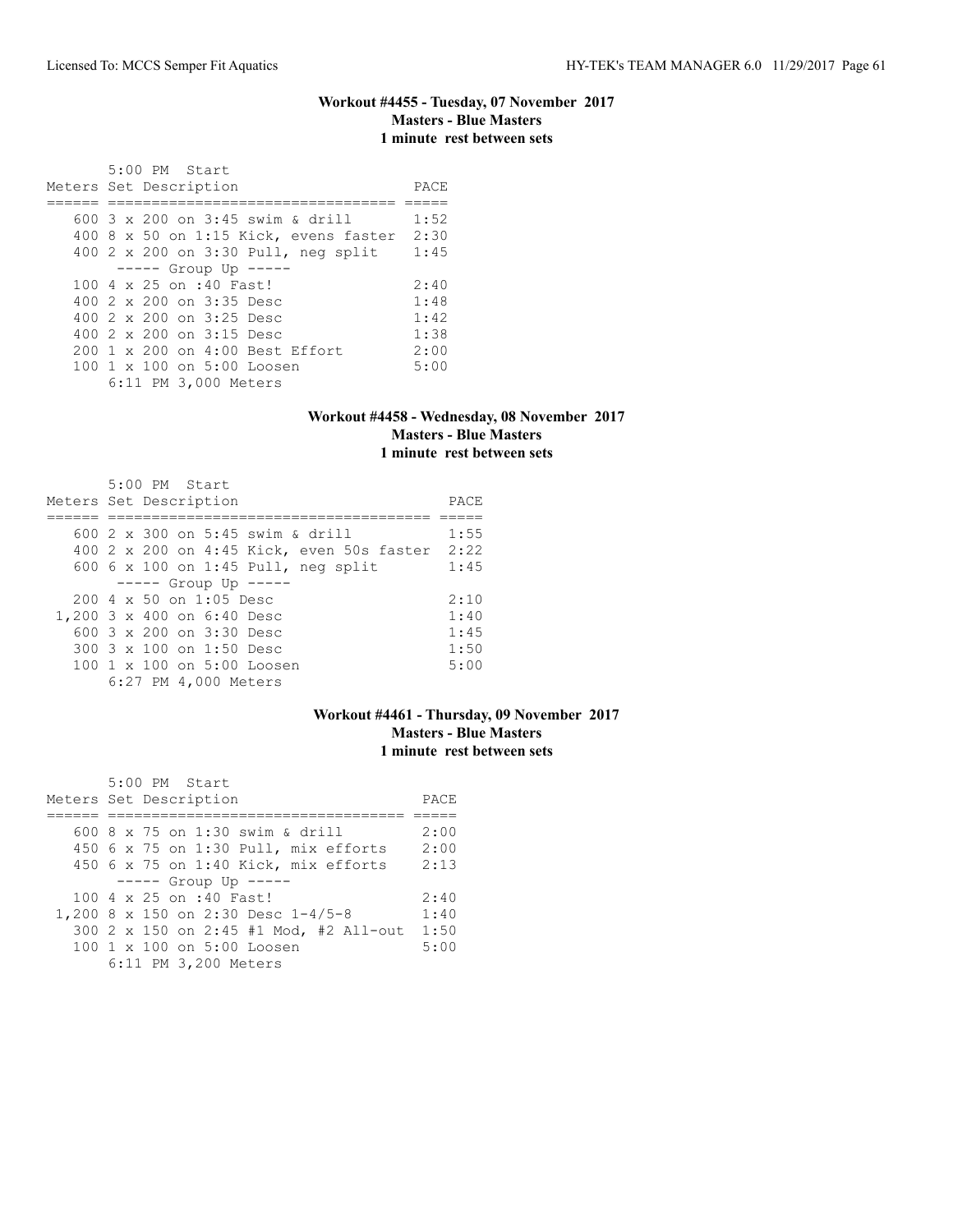### **Workout #4464 - Monday, 13 November 2017 Masters - Blue Masters 1 minute rest between sets**

|        | $5:00$ PM Start                                                       |      |
|--------|-----------------------------------------------------------------------|------|
| Meters | Set Description                                                       | PACE |
|        |                                                                       |      |
| 600    | 8 x 75 on 1:30 swim & drill                                           | 2:00 |
| 450    | 6 x 75 on 1:30 Pull, mix efforts                                      | 2:00 |
| 450    | 6 x 75 on 1:40 Kick, mix efforts                                      | 2:13 |
|        | $--- $ Group Up $---$                                                 |      |
|        | 1,600 4x{1 x 50 on 1:00 Fast!                                         | 2:00 |
|        | {1 x 100 on 2:00 Fast!                                                | 2:00 |
|        | {1 x 150 on 3:00 Fast!                                                | 2:00 |
|        | $\{1 \times 100 \text{ on } 2:00 \text{ Easy}, \text{ start early}\}$ | 2:00 |
|        | 6:06 PM 3,100 Meters                                                  |      |

# **Workout #4467 - Tuesday, 14 November 2017 Masters - Blue Masters 1 minute rest between sets**

| 5:00 PM Start<br>Meters Set Description | PACE |
|-----------------------------------------|------|
| 600 $2 \times 300$ on 5:45 swim & drill | 1:55 |
|                                         | 1:52 |
| 400 2 x 200 on 3:45 Pull, mix efforts   |      |
| $400$ 8 x 50 on 1:15 Kick, mix efforts  | 2:30 |
| $--- $ Group Up $---$                   |      |
| 100 4 x 25 on :40 Fast!                 | 2:40 |
| 250 10 x 25 on :35 Evens Faster         | 2:20 |
| 500 10 x 50 on :55 Evens Faster         | 1:50 |
| 750 10 x 75 on 1:15 Evens Faster        | 1:40 |
| 100 1 x 100 on 5:00 Loosen              | 5:00 |
| 6:14 PM 3,100 Meters                    |      |

### **Workout #4470 - Wednesday, 15 November 2017 Masters - Blue Masters 1 minute rest between sets**

| 5:00 PM Start                              |      |
|--------------------------------------------|------|
| Meters Set Description                     | PACE |
|                                            |      |
| 800 8 x 100 on 1:45 swim & drill           | 1:45 |
| 400 4 x 100 on 2:20 Kick, mix efforts 2:20 |      |
| 400 4 x 100 on 1:45 Pull, mix efforts 1:45 |      |
| $--- $ Group Up $---$                      |      |
| 300 6 x 50 on 1:00 Desc                    | 2:00 |
| 900 $3 \times 300$ on $5:10$ Desc          | 1:43 |
| 300 6 x 50 on 1:10 Desc                    | 2:20 |
| 900 3 x 300 on 5:20 Desc                   | 1:47 |
| 100 1 x 100 on 5:00 Loosen                 | 5:00 |
| 6:28 PM 4,100 Meters                       |      |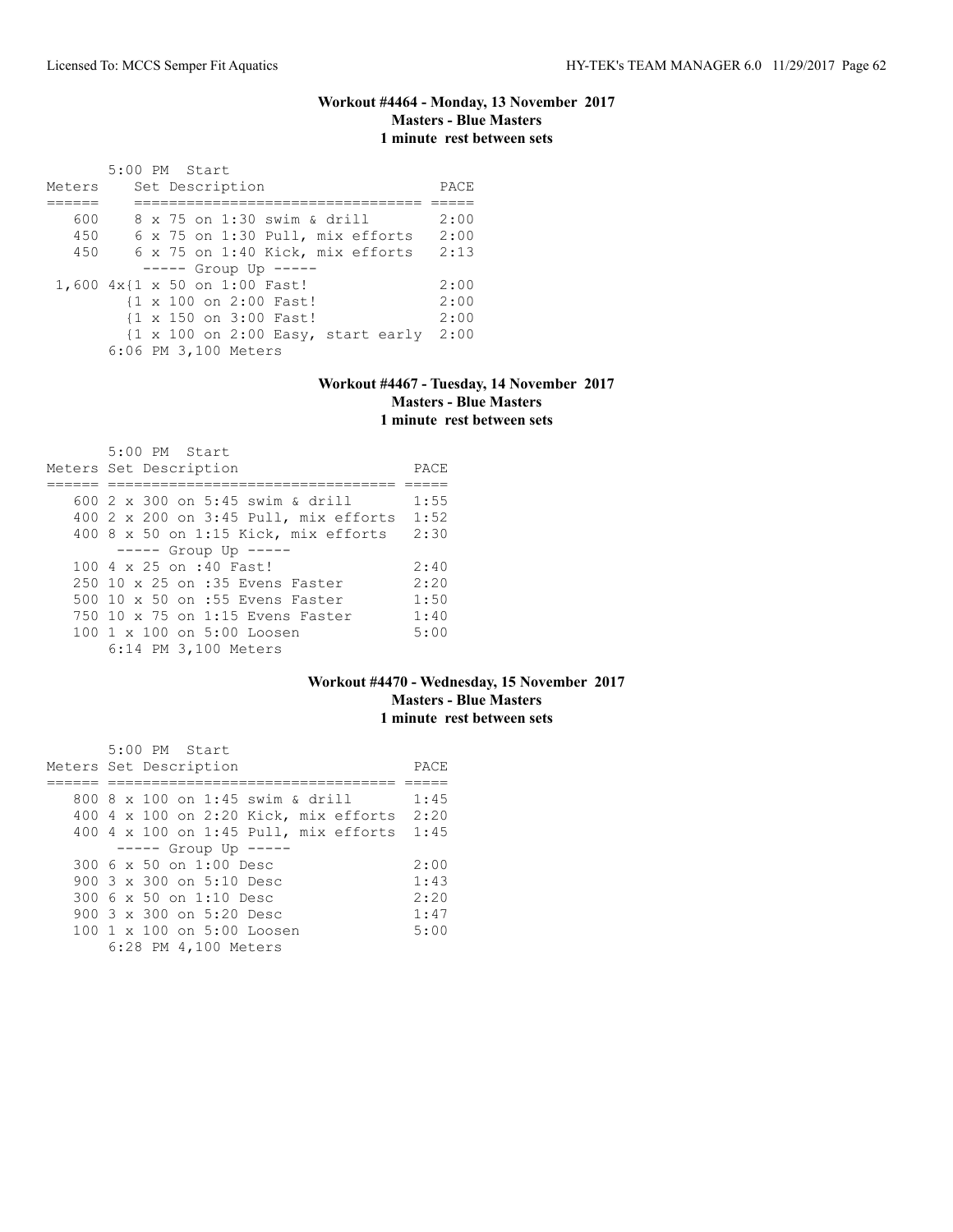### **Workout #4473 - Thursday, 16 November 2017 Masters - Blue Masters 1 minute rest between sets**

| 5:00 PM Start<br>Meters Set Description    | PACE |
|--------------------------------------------|------|
|                                            |      |
| 600 3 x 200 on 3:30 swim & drill           | 1:45 |
| 450 6 x 75 on 1:45 Kick, mix efforts 2:20  |      |
| 400 2 x 200 on 3:30 Pull, mix efforts 1:45 |      |
| $--- $ Group Up $---$                      |      |
| 100 4 x 25 on :40 Fast!                    | 2:40 |
| 1,600 8 x 200 on 3:20 Desc                 | 1:40 |
| 100 1 x 100 on 5:00 Loosen                 | 5:00 |
| 6:09 PM 3,250 Meters                       |      |

# **Workout #4479 - Monday, 20 November 2017 Masters - Blue Masters 1 minute rest between sets**

| 5:00 PM Start                                 |      |
|-----------------------------------------------|------|
| Meters Set Description                        | PACE |
|                                               |      |
| 600 $2 \times 300$ on 5:45 Mix swim and drill | 1:55 |
| 400 8 x 50 on 1:00 Pull, Desc                 | 2:00 |
| 400 $8 \times 50$ on 1:20 Kick, mix efforts   | 2:40 |
| ***** Group Up *****                          |      |
| 600 6 $\times$ 100 on 1:45 Desc               | 1:45 |
| 150 6 x 25 on :45 Best Effort                 | 3:00 |
| 400 4 x 100 on 1:55 Desc                      | 1:55 |
| 150 6 x 25 on :55 Best Effort                 | 3:40 |
| 200 2 x 100 on 2:05 Last two, fast two        | 2:05 |
| 100 1 x 100 on 5:00 Loosen                    | 5:00 |
| 6:19 PM 3,000 Meters                          |      |

# **Workout #4482 - Tuesday, 21 November 2017 Masters - Blue Masters 1 minute rest between sets**

|        | 5:00 PM Start                                                         |      |
|--------|-----------------------------------------------------------------------|------|
| Meters | Set Description                                                       | PACE |
|        |                                                                       |      |
| 600    | $4 \times 150$ on 2:45 Mix swim and drill                             | 1:50 |
| 400    | 2 x 200 on 3:40 Pull, Desc                                            | 1:50 |
| 450    | 6 x 75 on 1:45 Kick, mix efforts                                      | 2:20 |
|        | ***** Group Up *****                                                  |      |
| 100    | 4 x 25 on :40 Fast!                                                   | 2:40 |
|        | 1,600 4x{1 x 50 on 1:00 Fast!                                         | 2:00 |
|        | {1 x 100 on 2:00 Fast!                                                | 2:00 |
|        | {1 x 150 on 3:00 Fast!                                                | 2:00 |
|        | $\{1 \times 100 \text{ on } 2:00 \text{ Easy}, \text{ start early}\}$ | 2:00 |
|        | 6:09 PM 3,150 Meters                                                  |      |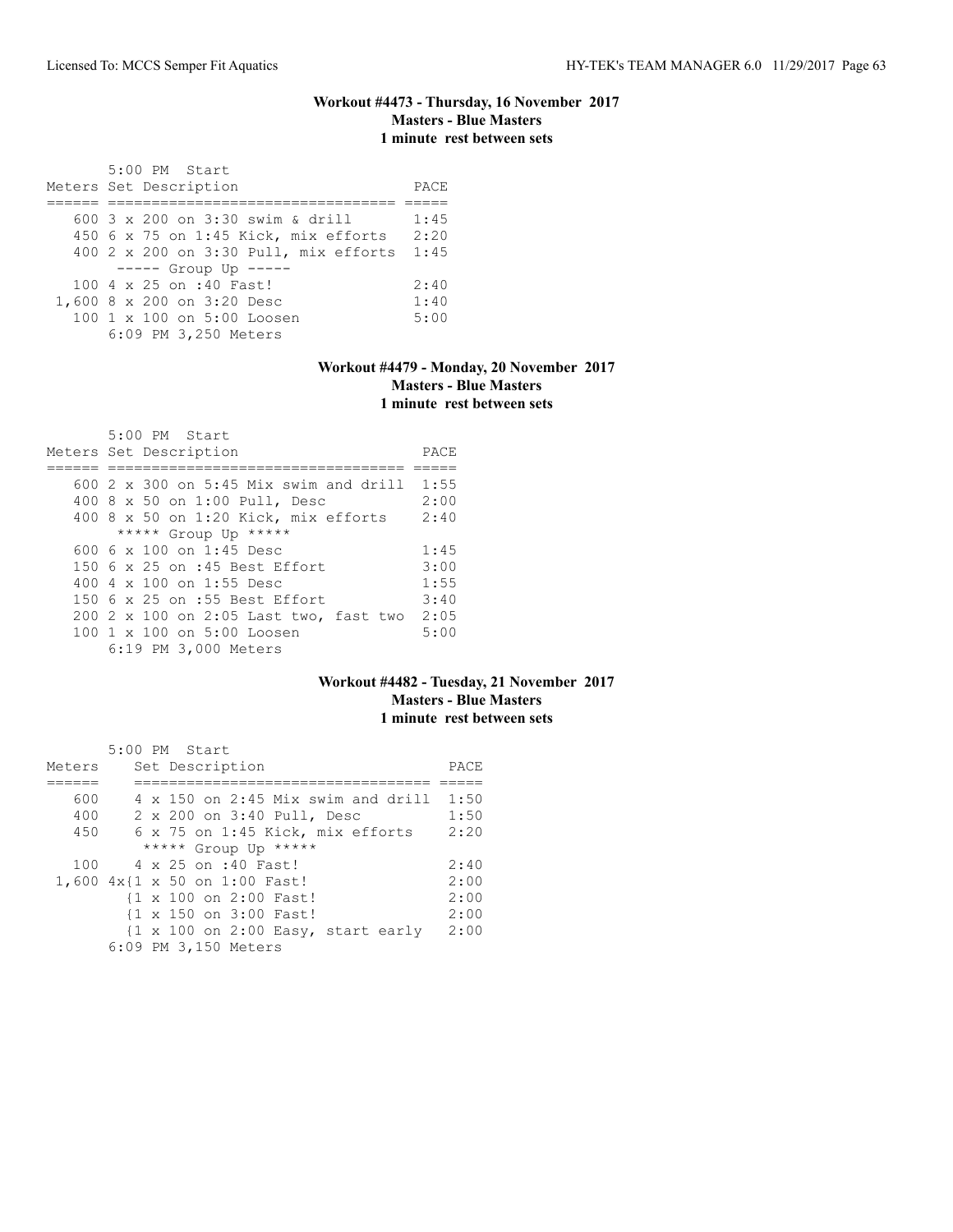### **Workout #4485 - Wednesday, 22 November 2017 Masters - Blue Masters 1 minute rest between sets**

| 5:00 PM Start<br>Meters Set Description       | PACE |
|-----------------------------------------------|------|
| $800.8 \times 100$ on 1:50 Mix swim and drill | 1:50 |
| 450 6 x 75 on 1:20 Pull, Desc                 | 1:47 |
| $400$ 2 x 200 on 4:45 Kick as desired         | 2:22 |
| ***** Group Up *****                          |      |
| $200 \, 4 \times 50$ on $1:00$ Desc           | 2:00 |
| 500 1 x 500 on 8:15 Neg Split                 | 1:39 |
| 800 $4 \times 200$ on $3:40$ Desc             | 1:50 |
| 250 1 x 250 on 4:10 Neg Split                 | 1:40 |
| 600 $4 \times 150$ on 2:40 Desc               | 1:47 |
| 100 1 x 100 on 5:00 Loosen                    | 5:00 |
| 6:30 PM 4,100 Meters                          |      |

#### **Workout #4488 - Thursday, 23 November 2017 Masters - Blue Masters 1 minute rest between sets**

| 5:00 PM Start<br>Meters Set Description                | <b>PACE</b> |
|--------------------------------------------------------|-------------|
| No Practice on Thursday. Friday is the Distance Dare!  |             |
|                                                        |             |
| $600.3 \times 200$ on $3:40$ Mix swim and drill        | 1:50        |
| 400 4 x 100 on 1:50 Pull, Desc                         | 1:50        |
| 400 $4 \times 100$ on 2:20 Kick as desired             | 2:20        |
| ***** Group Up *****                                   |             |
| 100 4 x 25 on :40 Fast!                                | 2:40        |
| 1,200 8 x 150 on 2:30 Alt 1 Mod, 1 Fast                | 1:40        |
| 200 4 x 50 on 1:05 Finish with some speed!             | 2:10        |
| $100 \text{ 1 x } 100 \text{ on } 5:00 \text{ Loosen}$ | 5:00        |
| 6:08 PM 3,000 Meters                                   |             |

# **Workout #4531 - Monday, 27 November 2017 Masters - Blue Masters 1 minute rest between sets**

|        | 5:00 PM Start                             |      |
|--------|-------------------------------------------|------|
| Meters | Set Description                           | PACE |
|        |                                           |      |
| 600    | 3 x 200 on 3:40 Swim and Drill            | 1:50 |
| 400    | 4 x 100 on 2:20 Kick, mix efforts         | 2:20 |
| 400    | 8 x 50 on 1:00 Pull, Desc                 | 2:00 |
|        | ***** Group Up *****                      |      |
|        | 100 4 x 25 on :40 Fast!                   | 2:40 |
|        | 1,400 2x{2 x 100 on 1:50 1 EZ, 1 Moderate | 1:50 |
|        | {10 x 50 on 1:05 Alt EZ, Fast             | 2:10 |
|        | 100 1 x 100 on 5:00 Loosen                | 5:00 |
|        | 6:11 PM 3,000 Meters                      |      |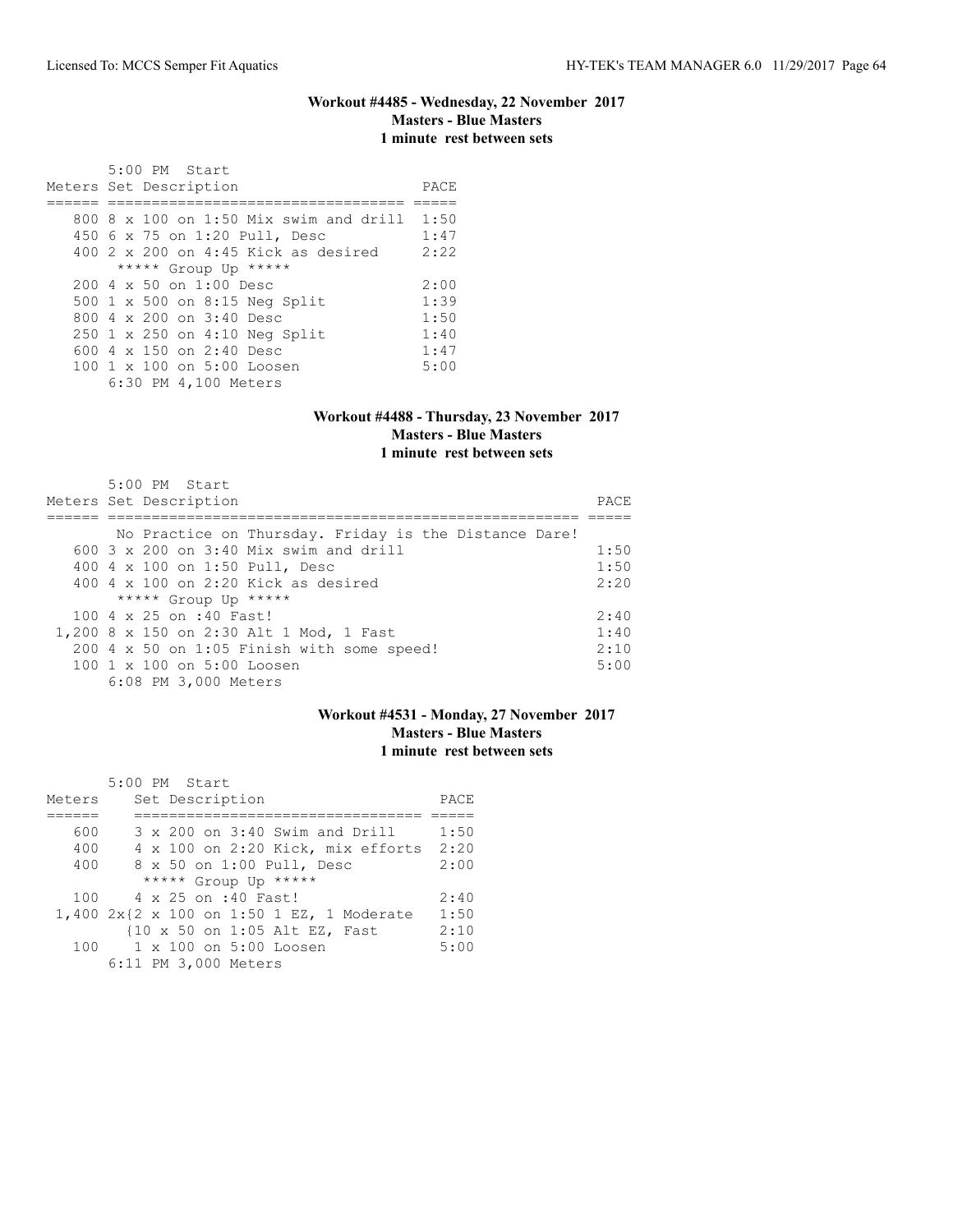# **Workout #4534 - Tuesday, 28 November 2017 Masters - Blue Masters 1 minute rest between sets**

| 5:00 PM Start<br>Meters Set Description | PACE |
|-----------------------------------------|------|
| $600$ 2 x 300 on 5:40 Swim and Drill    | 1:53 |
| 450 6 x 75 on 1:25 Pull, Desc           | 1:53 |
| 400 8 x 50 on 1:20 Kick, mix efforts    | 2:40 |
| ***** Group Up *****                    |      |
| 100 4 x 25 on :40 Fast!                 | 2:40 |
| 1,200 6 x 200 on 3:30 Desc 1-3, 4-6     | 1:45 |
| 200 1 x 200 on 4:00 Last one, Fast one! | 2:00 |
| 100 1 x 100 on 5:00 Loosen              | 5:00 |
| 6:11 PM 3,050 Meters                    |      |

# **Workout #4537 - Wednesday, 29 November 2017 Masters - Blue Masters 1 minute rest between sets**

| 5:00 PM Start                           |      |
|-----------------------------------------|------|
| Meters Set Description                  | PACE |
|                                         |      |
| $600\,$ 6 x 100 on 1:50 Swim and Drill  | 1:50 |
| 400 4 x 100 on 1:50 Pull, Desc          | 1:50 |
| 450 6 x 75 on 2:00 Kick, mix efforts    | 2:40 |
| ***** Group Up *****                    |      |
| $200.4 \times 50$ on 1:05 Desc          | 2:10 |
| 400 1 x 400 on 6:45 Neg Split           | 1:41 |
| 600 2 x 300 on 5:30 Neg Split           | 1:50 |
| 800 4 x 200 on 3:45 Neg Split           | 1:52 |
| 600 6 x 100 on 1:55 Neg Split           | 1:55 |
| $100 \t 1 \t x \t 100$ on $5:00$ Loosen | 5:00 |
| 6:34 PM 4,150 Meters                    |      |

### **Workout #4540 - Thursday, 30 November 2017 Masters - Blue Masters 1 minute rest between sets**

|        |  | 5:00 PM Start                                                                         |      |
|--------|--|---------------------------------------------------------------------------------------|------|
| Meters |  | Set Description                                                                       | PACE |
|        |  |                                                                                       |      |
| 600    |  | 4 x 150 on 2:40 Swim and Drill                                                        | 1:47 |
| 400    |  | 8 x 50 on 1:20 Kick, mix efforts                                                      | 2:40 |
| 400    |  | 2 x 200 on 3:40 Pull, Desc                                                            | 1:50 |
|        |  | ***** Group Up *****                                                                  |      |
| 100    |  | 4 x 25 on :40 Fast!!!!                                                                | 2:40 |
|        |  | 1,600 1x{5 x 100 on 1:45 Desc, #3 & #5 Best Effort 1:45                               |      |
|        |  | {1 x 50 on 1:30 Easy                                                                  | 3:00 |
|        |  | $\{5 \times 100 \text{ on } 1:50 \text{ Desc. } #3 \text{ & } #5 \text{ Best Effect}$ | 1:50 |
|        |  | {1 x 50 on 1:30 Easy                                                                  | 3:00 |
|        |  | $\{5 \times 100 \text{ on } 1:55 \text{ Desc. } #3 \text{ & } #5 \text{ Best Effect}$ | 1:55 |
|        |  | 100 1 x 100 on 5:00 Loosen                                                            | 5:00 |
|        |  | 6:14 PM 3,200 Meters                                                                  |      |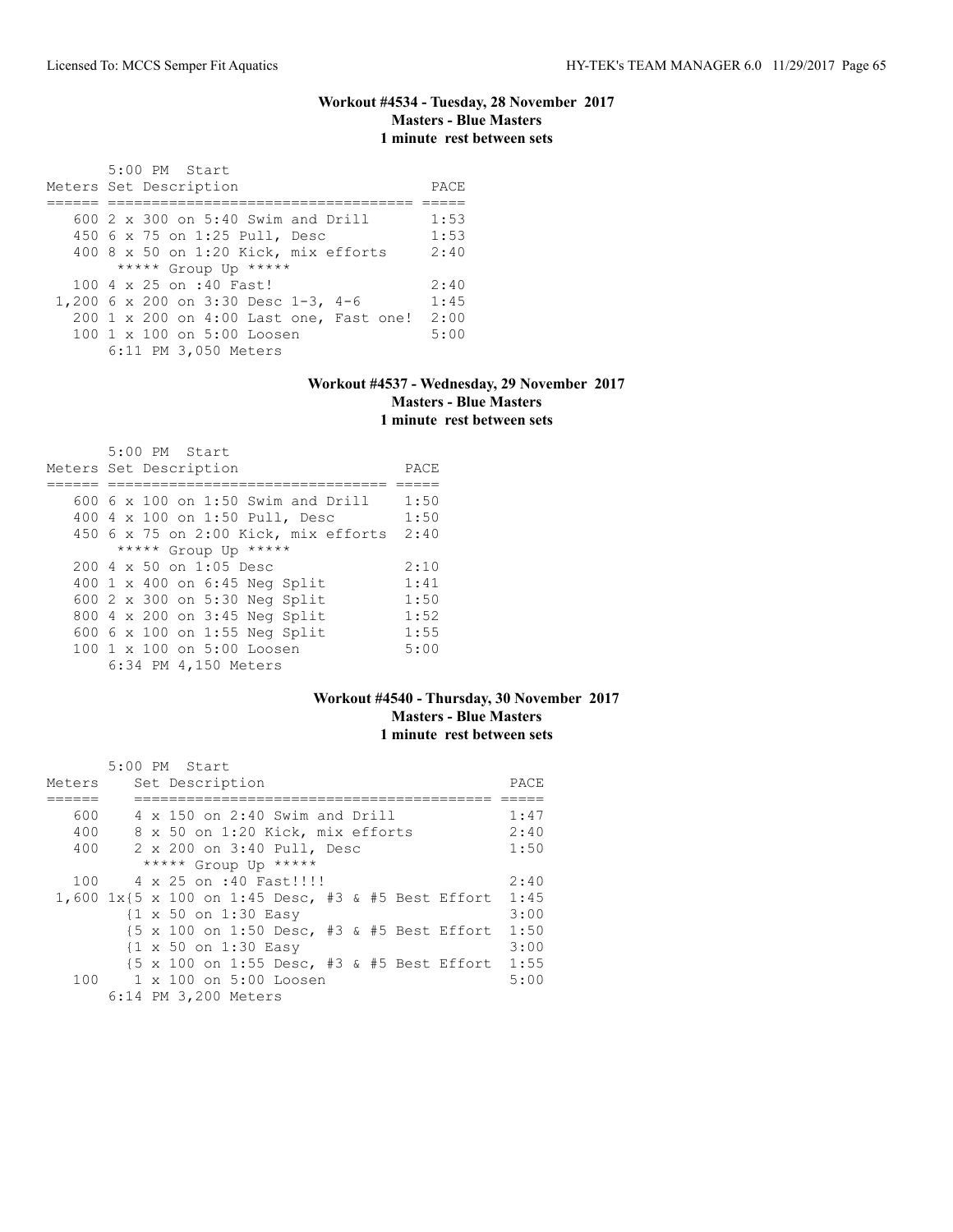### **Workout #4554 - Monday, 04 December 2017 Masters - Blue Masters 1 minute rest between sets**

| 5:00 PM Start<br>Meters Set Description                 | PACE. |
|---------------------------------------------------------|-------|
| 500 1 x 500 on 9:00 Mix swim & Drill                    | 1:48  |
| 500 1 x 500 on 9:00 Pull, mix speeds                    | 1:48  |
| 400 4 x 100 on 2:20 Kick, mix in a fast 25 on each 2:20 |       |
| ***** Group Up ******                                   |       |
| 100 4 x 25 on :50 Speedy!                               | 3:20  |
| 400 8 x 50 on 1:05 Desc 1-4, 5-8                        | 2:10  |
| 200 1 x 200 on 4:00 Loosen, Get Ready                   | 2:00  |
| $6006 \times 100$ on $3:00$ Test Yourself!!             | 3:00  |
| 300 1 x 300 on 6:00 Cool down                           | 2:00  |
| 6:16 PM 3,000 Meters                                    |       |

#### **Workout #4557 - Tuesday, 05 December 2017 Masters - Blue Masters 1 minute rest between sets**

| $5:00$ PM Start<br>Meters Set Description       | PACE. |
|-------------------------------------------------|-------|
| $600.3 \times 200$ on $3:30$ Mix swim and drill | 1:45  |
| 400 8 x 50 on 1:15 Kick, Desc                   | 2:30  |
| 450 6 x 75 on 1:20 Pull, build each             | 1:47  |
| $====$ Group Up $====$                          |       |
| 100 4 x 25 on :40 Fast                          | 2:40  |
| 900 6 x 150 on 2:30 Alt 1st/last 50 faster      | 1:40  |
| 600 $4 \times 150$ on 2:40 Last 100 faster      | 1:47  |
| $100 \t 1 \t x \t 100$ on $5:00$ Loosen         | 5:00  |
| 6:09 PM 3,150 Meters                            |       |

#### **Workout #4560 - Wednesday, 06 December 2017 Masters - Blue Masters 1 minute rest between sets**

|  | 5:00 PM Start                        |      |
|--|--------------------------------------|------|
|  | Meters Set Description               | PACE |
|  |                                      |      |
|  | $600$ 4 x 150 on 2:40 Swim and Drill | 1:47 |
|  | 400 4 x 100 on 1:50 Pull, Desc       | 1:50 |
|  | 450 6 x 75 on 1:45 Kick, mix speeds  | 2:20 |
|  | $--- -$ Group Up $--- -$             |      |
|  | 100 4 x 25 on :40 Fast!              | 2:40 |
|  | 500 5 x 100 on 1:40 Desc             | 1:40 |
|  | 500 2 x 250 on 4:15 Desc             | 1:42 |
|  | 500 1 x 500 on 8:45 Neg Split        | 1:45 |
|  | 500 2 x 250 on 4:20 Desc             | 1:44 |
|  | 500 5 x 100 on 1:45 Desc             | 1:45 |
|  | 100 1 x 100 on 5:00 Loosen           | 5:00 |
|  | 6:32 PM 4,150 Meters                 |      |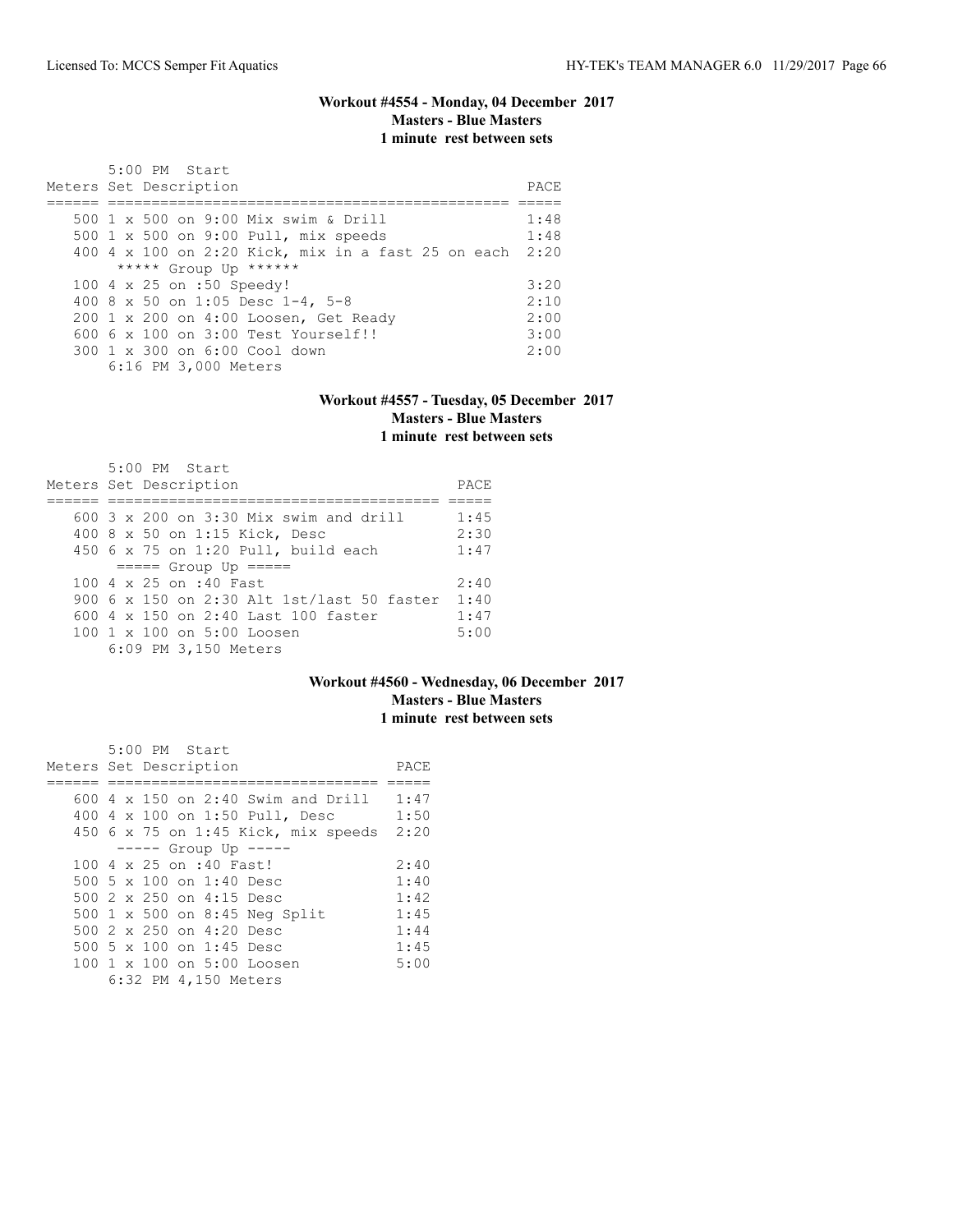### **Workout #4546 - Thursday, 07 December 2017 Masters - Blue Masters 1 minute rest between sets**

|        |  | 5:00 PM Start                     |                                                      |      |
|--------|--|-----------------------------------|------------------------------------------------------|------|
| Meters |  | Set Description                   |                                                      | PACE |
|        |  |                                   |                                                      |      |
| 600    |  |                                   | $4 \times 150$ on 2:40 Swim and Drill                | 1:47 |
| 400    |  |                                   | 4 x 100 on 2:20 Kick, some fast 2:20                 |      |
| 400    |  |                                   | 8 x 50 on 1:00 Pull, Desc                            | 2:00 |
|        |  | $:::::$ Group Up $:::::$          |                                                      |      |
| 100    |  | 4 x 25 on :40 Fast                |                                                      | 2:40 |
|        |  | 1,500 $1x$ {4 x 75 on 1:30 Steady |                                                      | 2:00 |
|        |  |                                   | $\{1 \times 75 \text{ on } 1:15 \text{ Fast pace}\}$ | 1:40 |
|        |  | {3 x 75 on 1:30 Steady            |                                                      | 2:00 |
|        |  |                                   | {2 x 75 on 1:15 Fast Pace                            | 1:40 |
|        |  | {2 x 75 on 1:30 Steady            |                                                      | 2:00 |
|        |  |                                   | {3 x 75 on 1:15 Fast Pace                            | 1:40 |
|        |  | {1 x 75 on 1:30 Steady            |                                                      | 2:00 |
|        |  |                                   | {4 x 75 on 1:15 Fast Pace                            | 1:40 |
| 100    |  |                                   | 1 x 100 on 5:00 Loosen                               | 5:00 |
|        |  | 6:10 PM 3,100 Meters              |                                                      |      |

# **Workout #4563 - Monday, 11 December 2017 Masters - Blue Masters 1 minute rest between sets**

| 5:00 PM Start                              |      |
|--------------------------------------------|------|
| Meters Set Description                     | PACE |
|                                            |      |
| 600 2 x 300 on 5:45 Mix Swim & Drill       | 1:55 |
| 450 6 x 75 on 1:25 Pull, mix efforts 1:53  |      |
| 400 8 x 50 on 1:15 Kick, Evens Faster 2:30 |      |
| $--- $ Group Up $---$                      |      |
| 100 4 x 25 on :40 Fast!                    | 2:40 |
| $600.8 \times 75$ on 1:30 Evens Faster     | 2:00 |
| 450 6 x 75 on 1:45 Evens Faster            | 2:20 |
| 300 4 x 75 on 2:00 All Fast                | 2:40 |
| 100 1 x 100 on 5:00 Loosen                 | 5:00 |
| 6:17 PM 3,000 Meters                       |      |

# **Workout #4572 - Tuesday, 12 December 2017 Masters - Blue Masters 1 minute rest between sets**

| 5:00 PM Start                                          |      |
|--------------------------------------------------------|------|
| Meters Set Description                                 | PACE |
|                                                        |      |
| 600 3 x 200 on 3:30 Mix swim & drill                   | 1:45 |
| 400 4 x 100 on 1:50 Pull, Desc                         | 1:50 |
| 400 4 x 100 on 2:15 Kick, mix efforts 2:15             |      |
| $--- $ Group Up $---$                                  |      |
| 100 4 x 25 on :40 Fast!                                | 2:40 |
| $200 \, 4 \times 50$ on $1:00$ Desc                    | 2:00 |
| 400 2 x 200 on 3:30 Desc                               | 1:45 |
| 400 $2 \times 200$ on $3:20$ Desc                      | 1:40 |
| 400 2 x 200 on 3:10 Desc                               | 1:35 |
| $100 \text{ 1 x } 100 \text{ on } 5:00 \text{ Loosen}$ | 5:00 |
| 6:09 PM 3,000 Meters                                   |      |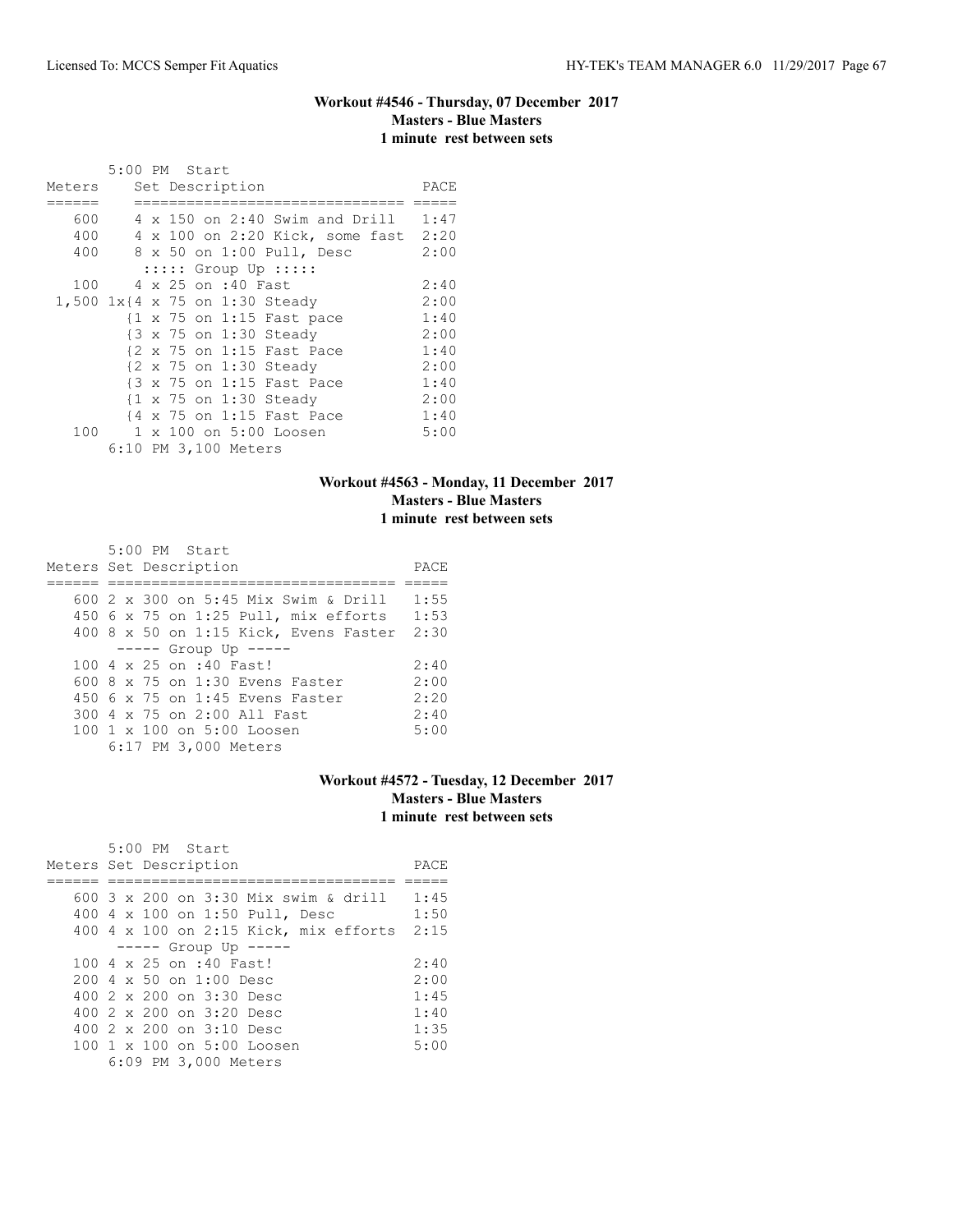#### **Workout #4575 - Wednesday, 13 December 2017 Masters - Blue Masters 1 minute rest between sets**

 5:00 PM Start Meters Set Description **PACE** ====== ================================ ===== 600 6 x 100 on 1:50 Swim and drill 1:50 400 8 x 50 on 1:00 Pull, Alt Ez/Mod 2:00 450 6 x 75 on 1:45 Kick, mix speeds! 2:20 ----- Group Up ----- 200 4 x 50 on 1:00 Desc 2:00 800 2 x 400 on 6:20 Neg Split & Desc 1:35 900 3 x 300 on 5:00 Neg Split & Desc 1:40 800 4 x 200 on 3:30 Neg Split & Desc 1:45 100 1 x 100 on 5:00 Loosen 6:28 PM 4,250 Meters

#### **Workout #4578 - Thursday, 14 December 2017 Masters - Blue Masters 1 minute rest between sets**

| 5:00 PM Start<br>Meters Set Description       | PACE |
|-----------------------------------------------|------|
| 600 4 x 150 on 2:40 Swim & Drill              | 1:47 |
|                                               |      |
| 400 4 x 100 on 2:20 Kick, last 25 faster 2:20 |      |
| 400 4 x 100 on 1:50 Pull, Desc                | 1:50 |
| $--- $ Group Up $---$                         |      |
| 100 4 x 25 on :40 Fast!                       | 2:40 |
| 200 4 x 50 on 1:05 1-3 Fast, #4 Easy          | 2:10 |
| 1,200 8 x 150 on 2:30 Desc 1-4/5-8            | 1:40 |
| 100 1 x 100 on 5:00 Loosen                    | 5:00 |
| 6:08 PM 3,000 Meters                          |      |

### **Workout #4581 - Monday, 18 December 2017 Masters - Blue Masters 1 minute rest between sets**

| 5:00 PM Start                              |      |
|--------------------------------------------|------|
| Meters Set Description                     | PACE |
|                                            |      |
| 600 3 x 200 on 3:30 Mix swim & drill       | 1:45 |
| 400 4 x 100 on 2:20 Kick, mix efforts 2:20 |      |
| 450 6 x 75 on 1:30 Pull, mix efforts       | 2:00 |
| $--- $ Group Up $---$                      |      |
| 100 4 x 25 on :40 Fast!                    | 2:40 |
| 500 10 x 50 on :55 Evens Faster            | 1:50 |
| 500 10 x 50 on 1:00 1 Easy, 2 Fast         | 2:00 |
| 500 10 x 50 on 1:05 1 Easy, 4 Fast         | 2:10 |
| $100 \t 1 \t x \t 100$ on $5:00$ Loosen    | 5:00 |
| 6:16 PM 3,150 Meters                       |      |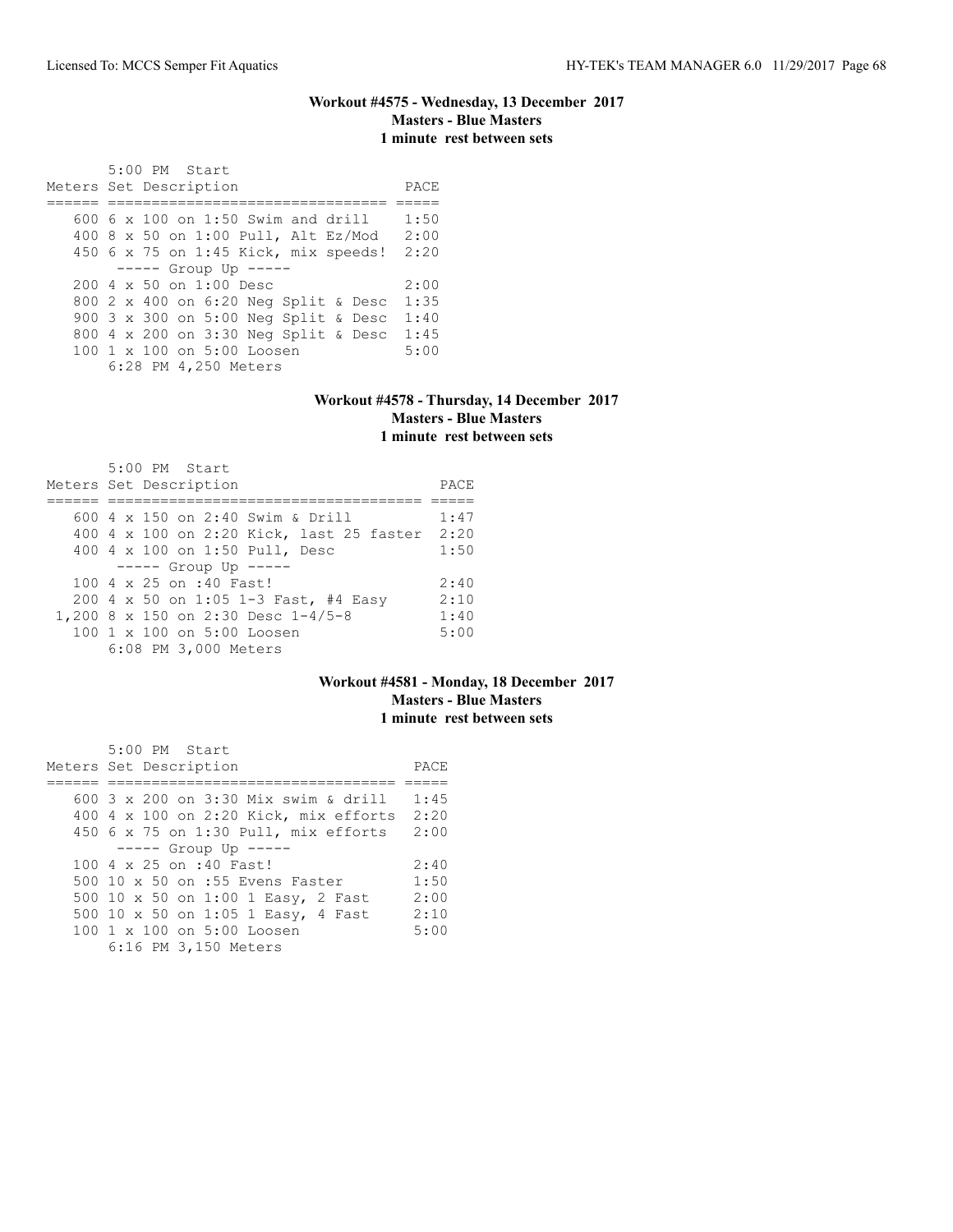# **Workout #4584 - Tuesday, 19 December 2017 Masters - Blue Masters 1 minute rest between sets**

| 5:00 PM Start<br>Meters Set Description                | PACE. |
|--------------------------------------------------------|-------|
|                                                        |       |
| 600 6 x 100 on 1:50 swim & drill                       | 1:50  |
| 400 8 x 50 on 1:15 Kick, evens faster                  | 2:30  |
| 400 4 x 100 on 1:50 Pull, Desc                         | 1:50  |
| $--- -$ Group Up $---$                                 |       |
| 100 4 x 25 on :40 Fast!                                | 2:40  |
| 750 10 x 75 on 1:20 Hold a strong pace                 | 1:47  |
| 50 1 x 50 on 1:30 Easy                                 | 3:00  |
| 750 5 $\times$ 150 on 2:30 Strong with faster last 50  | 1:40  |
| $100 \text{ 1 x } 100 \text{ on } 5:00 \text{ Loosen}$ | 5:00  |
| 6:13 PM 3,150 Meters                                   |       |

#### **Workout #4587 - Wednesday, 20 December 2017 Masters - Blue Masters 1 minute rest between sets**

| 5:00 PM Start                                |      |
|----------------------------------------------|------|
| Meters Set Description                       | PACE |
|                                              |      |
| $600$ 2 x 300 on 5:40 Swim and drill         | 1:53 |
| 400 8 x 50 on 1:00 Pull, Desc                | 2:00 |
| 450 6 x 75 on 1:45 Kick, last 25 faster 2:20 |      |
| $--- $ Group Up $---$                        |      |
| 100 4 x 25 on :40 Fast                       | 2:40 |
| 900 $3 \times 300$ on $5:15$ Desc            | 1:45 |
| 300 6 x 50 on 1:05 Alt 1 fast, 1 easier      | 2:10 |
| 600 2 x 300 on 5:25 Desc                     | 1:48 |
| 300 6 x 50 on 1:10 Alt 1 fast, 1 easier      | 2:20 |
| 300 1 x 300 on 5:35 Last one, fast one       | 1:52 |
| 100 1 x 100 on 5:00 Loosen                   | 5:00 |
| 6:35 PM 4,050 Meters                         |      |

### **Workout #4590 - Thursday, 21 December 2017 Masters - Blue Masters 1 minute rest between sets**

|        | $5:00$ PM Start                       |      |
|--------|---------------------------------------|------|
| Meters | Set Description                       | PACE |
|        |                                       |      |
| 600    | $4 \times 150$ on 2:45 swim and drill | 1:50 |
| 400    | 4 x 100 on 1:50 pull, desc            | 1:50 |
| 400    | 4 x 100 on 2:20 kick, mix efforts     | 2:20 |
|        | $--- $ Group Up $---$                 |      |
| 100    | 4 x 25 on :40 Fast!                   | 2:40 |
|        | 1,600 2x{1 x 100 on 2:15 Loosen       | 2:15 |
|        | {2 x 200 on 3:20 Desc                 | 1:40 |
|        | {2 x 100 on 1:45 Desc                 | 1:45 |
|        | {2 x 50 on :55 Desc                   | 1:50 |
| 100    | $1 \times 100$ on $5:00$ Loosen       | 5:00 |
|        | 6:11 PM 3,200 Meters                  |      |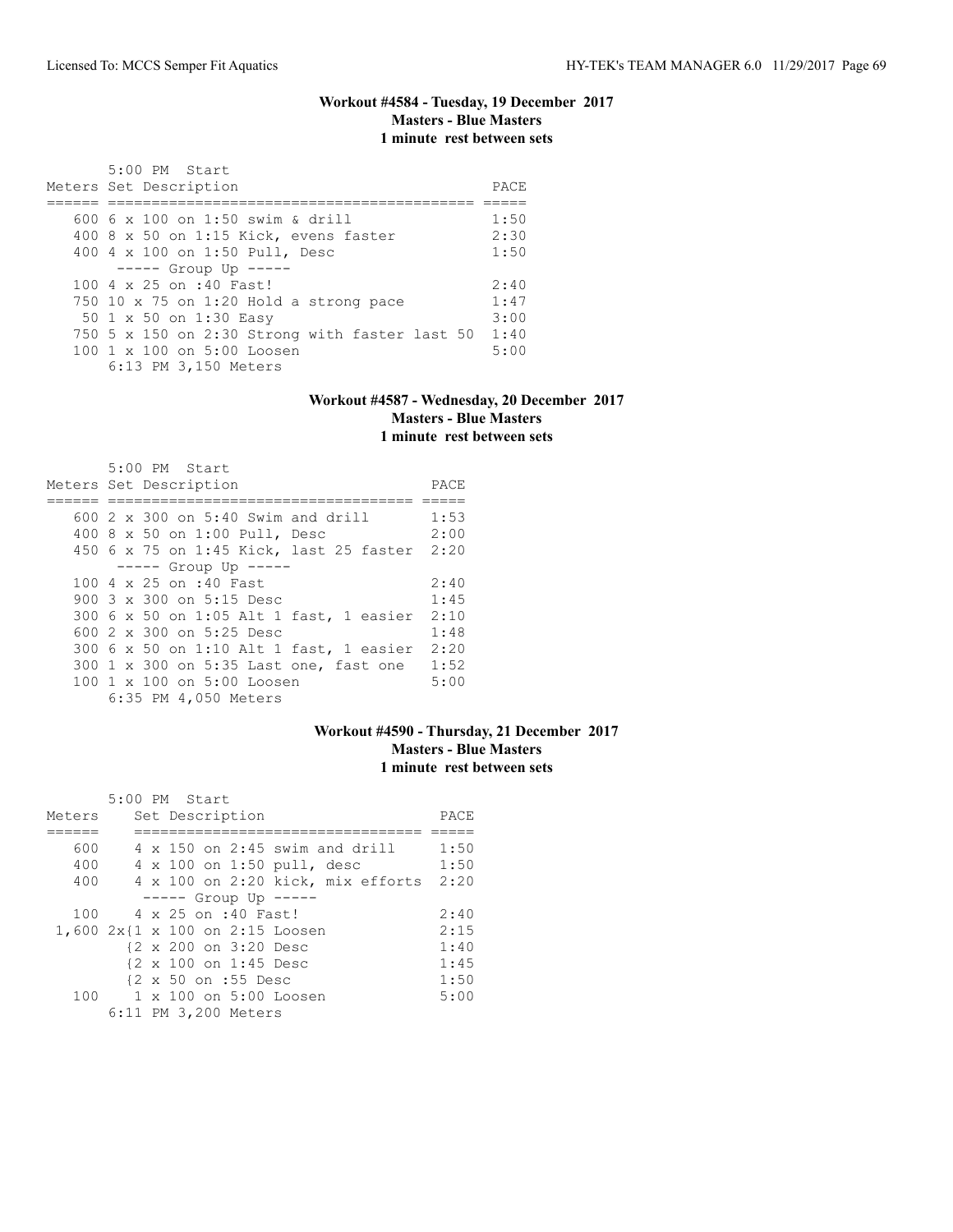#### **Workout #4593 - Monday, 25 December 2017 Masters - Blue Masters 1 minute rest between sets**

 5:00 PM Start Meters Set Description PACE ====== ================================ ===== 600 4 x 150 on 2:40 Swim & Drill Mix 1:47 400 4 x 100 on 2:20 Kick, Neg Split 2:20 400 8 x 50 on 1:00 Pull, Desc 2:00 \*\*\*\*\* Group Up \*\*\*\*\* 50 2 x 25 on :40 Fast! 2:40 750 10 x 75 on 1:30 1 Easy, 2 Fast 2:00 500 10 x 50 on 1:10 1 Easy, 2 Fast 2:20 250 10 x 25 on :40 1 Easy, 2 Fast 2:40 100 1 x 100 on 5:00 Loosen 5:00 6:17 PM 3,050 Meters

#### **Workout #4596 - Tuesday, 26 December 2017 Masters - Blue Masters 1 minute rest between sets**

|                      | $5:00$ PM Start                           |      |  |  |  |  |  |  |  |
|----------------------|-------------------------------------------|------|--|--|--|--|--|--|--|
| Meters               | Set Description                           | PACE |  |  |  |  |  |  |  |
|                      |                                           |      |  |  |  |  |  |  |  |
| 600                  | $2 \times 300$ on 5:40 Swim and Drill Mix | 1:53 |  |  |  |  |  |  |  |
| 400                  | $4 \times 100$ on 1:50 Pull, Neq Split    | 1:50 |  |  |  |  |  |  |  |
| 400                  | 8 x 50 on 1:15 Kick, Alt easier/Faster    | 2:30 |  |  |  |  |  |  |  |
| ***** Group Up ***** |                                           |      |  |  |  |  |  |  |  |
|                      | 300 2x{2 x 50 on 1:05 Desc 1-2            | 2:10 |  |  |  |  |  |  |  |
|                      | {2 x 25 on :40 Fast!                      | 2:40 |  |  |  |  |  |  |  |
| 400                  | 4 x 100 on 1:50 Desc                      | 1:50 |  |  |  |  |  |  |  |
| 400                  | 4 x 100 on 1:45 Desc                      | 1:45 |  |  |  |  |  |  |  |
| 400                  | 4 x 100 on 1:40 Desc                      | 1:40 |  |  |  |  |  |  |  |
| 100                  | $1 \times 100$ on $5:00$ Loosen           | 5:00 |  |  |  |  |  |  |  |
|                      | 6:11 PM 3,000 Meters                      |      |  |  |  |  |  |  |  |

# **Workout #4599 - Wednesday, 27 December 2017 Masters - Blue Masters 1 minute rest between sets**

|        | 5:00 PM Start                                                                  |      |  |  |  |  |
|--------|--------------------------------------------------------------------------------|------|--|--|--|--|
| Meters | Set Description                                                                |      |  |  |  |  |
|        |                                                                                |      |  |  |  |  |
| 600    | 3 x 200 on 3:40 Swim and Drill Mix                                             | 1:50 |  |  |  |  |
| 400    | 4 x 100 on 1:50 Pull, Desc                                                     | 1:50 |  |  |  |  |
| 450    | 6 x 75 on 1:45 Kick, Last 25 Faster                                            | 2:20 |  |  |  |  |
|        | ***** Group Up *****                                                           |      |  |  |  |  |
|        | 100 4 x 25 on :40 Fast!                                                        | 2:40 |  |  |  |  |
|        | 2,400 3x{1 x 500 on 8:30 Neg Split                                             | 1:42 |  |  |  |  |
|        | $(6 \times 50 \text{ on } 1:05 \text{ Desc } 1-3, 4-6;3/6 \text{ Very Fast!})$ | 2:10 |  |  |  |  |
|        | 100 1 x 100 on 5:00 Loosen                                                     | 5:00 |  |  |  |  |
|        | 6:28 PM 4,050 Meters                                                           |      |  |  |  |  |